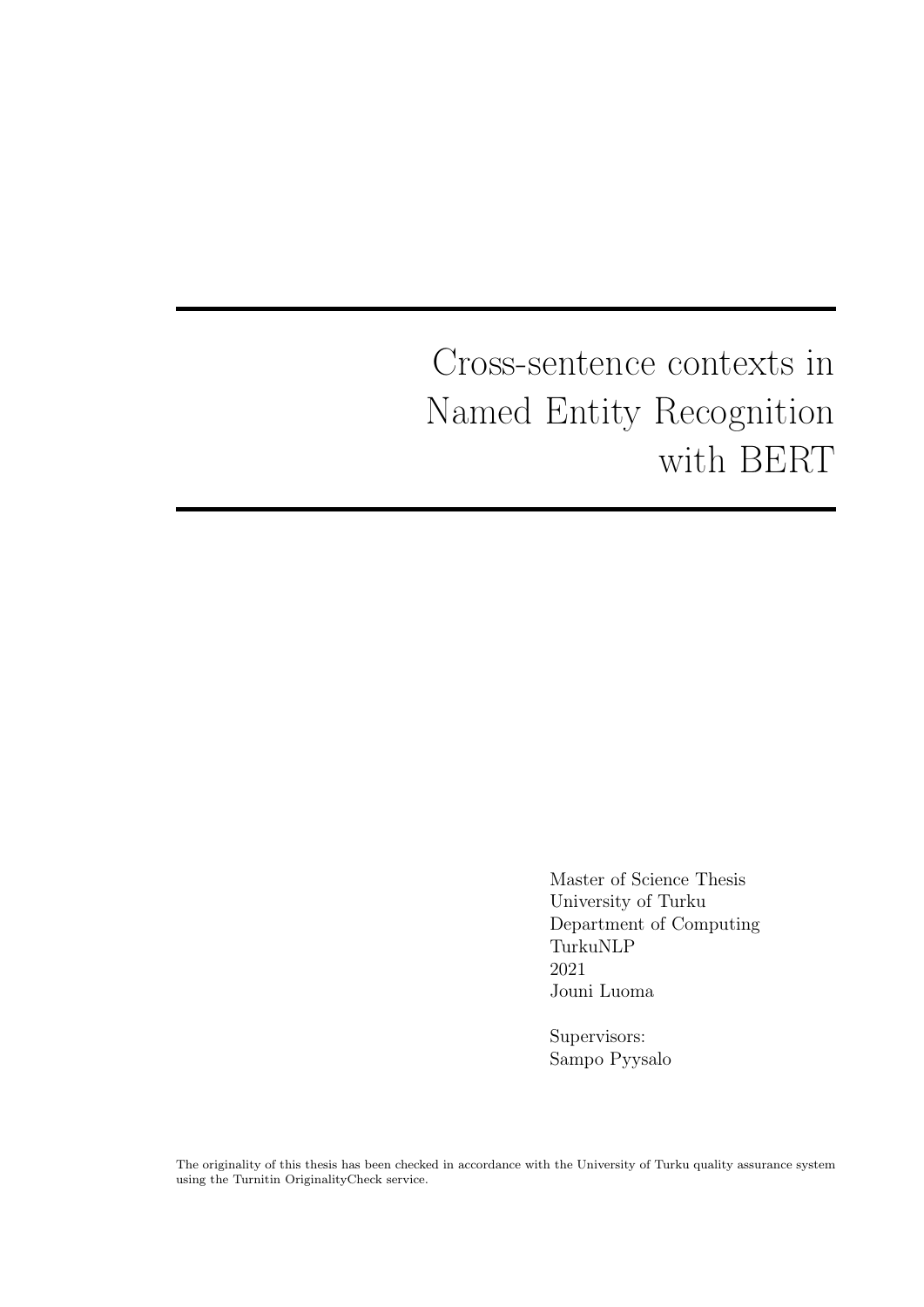#### UNIVERSITY OF TURKU Department of Computing

Jouni Luoma: Cross-sentence contexts in Named Entity Recognition with BERT

Master of Science Thesis, 72 p. TurkuNLP June 2021

Named entity recognition (NER) is a task under the broader scope of Natural Language Processing (NLP). The computational task of NER is often cast as a sequence classifcation task where the goal is to label each word (or token) in the input sequence with a class from a predefned set of classes. The development of deep transfer learning methodologies in recent years has greatly infuenced both NLP and NER. There have been improvements in the performance of NER models but at the same time the use of cross-sentence context, the sentences around the sentence of interest, has diminished in NER methods. Many of the current methods use inputs that consist of only one sentence of text at a time. It is nevertheless clear that useful information for NER is often found also elsewhere in text. Recent self-attention models like BERT can both capture long-distance relationships in input and represent inputs consisting of several sentences. This creates opportunities for making use of cross-sentence information in NLP tasks. This thesis presents a systematic study exploring the use of cross-sentence information for NER using BERT models in fve languages. The study shows that adding context as additional sentences to BERT input systematically increases NER performance. Adding multiple sentences in input samples also allows the study of predictions for the sentences in diferent contexts. A straightforward method of Contextual Majority Voting (CMV) is proposed to combine these diferent predictions. The study demonstrates that using CMV increases NER performance even further. Evaluation of the proposed methods on established datasets, including the Conference on Computational Natural Language Learning CoNLL'02 and CoNLL'03 NER benchmarks, demonstrates that the proposed approach can improve on the state-of-the-art NER results for English, Dutch, and Finnish, achieves the best reported BERT-based results for German, and is on par with other BERT-based approaches for Spanish. The methods implemented for this work are published under open licenses.

Keywords: NLP, NER, BERT, CMV, Cross-sentence contexts, Deep learning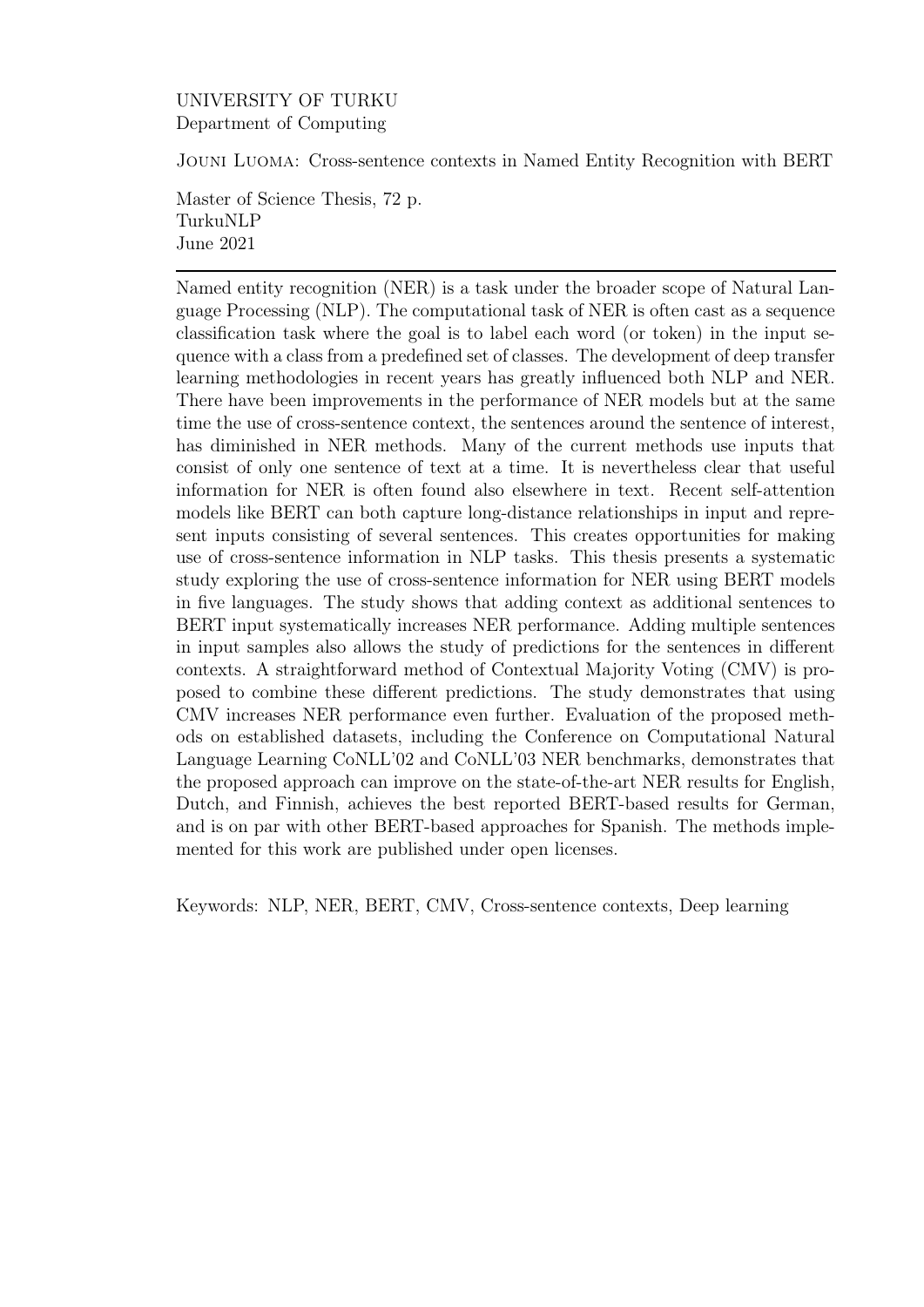### **Contents**

| $\mathbf{1}$   |             | Introduction                    |                                                        |                  |
|----------------|-------------|---------------------------------|--------------------------------------------------------|------------------|
| $\overline{2}$ |             | <b>Named Entity Recognition</b> |                                                        |                  |
|                | 2.1         |                                 |                                                        | $\overline{4}$   |
|                |             | 2.1.1                           | Named Entity Recognition Corpora                       | $\boldsymbol{6}$ |
|                |             | 2.1.2                           |                                                        | $\overline{7}$   |
|                |             | 2.1.3                           | Named Entity Recognition Evaluation                    | 10               |
|                | 2.2         |                                 |                                                        | 11               |
|                |             | 2.2.1                           | Rule- and knowledge-based approaches                   | 11               |
|                |             | 2.2.2                           |                                                        | 13               |
|                |             | 2.2.3                           | Feature engineering and supervised learning approaches | 14               |
|                |             | 2.2.4                           | Feature learning and Deep Learning approaches          | 15               |
| 3              | <b>BERT</b> |                                 |                                                        | 19               |
|                | 3.1         |                                 |                                                        | 21               |
|                | 3.2         |                                 |                                                        | 24               |
|                | 3.3         |                                 |                                                        | 25               |
|                | 3.4         |                                 |                                                        | 26               |
|                | 3.5         |                                 | Feature based approach                                 | 27               |
| 4              |             | Methods                         |                                                        | 28               |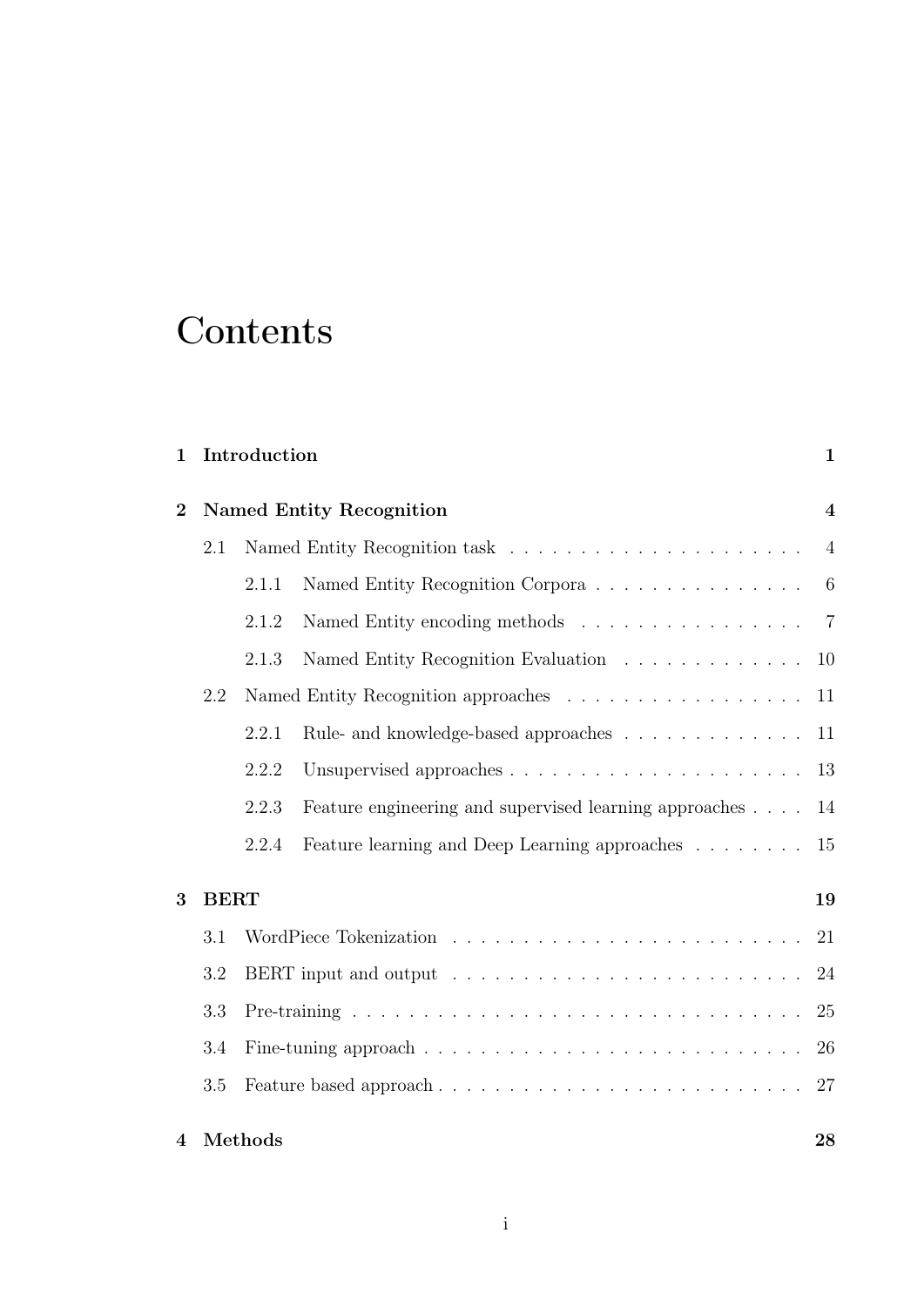|   | 4.1     |       |                                                                                     | 28 |
|---|---------|-------|-------------------------------------------------------------------------------------|----|
|   | 4.2     |       |                                                                                     | 31 |
|   | 4.3     |       | Sentence in Context                                                                 | 31 |
|   | 4.4     |       |                                                                                     | 33 |
| 5 |         |       | Experimental setup                                                                  | 36 |
|   | 5.1     |       |                                                                                     | 36 |
|   |         | 5.1.1 | Data sets $\dots \dots \dots \dots \dots \dots \dots \dots \dots \dots \dots \dots$ | 36 |
|   |         | 5.1.2 |                                                                                     | 39 |
|   | 5.2     |       |                                                                                     | 40 |
|   |         | 5.2.1 |                                                                                     | 41 |
|   |         | 5.2.2 |                                                                                     | 43 |
|   |         | 5.2.3 |                                                                                     | 44 |
|   |         | 5.2.4 |                                                                                     | 46 |
|   | 5.3     |       |                                                                                     | 47 |
|   |         | 5.3.1 |                                                                                     | 48 |
|   | 5.4     |       |                                                                                     | 49 |
|   | 5.5     |       |                                                                                     | 50 |
| 6 | Results |       |                                                                                     | 51 |
|   | 6.1     |       |                                                                                     | 51 |
|   |         | 6.1.1 |                                                                                     | 52 |
|   |         | 6.1.2 |                                                                                     | 56 |
|   |         | 6.1.3 |                                                                                     | 58 |
|   |         | 6.1.4 |                                                                                     | 58 |
|   |         | 6.1.5 |                                                                                     | 60 |
|   |         | 6.1.6 | On reporting different methods $\dots \dots \dots \dots \dots \dots$                | 61 |
|   |         | 6.1.7 | Best hyperparameter combinations 62                                                 |    |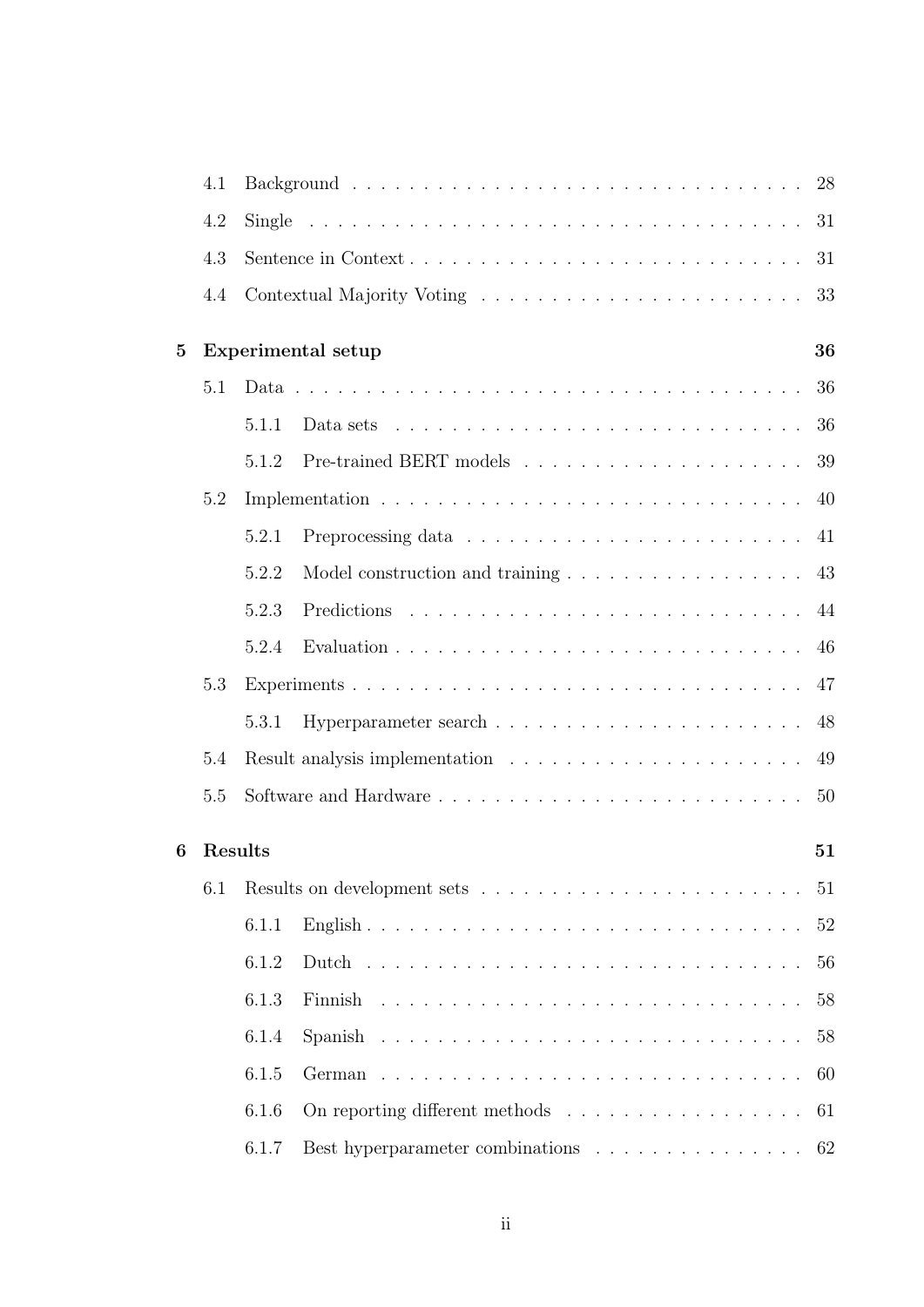|            | 6.2 |            |  |    |
|------------|-----|------------|--|----|
|            |     |            |  |    |
|            |     | 6.2.2      |  |    |
|            |     | 6.2.3      |  |    |
|            |     | 6.2.4      |  |    |
|            |     | 6.2.5      |  |    |
|            |     | 6.2.6      |  |    |
|            |     | Conclusion |  | 71 |
| References |     |            |  |    |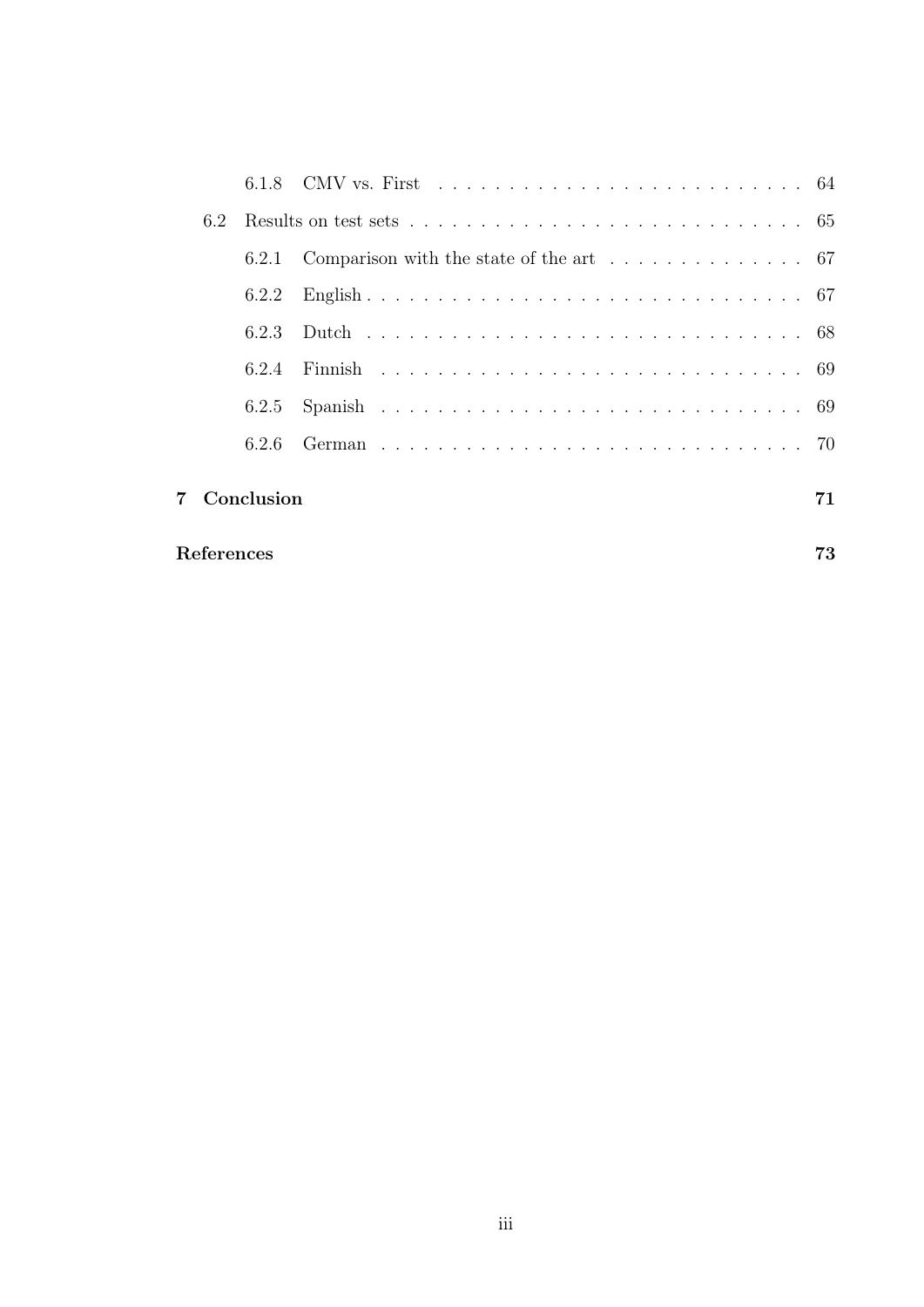# List of Figures

| 2.1 | Example of Named Entity Recognition system predictions $\dots \dots$ 6              |  |
|-----|-------------------------------------------------------------------------------------|--|
| 4.1 | Illustration of various input representations for sequence labeling tasks 32        |  |
| 5.1 | Example of Named Entity Recognition evaluation 46                                   |  |
| 6.1 | English, BERT base, performance on different starting positions $\ldots$ 52         |  |
| 6.2 | English, BERT base, performance on different starting positions, Best               |  |
|     | found performance on development data set $\dots \dots \dots \dots \dots$ 53        |  |
| 6.3 | English, BERT Large WWM, performance on different starting posi-                    |  |
|     |                                                                                     |  |
| 6.4 | English, BERT Large WWM, Comparison of methods $\ldots \ldots \ldots 55$            |  |
| 6.5 | Dutch, performance on different starting positions $\ldots \ldots \ldots \ldots$ 57 |  |
| 6.6 | Finnish, performance on different starting positions $\ldots \ldots \ldots 58$      |  |
| 6.7 | Spanish, performance on different starting positions $\ldots \ldots \ldots$ 59      |  |
| 6.8 | German, performance on different starting positions $\ldots \ldots \ldots$ 60       |  |
|     |                                                                                     |  |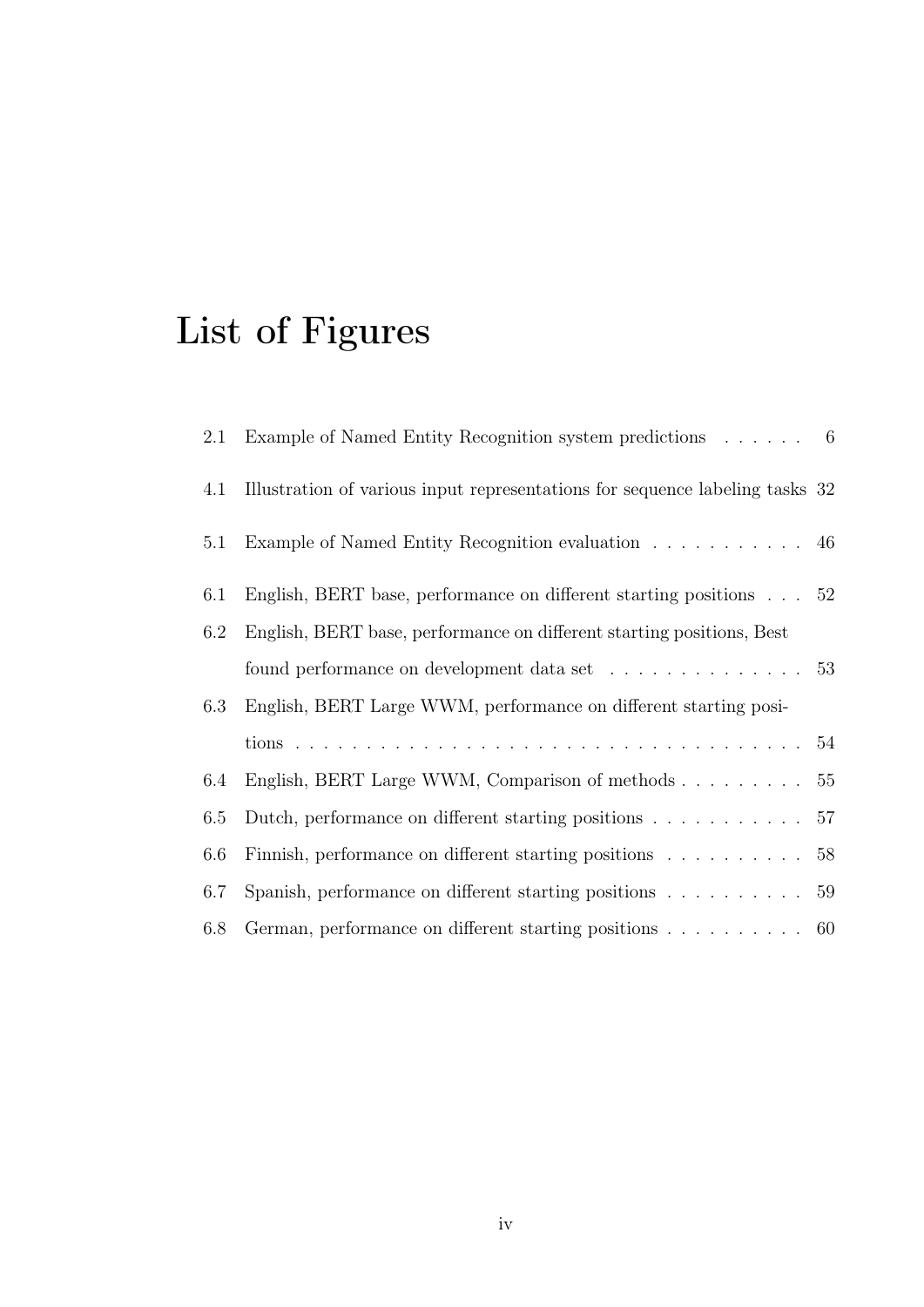## List of Tables

| 2.1     | Example of IOB2 named entity annotation $\ldots \ldots \ldots \ldots \ldots \ldots$ 10       |        |
|---------|----------------------------------------------------------------------------------------------|--------|
| 3.1     | Example of WordPiece tokenized sentence $\ldots \ldots \ldots \ldots \ldots$ 23              |        |
| 5.1     | NER corpora used in this study $\ldots \ldots \ldots \ldots \ldots \ldots \ldots 37$         |        |
| 5.2     |                                                                                              |        |
| 5.3     | Entity categories in Finnish data sets $\ldots \ldots \ldots \ldots \ldots \ldots \ldots 38$ |        |
| 5.4     | Key statistics of the NER data sets $\ldots \ldots \ldots \ldots \ldots \ldots \ldots 38$    |        |
| $5.5\,$ | Pre-trained BERT models used in this study $\ldots \ldots \ldots \ldots \ldots 39$           |        |
| 5.6     | Hyperparameter suggestions from study introducing BERT $\ldots$ . 48                         |        |
| $5.7\,$ | Hyperparameters used in this study $\ldots \ldots \ldots \ldots \ldots \ldots$ 49            |        |
| 5.8     |                                                                                              |        |
| 6.1     | Hyperparameter combinations resulting in the best performance on                             |        |
|         | the development sets $\dots \dots \dots \dots \dots \dots \dots \dots \dots \dots \dots$     | 63     |
| 6.2     | Dutch, Hyperparameters for which method First outperforms CMV                                | $65\,$ |
| 6.3     |                                                                                              | 66     |
| 6.4     |                                                                                              |        |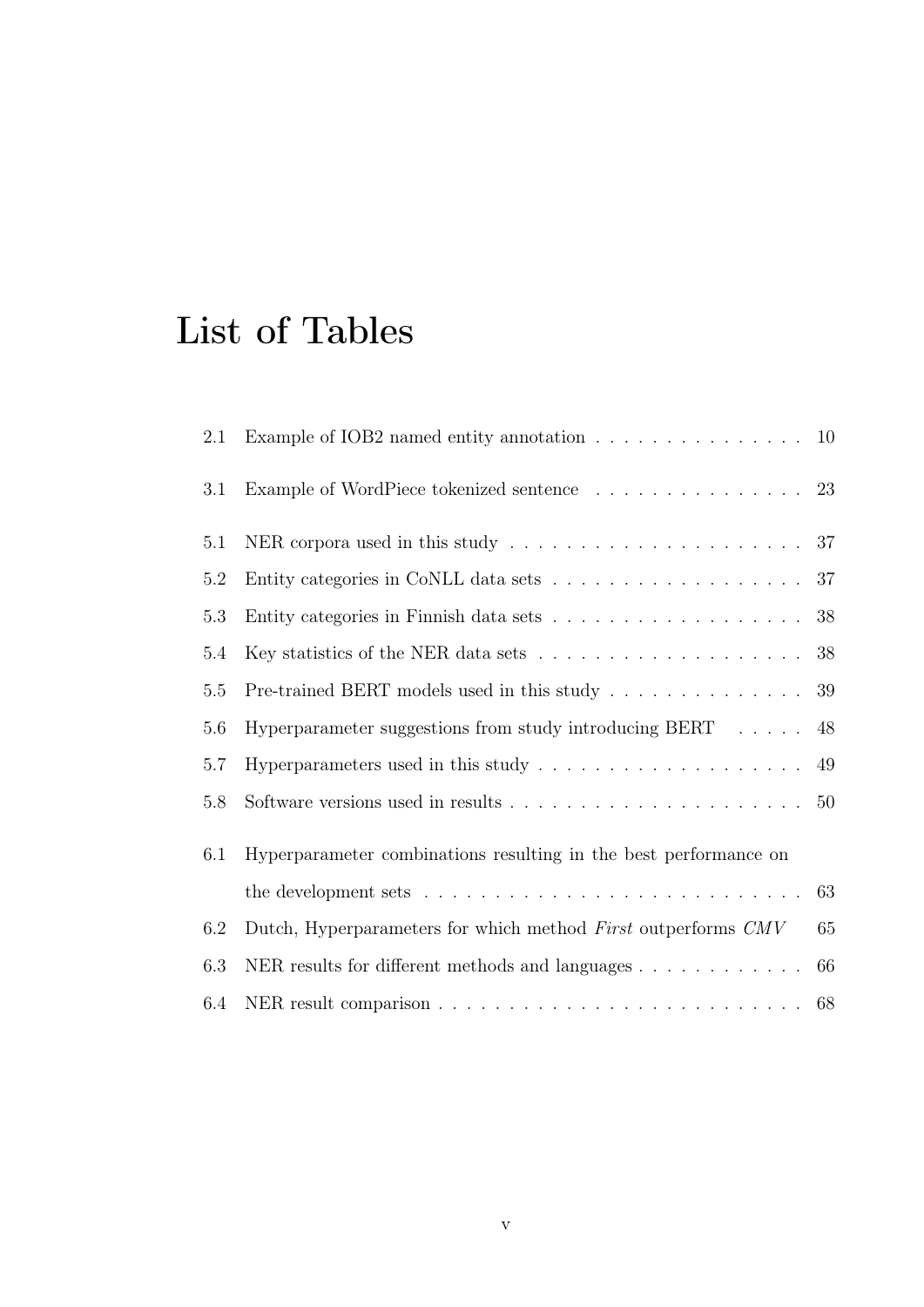### List of acronyms

- BERT Bidirectional Encoder Representations from Transformers
- biLSTM Bidirectional LSTM
- CNN Convolutional Neural Network
- CoNLL Conference on Computational Natural Language Learning
- CRF Conditional Random Fields
- CSV Comma Separated Values
- LSTM Long short-term memory
- MLM Masked Language Model
- NER Named Entity Recognition
- NLP Natural Language Processing
- NSP Next Sentence Prediction
- POS Part of Speech
- RNN Recurrent Neural Network
- SGML Standard Generalized Markup Language
- WWM Whole Word Masking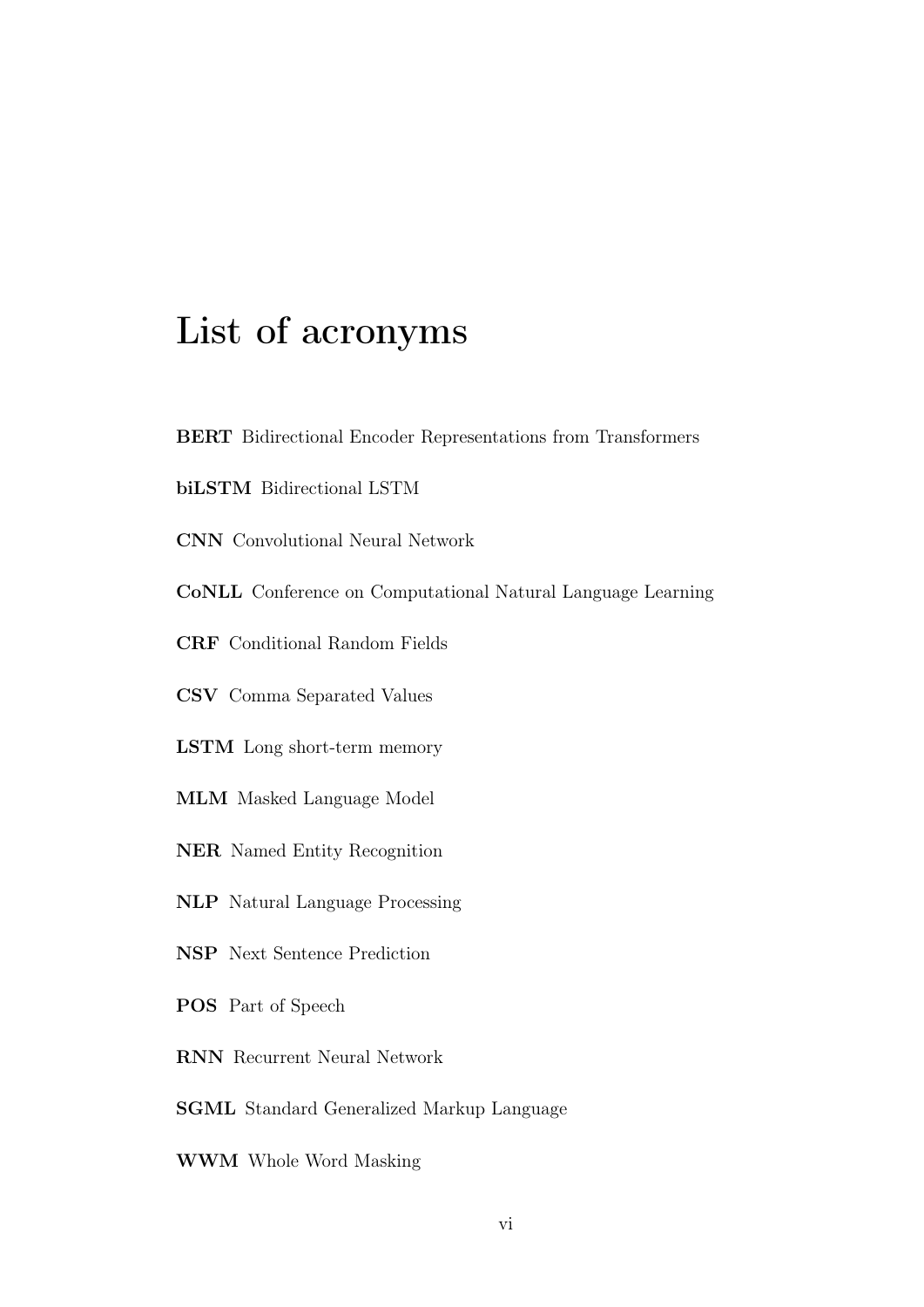### <span id="page-8-0"></span>1 Introduction

Deep learning methods have been introduced to multiple domains of machine learning in recent years with great success. These methods have been able to remarkably improve results on various machine learning tasks  $[1-3]$  $[1-3]$ . One difficulty with deep learning methods has been that their efficient use often requires huge amounts of data for training the neural networks. This has been a major hindrance especially with supervised learning approaches as producing labeled data sets is a labour heavy and time consuming task. One of the keys to success in alleviating the situation has been the use of transfer learning. Transfer learning is based on the idea that a model is frst generally trained with a large amount of readily available data and then fne-tuned for a purpose with task specifc data. The data for initial training does not need to be specific to the task, but it is sufficient e.g. to use data from the same domain. For example, an image classifying Convolutional Neural Network (CNN) may be trained on readily available labeled image data sets to recognize completely diferent classes than what we are really interested in. The weights of this kind of pre-trained neural network can be then used as a starting point for training a task-specifc neural network with task-specifc data. The beneft of transfer learning comes from the fact that the amount of task-specifc labeled data needed in this approach is only a fraction of what would otherwise be needed to train a corresponding model from scratch.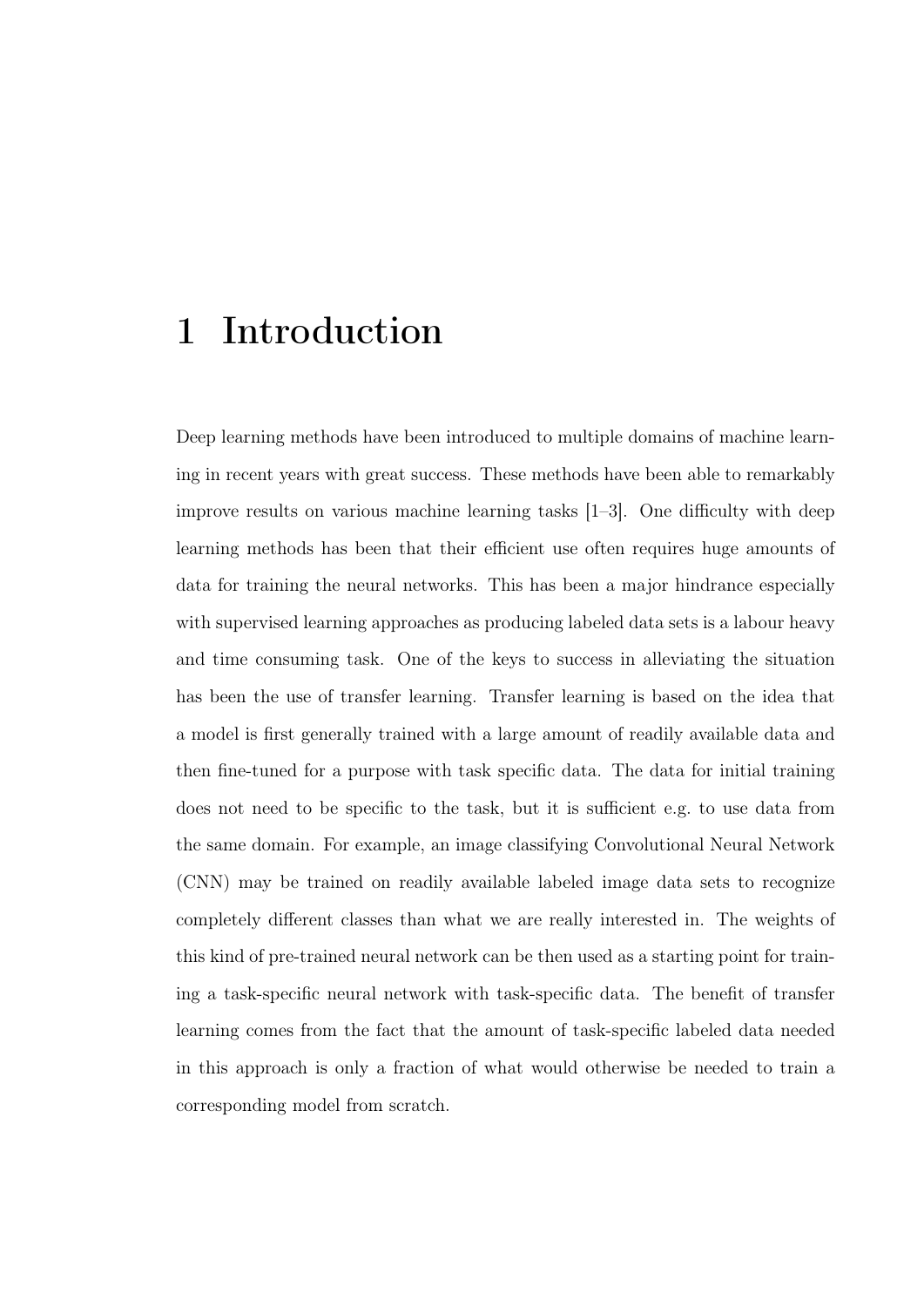Named Entity Recognition (NER) is a task under the broader scope of Natural Language Processing (NLP). It is normally cast as a sequence classifcation task, assigning each item in a sequence (words or tokens in this case) to a class in a predefned set of classes. The goal of NER is to fnd mentions of named entities in a text and classify them into categories that are predefned for the task. The correctness of the found mentions is normally evaluated not only by the category that a named entity is classifed to, but also by the span of text which constitutes the mention. The usual method for evaluation is to compare the output of a trained named entity recognition system against test data that is annotated with named entities of diferent types with the same annotation principles as the training data. A named entity mention is correctly recognised only if its predicted text span and category both exactly match to the gold standard labels in test data.

NER as computational task often operates on single sentences of input at a time. This thesis is a study of how to introduce cross-sentence information, meaning e.g. other sentences in a passage of text around the sentence of interest, to improve NER results. This is done by using BERT [\[1\]](#page-80-1) as a basis for an NER system. BERT is a recently introduced language representation model based on the Transformer architecture [\[4\]](#page-80-3) which is frst pre-trained in an unsupervised/self-supervised fashion with unannotated data. This pre-trained model can then be fne-tuned for use in diferent NLP tasks using annotated task-specifc data. This study is continued and expanded from a Master's project course work, which implemented an NER pipeline that was used for example in our study introducing BERT for Finnish [\[5\]](#page-81-0). This study introduces new methods to improve NER results for Finnish and other languages.

Chapter [2](#page-11-0) takes a closer look on the task of NER. The task and the data used for NER are introduced. The chapter also briefy introduces the reader to some of the diferent methods used for NER and how the data is processed for performing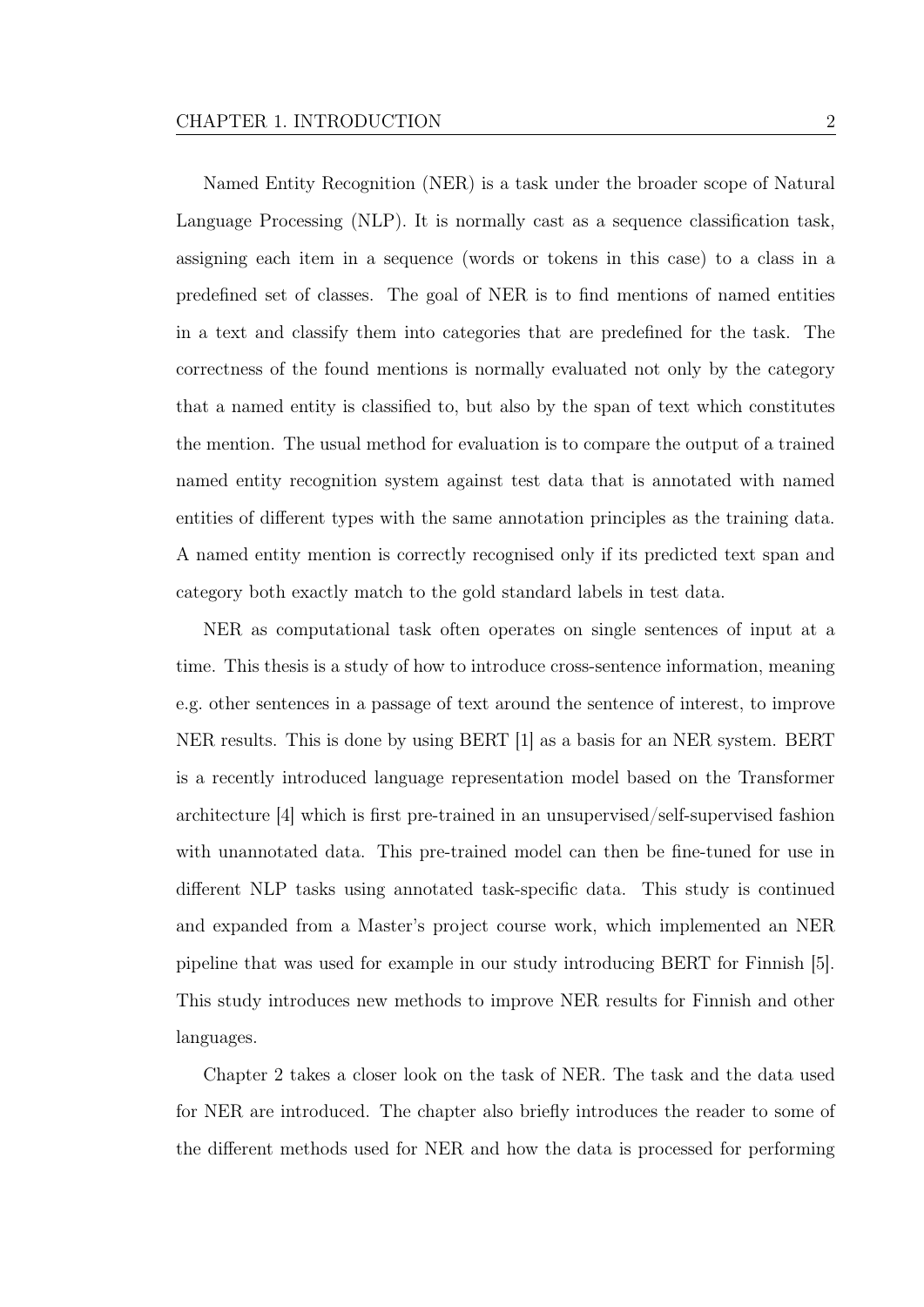the task. Chapter [3](#page-26-0) describes the BERT model in more detail and explains how the model can be utilized for NER. Chapter [4](#page-35-0) goes through the methods developed in this study to incorporate cross-sentence contexts in NER. Chapter [5](#page-43-0) describes the experimental setup for evaluating the introduced methods. The implementation and the data are discussed. Chapter [6](#page-58-0) takes a look at the results of the experiments and compares the results to those found in the scientifc literature. The results and comparisons refect the situation in May 2020, when the experiments were performed. The main results published in [\[6\]](#page-81-1) are elaborated and some observations that were made throughout the study are presented in this chapter. Chapter [7](#page-78-0) concludes this thesis with discussion on the relevance of the results, limits on the scope of this thesis, future ideas and possible topics for continuation of the research.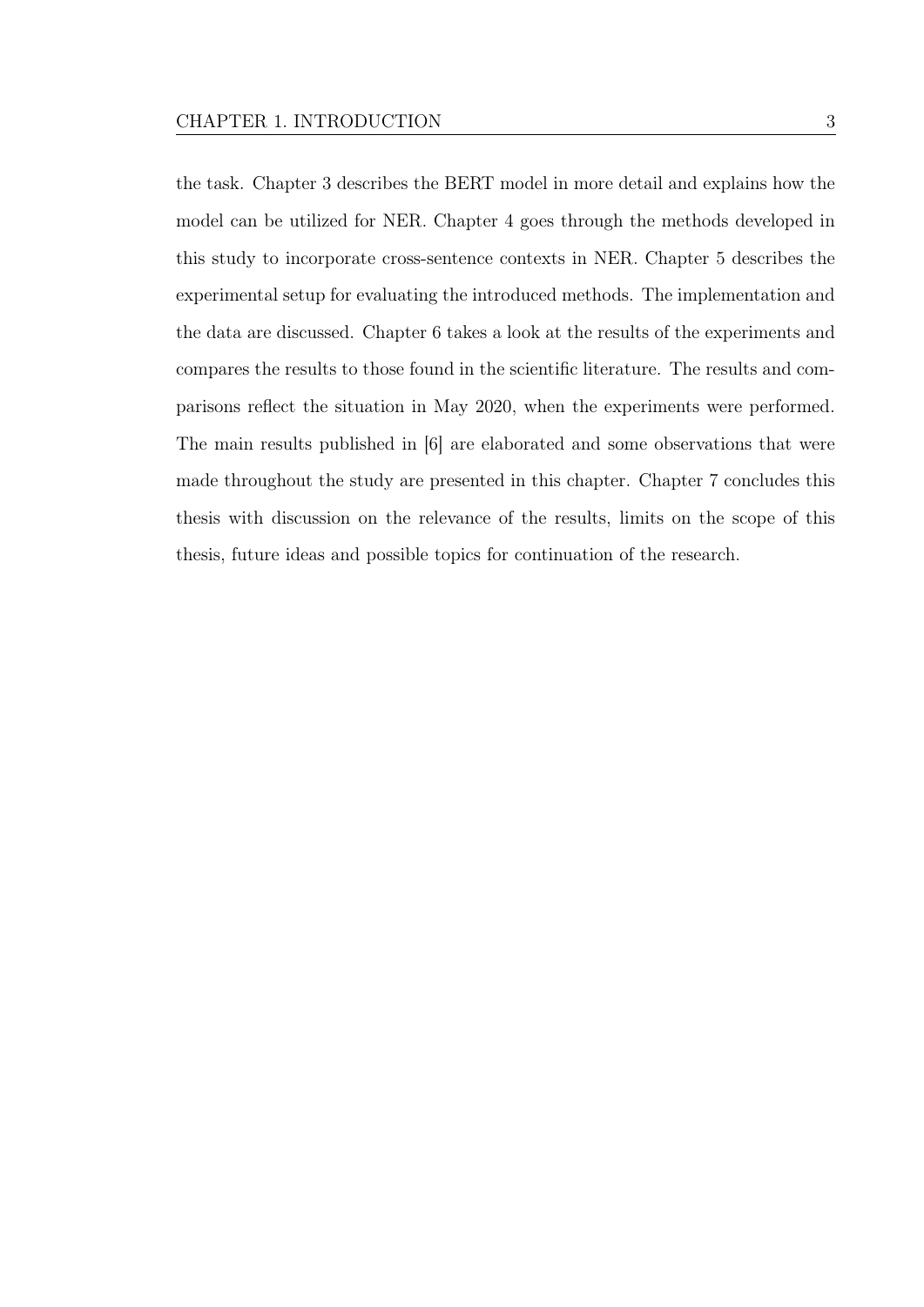### <span id="page-11-0"></span>2 Named Entity Recognition

In this chapter the NER task is described with details on the data and methods used for performing the task. The chapter starts by introducing the task and data, followed by a short overview of the history and the methods used for NER as well as the current state of the art excepting for BERT-based approaches which are discussed in the next chapter.

#### <span id="page-11-1"></span>2.1 Named Entity Recognition task

NER is one of the key tasks in NLP and it is often used as a frst step for downstream NLP tasks such as Information Extraction from documents, Information Retrieval, Question answering, automatic text summarization, and Co-reference resolution, among others [\[7,](#page-81-2) [8\]](#page-81-3). In historical perspective, the methods that now fall under the scope of NER were earlier considered to be a part of Information Extraction. One early mention of NER as a separate evaluation task was introduced in the sixth Message Understanding Conference (MUC-6) [\[9\]](#page-81-4). The reason for this separate evaluation task was a desire to develop technologies that are of practical use, domain independent and could be automated in a near term future. NER was seen as such a task [\[9\]](#page-81-4).

The NER task consists of fnding and classifying mentions of entities with proper names (proper noun or noun phrases that refer to individual person, organization, location etc.) or other identifying sequences such as abbreviations in passages of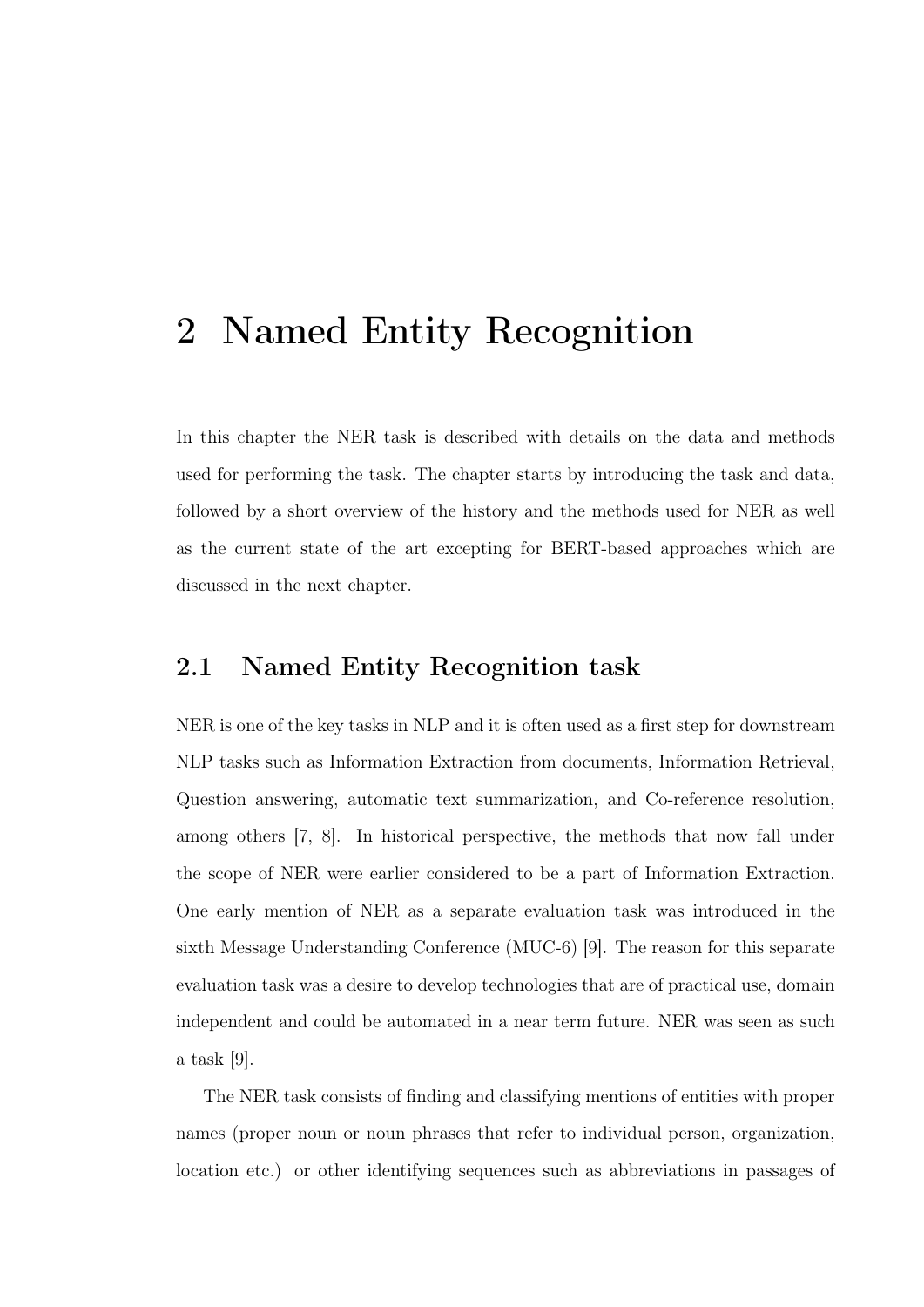text. One named entity mention may consist of one or several consecutive words in text. The NER task is often expanded also to consider entities in categories such as dates and money, which in a strict sense are not named entities, but can be recognized with similar methods. The categories for classifcation are usually specifc to the task and the data at hand.

NER is often cast as a sequence classifcation task. The input to a system is given as a sequence of words, and the desired output is a sequence of labels identifying the named entities found from the input text. In sequence classifcation approaches to NER, the goal is to output a sequence of labels, matching the length of the input, with an entity class assigned to each word (or token) found in input text. Some of the usual categories are persons, locations or organizations in news texts, or perhaps proteins, chemicals, species and diseases in medical texts, or stock market ticker codes in economic news.

A named entity mention may consist of diferent lengths of text and the target in NER is to simultaneously fnd the correct category of each named entity mention as well as to fnd the boundaries of each mention in text. Finding the boundaries of a named entity mention means the task of fnding which words (or tokens) belong to that particular mention and which belong to other named entity mentions or are outside of any such mentions. Finding the correct category for an entity mention simply means that we assign the entity in question a class from the set of predefned categories according to the guidelines given for the task. If the system for performing the NER task is machine learning-based, the categories for classifcation are normally inferred from the annotated data that are used for training the machine learning model. An example of NER system predictions with entity types and spans on a Finnish language passage of text is shown in Figure [2.1.](#page-13-1)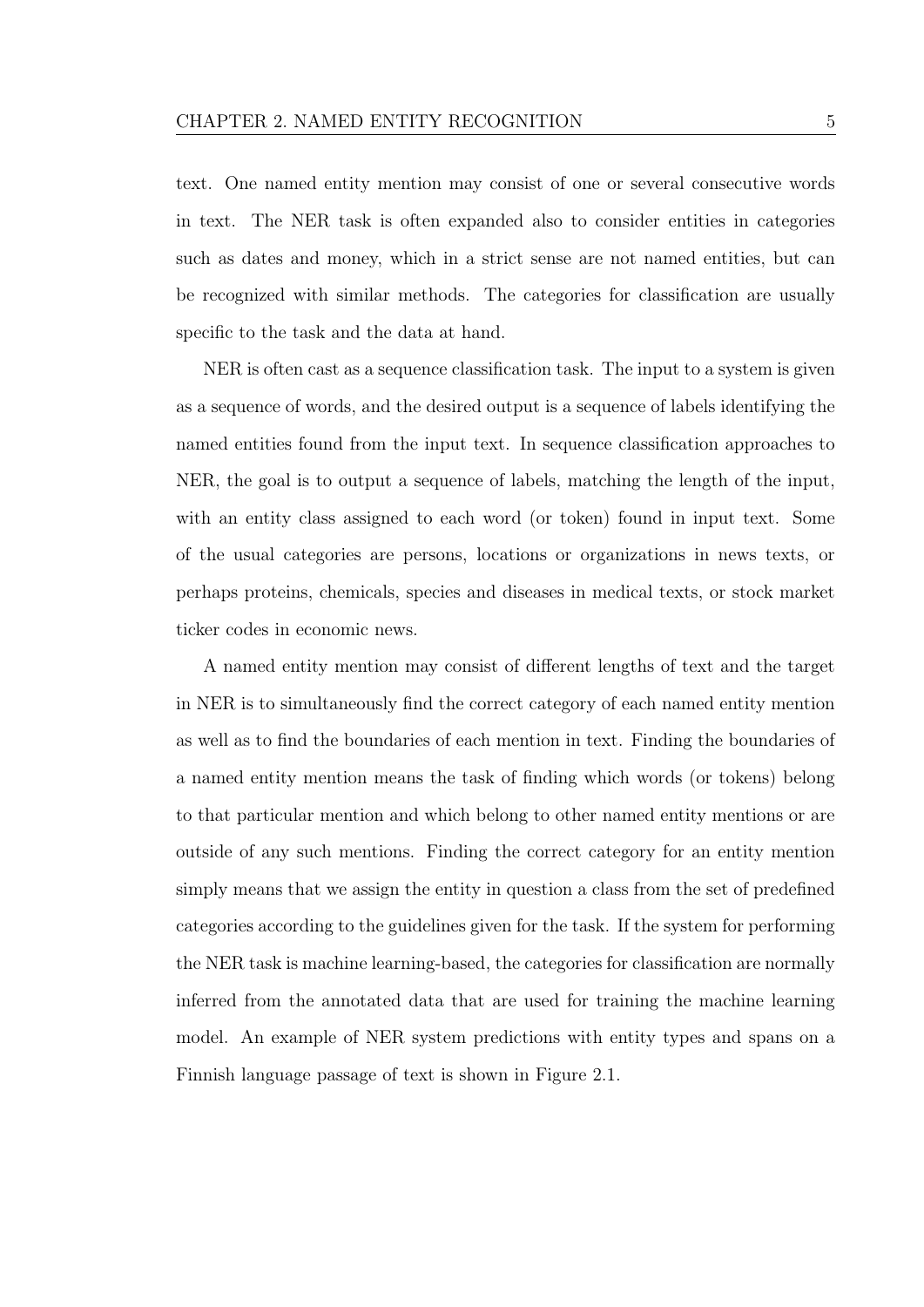<span id="page-13-1"></span>

Figure 2.1: Example of Named Entity Recognition system predictions

#### <span id="page-13-0"></span>2.1.1 Named Entity Recognition Corpora

To be able to train and evaluate systems designed for NER, there is a need for annotated collections of text for NER. These annotated text collections are called NER corpora. In general, a corpus in NLP refers to a set of texts which optionally contain also corresponding annotations. Therefore collections of annotated texts for NER are called NER corpora.

A corpus for NER consists of body of text annotated in such a way that the spans and categories of named entity mentions can be distinguished from passages of text belonging to other named entity mentions or not belonging to any mentions. There are diferent ways to encode this information as annotations. For example, in the MUC-6 conference mentioned earlier, the named entity mentions were annotated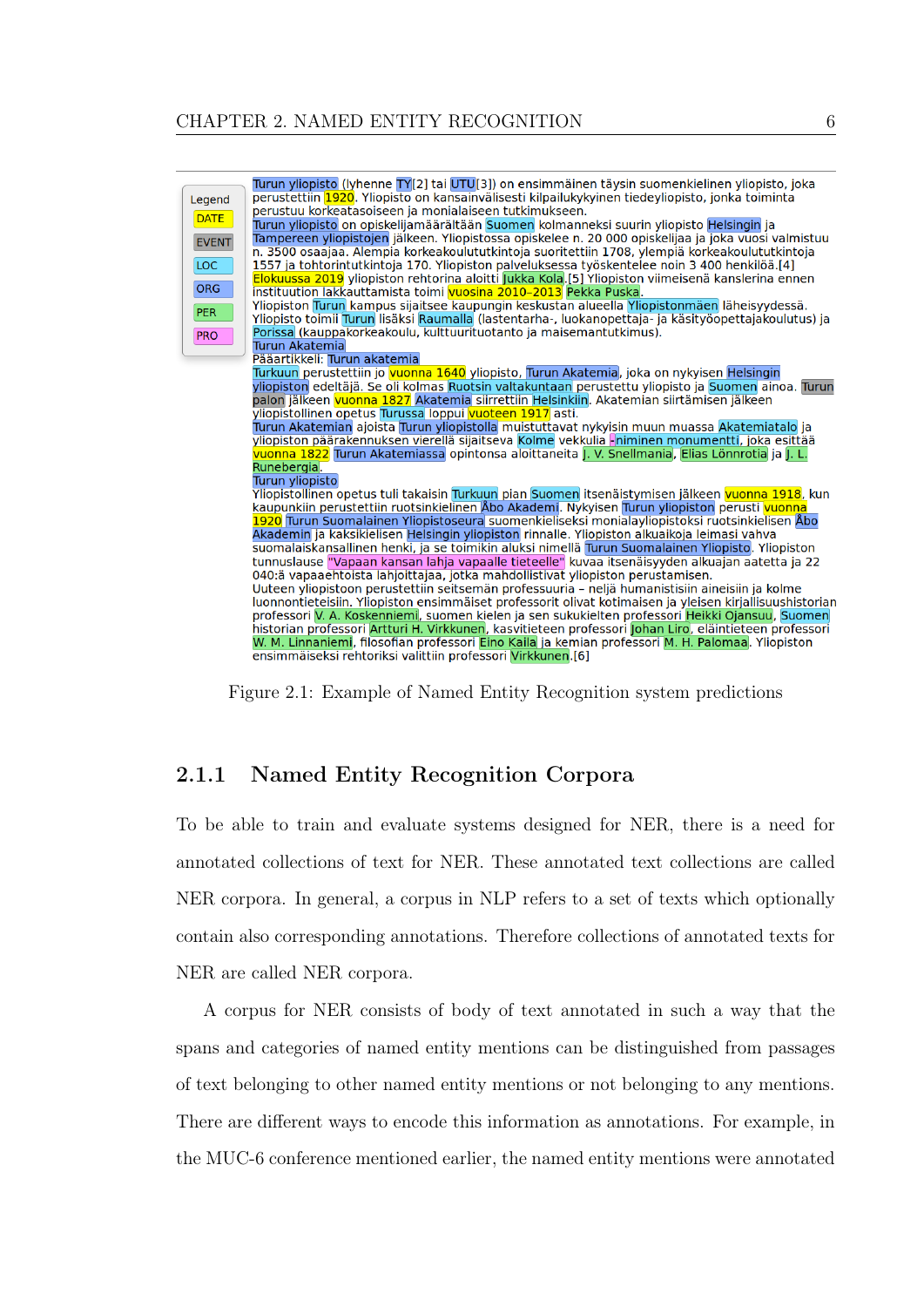with Standard Generalized Markup Language (SGML) tags inside running text [\[10\]](#page-81-5). Another way of annotating the data is to use IOB (Inside-Outside-Begin) encoding (or some variants of it) for labels [\[11\]](#page-82-0) to mark spans and categories of entity mentions. More about the named entity annotation methods is explained in Section [2.1.2.](#page-14-0)

An NER corpus may also include some metadata or have some other granularity in addition to sentences and words. For example, sentences may be grouped under an original document from which they were extracted, or some metadata regarding the type or domain of the documents are preserved in the corpus. This kind of additional information can also be utilized by NER systems.

Some NER corpora are widely used in the scientifc literature as a reference. An example of widely used corpora are CoNLL (Conference on Computational Natural Language Learning) shared task corpora from the years 2002 [\[12\]](#page-82-1) and 2003 [\[13\]](#page-82-2). These data sets are often used as benchmarks for evaluating the performance of NER algorithms. The availability of these resources have also infuenced the languages for which NER systems have been developed: for example, the research for English, German, Spanish and Dutch have been more active due in part to the resources published in the CoNLL tasks.

Today, there exists multiple resources for diferent languages and purposes available publicly (as well as proprietary resources) and more are published frequently for example in scientifc conferences.

#### <span id="page-14-0"></span>2.1.2 Named Entity encoding methods

NER corpora are available and distributed in diferent formats. The main categorization of text annotation methods may perhaps be made between inline annotation and stand-of annotation. Inline annotation contains the annotation within the text, and the data and the annotation reside in the same location (e.g. fle). Examples of inline annotation are methods such as IOB/IOB2 [\[11,](#page-82-0) [14\]](#page-82-3) and variants of them as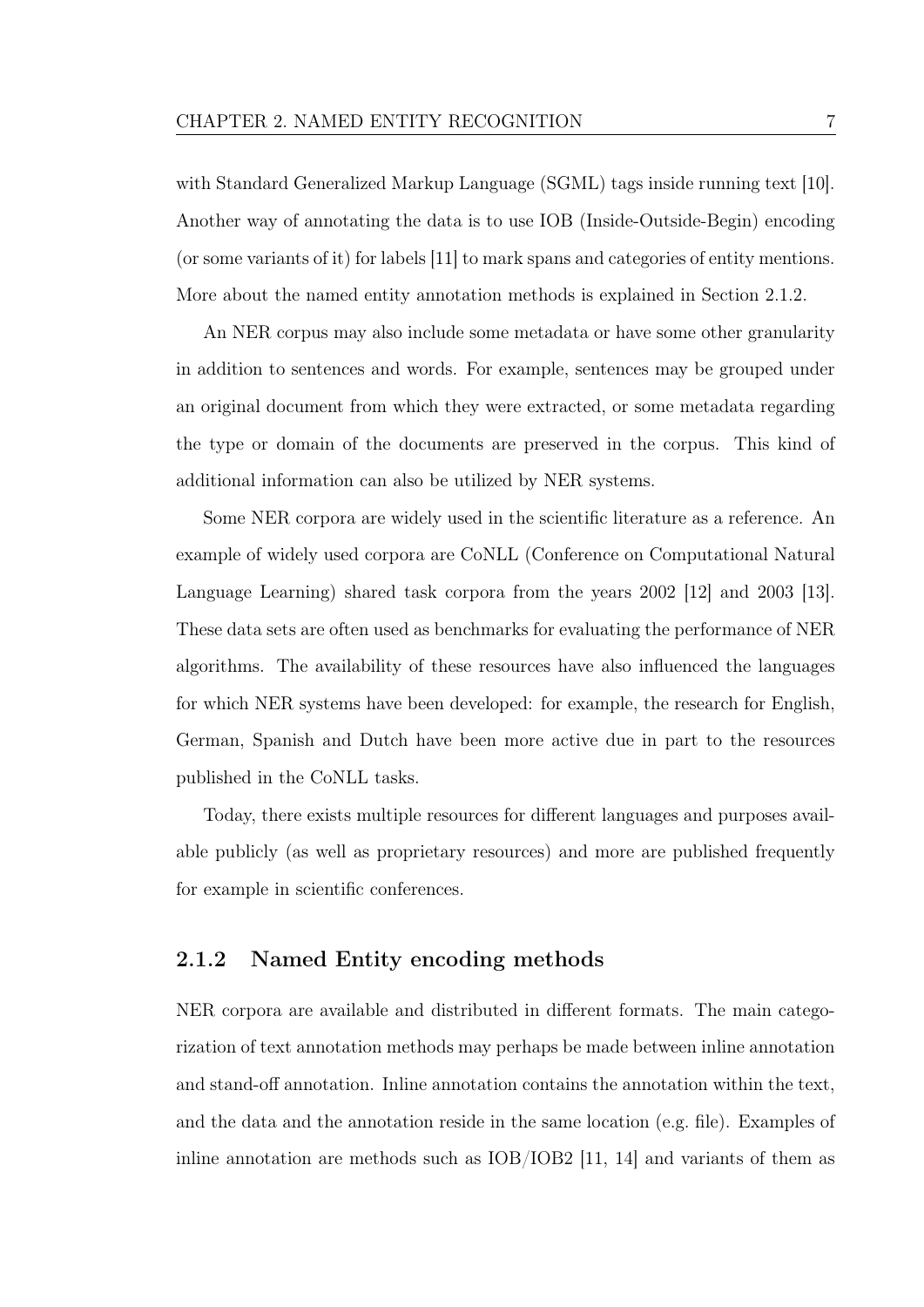well as the use of SGML in MUC-6 [\[10\]](#page-81-5). Stand-off markup or Stand-off annotations refer to ways where the text to be annotated and the annotation reside separately (e.g. separate fles). One example method for stand-of annotation is to store annotations in a separate file with information on the location (e.g. character offset), span and category of each mention in the text fle.

NER data used in this study are plain text fles constructed in the following way (illustrated in Table [2.1\)](#page-17-1). The input fle contains tab-separated lines of text. Each line in the fle contains information on one word in the text. A line consists of tab-separated values giving the string representation of the word and the class of the word encoded with an IOB2 tag, as explained below. Blank lines in the fles separate sentences. This encoding is loosely similar to the later introduced CoNLL-U format<sup>[1](#page-15-0)</sup> where all other fields beside the word form and label are removed. NER corpora may be distributed in diferent formats like the CoNLL-U but for this study the fles are pre-processed to conform to the format described here.

IOB2 encoding [\[14\]](#page-82-3) is a variant of IOB encoding that was frst introduced in text chunking research. The text chunking task is shortly summarized by Tjong Kim Sang and Buchholz in CoNLL'00 shared task introduction [\[15\]](#page-82-4): "Text chunking consists of dividing a text into phrases in such a way that syntactically related words become member of the same phrase. These phrases are non-overlapping which means that one word can only be a member of one chunk." The aim of the original IOB encoding was to add an additional "chunk tag" to part of speech (POS) tags in such a way that chunk structure can be derived from the tags. A chunk tag set of [I],[O],[B] was used to mark noun phrases. The tag [I] was used for words inside a noun phrase, the tag [O] marked words outside of phrases, and the tag [B] was used to mark the leftmost word of a chunk immediately following another chunk to distinguish that a new chunk is starting. This encoding scheme was later adopted

<span id="page-15-0"></span><sup>1</sup><https://universaldependencies.org/format.html>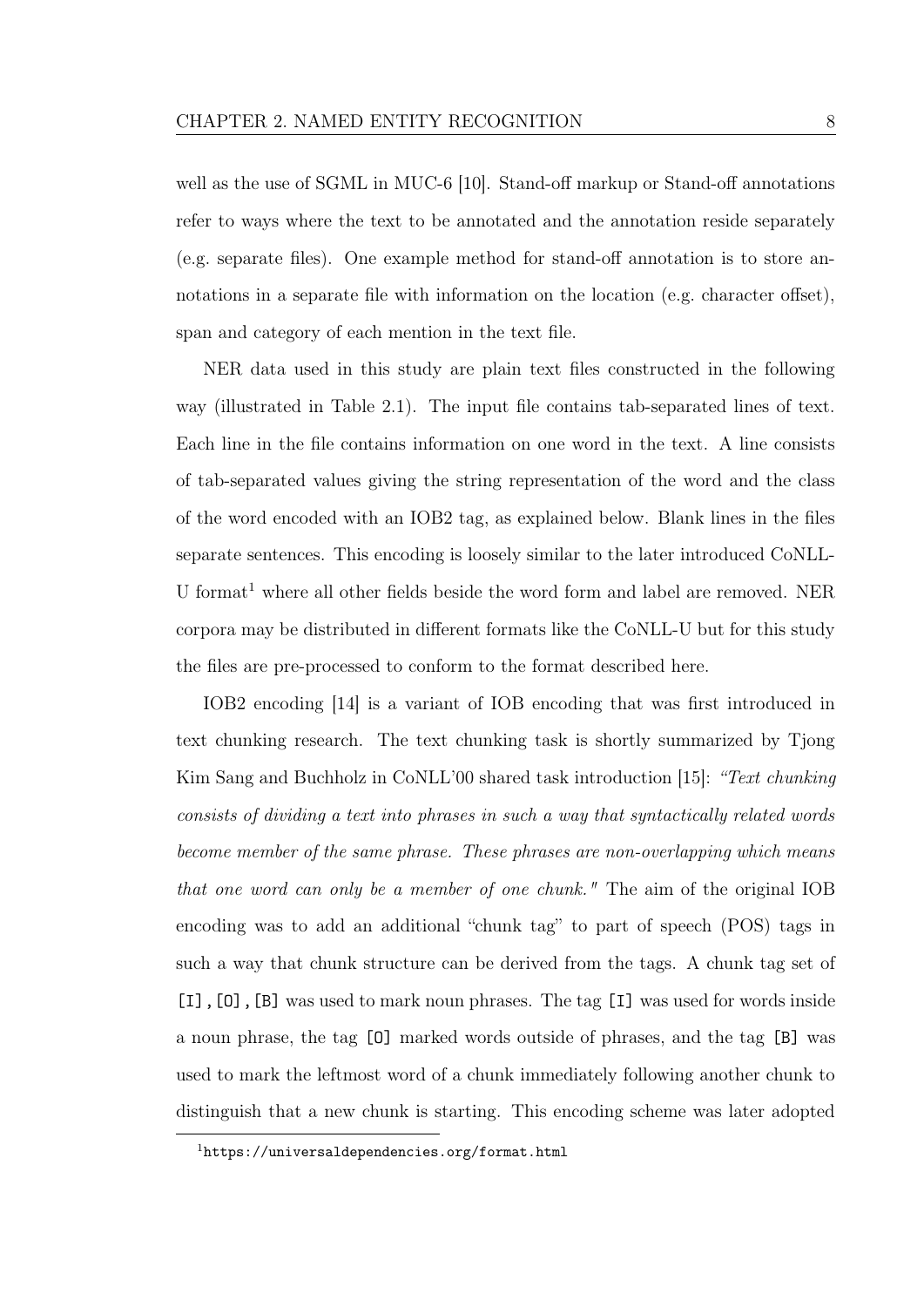in NER so that the category of a named entity was appended to a chunk tags. For example, a mention of category Person [PER] would be marked as [I-PER] and Organisation [ORG] as  $[I-ORG]$ . This encoding scheme would create  $2N + 1$  different tags for N categories of mentions, as there are [B-Category] and [I-Category] tags for each category and the [O] tag is used to mark words not belonging to any mention. This kind of encoding is sufficient to separate the different non-overlapping mentions in text from each other.

Variants of the IOB scheme have later been introduced to alleviate some of the problems encountered with the original IOB tagging. In the original tagging scheme the [B-Category] tags are quite rare, and encountering them requires multiple named entities of a same category to occur next to each other in the text. The imbalance in the number of diferent tags creates problems with statistical and machine learning approaches to the task. This study uses IOB2 encoding, which assigns [B-Category] tag for the beginning of every named entity mention. An example of a sentence in IOB2 encoding is shown in Table [2.1.](#page-17-1) Some variants of IOB tagging also employ separate tags for the last and the middle parts of multi-token named entity mentions and for mentions of single / unit length. These approaches have been referred in literature for example with names BILOU (Begin-In-Last-Out-Unit), IOBES (In-Out-Begin-End-Single), or BMEWO (Begin-Middle-End-Single-Out).

Some NER corpora also contain information on nested named entities where a part of a long multi-word named entity mention may contain also a mention of a shorter named entity. For example a mention of organisation like "University of Turku" may contain also a nested named entity mention of location "Turku". The methods introduced in this thesis are not using nested named entity mentions.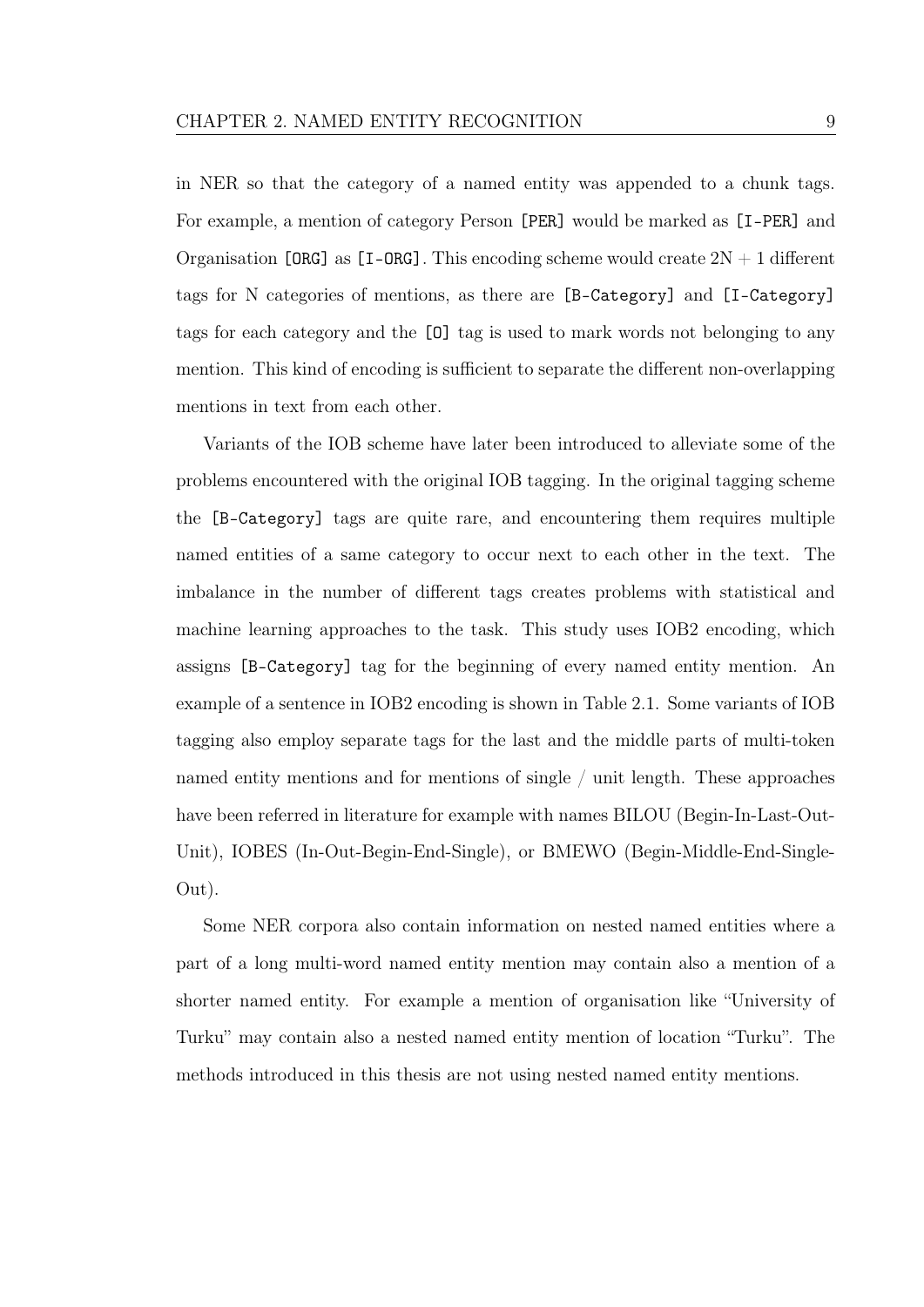<span id="page-17-1"></span>

| Frik       | $B-PFR$ |
|------------|---------|
| Justander  | T-PER   |
| oli        | N       |
| Turun      | $B-ORG$ |
| akatemian  | $T-ORG$ |
| professori | N       |
|            |         |

Table 2.1: Example of IOB2 named entity annotation. Translation: Erik Justander was a professor for the Academy of Turku

#### <span id="page-17-0"></span>2.1.3 Named Entity Recognition Evaluation

The performance of NER systems is often assessed in terms of mention-level exact match Precision, Recall and F-score. This type of evaluation has been applied in NER tasks for example in CoNLL'02, and CoNLL'03 conferences [\[12,](#page-82-1) [13\]](#page-82-2).

Mention-level metrics are calculated separately for each of the named entity categories. The predicted outputs of an NER system for each category are compared to the annotated test data. A True Positive (TP) classifcation happens when both the category and the span of the predicted named entity mention are identical to an annotation in test data. A False Positive (FP) classifcation happens when the system predicts a named entity mention, which does not match any annotation in the test data (class, span or both do not align). A False negative (FN) happens when the system does not predict an entity mention of the correct type in a position where one exists in the annotated test data. The evaluation scores are then expressed as Precision [\(2.1\)](#page-18-2), Recall [\(2.2\)](#page-18-3) and  $F_1$ -score [\(2.3\)](#page-18-4) on each type of the Named Entity categories in text. The total performance of the system is usually expressed as micro average calculated by totalling the TP, FP, and FN counts over all categories and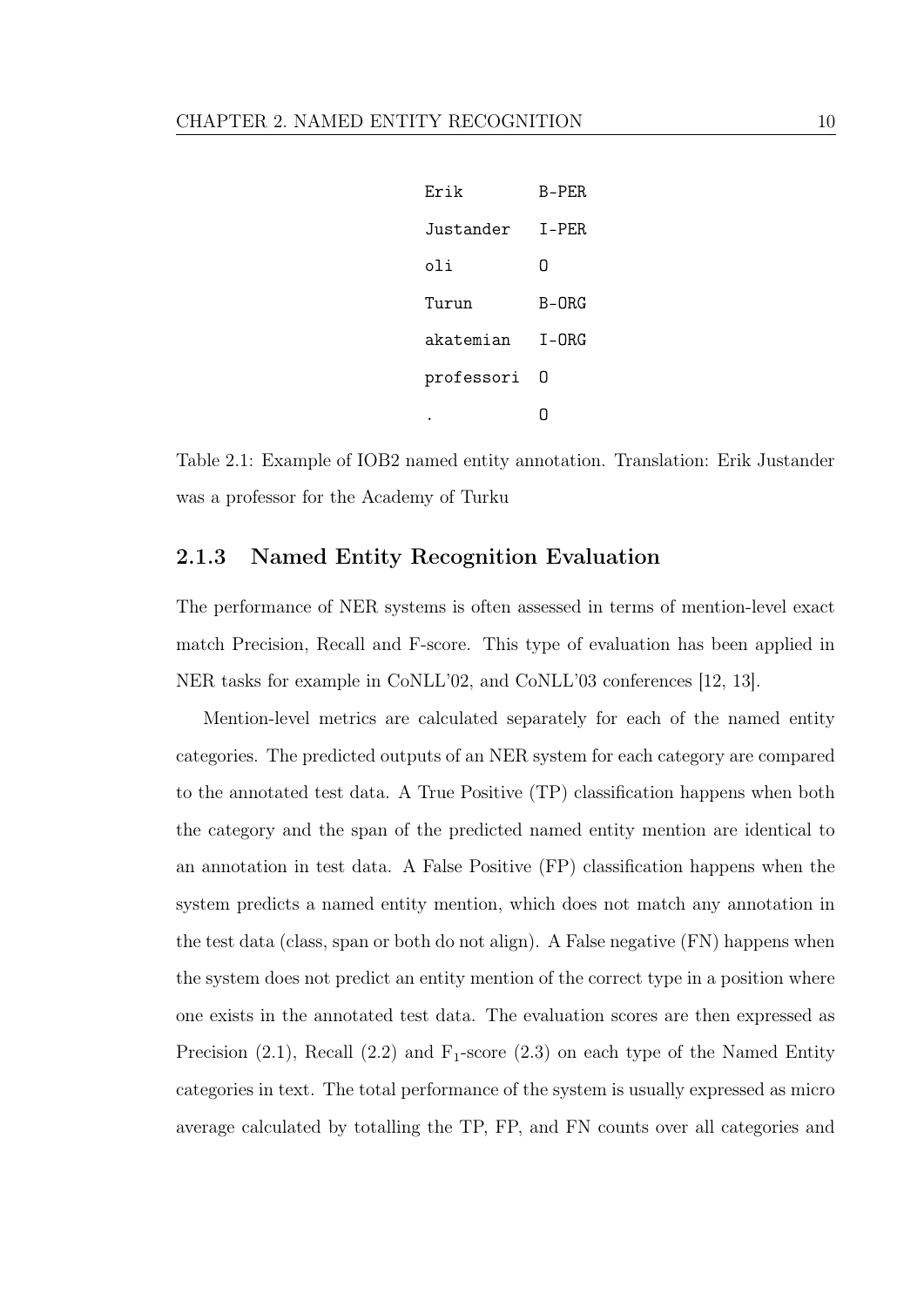<span id="page-18-3"></span><span id="page-18-2"></span>taking overall Precision, Recall, and  $F_1$ -score.

$$
Precision = \frac{TP}{TP + FP}
$$
\n
$$
(2.1)
$$

$$
Recall = \frac{TP}{TP + FN}
$$
\n
$$
(2.2)
$$

$$
F_1 = \frac{2 \cdot Precision \cdot Recall}{Precision + Recall}
$$
\n(2.3)

<span id="page-18-4"></span>The performance measures applied in this study are calculated as defned above. The calculations are done with a version of the conlleval script, which has been used in CoNLL shared task evaluations. The connleval script was originally implemented in the Perl programming language but for this study a Python version<sup>[2](#page-18-5)</sup> is used so that evaluation may be easily done inside a Python program.

#### <span id="page-18-0"></span>2.2 Named Entity Recognition approaches

NER approaches have evolved through diferent methodological phases during the last decades. The approaches to NER can be roughly split to four diferent categories: rule- and knowledge-based approaches, unsupervised approaches, feature engineering and supervised learning approaches, and feature learning and deep learning approaches. The last one also includes the latest deep learning and transfer learning based approaches [\[7,](#page-81-2) [8\]](#page-81-3).

#### <span id="page-18-1"></span>2.2.1 Rule- and knowledge-based approaches

According to Nadeau and Sekine [\[16\]](#page-82-5) one of the earliest research papers regarding named entities was by Rau [\[17\]](#page-82-6) in 1991. NER, as defned in Section [2.1,](#page-11-1) was intro-

<span id="page-18-5"></span><sup>2</sup><https://github.com/spyysalo/conlleval.py>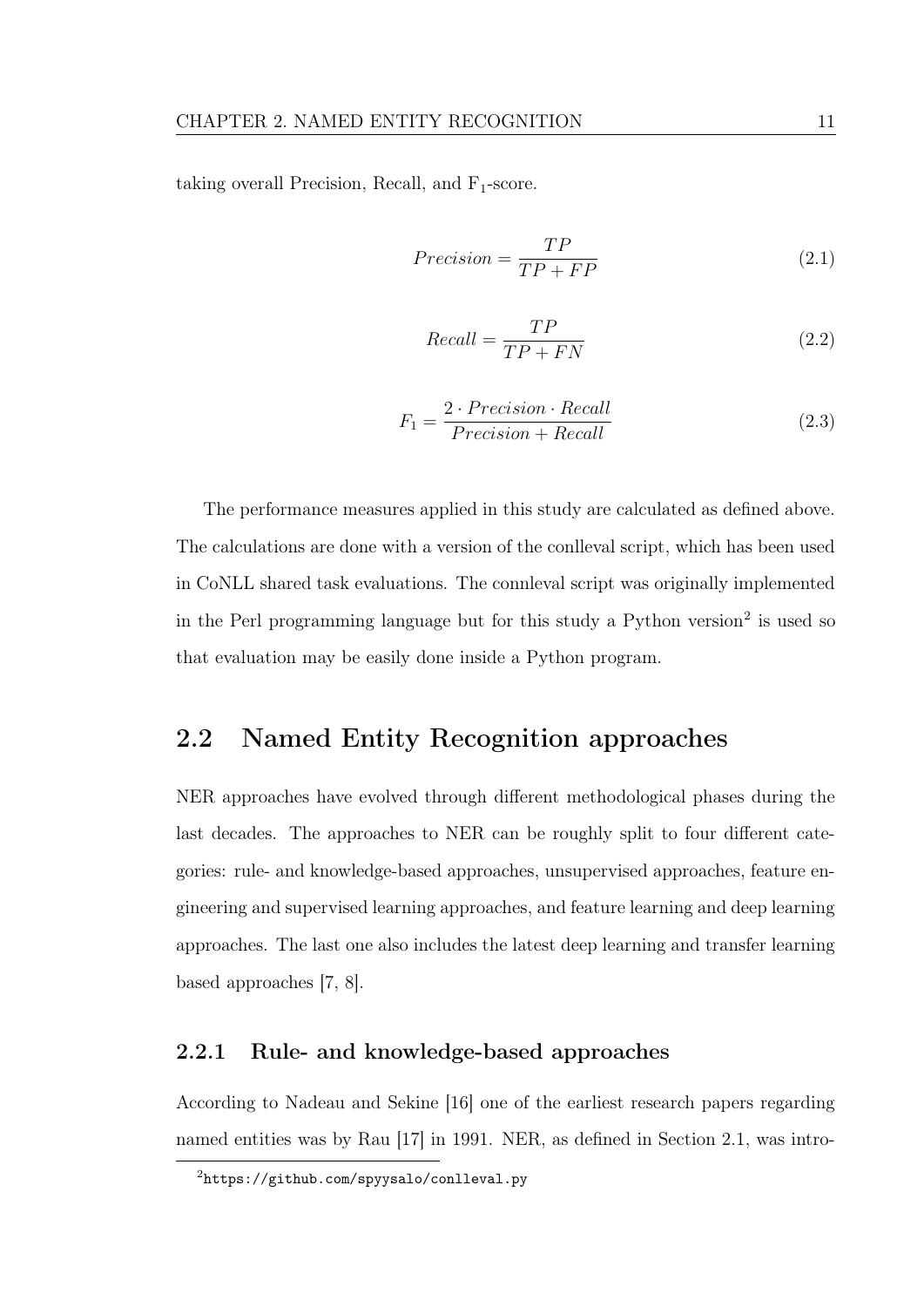duced as a separate task in MUC-6 Conference in 1995 [\[9\]](#page-81-4). Before that, the methods for fnding e.g. names in text were considered to be part of information extraction and NER was not defned as a standalone task.

Early NER methods applying rule- and knowledge-based approaches, often relied on gazetteers/lexicons (lists of names, locations, etc.) and on handcrafted approaches as Borthwick [\[18\]](#page-83-0) describes the systems that are "built by hand and rely heavily on the intuition of their human designers." These systems for example matched words and phrases, or parts of them, found from text to lexicons and with diferent rules tried to determine if a sequence in text is a named entity mention and of which type. Some descriptions of these early information extraction and NER systems can be found e.g. in the Message Understanding Conference proceedings from the 1990s [\[19](#page-83-1)[–23\]](#page-83-2).

The methods used for fnding entities often made several passes through the text while trying to increase the performance of the system on each pass. On the first passes, the methods presumed to have high precision, meaning that mentions that had a good probability to be correctly classifed were tagged. This information was used in the next passes through the text, trying to fnd new mentions with higher confdence. One example of such a system is described by Mikheev et al. in [\[24\]](#page-83-3) and the characteristics of this kind of systems were summed up by Borthwick [\[18\]](#page-83-0):

"In sum, if one is smart enough and works hard enough, it is possible to build a strong named entity system using conventional handcoded techniques. However, these systems will still have a number of drawbacks."

- 1. They will be expensive, since they will rely on the expertise of trained computational linguists
- 2. They will have to be manually adapted to new domains
- 3. Their rules and lexicons must be completely rewritten when they are ported to new languages
- 4. Performance will be highly sensitive to the computational linguist's skill in writing the named entity patterns and to the amount of labor devoted to the task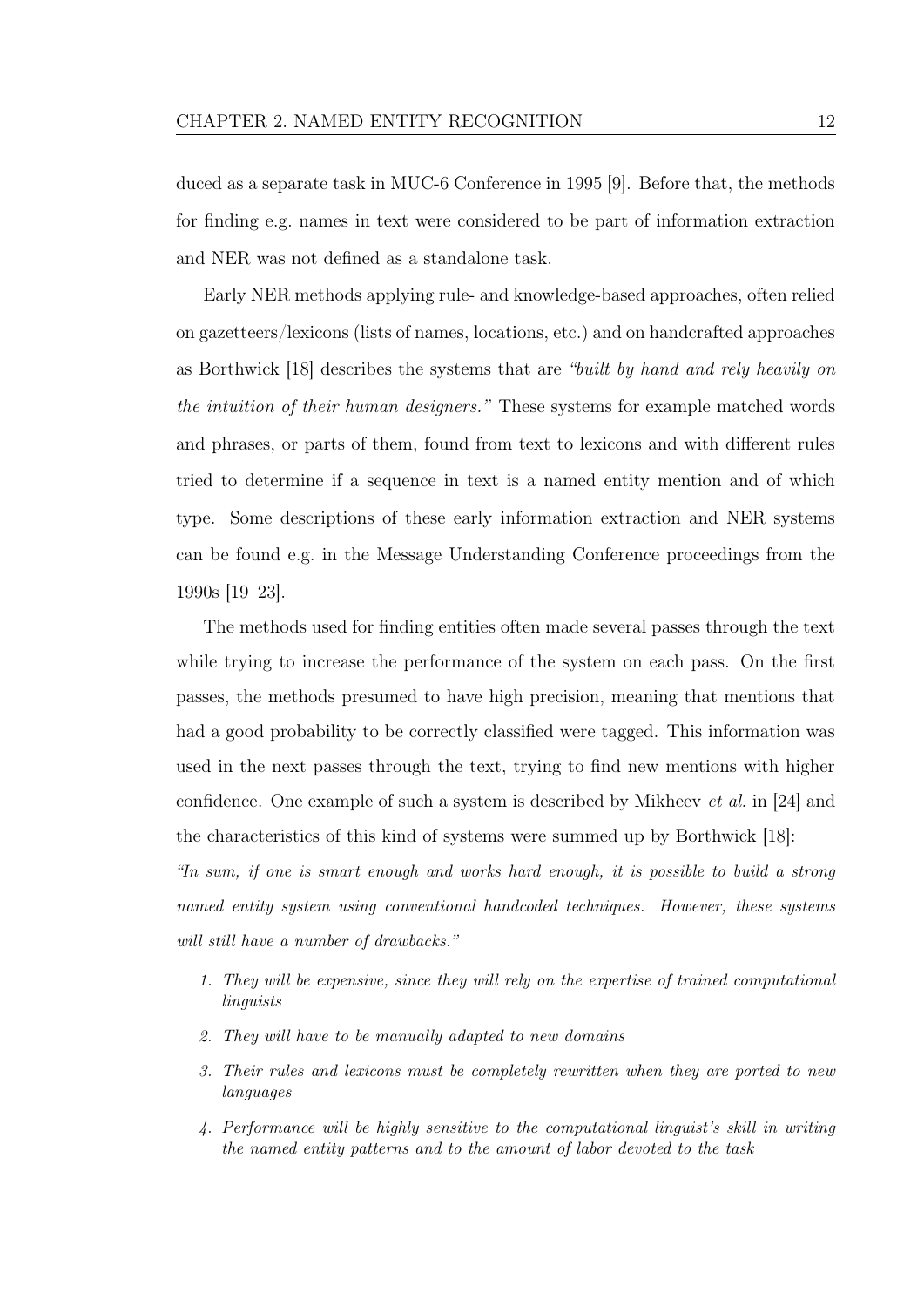#### <span id="page-20-0"></span>2.2.2 Unsupervised approaches

Unsupervised approaches to NER are not always easy to categorize. Some of the approaches presented here are classifed under semi-supervised approaches in a survey by Nadeau and Sekine [\[16\]](#page-82-5) and on the other hand are under unsupervised approaches in more recent surveys by Yadav and Bethard, and by Li et al. [\[7,](#page-81-2) [8\]](#page-81-3). The approaches falling under this scope vary, and some were used to automatically detect and disambiguate named entity mentions [\[25,](#page-83-4) [26\]](#page-84-0) while some were aimed more at extracting information and building lists (gazetteers) of named entities e.g. from the web [\[27\]](#page-84-1). What is common to many of these approaches is that the they often use some "seed" information and try to create new rules by iterating through a large corpus. Therefore, these unsupervised approaches tend to rely on similar classifcation methods as the rule- and knowledge-based approaches. The diference is that here the rules for classifcation are automatically extracted from documents. One example of an unsupervised approach is presented by Collins and Singer [\[25\]](#page-83-4). Their system keeps track of (Spelling, Context) patterns, where Spelling is the written form of a named entity and Context refers to the surrounding text of that entity. A small set of seed rules are given to the system, and the system performs iterations through a large corpus. It frst labels the corpus given the Spelling rules and induces Context rule candidates from the found matches, and keeps a predefned number of the most promising rules. Next the corpus is annotated again, now using the Context rules to fnd new candidates for Spelling rules. The most promising ones are again kept and added to the list of Spelling rules. The iteration continues again from Spelling rules, and this is continued until a predefned number of rule patterns are reached. Some approaches such as those by Nadeau et al. [\[26\]](#page-84-0) and Etzioni et al. [\[27\]](#page-84-1) also utilize web search engines in their approaches to validate candidates for new rules or entities to be inserted in knowledge base.

A lot of the research that could be categorized as unsupervised or semi-supervised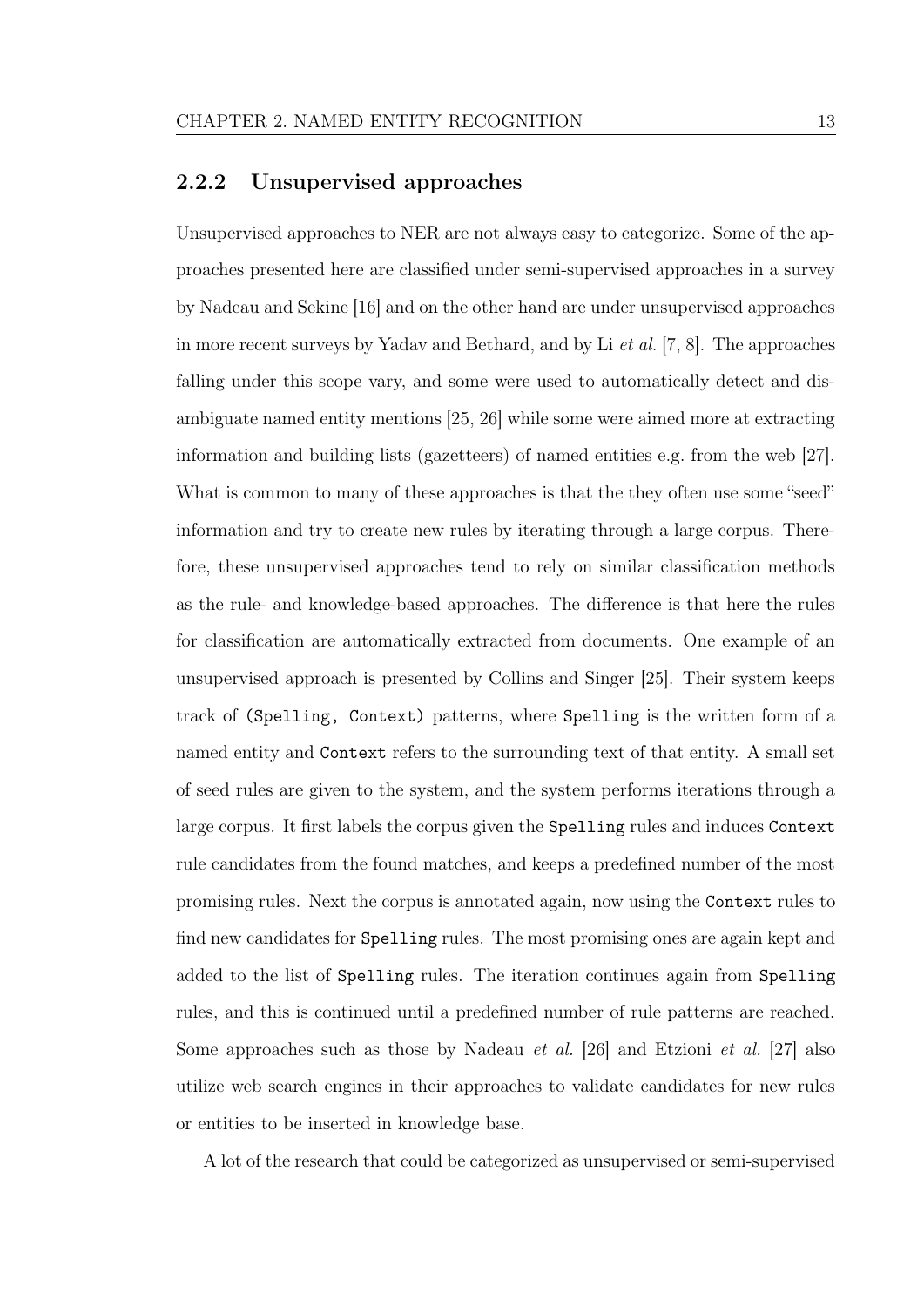learning has used these methodologies in connection with supervised learning approaches. The purpose of using unlabeled data has been to extract information from a large amount of unlabeled text to improve the results of supervised learning [\[28,](#page-84-2) [29\]](#page-84-3). Also, some of the more recent feature learning approaches such as BERT [\[1\]](#page-80-1) use unsupervised or self-supervised approaches for pre-training of models. More about the current uses of unsupervised learning is covered in Section [2.2.4.](#page-22-0)

#### <span id="page-21-0"></span>2.2.3 Feature engineering and supervised learning approaches

NER systems evolved from matching strings and patterns to calculating diferent features of words and surrounding text, and used machine learning approaches and supervised learning to fnd and classify entity mentions in text. The technologies applied in these supervised learning approaches were varied and they were sometimes used in combination with the earlier rule-based approaches. The developments within supervised learning continued with researchers continuously trying to fnd better classifcation methods and also better ways to extract features for classifers. Some things that have greatly helped the development of the NER systems were the introduction of publicly available datasets for NER as well as the methods for utilizing the output of other NLP tasks and unlabeled data to prepare better features. According to Tjong Kim Sang and De Meulder [\[13\]](#page-82-2) the competing systems in CoNLL'03 shared task were for example using the following kind of features for classifcation:

- Lexical features
- Part-of-speech (POS) tags
- Affix information (n-grams)
- Previously predicted Named entities
- Ortographic information and patterns
- Gazetteers, Lexicons (lists of entities)
- Chunk tags
- Case infomation of words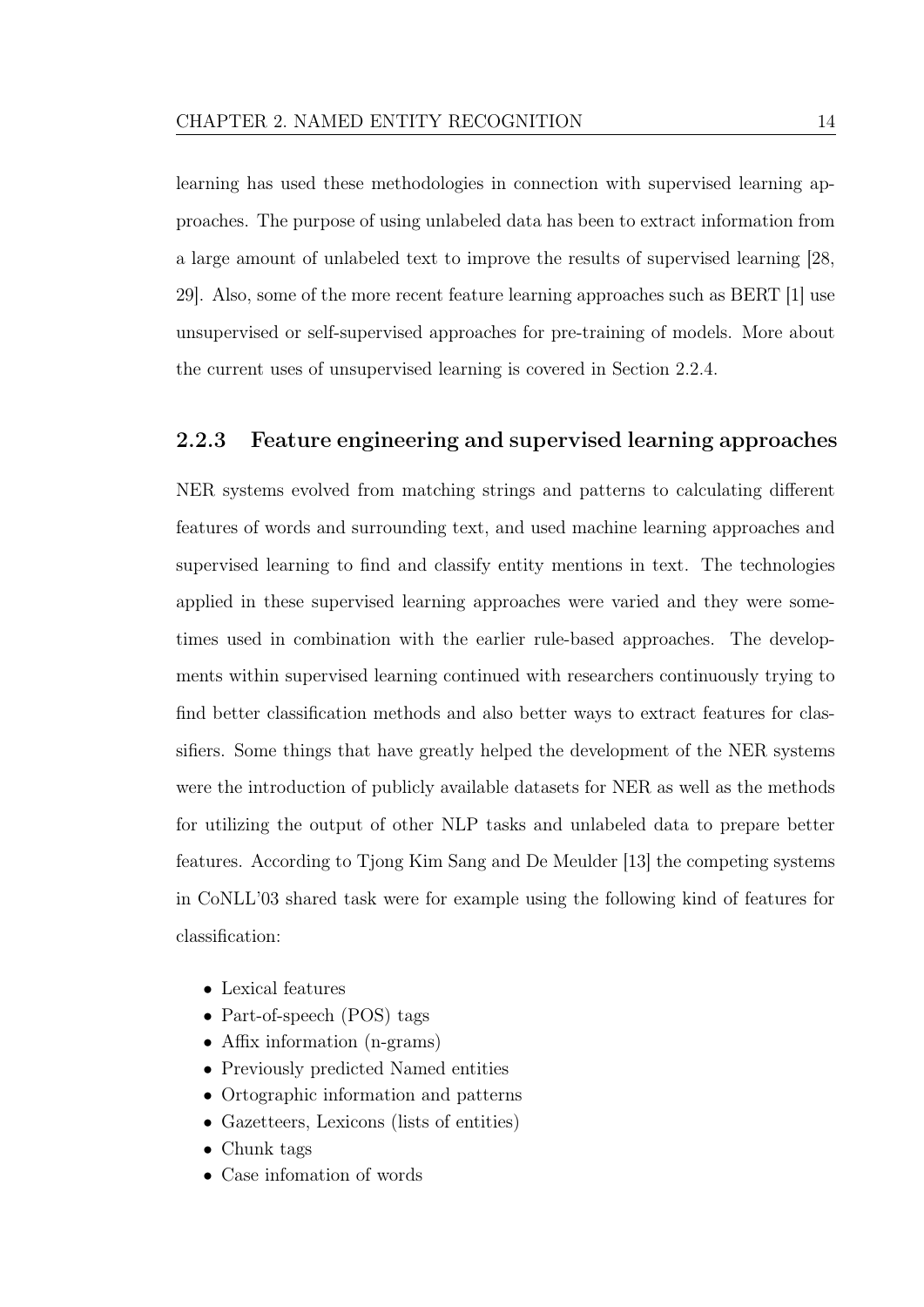There were 16 competitors in the CoNLL'03 shared task, and according to Tjong Kim Sang and De Meulder [\[13\]](#page-82-2) the learning methods used in the competition were the following:

- Maximum Entropy Modeling in [\[30–](#page-84-4)[34\]](#page-85-0)
- Hidden Markov Models in [\[33–](#page-85-1)[36\]](#page-85-2)
- Robust Risk Minimization in [\[33,](#page-85-1) [37\]](#page-85-3)
- Voted Perceptrons in [\[38\]](#page-86-0)
- Long Short-term Memory (LSTM) [\[39\]](#page-86-1) used in [\[40\]](#page-86-2)
- AdaBoost.MH in [\[41,](#page-86-3) [42\]](#page-86-4)
- Memory based learning in [\[43,](#page-86-5) [44\]](#page-86-6)
- Transformation based learning in [\[33\]](#page-85-1)
- Support Vector Machines in [\[35\]](#page-85-4)
- Conditional Random Fields (CRF) [\[45\]](#page-87-0) in [\[46\]](#page-87-1)

The list above shows that by the time of CoNLL'03 conference, many of the learning methods for the coming decade were already introduced, even though not all of them were in active use yet.

#### <span id="page-22-0"></span>2.2.4 Feature learning and Deep Learning approaches

During the last decade, feature learning and deep learning-based approaches have gained more popularity as they usually require minimal feature engineering and are not as domain specifc as earlier methods [\[7\]](#page-81-2). One of the largest changes behind the current developments has been on how the textual data is represented to the NLP systems. The earlier machine learning-based approaches often used sparse vector representations (thousands, even hundreds of thousands of dimensions). For example, each word in the text sequence was represented with features describing some properties of that word, its surroundings, statistical presence in some text corpus, etc. In feature learning approaches the main idea is, instead of having thousands of engineered features, to learn dense representation vectors (often under 1000 dimensions) of words or tokens automatically. This learning of representations is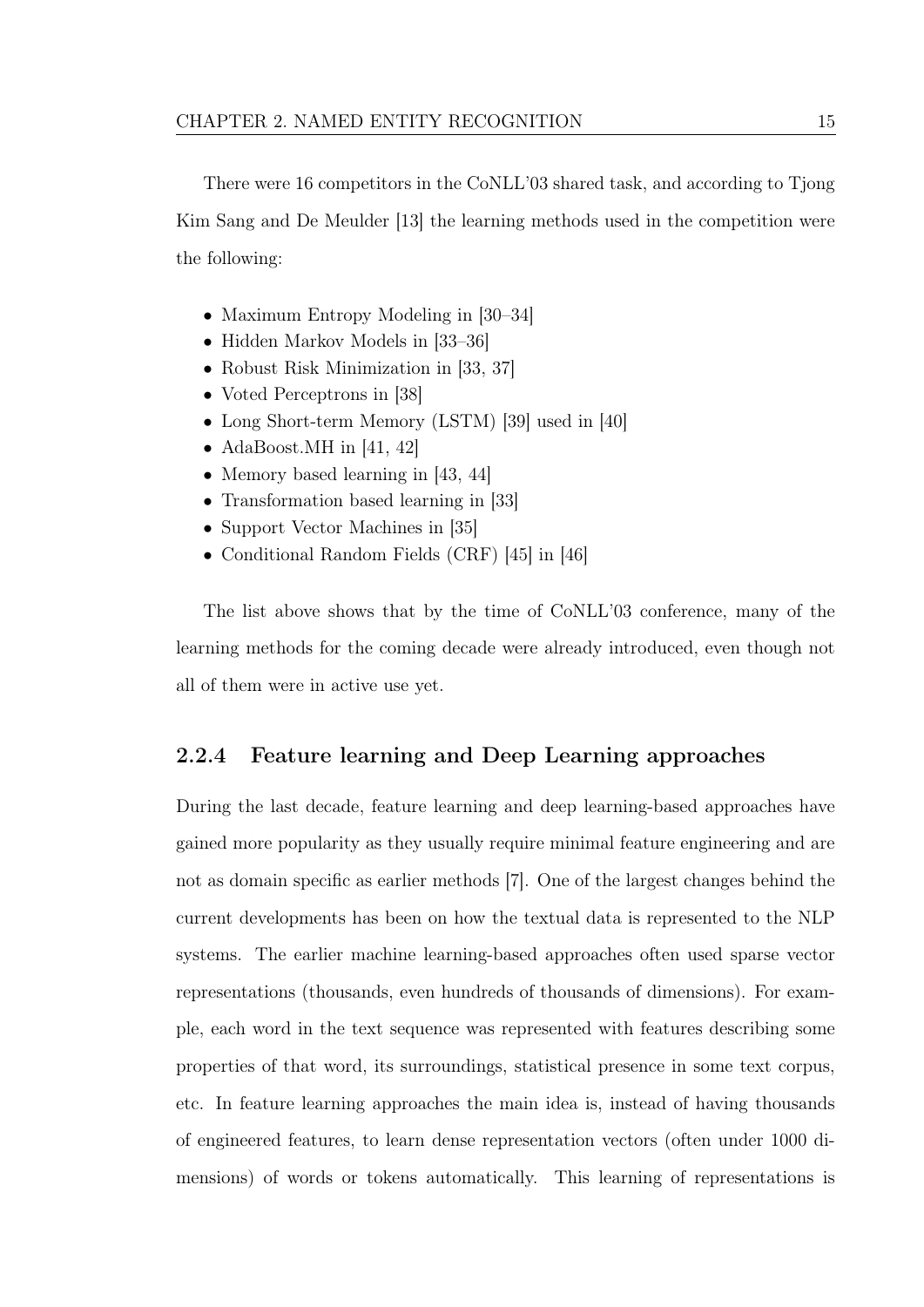often achieved by using deep neural networks and large amounts of unannotated data that is readily available. The learned representations are then used as features with supervised learning algorithms as-is or by fine-tuning the representations simultaneously with learning NLP task-specifc neural network weights. These learned representations are often called embeddings, which is a common name for diferent representations that map textual information to vectors of real numbers.

Recent survey studies have approached the classifcation of the modern neural architectures for NER in difering ways. Yadav and Bethard [\[7\]](#page-81-2) base their classifcation of feature learning approaches broadly on how the text is represented to the classifer and include categories for Word level architectures, Character level architectures, Character + Word level architectures, and Character + Word + Affix architectures. In word level architectures the text is given to a model as sequence of individual words, represented by word embeddings. In character level architectures, the text is seen as sequence of characters. Character  $+$  Word level architectures combine the word embeddings with character level information. Character  $+$  Word + Afx architectures also include learned afx features as part of the combined embeddings. Li *et al.* [\[8\]](#page-81-3), on the other hand, propose a new taxonomy for Deep Learning approaches to NER. Their approach divides methods based on three different aspects of a NER system: Distributed representations (embeddings) used as inputs, context encoder architectures, and tag decoder architectures. Distributed representations in this taxonomy are similar to the ones proposed by Yadav and Bethard: Word-level representations, Character-level representations, and Hybrid representations. Context encoder architecture refers to the ways to include context information of a word in text to the tagging process. These include among others CNN, Recurrent Neural Networks (RNN), and Transformer-based architectures. Tag decoder architectures refer to classifers that produce a sequence of tags from the context-sensitive representations. The survey mentions for example Multi-layer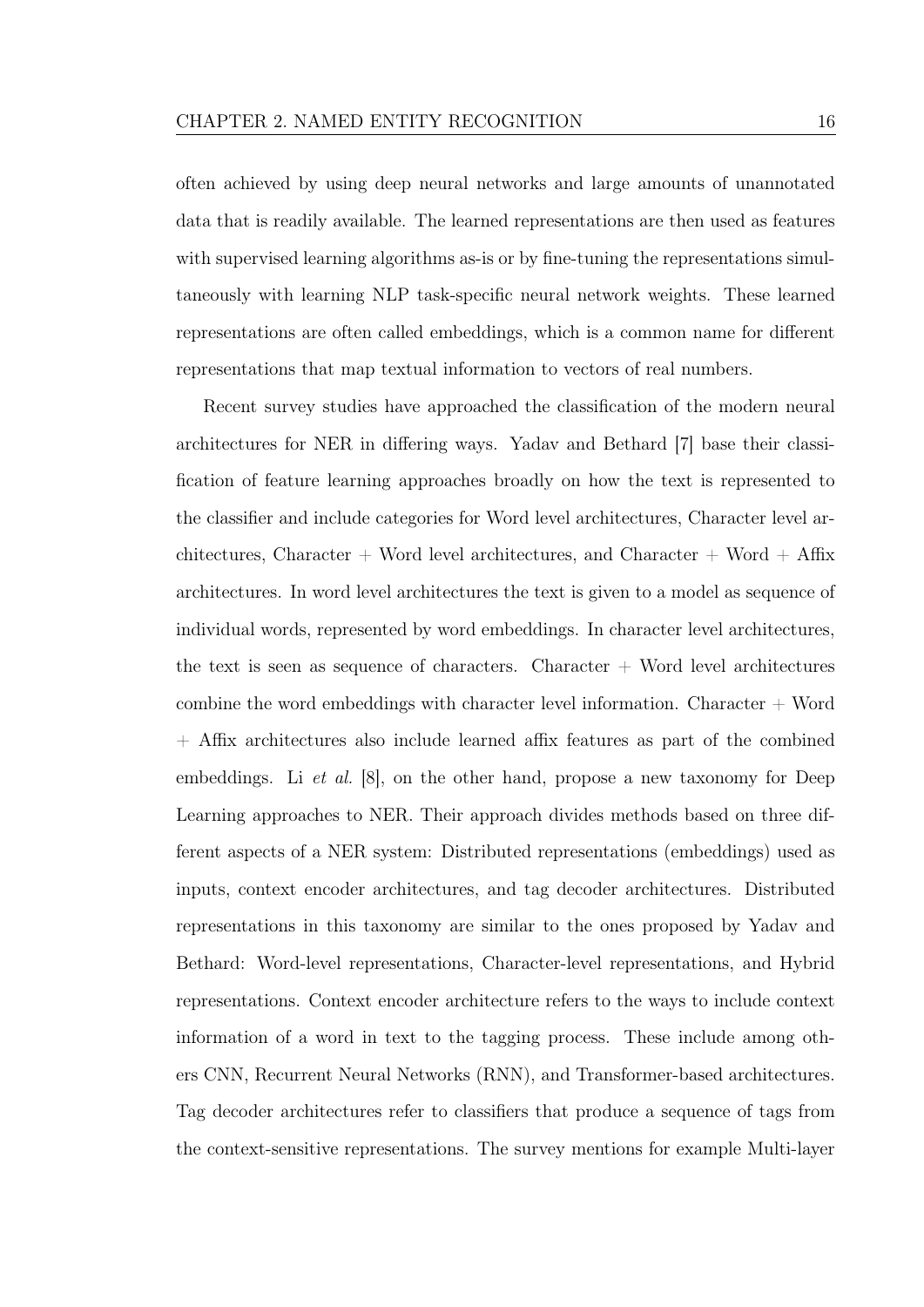perceptron + softmax, CRF and RNN as possible tag decoding architectures.

Word-level representations deal with whole words of input at a time. Some of the methods and tools for creating word embeddings include Word2Vec [\[47,](#page-87-2) [48\]](#page-87-3), GloVe [\[49\]](#page-87-4), fasttext [\[50\]](#page-88-0), and SENNA [\[51\]](#page-88-1). One example of feature learning in NER scope (and other NLP tasks as well) was presented by Collobert et al. [\[51\]](#page-88-1) where an embedding was learned for every word in a fxed size vocabulary. A special "RARE" token was used to represent every word in input data that was not present in the vocabulary. The embeddings were trained from unannotated English Wikipedia data as well as Reuters RCV1 corpus [\[52\]](#page-88-2) for some models. Their approach did not outperform the state of the art in NER at that time, but was able to get close without using extensive feature engineering. Their experiments demonstrated that unsupervised training using a large amount of unannotated data was able to produce such word embeddings (vectors) that words with similar syntactic and semantic properties often reside near each other in the vector space. They were also able to separate the lengthy training process of language models with large unannotated data from faster supervised training with smaller data set for a task such as NER. This is the same idea of the transfer learning approaches that is used throughout the feld nowadays. The embeddings calculated this way were also known as SENNA embeddings, named after the software the authors released in addition to their research. One shortcoming of word-level representations is related to the size of vocabulary, which easily grows due to word infection as every infected word is considered as its own token in the vocabulary. Other problems with word level representations include polysemy (the same word form may have diferent meanings) and their inability to handle out-of-vocabulary words well.

Character level representations work upwards from the level of single characters to get representations for text. The text is seen as a sequence of characters instead of predefned words, and word (or string) representations are constructed based on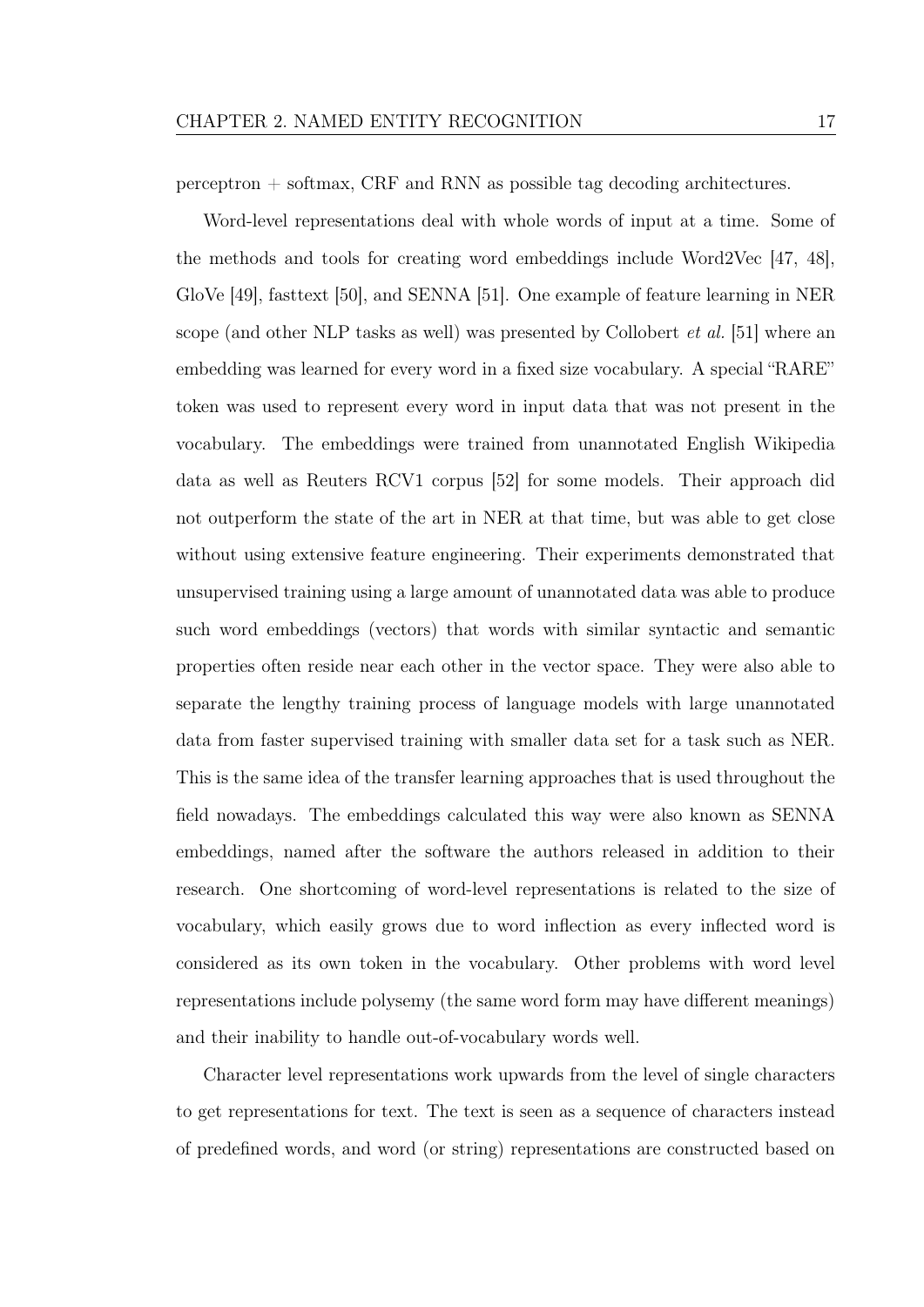the character sequences. These representations are normally learned using end-toend neural models, which are often CNN- or RNN-based. For RNN models, LSTM [\[39\]](#page-86-1) and Gated Recurrent Unit (GRU) [\[53\]](#page-88-3) are common choices for neural network basic units. Character-level embeddings are able to use sub-word-level information such as prefixes and suffixes as well as better handle out of vocabulary words [\[8\]](#page-81-3). Character-level representations are sometimes combined with word embeddings e.g. by concatenating to get better predictions. There also exist approaches where character representations are not mapped to word representations frst: for example, character level representations try to directly tag characters and these predictions can be combined into word level predictions. Hybrid representations try to incorporate additional information besides the plain text into the fnal representations of words, for example by adding some engineered features as part of embeddings.

The current state-of-the-art results in NER and NLP in general have been achieved using contextual embeddings, which are categorized under Hybrid representations by Li et al. [\[8\]](#page-81-3). Contextual embeddings are a way to encode the context of a word into the embedding so that a word occurring in diferent contexts gets different embeddings. Contextual embeddings are a way to overcome the problem with same word having multiple meanings (polysemy). One example of this is the name Washington, which may be a name of Person, City, or State and only the context tells which of these is correct. Multiple contextual embedding approaches have been recently proposed [\[1,](#page-80-1) [54–](#page-88-4)[56\]](#page-89-0). Some of the contextual embeddings approaches also use sub-word level representations that try to combine the benefts of both wordand character-based models. One of these sub-word methods is discussed in Section [3.1.](#page-28-0)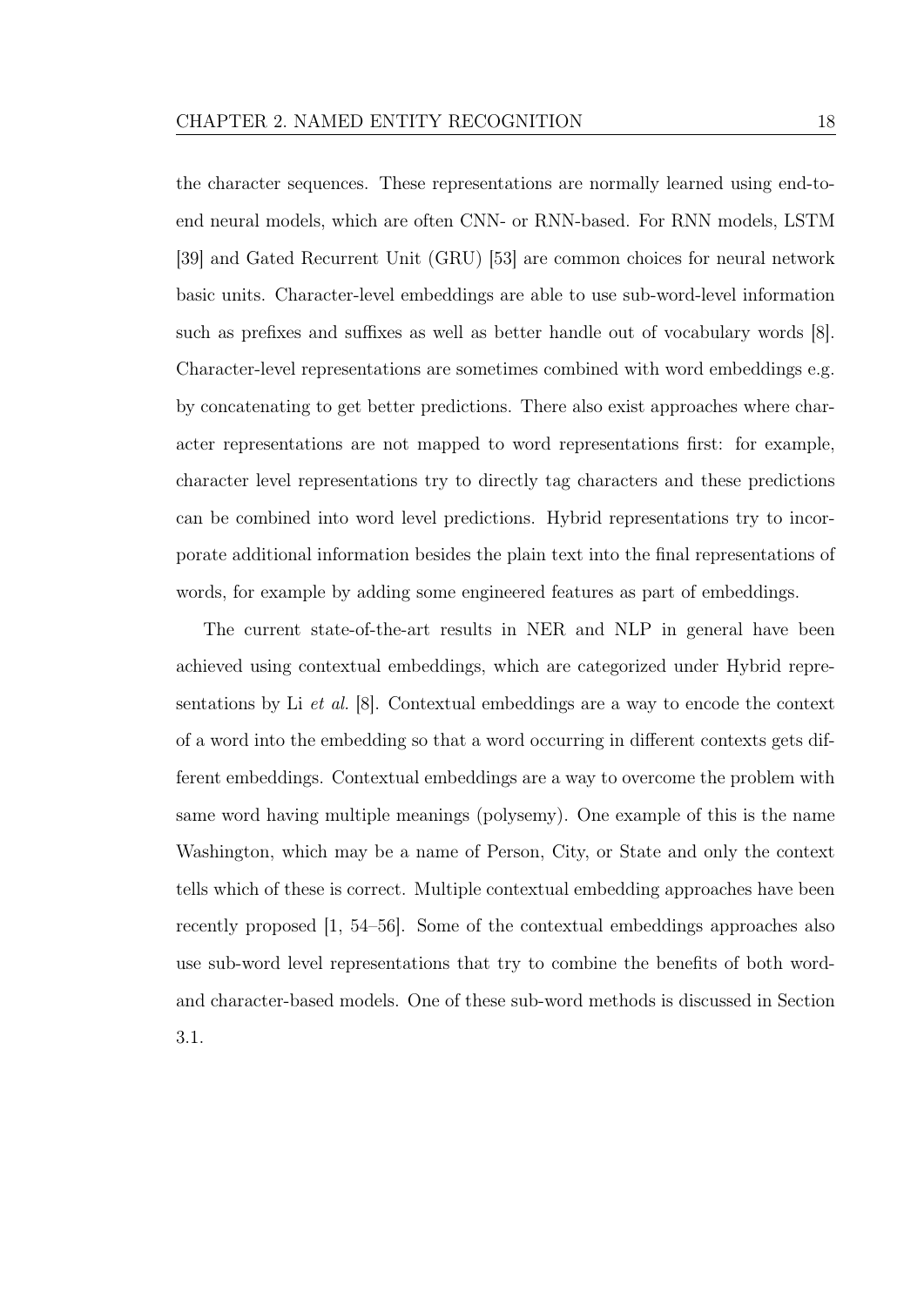### <span id="page-26-0"></span>3 BERT

BERT: Bidirectional Encoder Representations from Transformers [\[1\]](#page-80-1) was introduced in late 2018 with great impact, as it was able to improve the performance in multiple NLP benchmark tasks by a considerable amount.

BERT is a type of language representation model that benefts from training with vast amounts of unlabeled data and can later be adapted to specifc tasks with a reasonable amount of labeled data in a transfer learning approach. BERT is based on the Transformer architecture [\[4\]](#page-80-3), but it completely omits the decoder part of the original Transformer architecture and also introduces a diferent training objective function. These aspects of the design, combined with the advantages of the Transformer architecture such as the omission of recurrent connections, relying only on the attention mechanism, and better parallel computation capabilities made BERTbased models computationally efficient and highly accurate at various NLP tasks. The developers of BERT released the source code and pre-trained models for the English language as well as a multilingual model trained for 104 languages to public use.<sup>[1](#page-26-1)</sup> However, the developers announced that they do not intend to release additional language-specifc models, and this has led to development and public release of multiple language-specifc models by diferent parties around the world, such as FinBERT, BERTje, and BETO [\[5,](#page-81-0) [57,](#page-89-1) [58\]](#page-89-2).

<span id="page-26-1"></span><sup>1</sup><https://github.com/google-research/bert>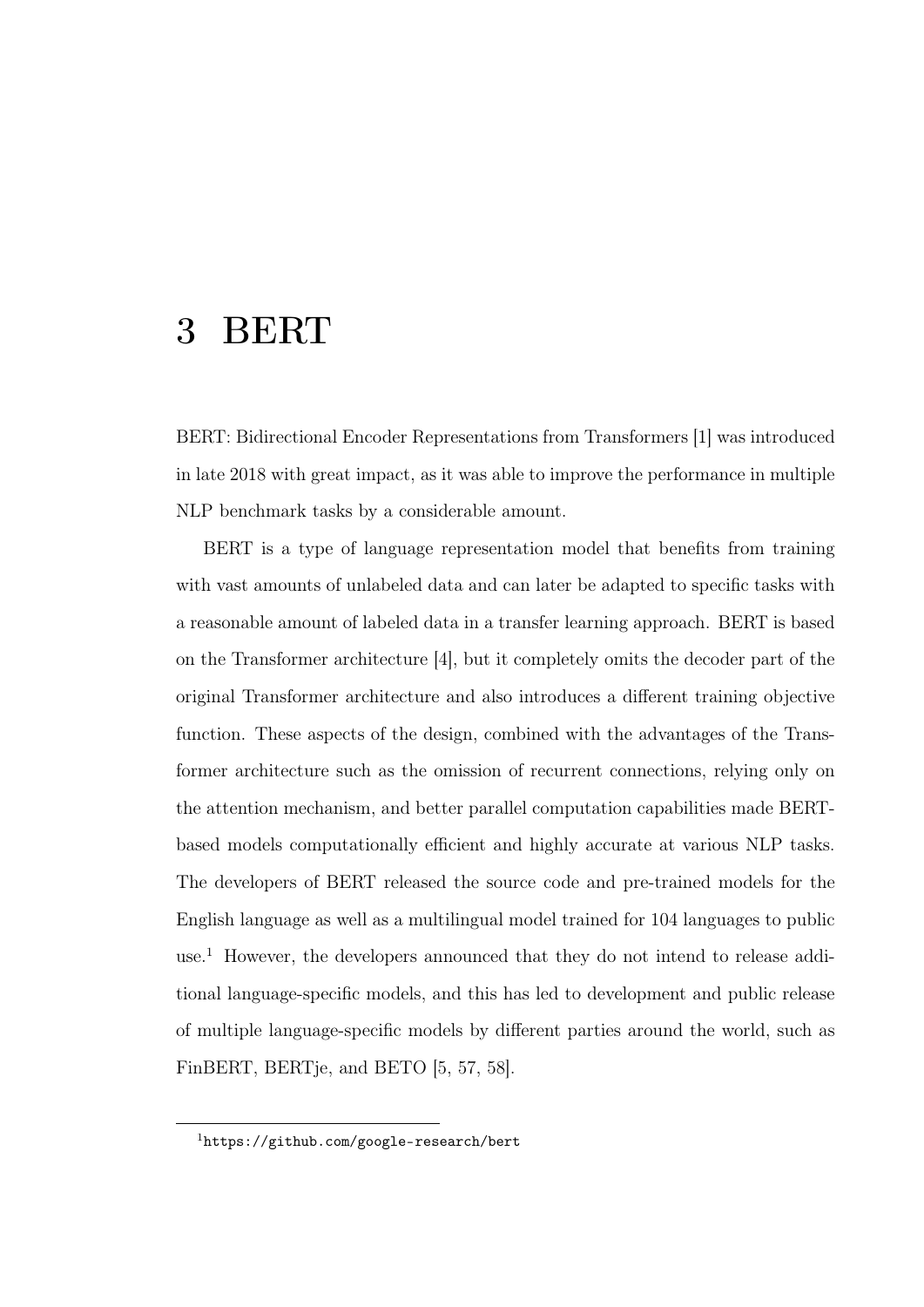A detailed description of the Transformer architecture is out of the scope of this thesis, but for clarity it should be mentioned that it consists of stacked Transformer encoder blocks and stacked Transformer decoder blocks. The size and architecture of the BERT neural model can be characterized with the following parameters.

- Number of Layers L
- Hidden Size H
- Number of self-attention heads A

The number of layers refers to the number of stacked Transformer encoder blocks used in the network architecture. The hidden size refers to the dimension of the vectors that are input and output of each of the encoder blocks. This is also the size of the input embedding vectors, and the size of the vectors used in residual connections [\[59\]](#page-89-3) and layer normalization [\[60\]](#page-89-4) output inside each of the encoder blocks. The number of self-attention heads refer to the number of parallel self-attention operations done on the same input in each of the encoder blocks. The self-attention in each of the encoder blocks in BERT model is calculated on reduced size vectors with dimension of  $H / A$ . The parameters used in linear transformations between the hidden size and the reduced size are learned on each of the encoder blocks during the model pre-training and the fne-tuning. Using multiple self-attention heads improves the performance of the model and enables more complex representations. The original pre-trained BERT models published were of two different sizes: BERT base  $(L=12,$  $H=768$ ,  $A=12$ , with 110M parameters in total) and BERT Large (L=24, H=1024, A=16, with 340M parameters in total).

In addition to the size of the BERT model, one parameter that is often mentioned with the BERT implementations is the maximum sequence length of the input. The maximum sequence length defnes the longest possible sequence of text (measured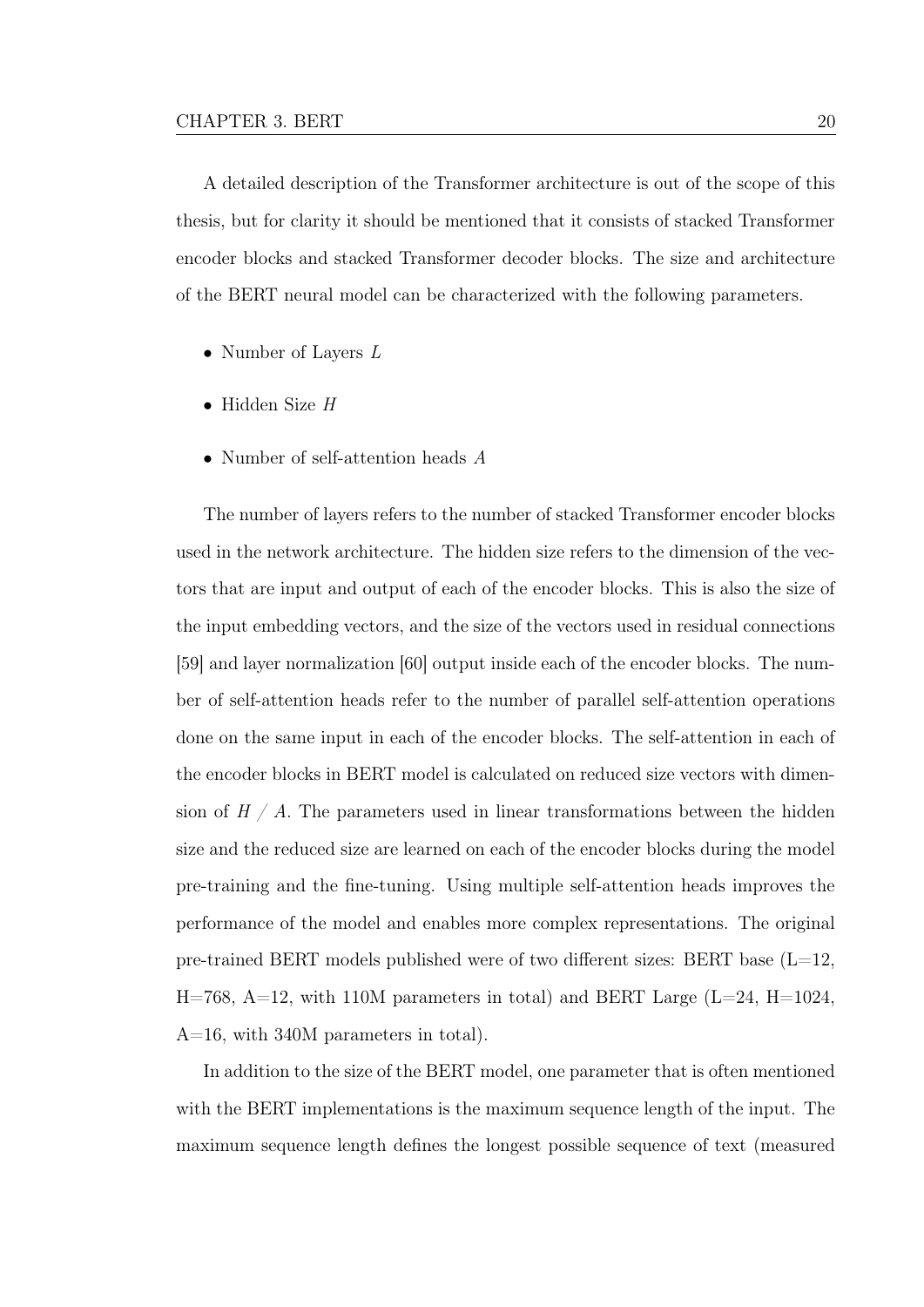in WordPieces, see Section [3.1\)](#page-28-0) that will ft in one input sample. Attention mechanism calculations are quadratic in computational complexity in proportion to the sequence length, and the maximum sequence length provided by the pre-trained models is often capped to 512 WordPieces. One reason for this limitation is that BERT uses positional embeddings (see Section [3.2\)](#page-31-0) which are trained during the pre-training, and an increase in maximum sequence length would also increase the time required for pre-training. Normal sentences of text are rarely longer than some tens of WordPieces, but for this research the maximum sequence length limits the number of sentences that ft into one input sample at a time.

It is mentioned by Devlin et al. [\[1\]](#page-80-1) that there are two diferent strategies for utilizing the pre-trained contextual representations of BERT for language understanding tasks, namely fne-tuning and feature-based approaches. In feature-based approaches the pre-trained contextual word embeddings (i.e. the output of a BERT model that is not fne-tuned to a task) are used as features (or extra features) in a separate machine learning architecture, e.g. bidirectional LSTM (biLSTM) network, to beneft from the pre-training. In fne-tuning approaches, the whole network producing the contextual embeddings is fne-tuned to a task with extra layer(s) added on top of the pre-trained model. Also, the objective function of training is normally changed to a task-specifc one.

#### <span id="page-28-0"></span>3.1 WordPiece Tokenization

BERT uses WordPiece tokenization, categorized as hybrid representation by Li et al. [\[8\]](#page-81-3), to represent text to the model. WordPiece tokenization was frst introduced by Schuster and Nakajima [\[61\]](#page-89-5) as WordPieceModel and later adopted by Wu et al. [\[62\]](#page-89-6), to process text for neural machine translation. According to Wu et al. WordPiece tokenization aims to improve the handling of rare words by dividing words into a limited set of common sub-word units. WordPiece tokenization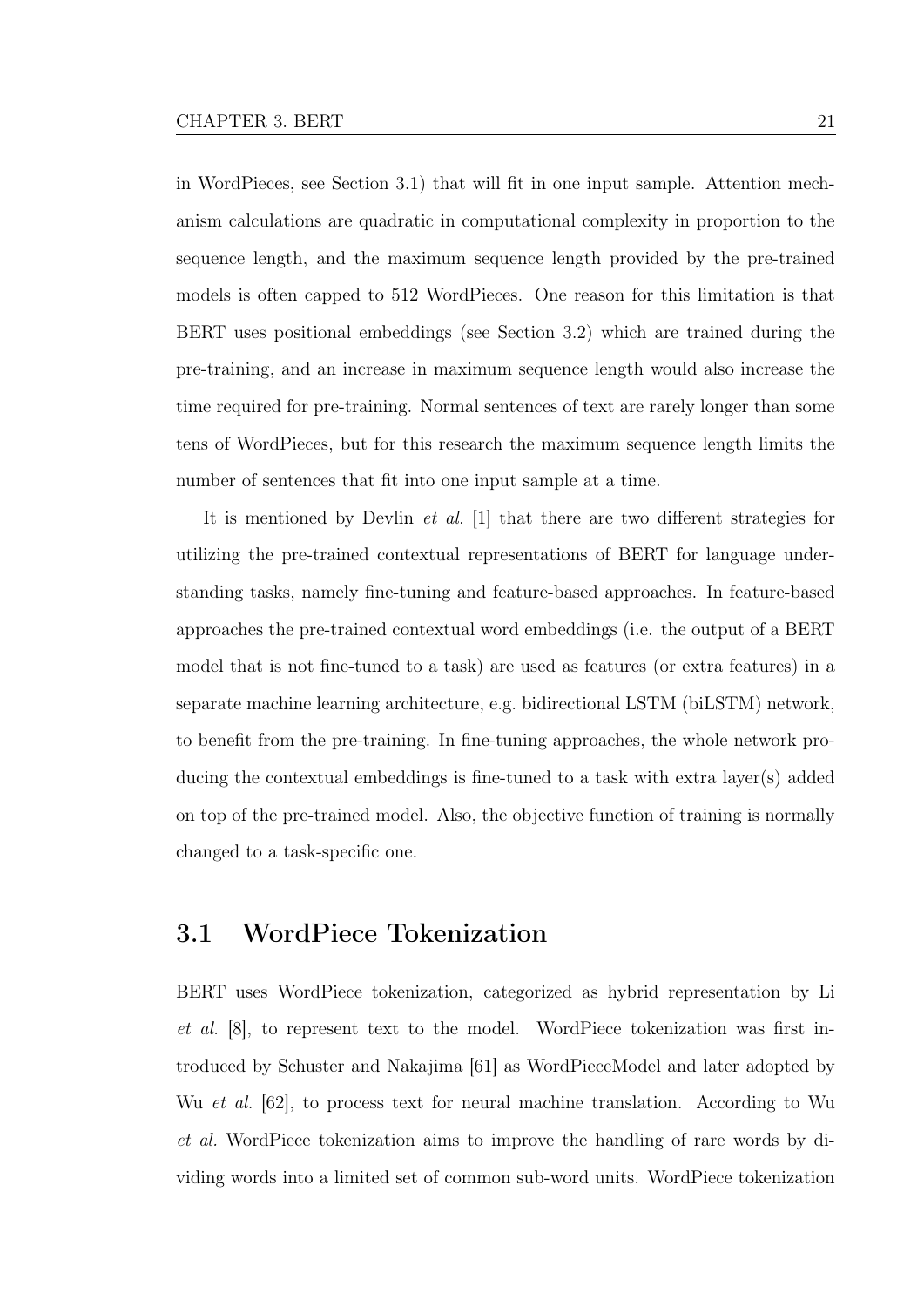allows the neural model to "understand" also infrequent words like affixed, inflicted and compounded words, names, etc. There is much less need for special treatment for words not available in the vocabulary, as these words can in most cases be constructed from their constituent WordPieces. Naturally, there may still exist unknown WordPieces e.g. with foreign words and names. This is generally rare and an acceptable tradeof, as restricting vocabulary to a manageable size helps the accuracy of the system in other ways. If a WordPiece is never seen in the pre-training data, its vector would be random as there is no signal to learn the embedding. Using WordPieces for encoding the data is a way to seek for a balance between the flexibility of processing input on the character level and efficiency of processing the input one word at a time. The idea behind building the WordPiece vocabulary is quite similar to Byte Pair Encoding (BPE) algorithm presented by Philip Gage in 1994 [\[63\]](#page-90-0). The vocabulary building is determined by an iterative process over the input data. The algorithm for building a WordPiece vocabulary is presented below and in more detail in [\[61\]](#page-89-5).

- 1. Initialize the WordPiece vocabulary frst with the characters needed for the data we want to present
- 2. Build a language model from training data using the current vocabulary
- 3. Add a new WordPiece to vocabulary by combining two existing WordPieces so that the selected new WordPiece increases the likelihood on training data the most
- 4. Repeat from 2. until a predefned number on WordPieces are created or likelihood increase drops below a selected threshold

In other words the goal of the algorithm is to fnd a set of WordPieces that produces the minimal number of WordPieces when segmenting the training data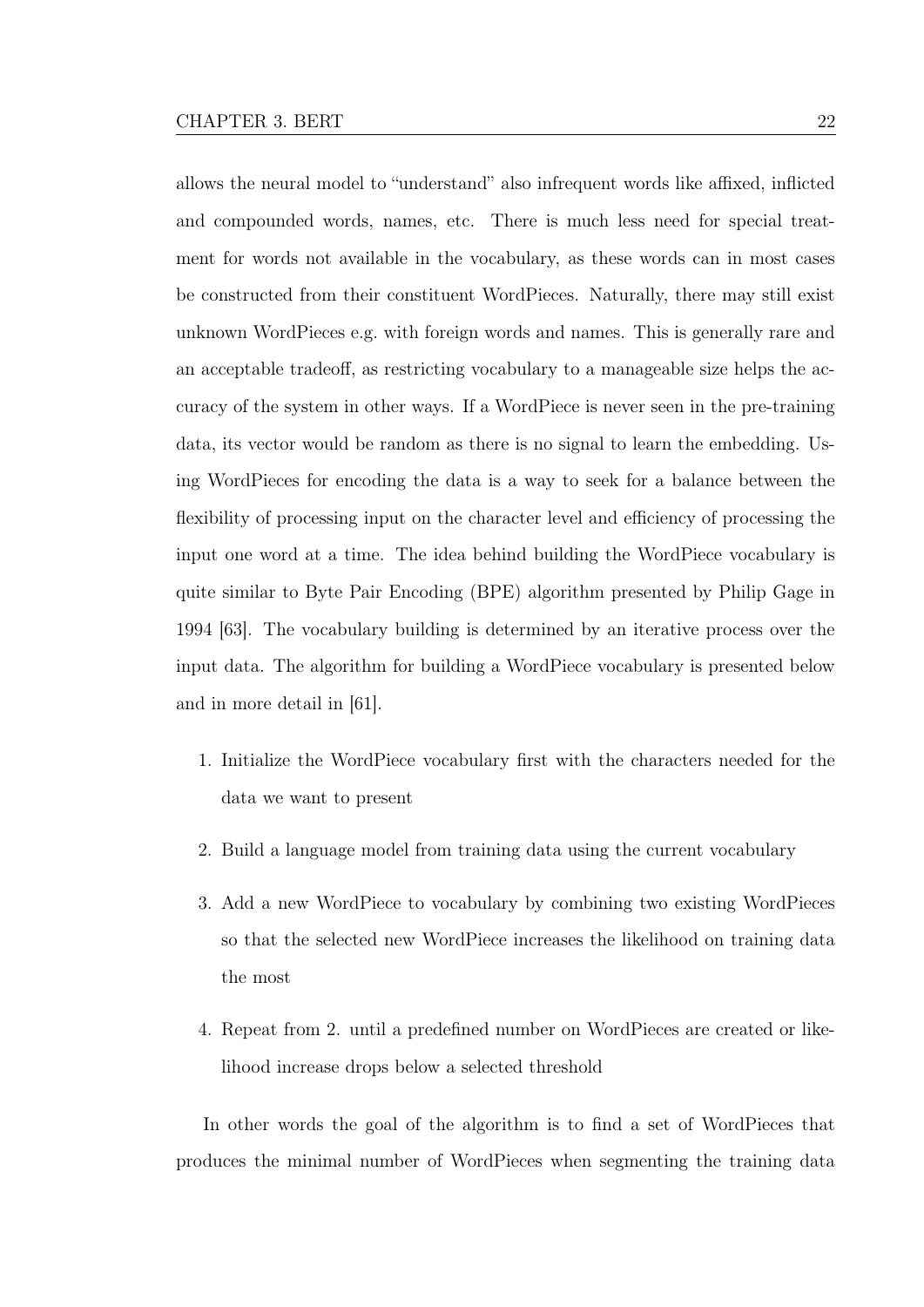according to the model [\[62\]](#page-89-6). The size of the vocabulary therefore varies depending on the training corpus and chosen likelihood drop (or predefned number of Word-Pieces), but e.g. for the English language model released by the BERT team, the size of the vocabulary is around 30 000 tokens.

WordPiece tokens are used to represent text in a way that allows the reconstruction of the original words from the WordPiece representation. The exception to this with BERT are the whitespace characters, which are not tokenized. The WordPieces that are starting words (or representing whole words) are plain character sequences. If an encoded word is constructed from multiple WordPieces, every additional Word-Piece after the first has a prefix of two hashmarks  $(\#\#)$  to mark that the WordPiece continues an incomplete word in the sequence. This is illustrated with a WordPiece tokenized sentence in Table [3.1.](#page-30-0) The most frequent words in the data have just one WordPiece token representing them, while uncommon ones may in extreme cases be represented one character at time. This is however very rare in practice.

The code for generating the WordPiece vocabulary for the original BERT paper had dependencies to Google internal libraries and is not released as open source.<sup>[2](#page-30-1)</sup> Therefore the diferent groups training their own BERT models have used other, similar approaches to create vocabularies for their BERT models. Sentencepiece [\[64\]](#page-90-1) is one method providing essentially the same functionality as WordPiece and which also has code available.<sup>[3](#page-30-2)</sup> In this work, all the sub-word vocabulary generating methods are referred to as WordPiece, regardless of which actual implementation was used to generate the vocabulary of the BERT model(s) in question.

<span id="page-30-0"></span>Th, ##is, is, not, an, ex, ##am, ##ple, sen, ##ten, ##ce

Table 3.1: Example of WordPiece tokenized sentence

<span id="page-30-2"></span><span id="page-30-1"></span><sup>2</sup>Mentioned in <https://github.com/google-research/bert>

<sup>3</sup><https://github.com/google/sentencepiece>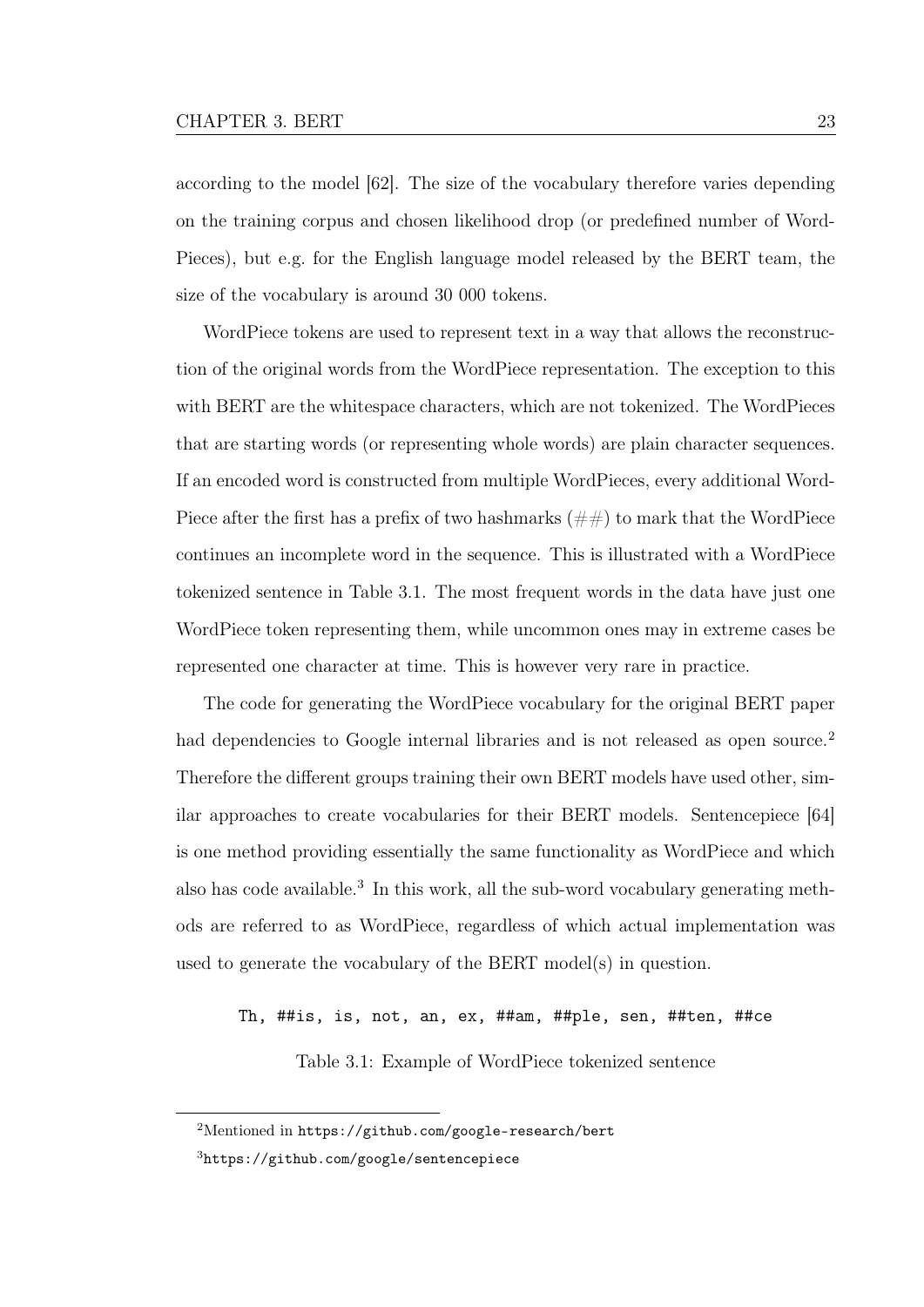### <span id="page-31-0"></span>3.2 BERT input and output

The main input to the BERT model is written text, converted to WordPieces. The maximum sequence length that the model is capable of processing at a time is defned by the training confguration of the pre-trained BERT model. In addition to WordPiece encoded text, the input may contain some special tokens. Each sequence that is input to the model starts with a [CLS] token at the beginning of the input sample. The sequences of text (e.g. sentences) are usually separated from each other with a  $[SEP]$  token. If the input to the model is shorter than the maximum sequence length, the input sample is padded with [PAD] tokens to fll up the sample. There is also an [UNK] token available for encoding characters, symbols or sequences that are not available in the BERT vocabulary. The sequence of text is presented to the model as sequence of indices to the vocabulary fle, which contain the WordPieces the model was pre-trained with. These indices are also used to fetch the corresponding vector representation of each WordPiece in the embedding layer of the model to use in the calculations. The vector representations of input tokens, the (input embeddings), are learned during pre-training and fne-tuning. In addition to the input embedding, the model is also given information on the position of each input token in the sequence (position embeddings) and information on what the diferent parts of the input represents (segment embeddings). The segment embeddings are used for example in pre-training (see Section [3.3\)](#page-32-0) for the next sentence prediction task, but are not used in all applications. For example, the NER system developed in this study does not diferentiate between segments of the input, and sets all the segment indices to zero.

The output of the BERT model from the last of the stacked Transformer blocks for one input sample is an array of size Sequence length x Hidden size. The output has a contextual embedding calculated for each of the input tokens. It is on top of this output that task-specifc network structure is added.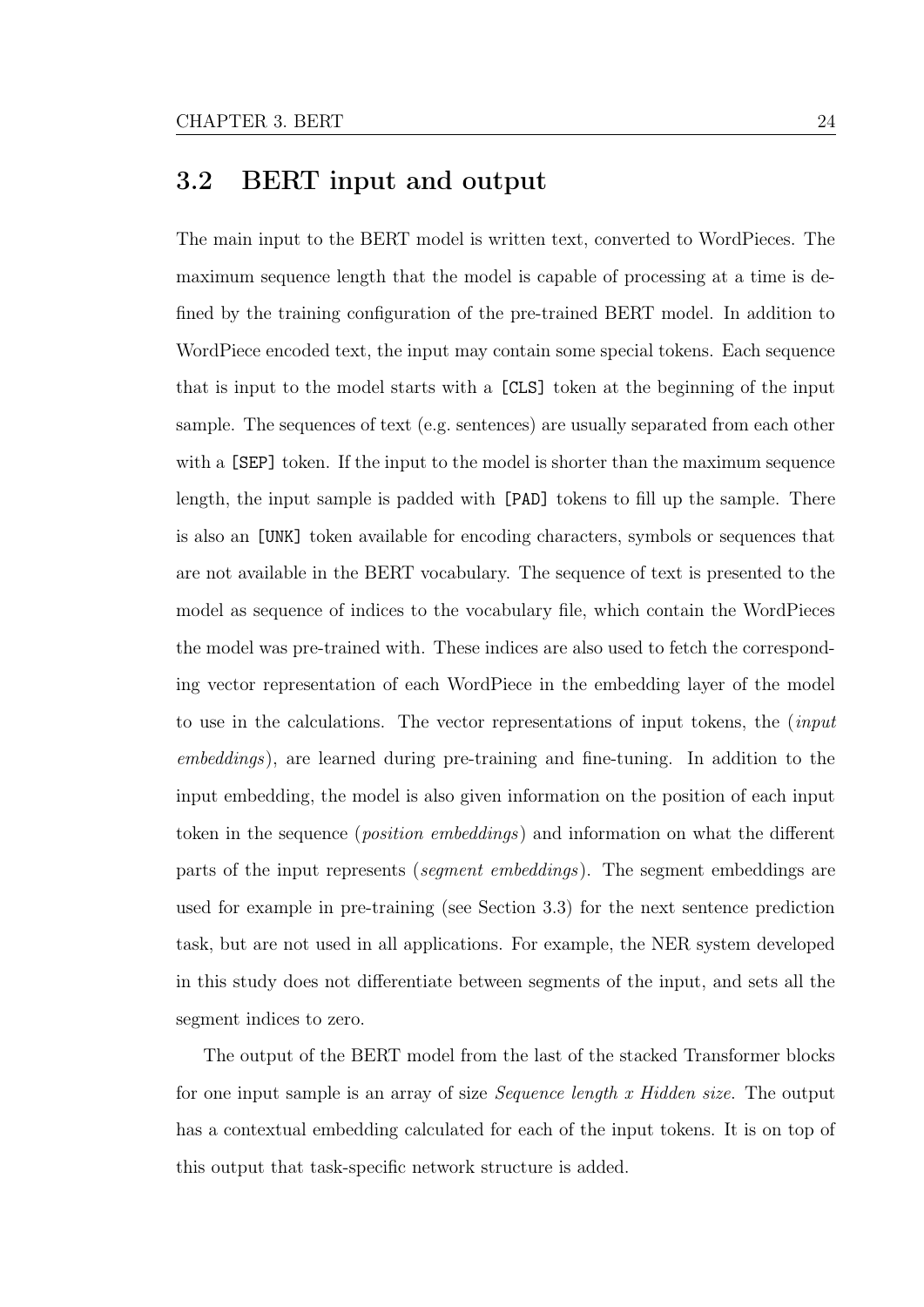#### <span id="page-32-0"></span>3.3 Pre-training

The power of BERT lies in that it can be pre-trained on a vast amount of unannotated text and the pre-trained model then used as a basis for training task-specifc NLP models. This transfer learning approach signifcantly reduces the amount of work needed for training a task-specifc model either by fne-tuning (see Section [3.4\)](#page-33-0) or a feature-based approach (see Section [3.5\)](#page-34-0) by using a signifcantly smaller amount of task-specifc data than would be needed for training a comparable model from scratch.

The pre-training of BERT is performed with unsupervised or self-supervised learning where no manual labeling is needed, but the targets for network predictions can be inferred from unannotated text. The study introducing BERT [\[1\]](#page-80-1) proposes a masked language model (MLM) training objective, which has similar idea to Cloze task introduced by Taylor [\[65\]](#page-90-2). The MLM training objective is such that a certain percentage, e.g.  $15\%$  (the amount used by Devlin *et al.*) of input token positions in each sequence are masked at random, mostly by replacing input tokens with special [MASK] tokens, and the objective of training is to predict the tokens that are masked from the surrounding tokens that are visible to the model. This allows the model to take advantage of the bidirectional information available in context. One issue that Devlin et al. point out is that MLM training objective introduces [MASK] tokens in pre-training, and that token does not occur in the task-specifc data or fne-tuning process. Instead of masking the tokens in all of the positions selected for masking, they decided to replace the token with [MASK] in 80% of the cases, replace the token with random token 10% of the time, and keep the token unchanged 10% of the time. The BERT team introduced Whole Word Masking (WWM) in pre-training approximately half a year after the introduction of BERT. In WWM, instead of masking individual WordPieces, the mask is applied to all of the WordPieces of a multi-token word. The team said that the original MLM task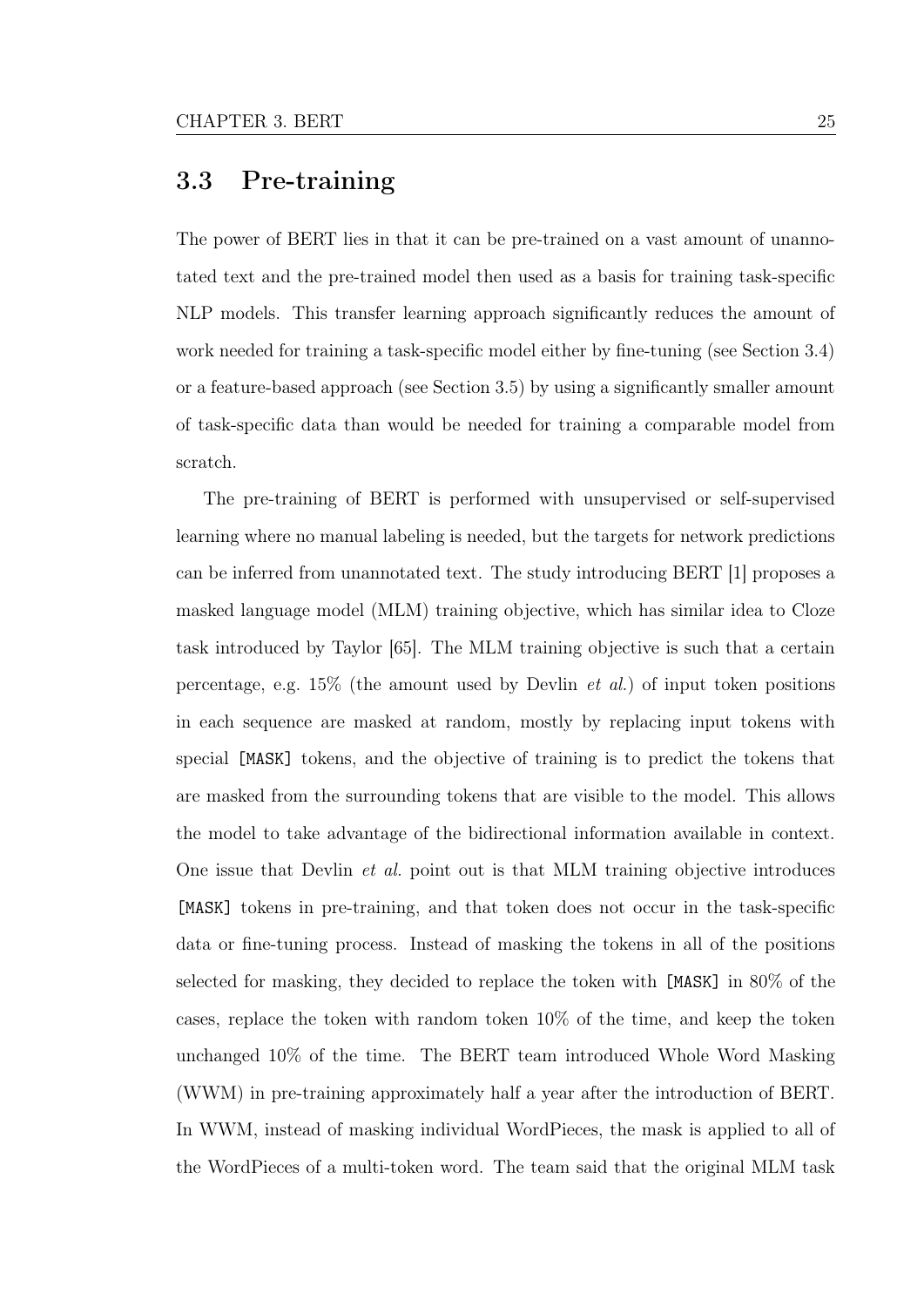was too "easy" as a training task. Some WordPieces were often trivial to predict from the visible WordPieces of the same word in cases where a single word was expressed with multiple WordPieces. This improved the results from the original paper when the algorithm was otherwise kept the same.

The BERT team also introduced a second training objective that is optimized together with the MLM objective. The Next Sentence Prediction (NSP) objective aims to introduce some understanding of the relationships between sentences into the model, as this kind of information is largely not required to perform the masked language modeling task. The NSP objective is trained so that examples for pretraining contain two sentences or passages of text separated by the [SEP] token. These sentences, A and B for example, are generated from the original corpus used for training. The generation process is done in such way that 50% of the time sentence B is the continuation to Sentence A in the original data. The other  $50\%$  of the time the sentence  $B$  is a random sentence from the corpus. In the next sentence prediction task the frst output token of the BERT model (corresponding to the  $[CLS]$  token in the input) is used to predict if the sentence  $B$  is the continuation of the sentence A in the original corpus. This same frst token output is also used in sentence-level classifcation tasks after fne-tuning a model for such a task.

#### <span id="page-33-0"></span>3.4 Fine-tuning approach

The fine-tuning approach as presented by Devlin *et al.* works as follows. The network weights learned in pre-training are used to initialize the model to be trained for a certain NLP task. The output structure of the network corresponding to the MLM and NSP tasks that were used in pre-training are replaced by an output structure needed for the NLP task at hand. To get the state-of-the-art results, Devlin et al. used only one additional dense output layer on top of the BERT encoder layers as task-specifc structure. The input samples are generally of the same size (with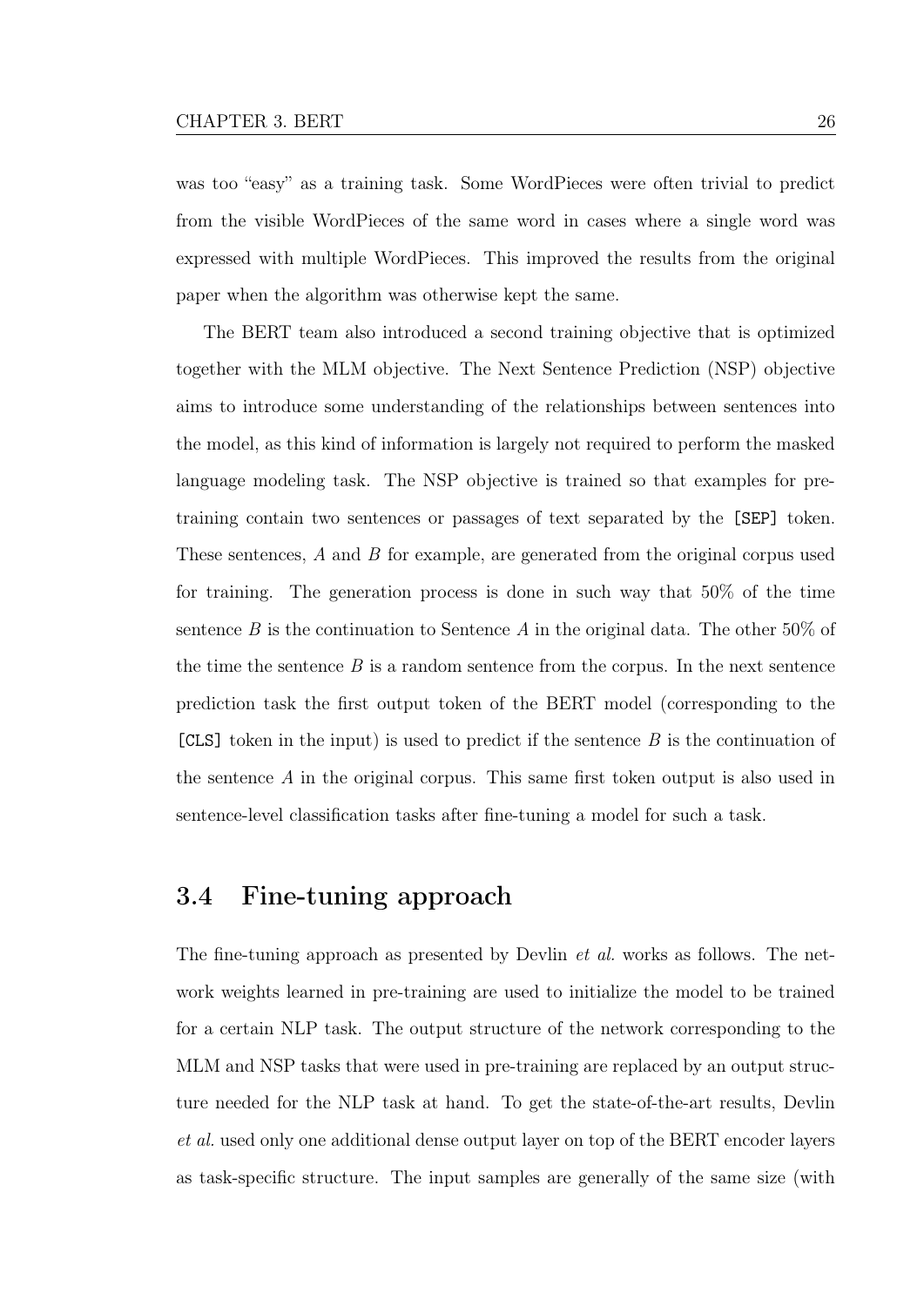varying amount of padding) for implementation reasons, but some new implementations for using a trained model for predictions can also utilize the information of diferent lengths of the input for speeding up computations. For the NER task a time-distributed dense classifcation layer is added on top of the BERT encoder blocks so that the output of the NER model are softmax probabilities [\[66\]](#page-90-3) of each input WordPiece to belong to one of the named entity tags defned in the training data. For the fne-tuning approach it is common that all of the trainable parameters in the network are fne-tuned according to the task-specifc data. It is also possible to select which parameters or layers to train with task-specifc data.

#### <span id="page-34-0"></span>3.5 Feature based approach

In feature-based approaches the BERT model is used as a feature extractor. The input sequence is used to generate contextual embeddings for each of the input WordPieces and these embeddings are then used as an input to another model such as the biLSTM proposed by Huang et al. [\[67\]](#page-90-4). This approach is usually suitable in situations where a pipeline and architecture for an NER system already exists and one wants to use the context-sensitive embeddings as drop-in replacement to other embeddings.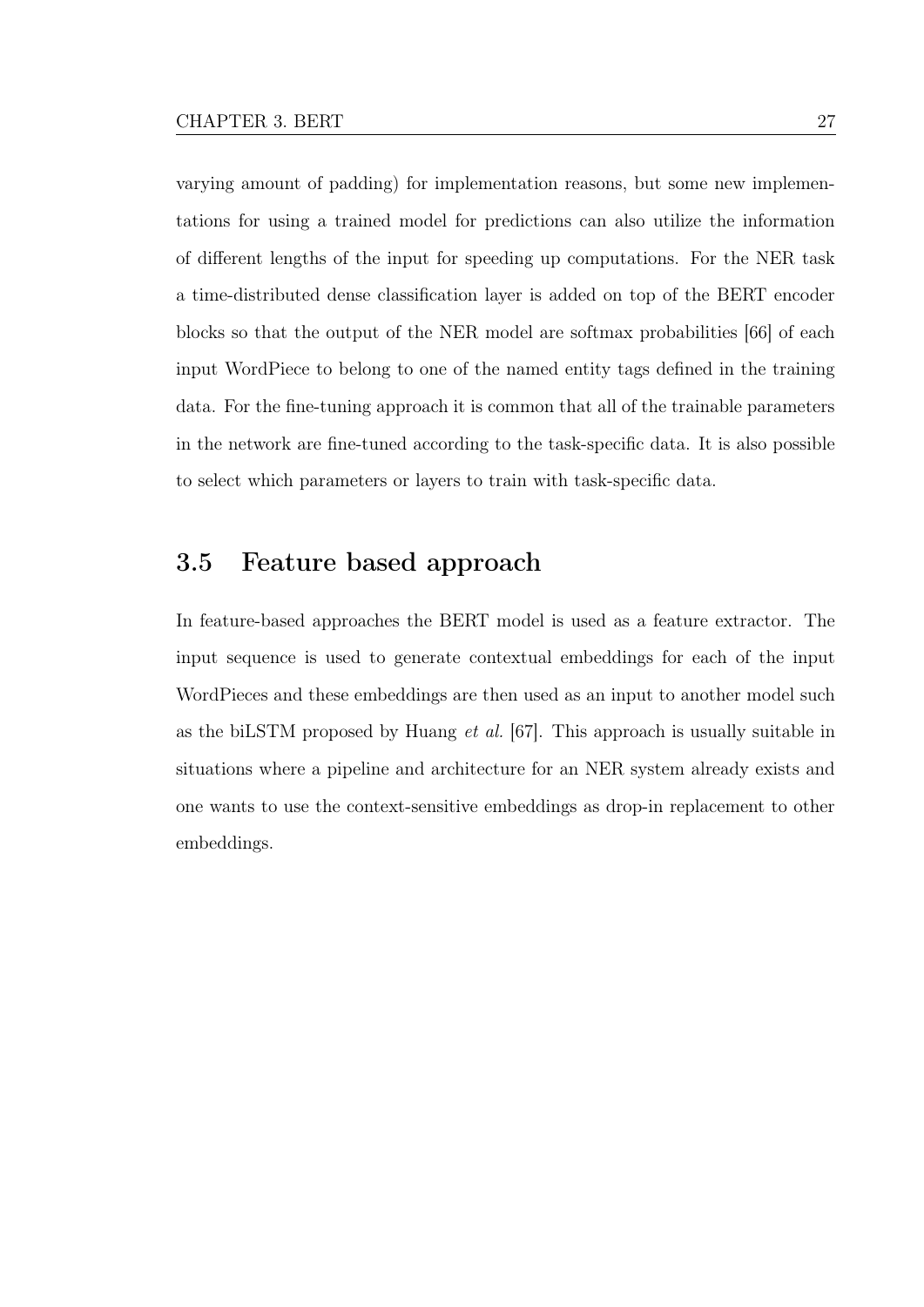### <span id="page-35-0"></span>4 Methods

The study of the adding context in NER with BERT was started when doing research for Finnish BERT [\[5\]](#page-81-0). In that study, cross-sentence context was added to the sentence of interest in BERT input samples. The sentence of interest is the only sentence in input sample that is used for prediction, and the other sentences in the sample serve as context. This was done by ftting as many as possible subsequent sentences from data to each input sample. The sentence of interest in this case was always the frst sentence of the sample. In this approach the context was introduced to the right of the sentence of interest. However, BERT is bidirectional, and a decision was made to test how the predictions of a sentence of interest behave in bidirectional context and in diferent parts of the window of maximum sequence length.

#### <span id="page-35-1"></span>4.1 Background

This section is based on material previously published by Luoma and Pyysalo [\[6\]](#page-81-1).

As mentioned in Section [2.2,](#page-18-0) NER approaches have evolved through diferent methodological phases in recent decades. Two recent surveys classify NER methods roughly to four different categories: rule- and knowledge-based approaches, unsupervised approaches, feature engineering and supervised learning approaches, and feature learning approaches [\[7,](#page-81-2) [8\]](#page-81-3). The use of cross-sentence information in some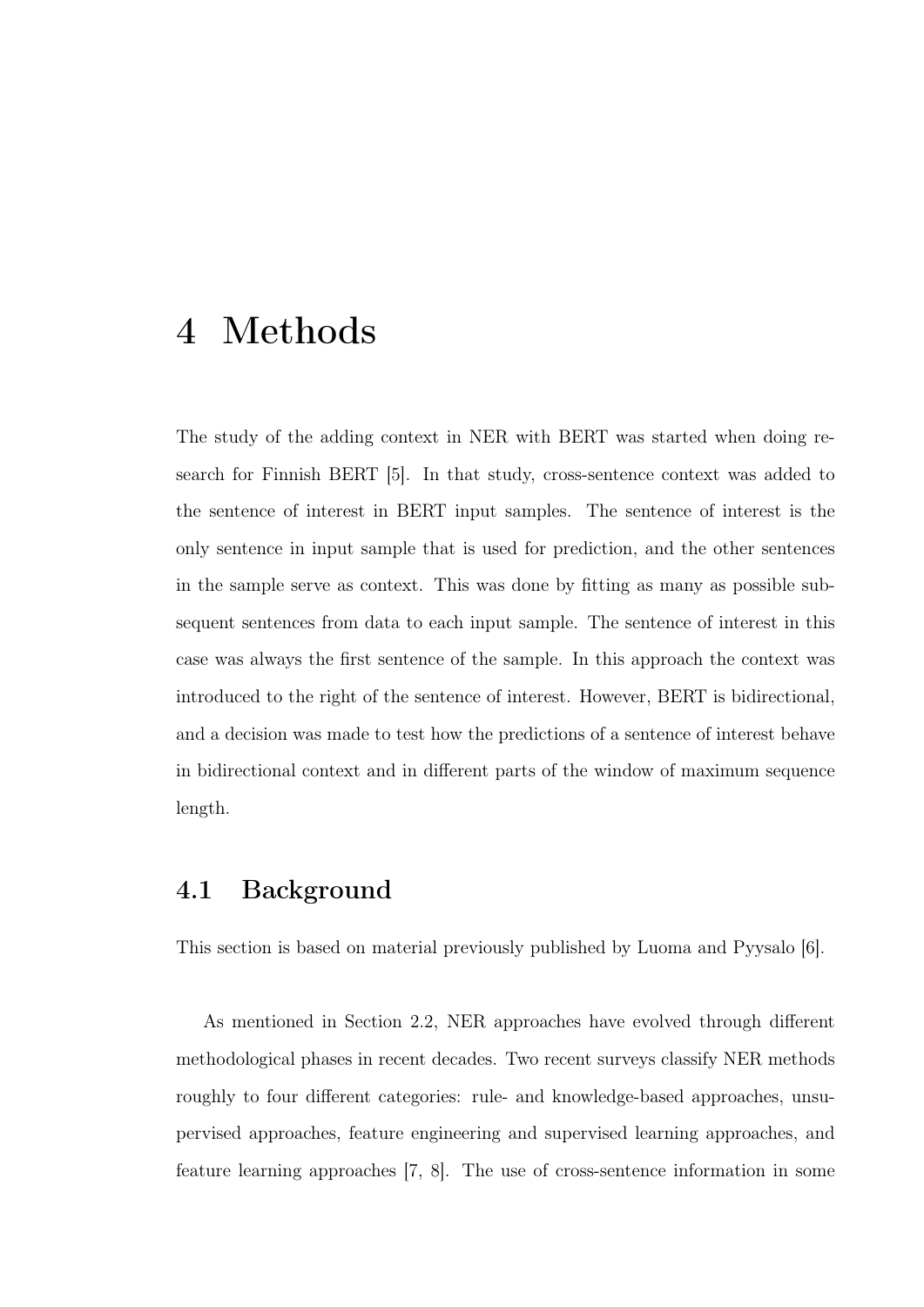form has been a normal part of many NER methods in the former categories, but its role has diminished with the current deep learning based approaches. Ruleand knowledge-based approaches such as that of Mikheev et al. [\[24\]](#page-83-0) often matched strings to lexicons and similar domain knowledge sources for fnding named entities. In Feature engineering and supervised approaches, manually engineered features were used to incorporate information from the surrounding text, whole documents, data sets, and also from external sources. As the number of diferent features and classifers grew during the years, it was normal to include features that contained cross-sentence information in decision making [\[68,](#page-90-0) [69\]](#page-90-1). Dense vector representations of text such as word, character, string and sub-word embeddings frst started to appear in NER methods as additional features to be used with classifers [\[51\]](#page-88-0). Step by step, feature engineering has been demoted to a lesser role, as the most recent deep learning approaches learn to create context-sensitive representations of text by pre-training with vast amounts of unlabeled data. These contextual representations are often used directly as features for existing NER architectures or, in transfer learning, fne-tuned with labeled data to match a certain task.

In recent years, the development of NLP in general and NER in particular has been greatly infuenced by deep transfer learning methods capable of creating contextual representations of words, to the extent that many of the state-of-the-art NER systems mainly difer from one another on the basis of how these contextual representations are created [\[1,](#page-80-0) [54–](#page-88-1)[56\]](#page-89-0). Using such models, sequence tagging tasks are often approached one sentence at a time, essentially discarding any information available in the broader surrounding context, and there is only little recent study on the use of cross-sentence context – sentences around the sentence of interest – to improve sequence tagging performance. This study presents methods to introduce cross-sentence context to named entity recognition task with focus on the recent BERT deep transfer learning models.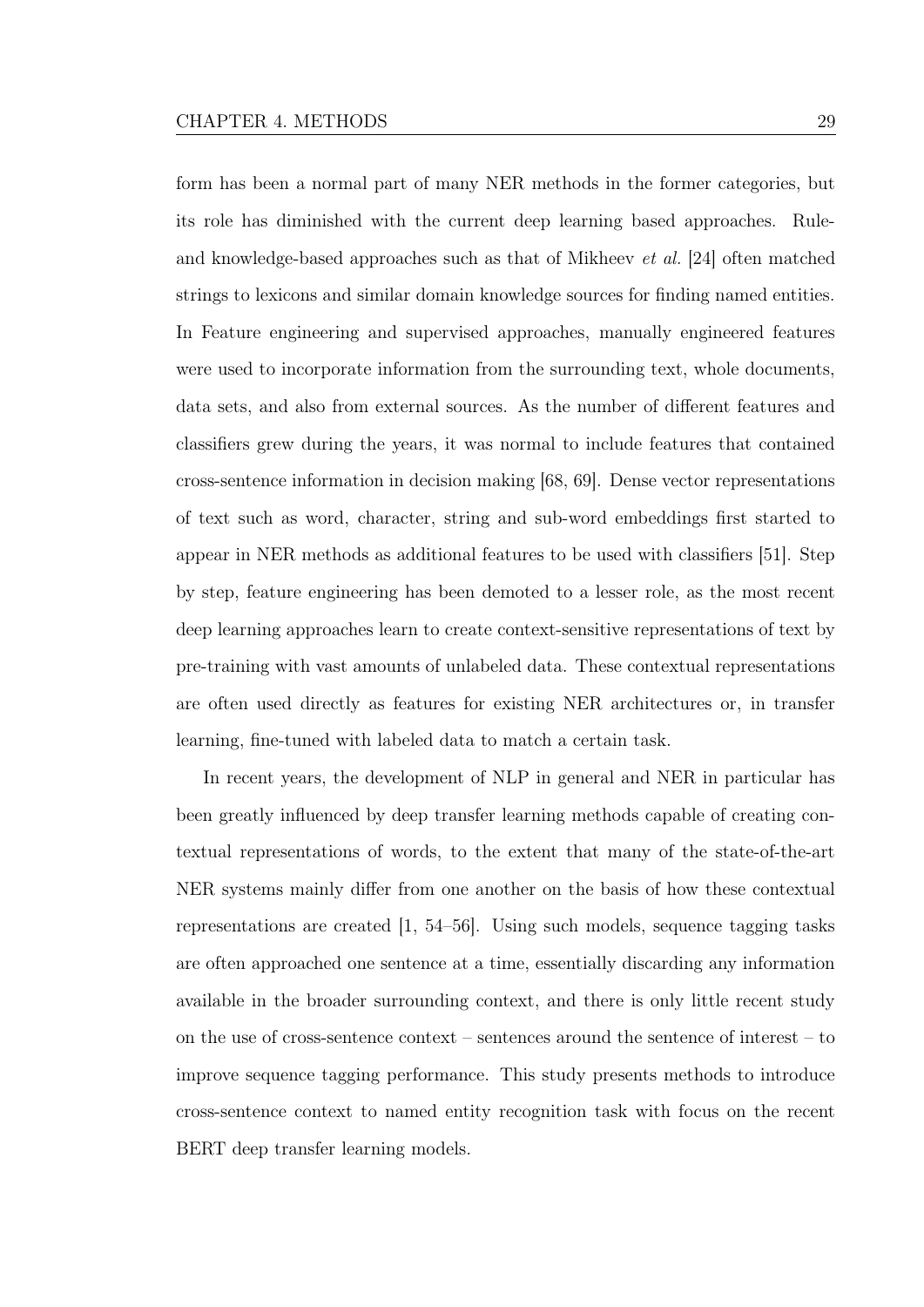One recent method taking sentence context into account is that of Akbik et al. [\[70\]](#page-91-0), which addresses a weakness of an earlier contextual string embedding method also by Akbik et al. [\[54\]](#page-88-1), specifcally the issue of rare word representations occurring in underspecifed contexts. In the continuation study [\[70\]](#page-91-0) the authors make the intuitive assumption that such occurrences happen when a named entity is expected to be known to the reader, i.e. the name is either introduced earlier in text or is of general in-domain knowledge. Their approach is to maintain a memory of contextual representations of each unique string in text and pool together contextual embeddings of a string occurring in text with the contextual embeddings of the same string earlier in text. This pooled contextual embedding is then concatenated with the current contextual embedding to get the fnal embedding to use in classifcation.

Another recent approach taking broader context into account for NER was proposed by Luo et al. [\[71\]](#page-91-1), where in addition to token representations, also sentence and document level representations are calculated and used for classifcation using a CRF model. A sliding window is used by Wu and Dredze [\[72\]](#page-91-2) so that part of the input is preserved as context when the window is moved forward in text. Baevski et al. [\[56\]](#page-89-0) states that they use longer paragraphs in pre-training their model, but it is not mentioned in the paper if such longer paragraphs are used also in fnetuning the model or predicting tags for NER. Some other approaches such as that of Liu et al. [\[73\]](#page-91-3) include explicit global information in the form of e.g. gazetteers. Also, some approaches formulate NER as a span fnding task instead of sequence labeling [\[74,](#page-92-0) [75\]](#page-92-1). These approaches would likely allow the use of longer sequences, but the incorporation of cross-sentence information is not explicitly proposed by the authors. In the paper introducing BERT, the authors write in the description of their NER evaluation "we include the maximal document context provided by the data." However, no detailed description of how this inclusion was implemented is provided, and some NER implementations using BERT have struggled to reproduce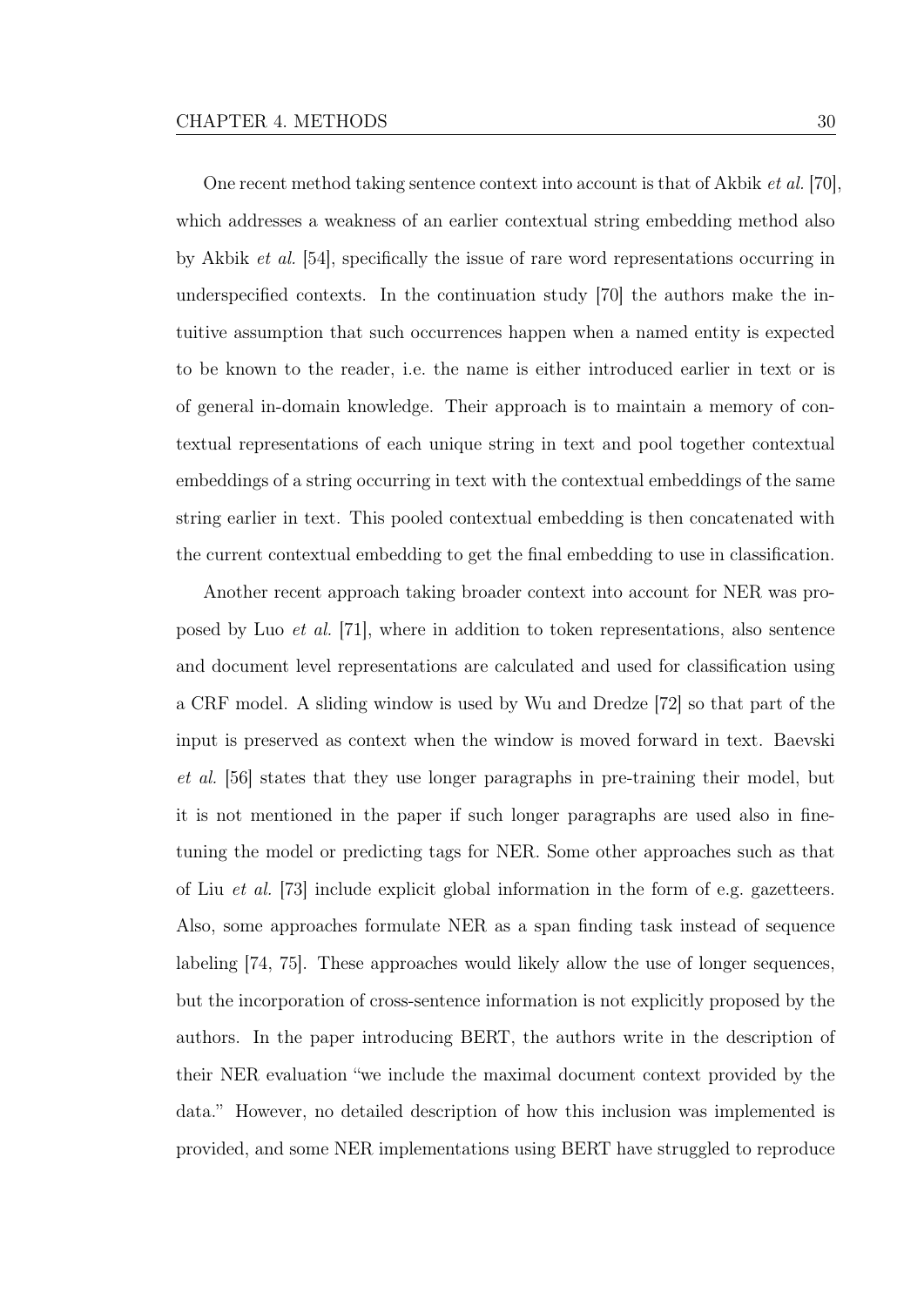the results of the paper.<sup>[1,](#page-38-0)[2](#page-38-1)</sup> The addition of document context to NER using BERT is discussed also by Virtanen et al. [\[5\]](#page-81-0). This approach is named as the method First in this study and discussed in Section [4.3](#page-38-2)

Of the related work discussed above, our approach most closely resembles that of Devlin et al. By contrast to other studies discussed above, the methods in this study do not introduce extra features or embeddings to represent cross-sentence information or incorporate extra information in addition to that captured by the BERT model. Instead, the BERT architecture is directly utilized and the methods rely only on self-attention and predictions for sentences in diferent contexts and additionally aggregations thereof.

# 4.2 Single

The method Single refers to the most simple and perhaps the most usual implementation of NER with BERT. The method simply uses one sentence of text per sample in training and prediction time. The sample is flled with padding tokens up to the maximum sequence length after the WordPieces corresponding to the actual sentence are placed in the beginning of the sample. This will be used as a baseline against which the other approaches are compared. This method is illustrated in Figure [4.1a](#page-39-0).

# <span id="page-38-2"></span>4.3 Sentence in Context

The Sentence in Context method was the starting point for this research. The right side cross-sentence context was added to a sentence of interest by Virtanen *et al.* [\[5\]](#page-81-0). The input sample built this way also contained bidirectional context for the added

<span id="page-38-1"></span><span id="page-38-0"></span><sup>1</sup><https://github.com/google-research/bert/issues/581>

<sup>2</sup>[https://github.com/google-research/bert/issues/569]( https://github.com/google-research/bert/issues/569)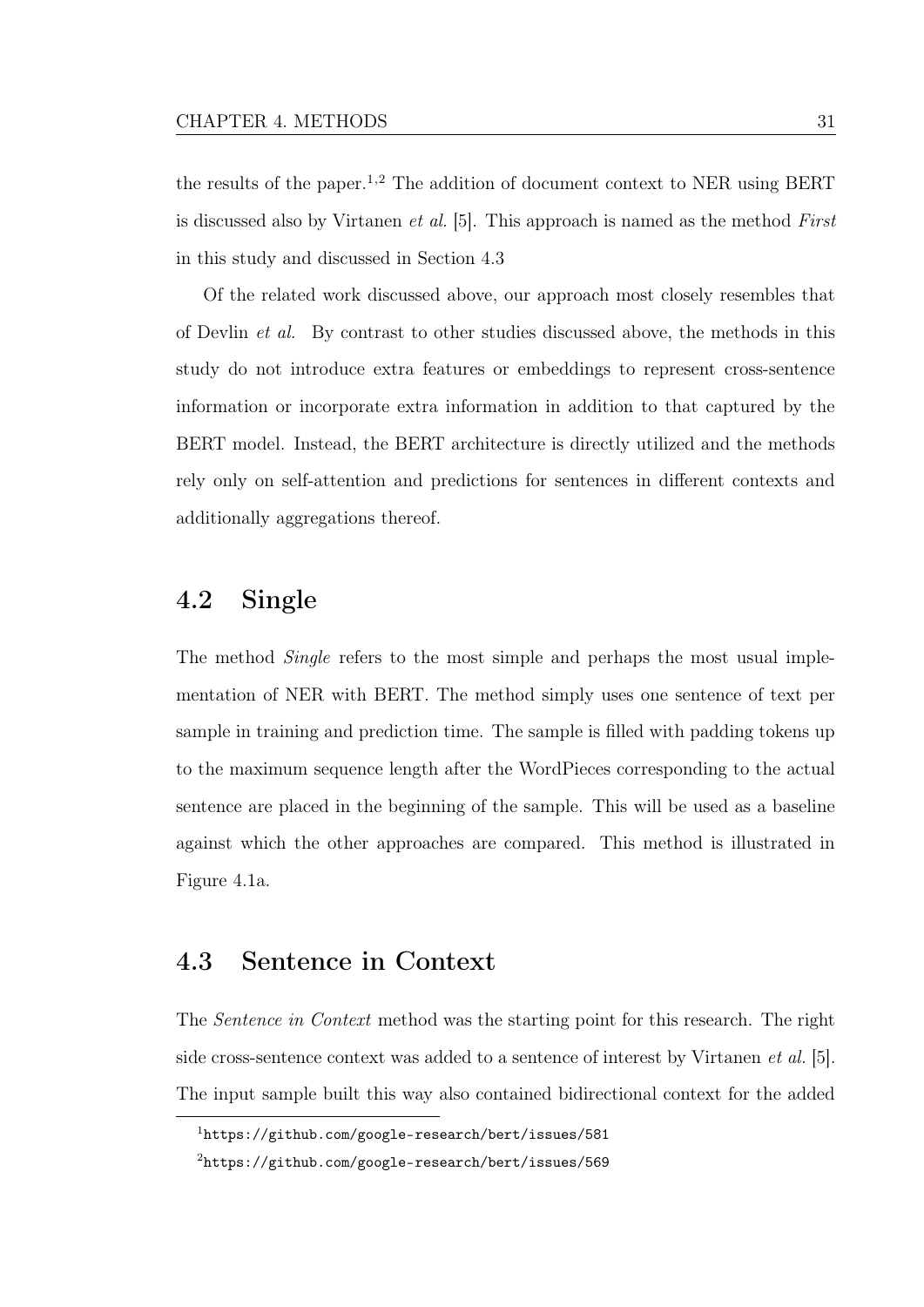<span id="page-39-0"></span>

Figure 4.1: Illustration of various input representations for sequence labeling tasks. a) One sentence per example (Single), b) including following sentences (First,  $CMV$ , c) including preceding and following sentences (Sentence in context). CMV combines predictions for the same sentence (e.g.  $S_3$  in b) in various positions and contexts. The empty square  $(\square)$  stands for special separator symbols (e.g.  $[CLS]$ , [SEP] and [PAD] for BERT); a light background color is used to represent special symbols and incomplete sentences in c)

sentences, but that information was not used. Introducing the right side crosssentence context to input also means that each sentence may be a part of multiple input samples, and therefore reside in diferent places inside the maximum sequence length window in diferent samples. The problem was that in contexts constructed in this way, we were not able to consistently measure the performance for a sentence of interest. The sentences were of diferent lengths and as more sentences were added as parts of input samples, the beginning of the sample was only place where the sentences would align. Also, the number of sentences ftting to a single sample vary sample by sample. We were not able to pick the Nth sentence for study as there were no guarantees one will exist in every sample. Or, if it existed, we were not able to control where in the sample it actually resides.

For the reason stated above, a method was implemented to place the sentence of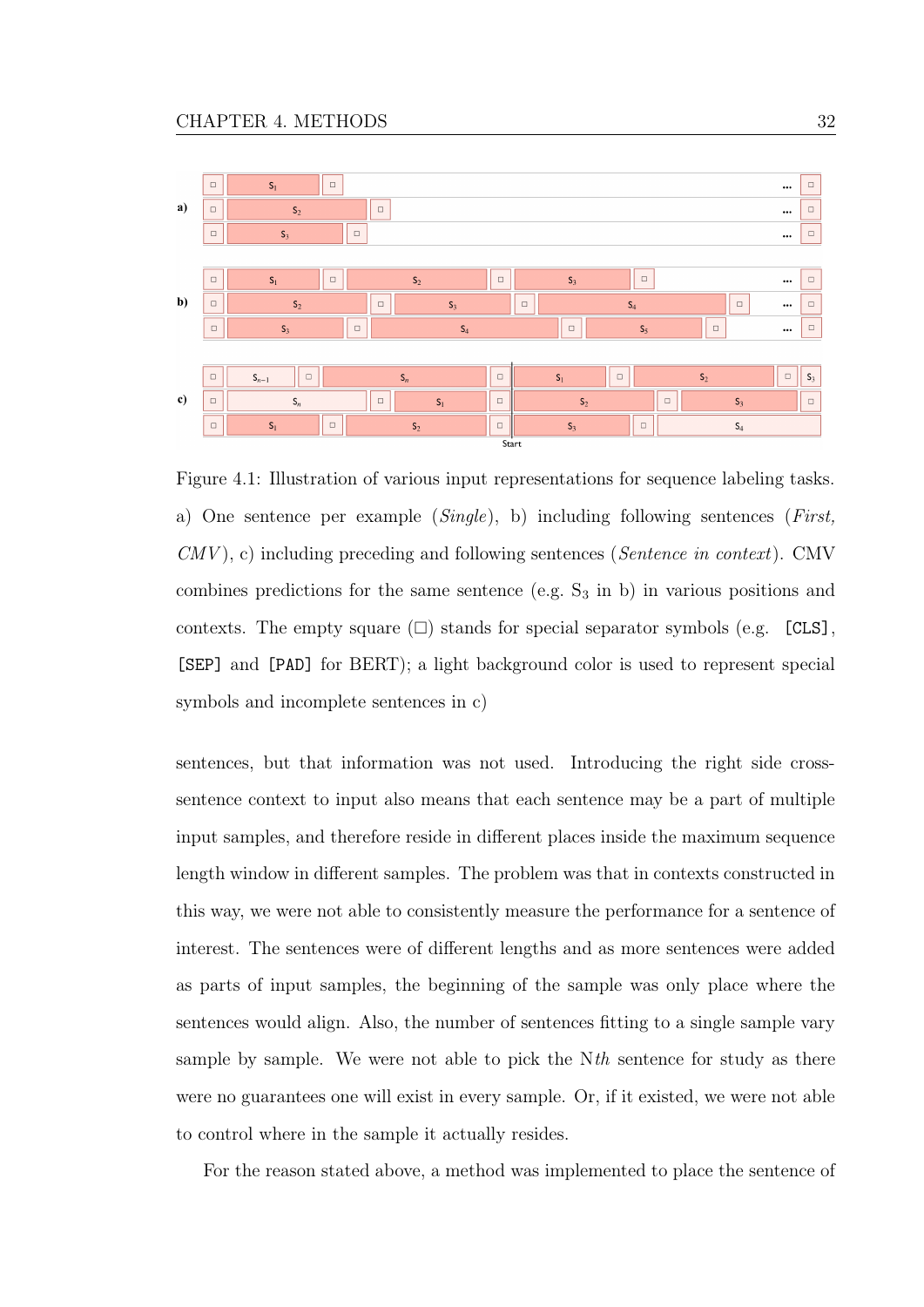interest to start at a predefned location inside the window of maximum sequence length. The input sample was then flled by adding the previous and next sentences from input data around the sentence of interest. If the predefned starting location of a sentence of interest was such that the whole sentence would not have ft to the window, the sentence was moved backwards in the window so that whole sentence fts. This enabled the measurement of the performance with  $F_1$ -score in different starting locations inside the window of maximum sequence length. The sentence with a certain starting position in context was only used in prediction time. Fine-tuning of the BERT model was still done with the input samples containing consecutive sentences from data. This decision was done because taking also the starting position as one hyperparameter in training would have lead to an excessive computational cost. This method of arranging input samples is illustrated in Figure [4.1c](#page-39-0).

The intuition behind the *Sentence in Context* approach was that samples in the middle of the maximum sequence length window would beneft from the context in both directions. This intuition was later empirically found not to hold in all cases (see Section [6.1\)](#page-58-0)

For the rest of this thesis, adding only the right side context is referred to as the method First, which is a short form of First sentence in context, and otherwise the Sentence in Context is normally referred to with the starting place of the sentence inside the maximum sequence length window.

# 4.4 Contextual Majority Voting

When the cross-sentence context was added to BERT input samples (see Figure [4.1b](#page-39-0)), it was noted that the predictions for the same sentence in diferent contexts were not the same. The idea of having multiple classifcations of the same input lead to thinking about ensemble methods. Knowing that ensembles of classifers are commonly used to improve the performance of classifcation methods, the predictions of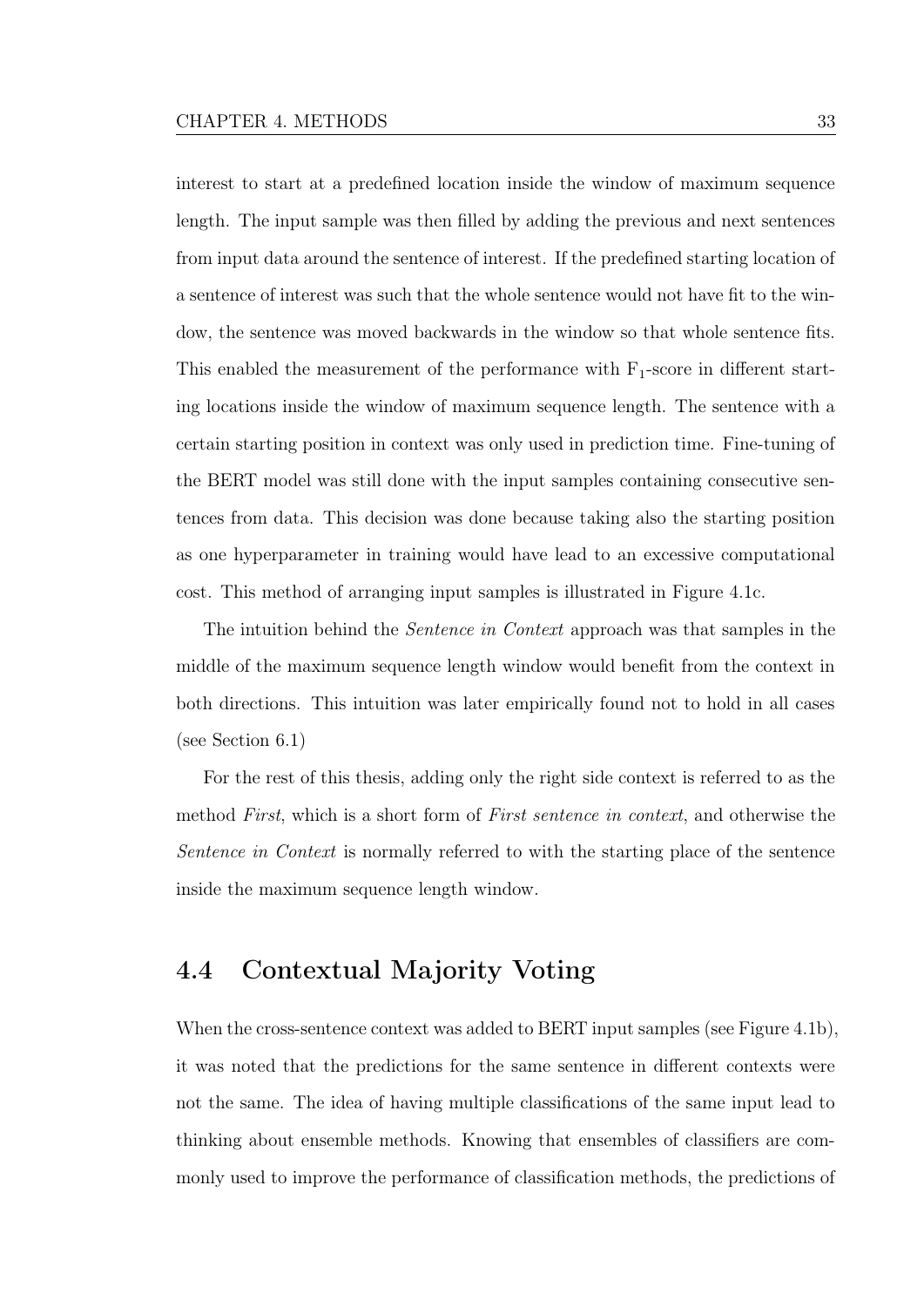the same sentence in diference samples were combined to create an ensemble-like construct. This is not a real ensemble in the usual sense as we have only one model and the number of predictions for each sentence varies due to the length of sentence and the sentences around it. Additionally, some sentences did not ft into one input sample but had to be split into several samples to be able to process the complete input data, resulting in only a single prediction for some parts of sentences.

Two approaches to combining the results from predictions in diferent contexts were evaluated. The frst approach was to assign labels to tokens according to the majority vote of the labels from diferent contexts. This method is called Contextual Majority Voting (CMV) throughout this study. The other approach was to sum the softmax probabilities of the predictions in diferent contexts and then take the maximum value of the combined probabilities as prediction. This method is called Contextual Majority Voting on Probabilities (CMV-P) in this study. Both of these methods are variations of the same underlying idea and the term *Contextual Majority* Voting is used to refer to both of them, unless there is a need to make a distinction between the two approaches.

Another feature of implementation is the construction of documentwise input samples. This was used in cases where the input data had boundaries between diferent documents in the original data marked e.g. with -DOCSTART- tokens. The subsequent sentences were flled into input samples only from the same original document. The sentences after the last sentence in the original document were taken from the beginning of the same original document and the sentences before a frst sentence in document were taken from the end of the same original document instead of the previous document.

This research also studies the efect of moving the sentence of interest inside the window of maximum sequence length. The training data was constructed as in Virtanen et al. [\[5\]](#page-81-0) but testing data was constructed so that the sentence of interest is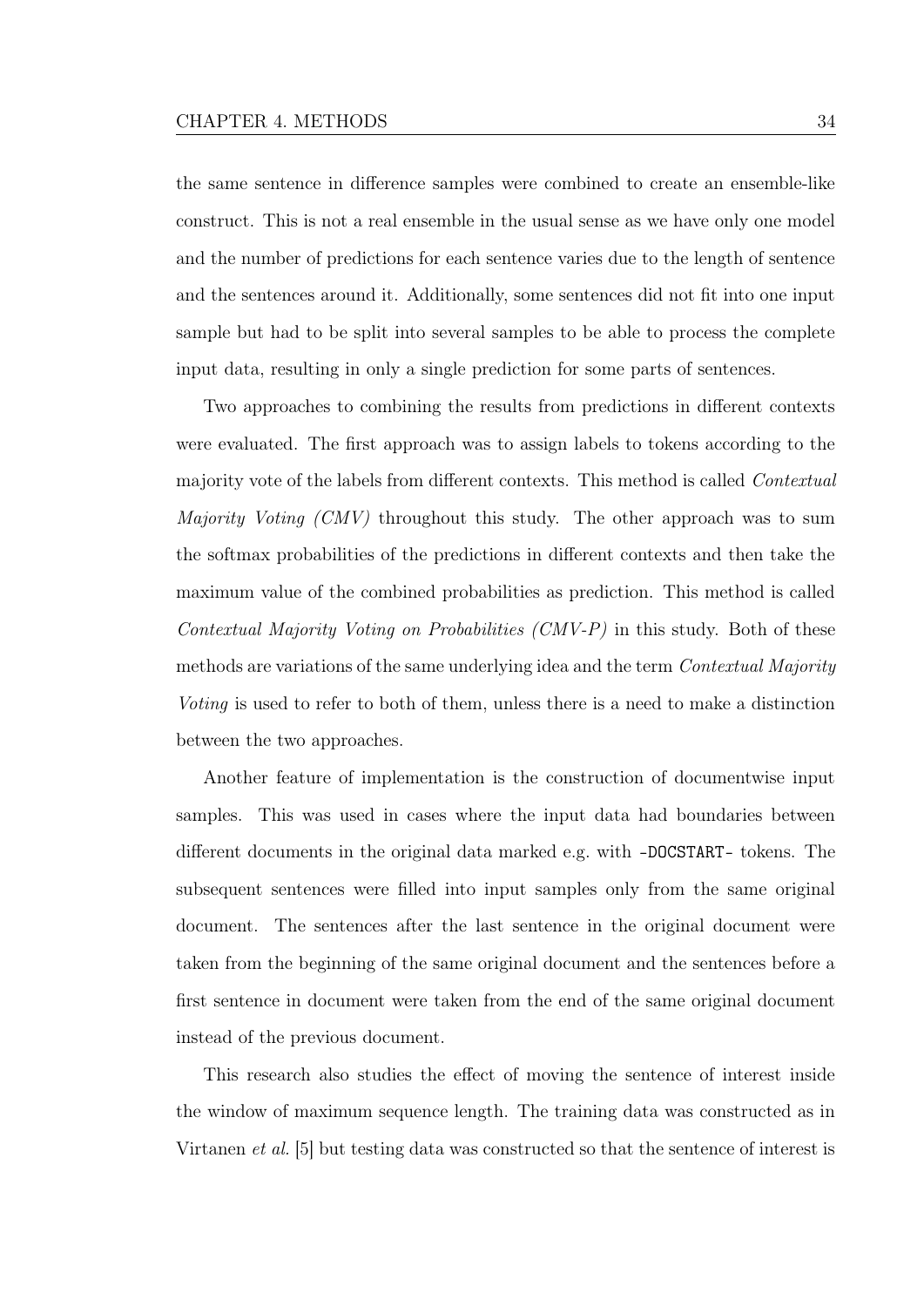started at given location inside the maximum sequence length and the input sample was flled to both directions with sentences before and after the sentence of interest in test data.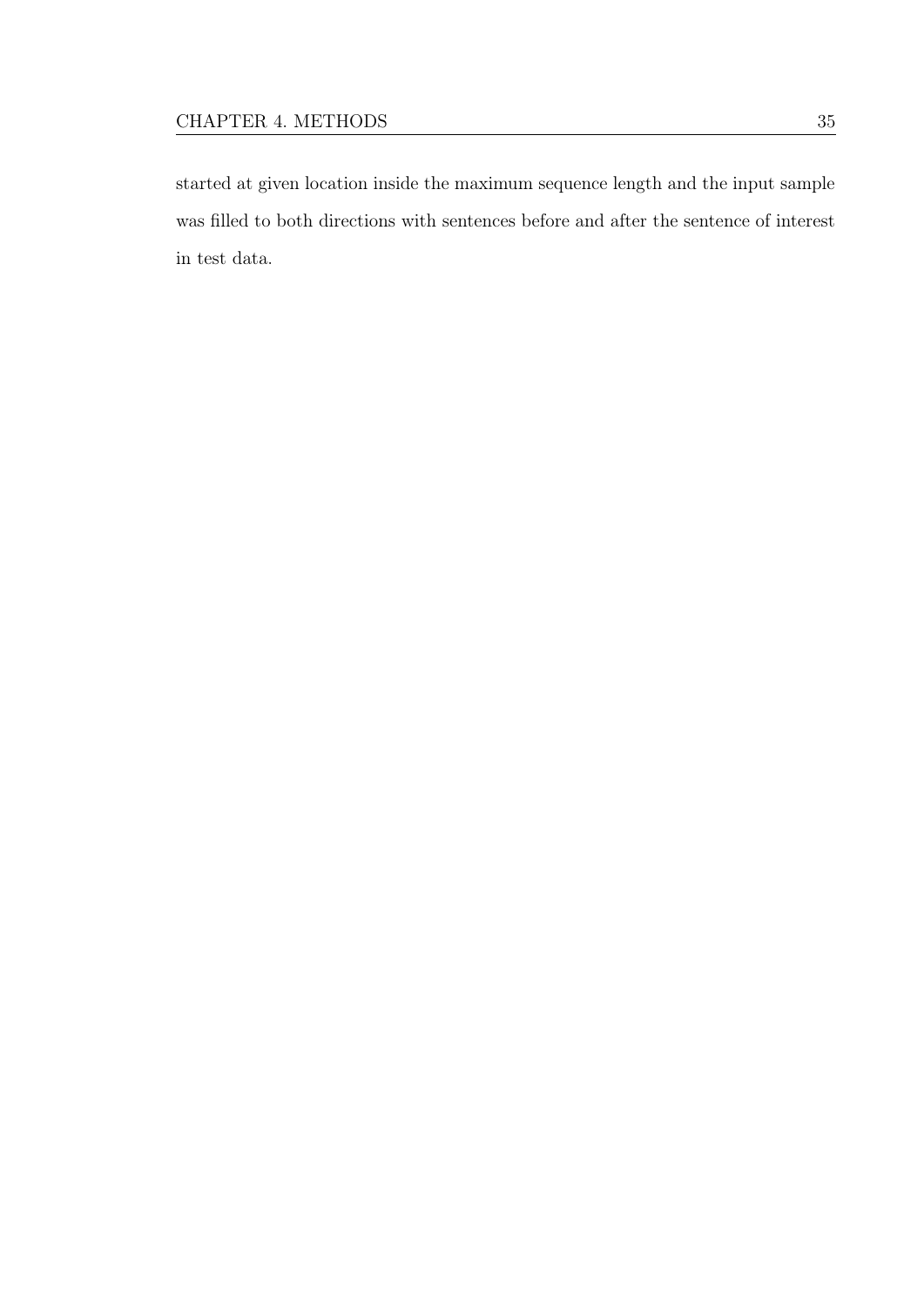# 5 Experimental setup

This chapter provides details on the experimental setup of this study. The methods introduced in Chapter [4](#page-35-0) were tested on fve diferent languages to get a more general evaluation of the efect of adding cross-sentence information in BERT fne-tuning and prediction. The pre-trained BERT models and the annotated NER corpora used in this study are introduced and some details of the implementation and computational environment are presented in the following.

# 5.1 Data

The data used to run the experiments for this study consists of six pre-trained BERT models and six NER corpora in fve diferent languages.

## <span id="page-43-0"></span>5.1.1 Data sets

For each of the fve languages considered in this study, pre-trained BERT model(s) is fne-tuned for the NER task. Annotated data as defned in Section [2.1.1](#page-13-0) is required for training and evaluating a fne-tuned model, and for that purpose we use an NER corpus for each tested language. For Finnish, the corpus is a combination of two corpora. The NER corpora used in this study are listed in Table [5.1.](#page-44-0)

The NER corpora for English, German, Dutch and Spanish were introduced as CoNLL shared task data sets in the years 2002 and 2003. These data sets have become established as benchmark standards for evaluating NER methods and that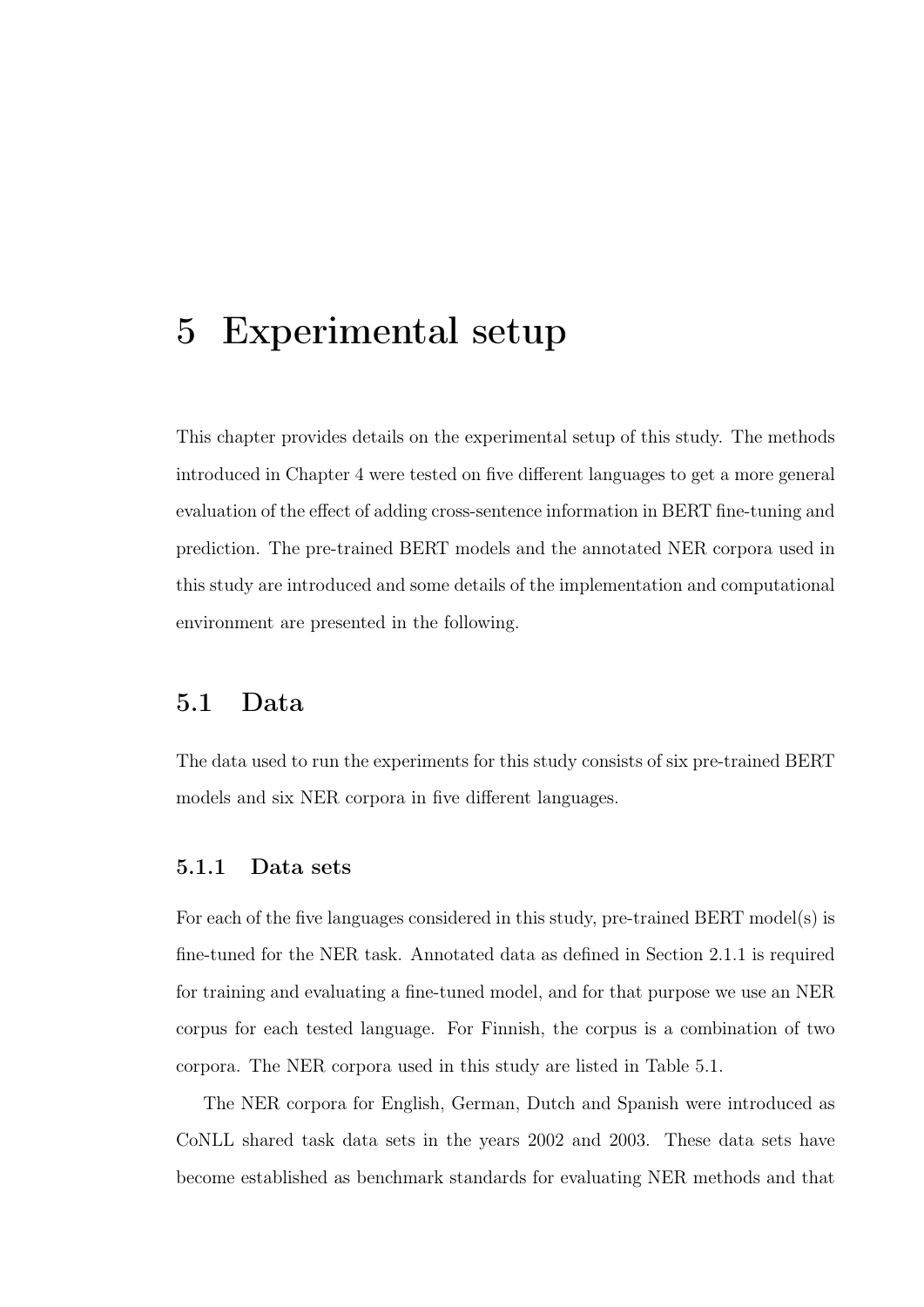<span id="page-44-0"></span>

| Language | Source                      |
|----------|-----------------------------|
| English  | CoNLL'03 Shared task [13]   |
| Dutch    | $CoNLL'02$ Shared task [12] |
| German   | CoNLL'03 Shared task [13]   |
| Spanish  | $CoNLL'02$ Shared task [12] |
| Finnish  | FiNER news corpus [76]      |
| Finnish  | Turku NER corpus [77]       |

Table 5.1: NER corpora used in this study

provides a good reason to select them for this study. Each of these four data sets consist of three diferent data fles. Training data for training the algorithm, development data for hyperparameter optimization and tuning the algorithm, and test data for evaluating the fnal performance of the trained models. The Named Entity annotations in all of these four data sets have four diferent categories annotated. The categories in these datasets are presented in Table [5.2.](#page-44-1)

<span id="page-44-1"></span>

| Category      | Entity type ID |  |  |
|---------------|----------------|--|--|
| Persons       | [PER]          |  |  |
| Organizations | [ORG]          |  |  |
| Locations     | [LOC]          |  |  |
| Miscellaneous | [MISC]         |  |  |

Table 5.2: Entity categories in CoNLL data sets

This study is a continuation from a work done for the Finnish BERT [\[5\]](#page-81-0), and Finnish was naturally selected as one language for this study as well. For Finnish, a combination of two NER corpora is used: a Finnish news corpus for NER (FiNER news)  $[76]$ <sup>[1](#page-44-2)</sup>, which was the first publicly available NER corpus for Finnish, and the

<span id="page-44-2"></span><sup>1</sup><https://github.com/mpsilfve/finer-data>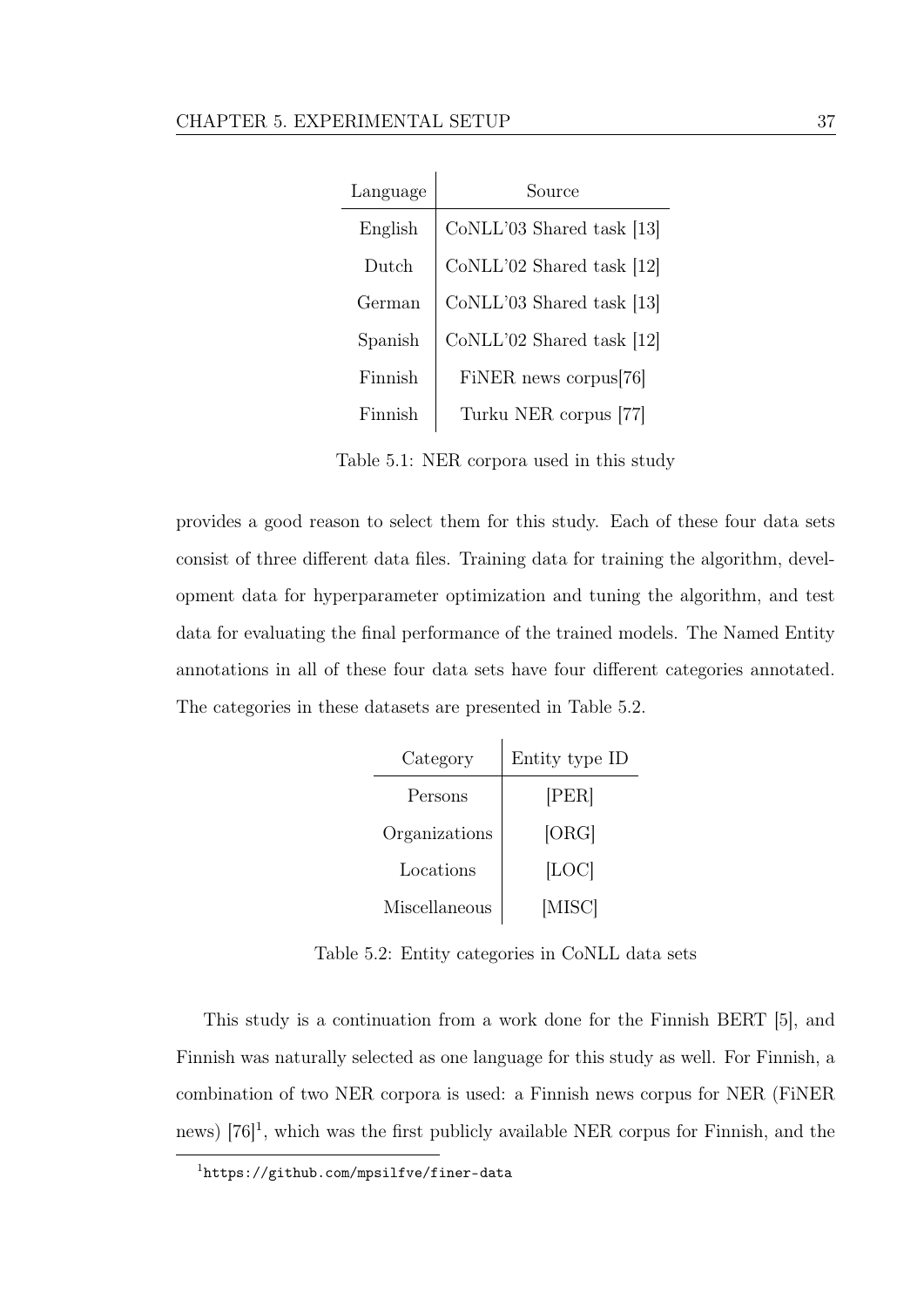<span id="page-45-1"></span>

| Category      | Entity ID |  |
|---------------|-----------|--|
| Persons       | [PER]     |  |
| Organizations | [ORG]     |  |
| Locations     | [LOC]     |  |
| Products      | [PROD]    |  |
| Events        | [EVENT]   |  |
| 1)ate         | [DATE]    |  |

Table 5.3: Entity categories in Finnish data sets

Turku NER corpus  $[77]^2$  $[77]^2$  $[77]^2$ , which was annotated to be compatible with the FiNER news corpus. In this study, the data of these two corpora are combined together. More specifcally, the train, development and test data sets from both corpora are joined with simple concatenation to form combined train, combined development and combined test sets for Finnish. These Finnish NER corpora have six named entity categories annotated as listed in Table [5.3.](#page-45-1) The key statistics of the NER corpora used in this study are listed in Table [5.4.](#page-45-2) For Finnish language the numbers are for the combined corpus.

<span id="page-45-2"></span>

| <b>Tokens</b>   | English | German  | Spanish | Dutch   | Finnish |
|-----------------|---------|---------|---------|---------|---------|
| Train           | 203,621 | 206,931 | 264,715 | 202,644 | 342,924 |
| Development     | 51,362  | 51,444  | 52,923  | 37,687  | 31,872  |
| <b>Test</b>     | 46,435  | 51,943  | 51,533  | 68,875  | 67,425  |
|                 |         |         |         |         |         |
|                 |         |         |         |         |         |
| <b>Entities</b> | English | German  | Spanish | Dutch   | Finnish |
| Train           | 23,499  | 11,851  | 18,798  | 13,344  | 27,026  |
| Development     | 5,942   | 4,833   | 4,352   | 2,616   | 2,286   |

Table 5.4: Key statistics of the NER data sets

<span id="page-45-0"></span><sup>2</sup><https://github.com/TurkuNLP/turku-ner-corpus>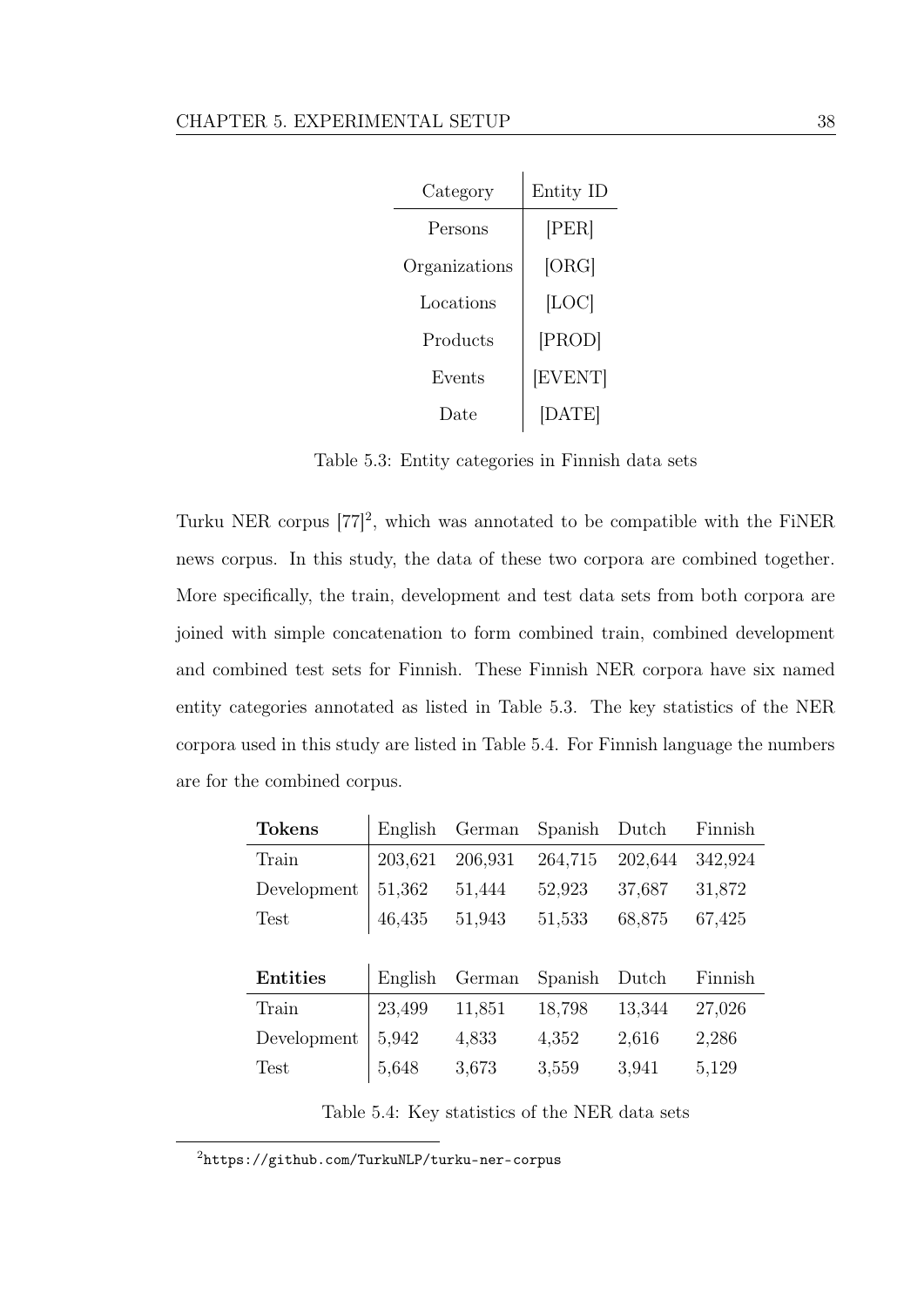<span id="page-46-0"></span>

| Language | BERT model                                            |
|----------|-------------------------------------------------------|
| English  | BERT Large Whole Word Masking, Cased [1] <sup>3</sup> |
| Dutch    | BERTje base, Cased $[57]^4$                           |
| Finnish  | FinBERT, Cased $[5]^{5}$                              |
| Spanish  | BETO, Cased $[58]^{6}$                                |
| Spanish  | BERT Multilingual, Cased <sup>7</sup>                 |
| German   | German BERT, Cased <sup>8</sup>                       |

Table 5.5: Pre-trained BERT models used in this study

# 5.1.2 Pre-trained BERT models

Pre-trained BERT models are the basis for the fne-tuning approach to training an NER system. In this study, monolingual BERT models for each of the studied languages were preferred, as recent studies have suggested that well-constructed language-specifc models outperform multilingual ones [\[5,](#page-81-0) [57,](#page-89-1) [78\]](#page-92-4). The pre-trained models chosen for this study are listed in Table [5.5.](#page-46-0) The models were selected for this study mainly because they were, besides Spanish, readily discoverable, and were freely available for the languages that have established benchmark data for NER, as described in Section [5.1.1.](#page-43-0)

The pre-trained BERT models are often released with diferent variants to be used with cased and uncased text. The cased variants accept as input both upper and lower case text and the vocabulary is constructed accordingly. The uncased variants accept only lower case text as input and the input text must be converted

<sup>3</sup><https://github.com/google-research/bert>

<sup>4</sup><https://github.com/wietsedv/bertje>

<sup>5</sup><https://github.com/TurkuNLP/FinBERT>

 $<sup>6</sup>$ <https://github.com/dccuchile/beto></sup>

<sup>7</sup><https://github.com/google-research/bert>

<sup>8</sup><https://deepset.ai/german-bert>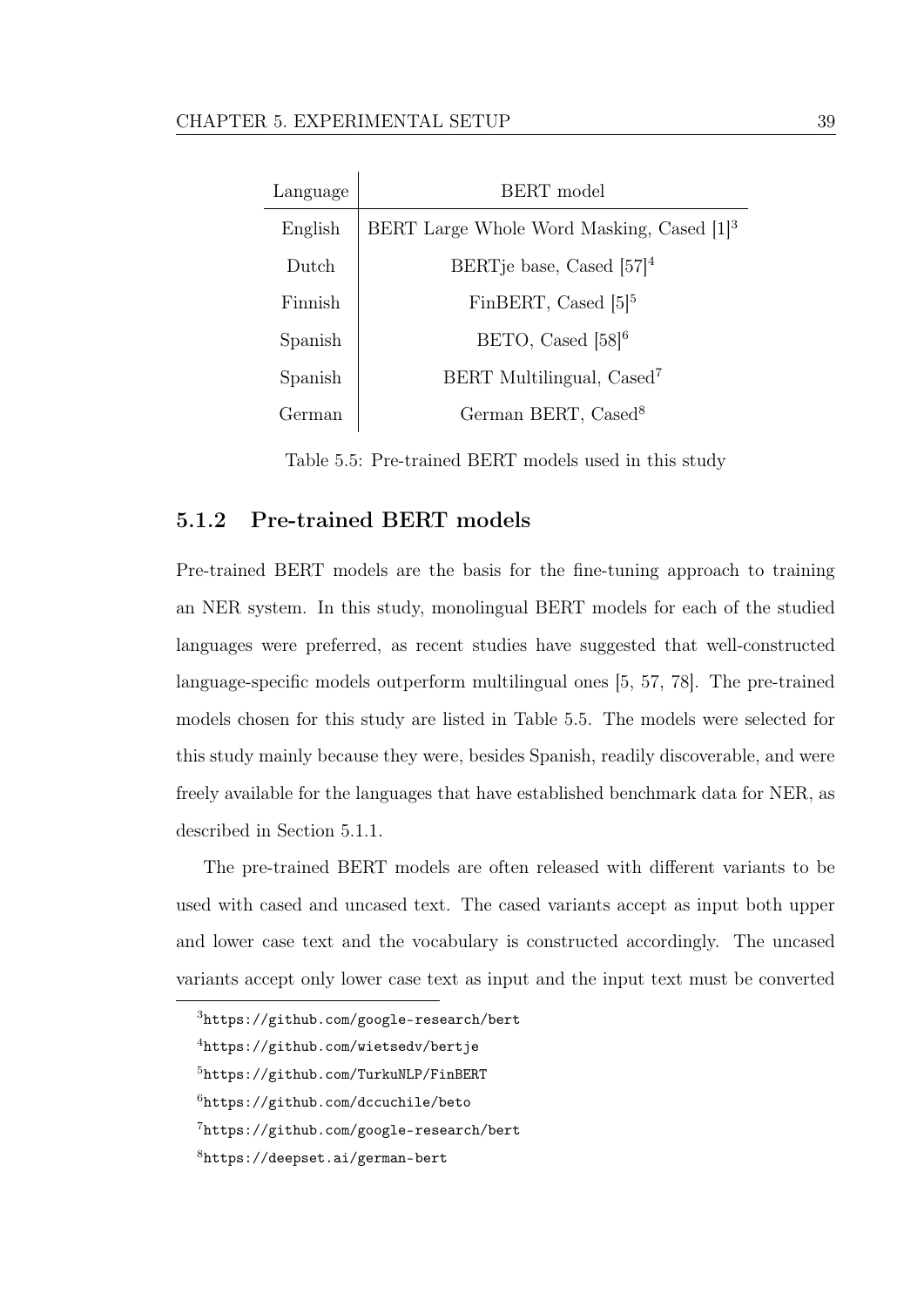accordingly. All of the models used in this study were cased variants of the pretrained models. All the models except English BERT are the size of the BERT base model. For English, the BERT Large model trained with whole word masking was chosen for the study to achieve the best possible results. Also, we noted that the BERT base model for English had some issues when using the maximum sequence length of 512 WordPiece tokens. This issue is discussed further in Chapter [6.](#page-58-1) The German BERT model was published by company deepset.

# 5.2 Implementation

This section describes in more detail the NER pipeline implemented for this study. The implementation is available under an open license.<sup>[9](#page-47-0)</sup> The implementation is written in the Python programming language, and in addition to Python standard libraries it has dependencies on the following software and platforms:

- BERT, <https://github.com/google-research/bert>
- keras-bert, <https://pypi.org/project/keras-bert/>
- conlleval, <https://github.com/spyysalo/conlleval.py>
- Tensorflow, <https://www.tensorflow.org/>
- Keras, <https://keras.io/>
- numpy, <https://numpy.org/>

The pipeline itself is language independent and may be used with any BERT model and NER corpus, given that the requirements for the input fle structure are fulfilled. The primary implementation for NER is found in the file ner.py, which contains the main program, and common.py, which contains the methods needed for data processing. The diferent processing steps of the pipeline are described in subsections below.

<span id="page-47-0"></span><sup>9</sup><https://github.com/jouniluoma/bert-ner-cmv>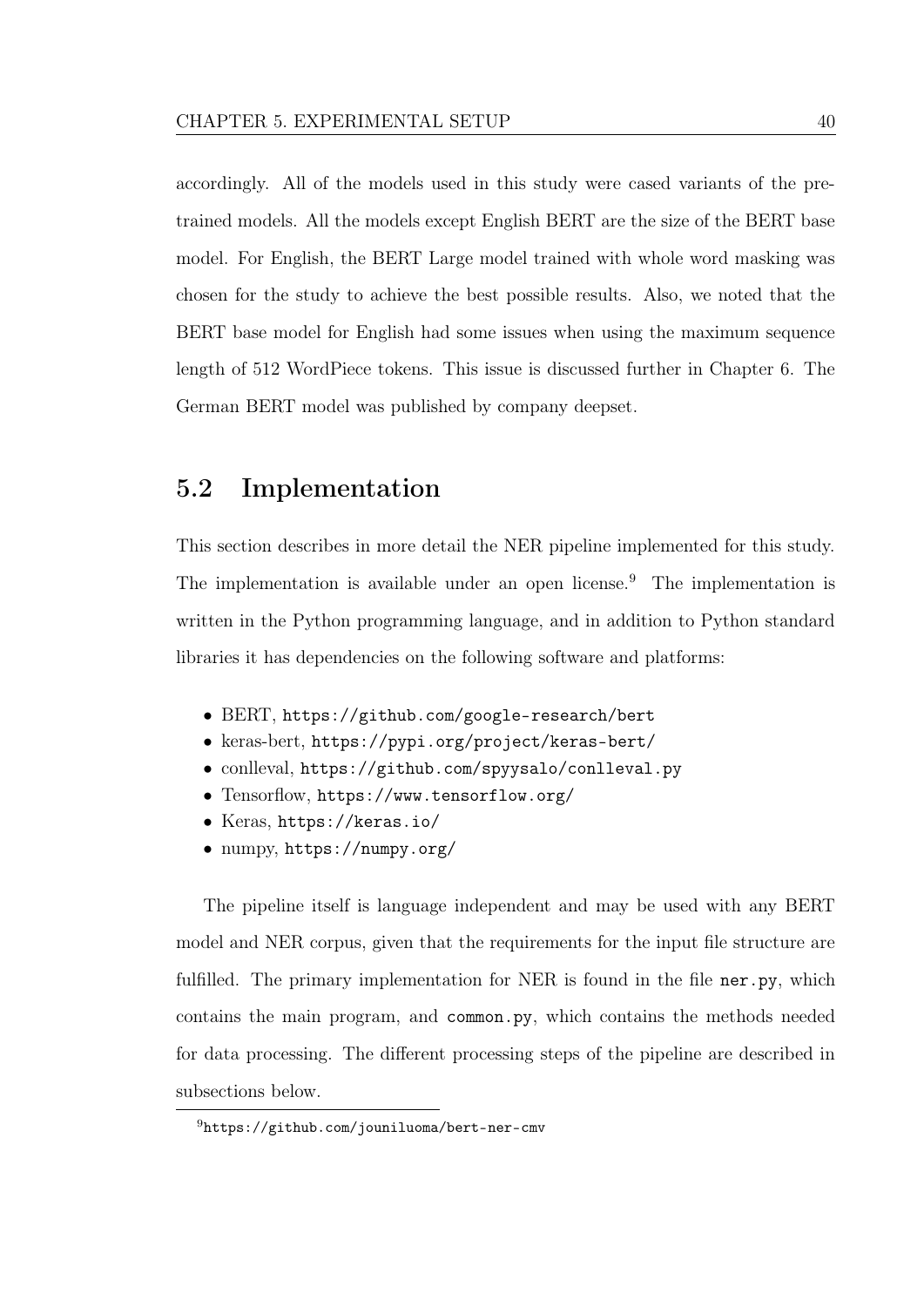The computations for this study were made on the CSC Puhti supercomputing cluster and the source code also contains some scripts and and an argument parser implemented for the purpose of modifying the read and write locations as well as functionality of the program for diferent purposes.

## 5.2.1 Preprocessing data

Preprocessing the data consists of multiple steps starting from reading in the IOB2 encoded data from the input fle(s) and ending in transforming the data into a format that is ready to be input to the model for training. First, the NER data is read with the read\_connl() method, which returns the data as sentences (lists of words) and their corresponding tags (lists of labels). The format of the input data is described in the Section [2.1.2.](#page-14-0)

#### Tokenization

BERT uses WordPiece tokenization, as discussed in Chapter [3,](#page-26-0) in order to be able to represent complex words with a limited-size vocabulary. Every BERT model is distributed with its corresponding WordPiece vocabulary that was used when pre-training the model. The vocabulary gives unique ID:s to WordPieces, and also contains IDs for special tokens such as unknown [UNK], separator[SEP], and padding [PAD]. The sentences of data (lists of words) are next tokenized with WordPiece tokenizer and the corresponding vocabulary for the model in question. After tokenizing the sentences, it is checked that each tokenized sentence will ft into an input sample of maximum sequence length. If a sentence does not ft, it will be split to multiple "sentences" for further processing. As the result of tokenization, the lists of input sentences are represented as lists of WordPiece tokens, and these WordPiece token lists are each shorter than the maximum sequence length selected for the training.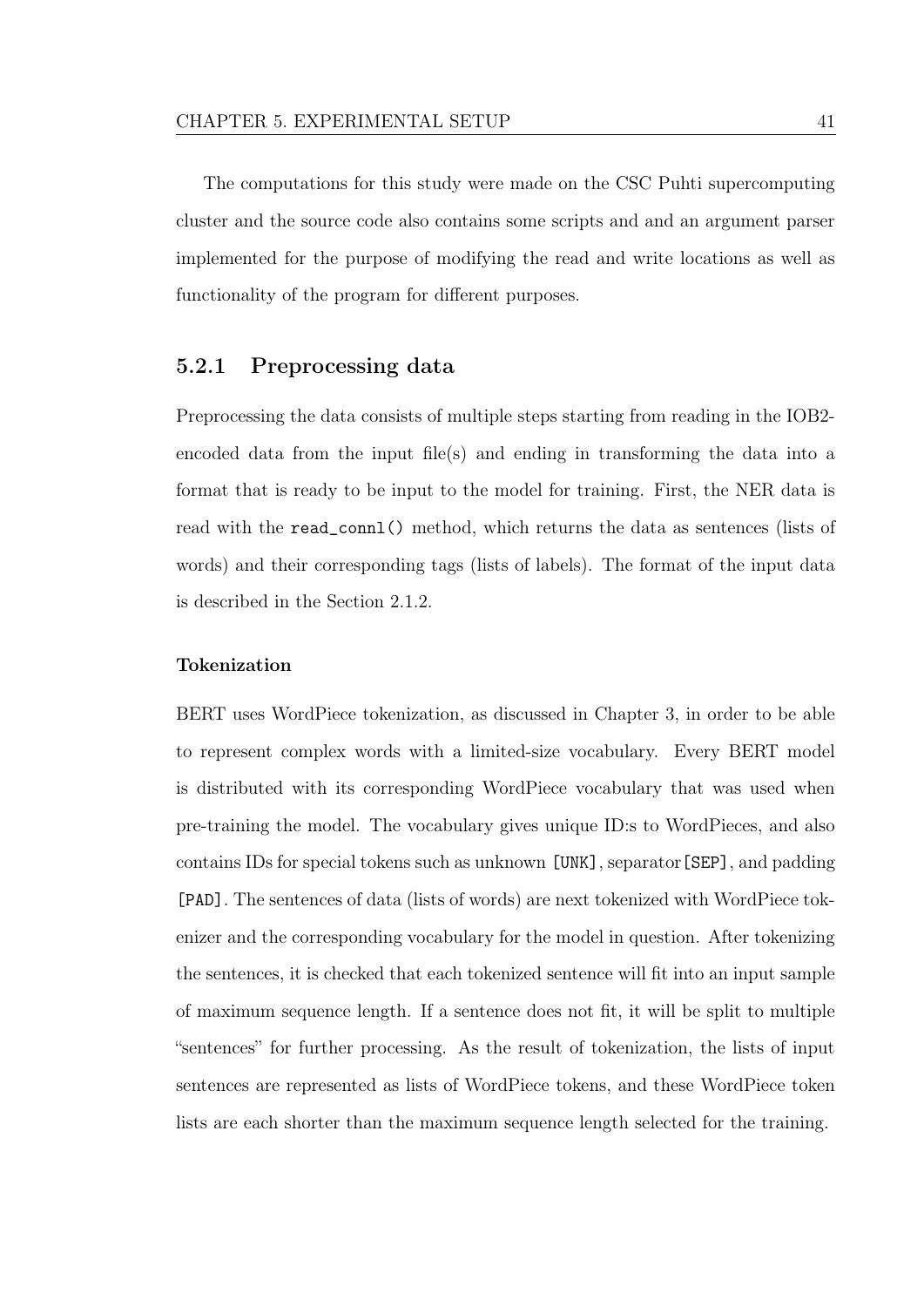#### Process sentences

In this phase the cross-sentence context is added to sentences and BERT input samples are constructed from individual tokenized sentences. In this study, diferent methods to process the tokenized sentences are evaluated to study the efect of crosssentence context on predictions. The methods are described in detail in Chapter [4.](#page-35-0)

The baseline processing, against which the other methods are compared, is as follows. Every input sentence forms its own input sample and no context is added. The input sample is simply flled with padding tokens after the input sentence. This is a common approach that diferent BERT implementations use for fne-tuning a BERT model. This baseline processing is enabled with --nocontext as a command line input argument when running ner.py. This is also called method *Single*.

For testing the methods First and CMV, the input samples are created so that subsequent sentences from the input data are added to the same input sample. The input data is looped through so that each sentence is starting a BERT sample exactly once, and the next sentences from the original data are added to the same sample as long as the next sentence in the input fts into the sample. At the end of the input data the last samples are constructed so that the input samples are flled with sentences from the beginning of the input data if no new sentences are available at the end of the data. The sentences in each sample are separated with a [SEP] token. This is the standard way of constructing input samples in this implementation.

If the input data contains -DOCSTART- tokens, also a documentwise construction is possible. In this case, the next sentences are added only from the same original document in input data, and the data is rotated at the end of that original document instead of the end of the whole fle. This optional processing is enabled with the --documentwise command line input argument.

To evaluate the prediction performance of a model on sentences residing at a predefned location, the input samples are constructed so that a sentence of interest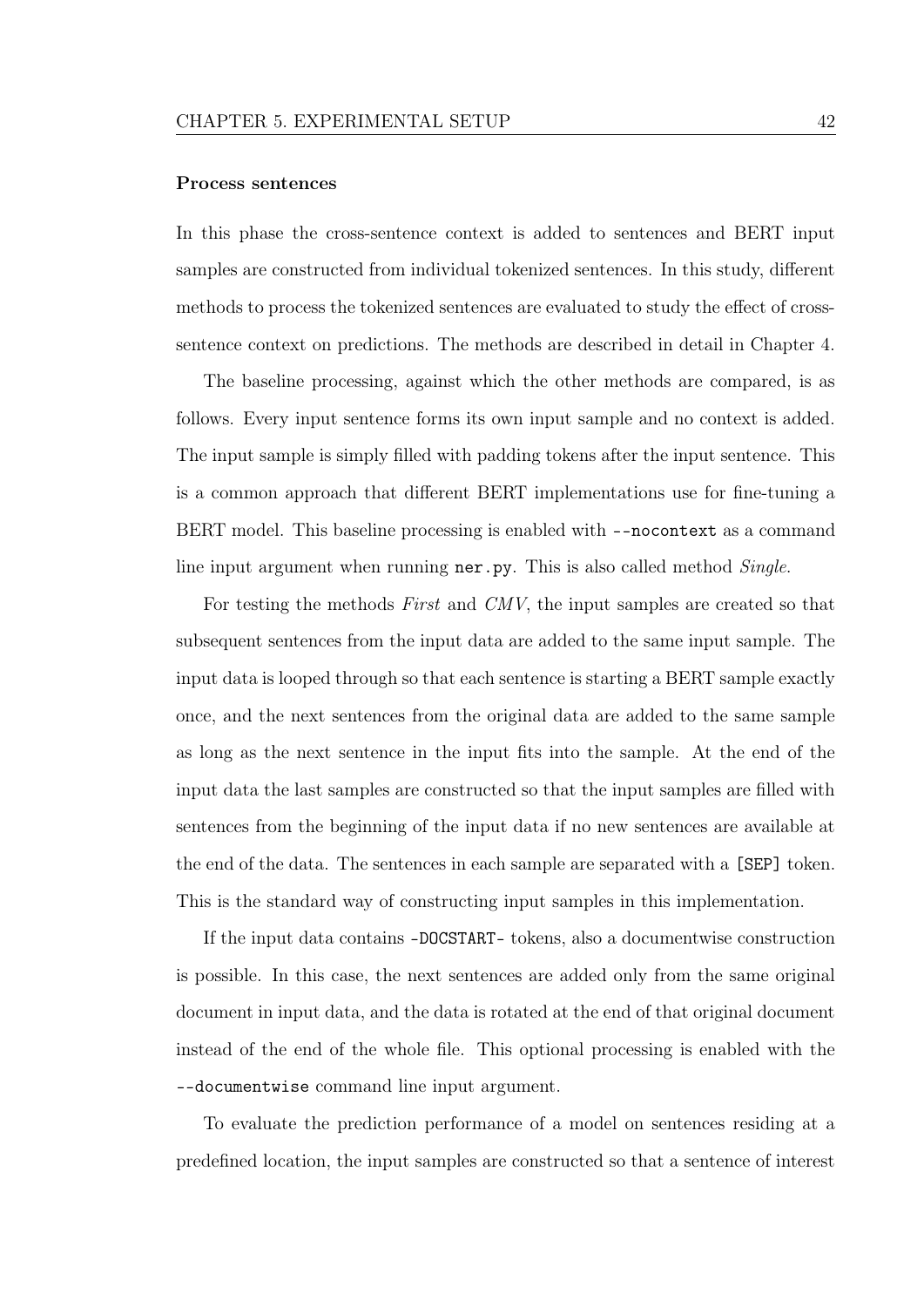is placed to start at the given location inside the input sample as described in the Section [4.3.](#page-38-2) If needed, the sentence of interest is moved backwards in the window so that it will ft as the last sentence of the sample. For this reason the tested starting locations are not always exact but rather desired locations for starting each sentence.

The output from read\_conll() is input to one of the processing functions, which tokenizes the input, combines the sentences according to the selected method, and optionally also splits sentences that are longer than maximum sequence length. The count of WordPieces of each original word are kept for further processing and for reconstructing the data after predictions. The processing function returns a named tuple Sentences which contains the original sentences, tokenized sentences with their tags and the lengths of each original word in WordPieces. Also, combined sentences with their tags are part of the Sentences tuple.

#### Encoding

Up to this point the data are kept in textual format in list structures. To be able to make calculations, the fnal step of pre-processing is to convert the textual data to input samples in numerical format. Every WordPiece in the vocabulary has a numerical ID corresponding to the index of the relevant embedding. The textual WordPieces are converted to numerical numpy arrays containing the IDs. Converting textual data to numerical format as well as padding and formatting the data for calculations is done by the encode() method. Also the labels for sequence classifcation are converted to numerical format with the label\_encode() method.

#### 5.2.2 Model construction and training

The BERT reference implementation and the keras-bert library do not directly have functionality for NER purposes. In this study, a new model for NER is con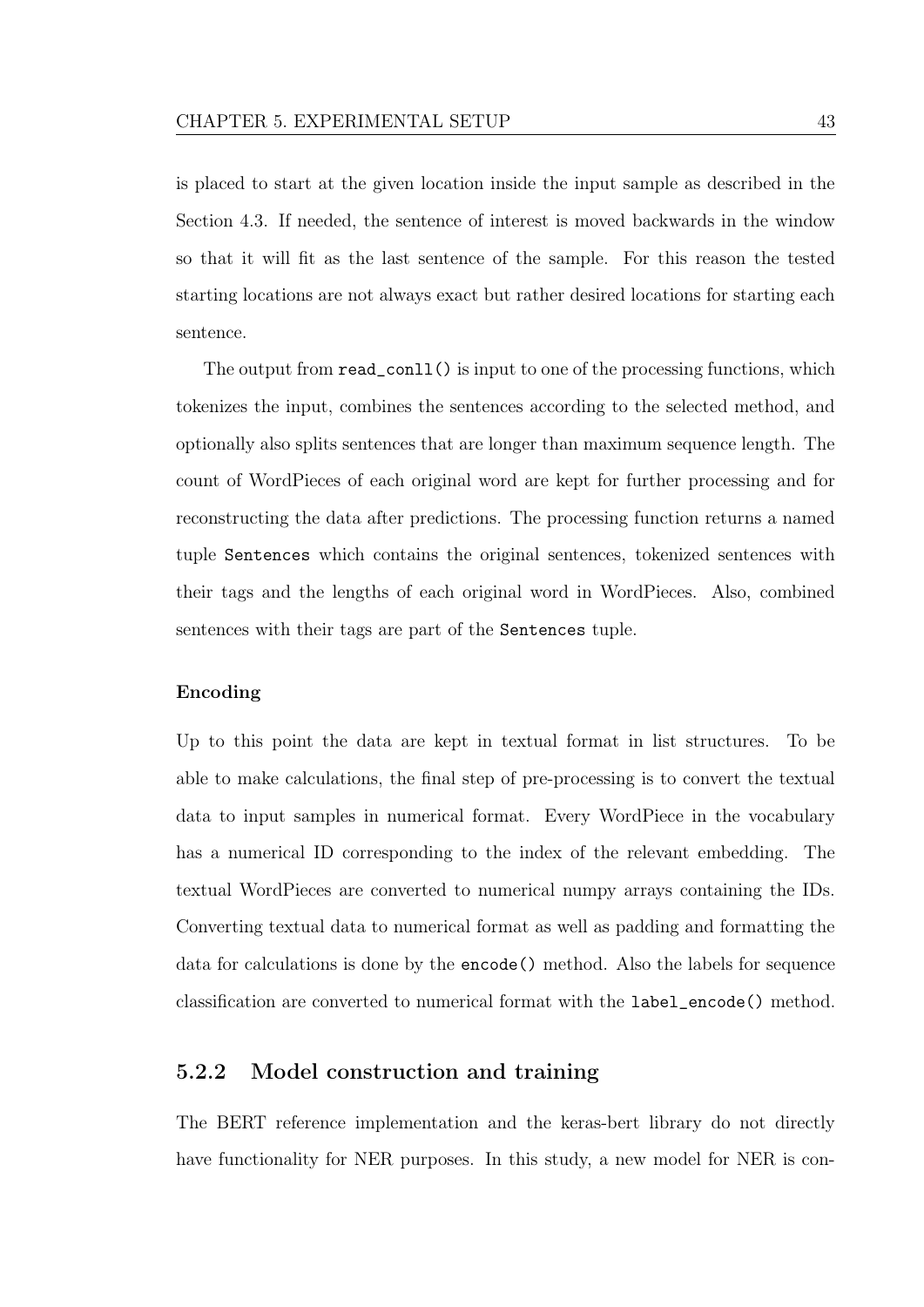structed by attaching a time-distributed dense layer on top of the pre-trained BERT model. This model is then fne-tuned with data annotated for NER. The Adam optimizer [\[79\]](#page-93-0) with warm-up, weight decay, and linear learning rate decay is used in training the model. The hyperparameters used for training are given as command line arguments to ner.py and the argument parser is used to relay the information to the training process. In this study, the Adam optimizer parameters were fxed to following:

- Linear warmup of  $10\%$  of the samples followed by
- Linear learning rate decay on the 90% of samples
- Weight decay with rate 0.01
- Adam optimizer parameters  $\beta_1 = 0.9$ ,  $\beta_2 = 0.999$ ,  $\epsilon = 1e 6$
- Norm clipping on 1.0

Training uses the Keras framework and the embeddings of the input WordPieces are propagated forward through the model to get softmax probabilities for each input WordPiece belonging to a certain class. Sparse categorical cross-entropy is used as a loss function in calculations, and the Adam optimizer with the parameters given above is used to update the neural network weights. The [CLS] token starting an input sample and the [SEP] tokens separating the sentences are excluded from the loss calculation.

Also adding a CRF [\[45\]](#page-87-0) layer on top of the BERT model was briefy tested, but the fne-tuning method with just a dense layer provided similar or better results in preliminary experiments, and a CRF layer was not applied in the fnal experiments reported below. The experiments with a CRF layer were not exhaustive, and perhaps this option could be studied further later on.

# 5.2.3 Predictions

For evaluating the performance of a fne-tuned model, a separate set of annotated text is pre-processed and passed through the model to get predictions of classes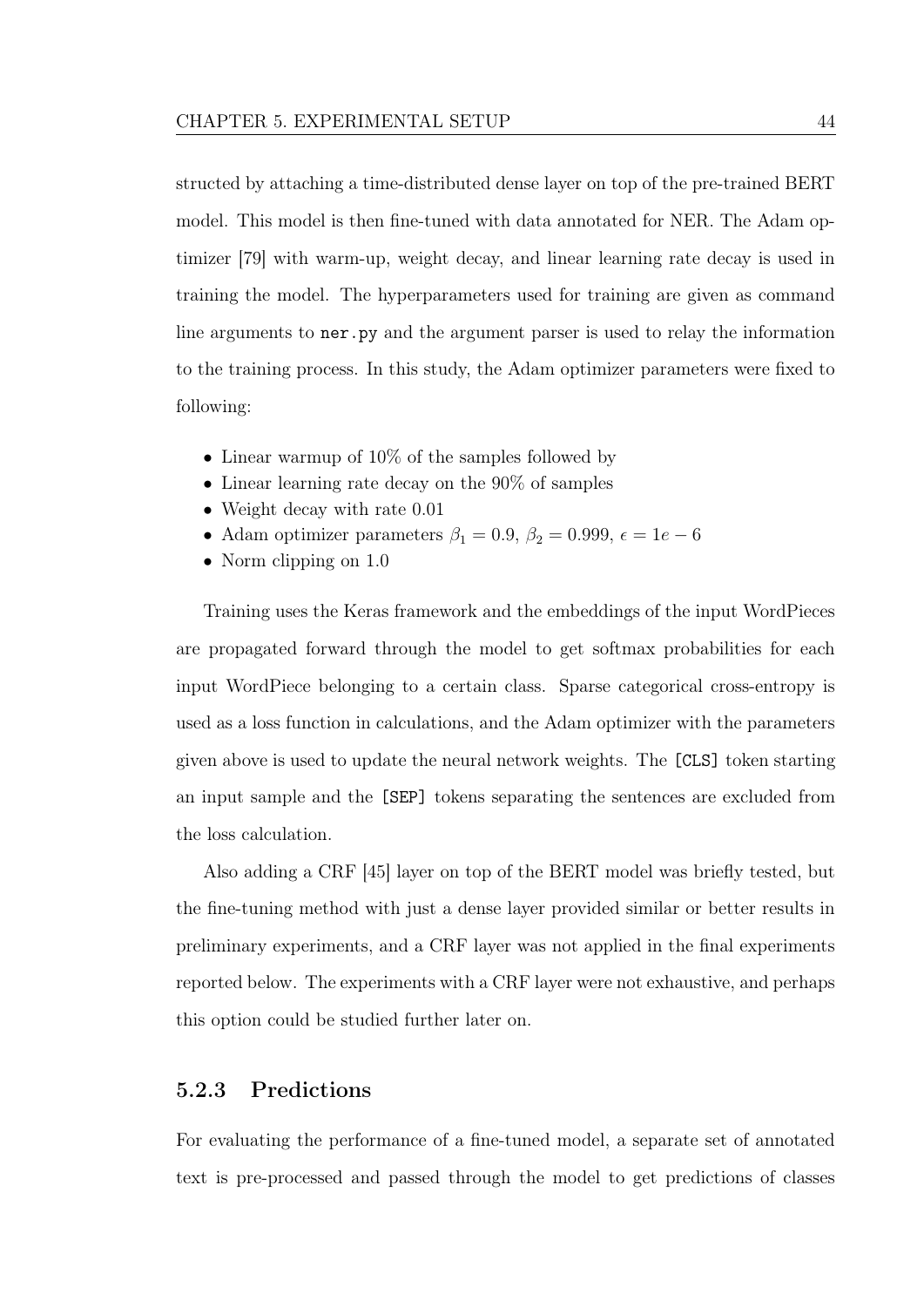for each WordPiece. The development data is used for hyperparameter search and the test data is used for evaluating the fnal results. The predictions are presented as softmax probabilities for an input token belonging to each of the classes. The maximum softmax probability is selected as the label for each WordPiece in the input sample (except for  $CMV-P$ ). After this, there are different ways to construct the final predictions from the initial predictions. For the method  $Single$  (--nocontext), there is only one sentence per input sample and the predictions for that sentence are directly taken as the fnal result. If the starting place of a sentence inside a context is defned, the results are taken from the single sentence starting at that location in each input sample. If *Contextual Majority Voting* is activated, there are two diferent approaches to get the fnal predictions. Either the fnal prediction for a token is a majority vote for predictions of the same token in diferent samples  $(CMV)$ , or the final prediction is the maximum of summed softmax probabilities of the same token in different samples  $(CMV-P)$ .

The predictions are used as an input to the write\_sentences() method, which combines the WordPiece representations of original tokens back to a format where each word has exactly one label attached to it. No extra heuristic is built into this stage e.g. to fx broken IOB2 sequences. If a word consists of multiple WordPieces, the label for the frst WordPiece is used to represent the label of the whole word. The method writes out an evaluation fle that can be later examined with an evaluation script. The evaluation fle follows the format described in the Section [2.1.1,](#page-13-0) with the modifcation that in addition to a word and its correct label, also the predicted label is written as additional tab-separated feld to this fle. The method also returns the lines written so that the same data may be evaluated inside the program with methods provided in conlleval.py. There is also a "predict" mode for write\_sentences() which is used when unlabeled data is passed through the system for labeling. This was added for building a demo application for NER. The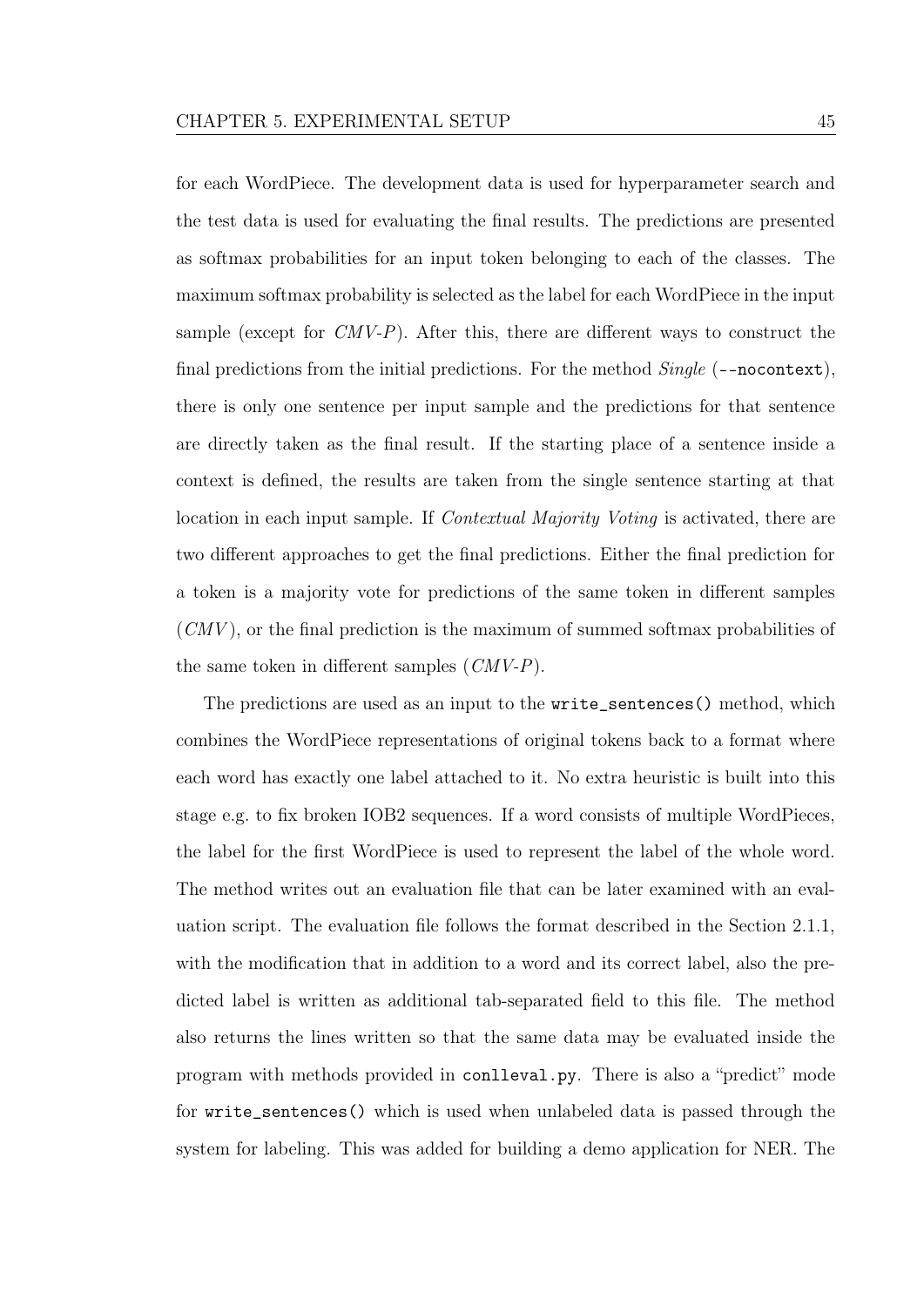demo application and related functionality (web service, web pages etc.) were added to the repository after building the main NER pipeline and are not contributions of the author of this study.

## <span id="page-53-1"></span>5.2.4 Evaluation

This study uses entity level Precision, Recall and  $F_1$ -score as metrics for measuring NER task performance. These are standard evaluation metrics for NER and were used for example in the CoNLL shared tasks that introduced the English, Dutch, German and Spanish data sets used in this study. This is also the evaluation metric that conlleval.py script implements. The total evaluation scores are expressed as micro average over the results of each named entity type. The result output of one evaluation done with conlleval.py script on CoNLL'03 English language development set is shown in Figure [5.1.](#page-53-0)

```
processed 51578 tokens with 5942 phrases; found: 6005 phrases; correct: 5767.
accuracy: 99.37%; precision: 96.04%; recall: 97.05%; FB1: 96.54
             LOC: precision: 97.72%; recall: 97.82%; FB1: 97.77 1839
            MISC: precision: 89.79%; recall: 92.52%; FB1: 91.13 950
             ORG: precision: 95.28%; recall: 96.27%; FB1: 95.77 1355
             PER: precision: 98.12%; recall: 99.13%; FB1: 98.62 1861
```
Figure 5.1: Example of Named Entity Recognition evaluation

The test implementation is built so that once a model is trained, multiple different tests can be run against the model. If the --documentwise command line option is used, the model is trained with training samples built documentwise and all the diferent tests are run against this model, including also the ones with input samples build without documentwise context. With the --nocontext command line option, the model is trained on single sentences and also tested on single sentences.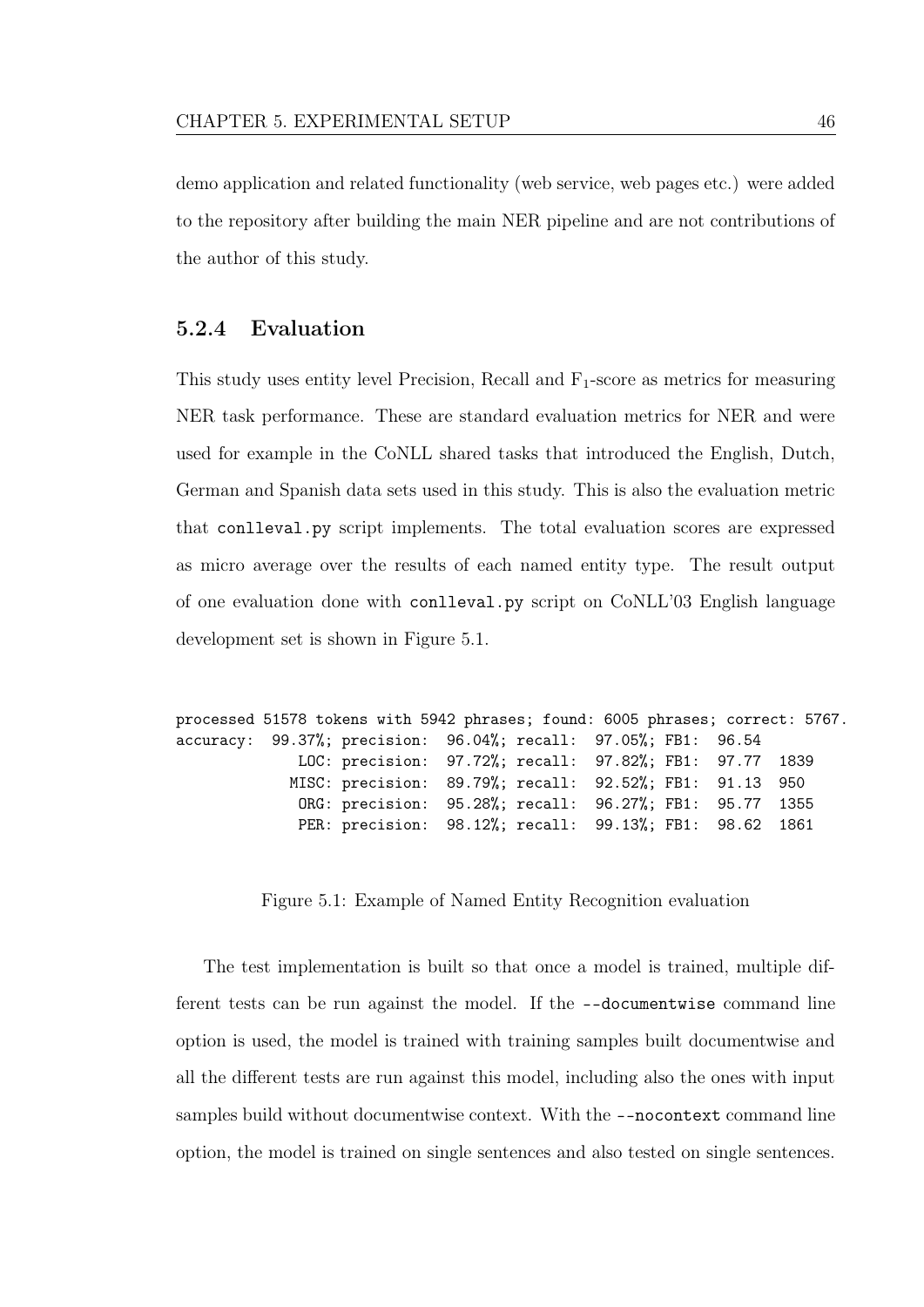The default functionality of the ner.py program is to build BERT samples by adding subsequent sentences from input data. No documentwise wrapping of the samples are used in testing in this case.

Once the tests are run, the evaluation results are written into a Comma Separated Values (CSV) fle for further analysis and visualization purposes. The fle contains information on the pre-trained model, the training data set flename, the test data set file name, the training hyperparameters and the precision, recall and  $F_1$ -score for each test that was run and an identifer of the method used for prediction. As the tests were run in the Slurm environment of the CSC Puhti supercomputer, also the Slurm-job ID was saved. This same job ID was saved also as part of the log and output fles from which the results were calculated.

# 5.3 Experiments

To evaluate the efect of introducing cross-sentence information to NER, the following scenarios were examined. The last scenario of single sentence only was selected as baseline against which the methods with cross-sentence information is compared.

- *CMV*, documentwise built samples
- *CMV*, subsequent sentence context (default)
- $CMV-P$ , documentwise built samples
- CMV-P, subsequent sentence context
- First, documentwise built samples
- First, subsequent sentences context
- Sentence in context, starting positions 32 .. 512 with 32 WordPiece intervals
- *Single*, no context used

These methods were defned in the Chapter [4.](#page-35-0)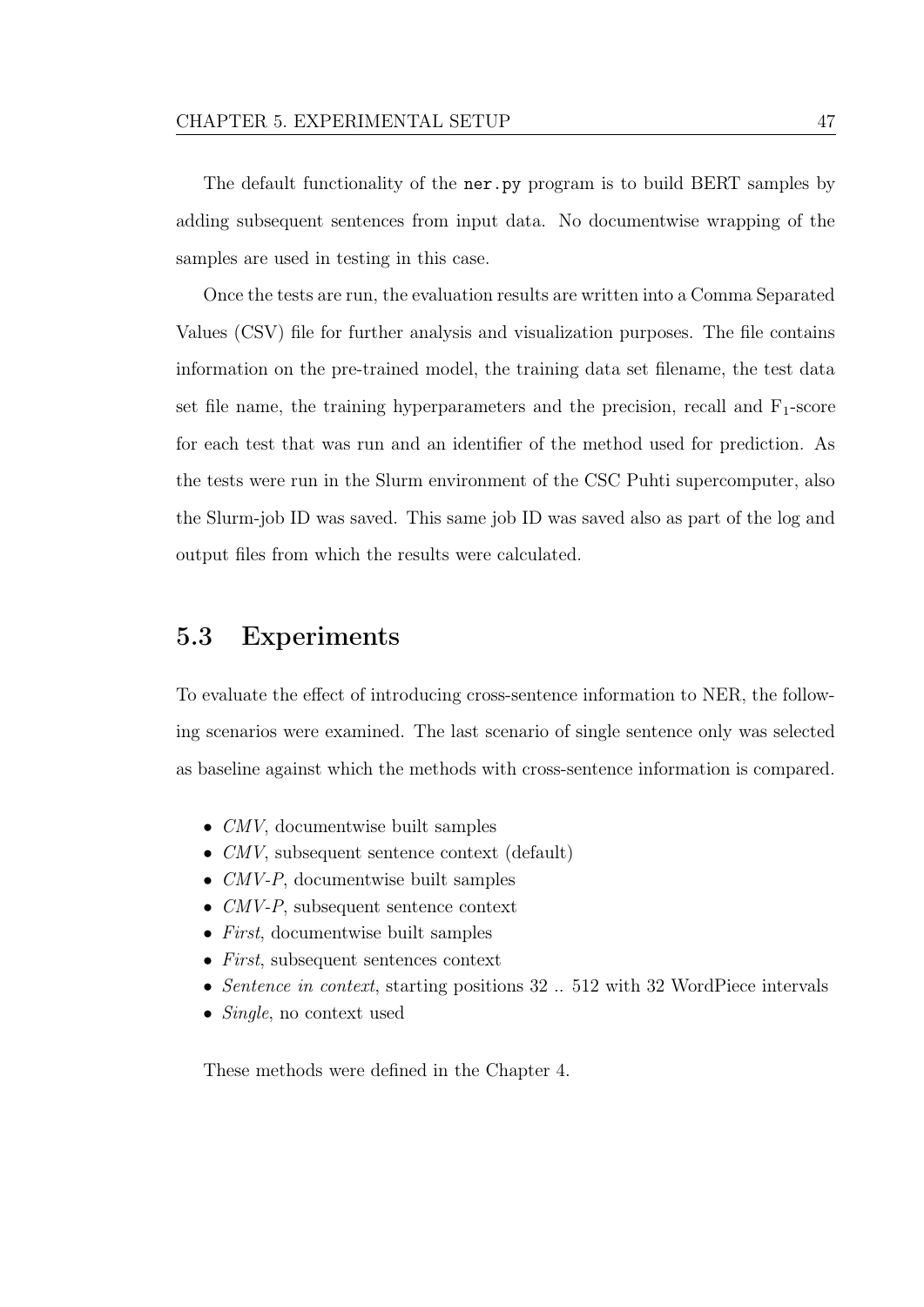#### 5.3.1 Hyperparameter search

<span id="page-55-0"></span>A hyperparameter search was performed for all of the scenarios defned above. The creators of BERT suggested that an exhaustive grid search over a small selection of learning rates, batch sizes and epochs would be enough to reach state of the art results (at the time) using the fne-tuning approach. The hyperparameter range suggested by Devlin et al. is presented in Table [5.6:](#page-55-0)

|                   | Hyperparameter   Suggested values |
|-------------------|-----------------------------------|
| Epochs            | 2, 3, 4                           |
| <b>Batch Size</b> | 16, 32                            |
| Learning rate     | $2e-5$ , $3e-5$ , $5e-5$          |

Table 5.6: Hyperparameter suggestions from study introducing BERT

The hyperparameter range for the grid search in this study was modifed from the original, and the used hyperparameters are presented in Table [5.7.](#page-56-0) This was done mostly due to the fact that the implementation did not initially support multi-GPU processing. The fne-tuning was performed using a single NVIDIA Tesla V100 GPU with 32 GB of GPU memory in the CSC Puhti Supercomputer shared environment. The execution on a single V100 GPU using BERT base sized model failed with an Out-of-Memory error with batch size of 32 and the maximum sequence length set to 512. The implementation successfully ran on batch size of 16 or lower, and therefore the hyperparameter search was limited to those batch sizes.

Initial tests with the implementation were performed with batch sizes 4, 8, and 16. After some tests against the development set, also batch size 2 was added into the hyperparameter search range. This was due to the fact that the best hyperparameter combinations often included a batch size which was found on the lower end of the hyperparameter range. The same result was seen with the number of epochs as the system many times reached comparatively good results after training for a single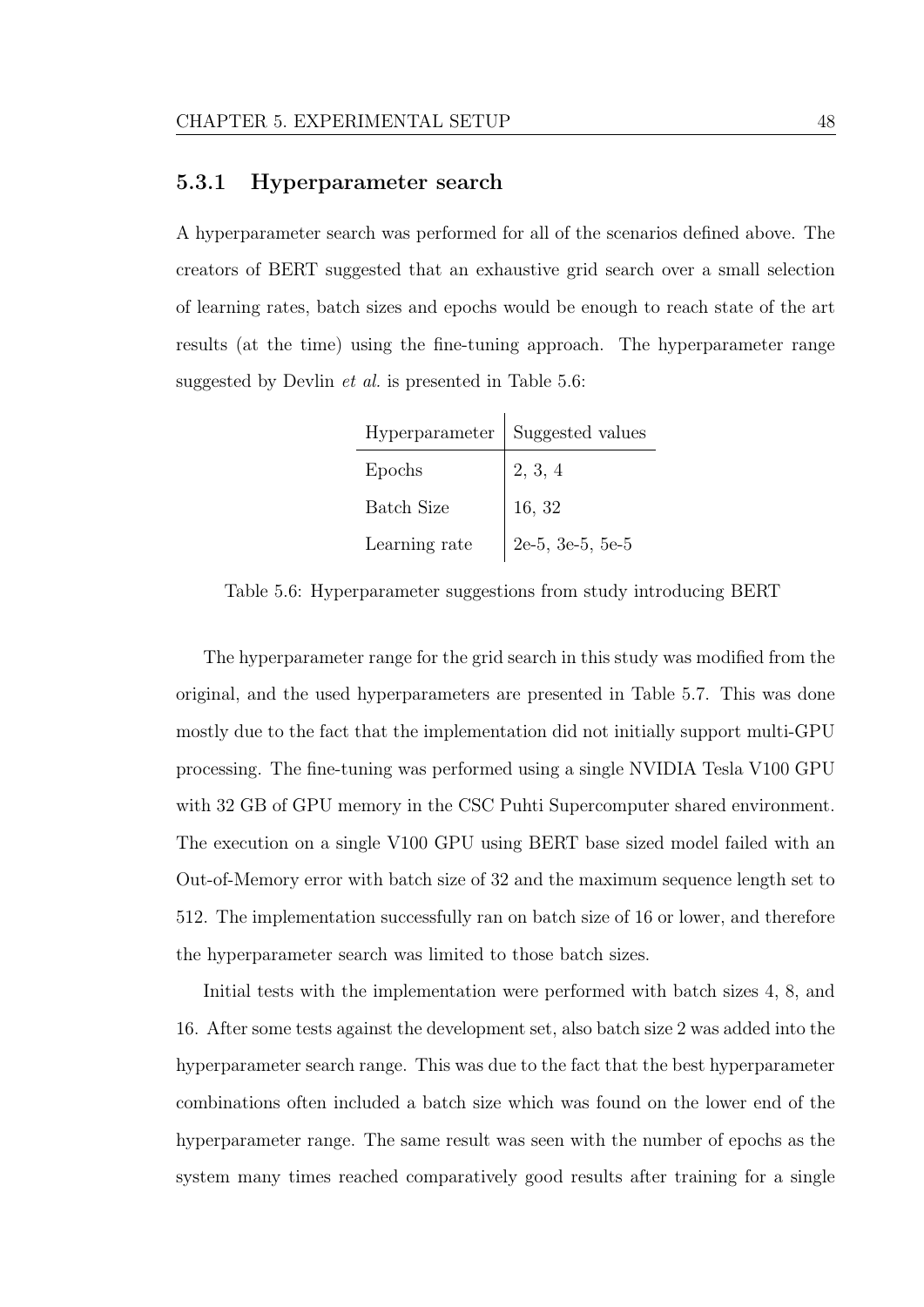epoch. An additional factor infuencing the decision to take smaller batch sizes into use was that it enabled the experimentation on personal computer. Experiments with the personal computer ran the code on a single NVIDIA RTX2080Ti GPU with a maximum sequence length of 512. This was done only for development purposes, and all of the fnal results were calculated in the CSC Puhti supercomputer environment. For the reasons stated above, the following hyperparameter range was fnally selected to be tested for all of the pre-trained models and languages.

<span id="page-56-0"></span>

| Hyperparameter   Values |                           |
|-------------------------|---------------------------|
| Epochs                  | 1, 2, 3, 4                |
| <b>Batch Size</b>       | $\vert 2, 4, 8, 16 \vert$ |
| Learning rate           | 2e-5, 3e-5, 5e-5          |

Table 5.7: Hyperparameters used in this study

The multi-GPU support was later implemented as the English language pretrained model had to be changed from BERT base to BERT Large Whole Word Masking (WWM) model, and a single V100 GPU was only able to process the batch sizes 2 and 4 with a maximum sequence length of 512. Part of the motivation to change to BERT Large WWM was a discovery made during the analysis of the hyperparameter search results on the English data set. The English BERT base cased model appeared to lose prediction performance in certain locations inside the input sequence. More detail about this behaviour is provided in Section [6.1.1.](#page-59-0)

# 5.4 Result analysis implementation

The results from running the tests were gathered to CSV text fles which were later analysed. The contents of these fles are defned in Section [5.2.4.](#page-53-1) The results were analysed using the Jupyter notebook environment (Python) and the Pandas library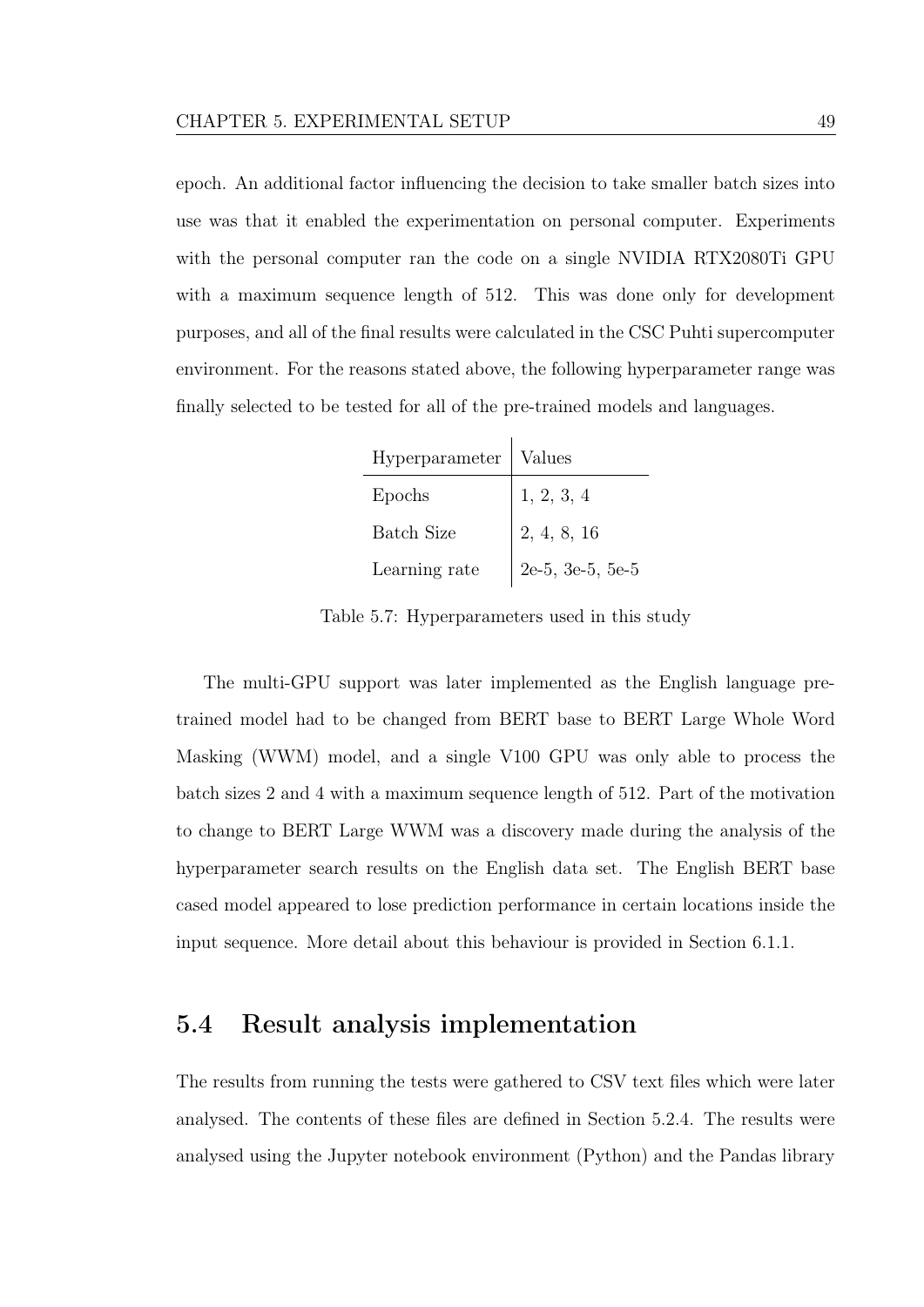for processing the data. Evaluation with each hyperparameter combination was repeated 5 times and the mean values are reported in Chapter [6.](#page-58-1) The result analysis was performed by combining the output result files to a Pandas DataFrame, grouping the results by diferent felds (e.g. hyperparameter, method, sentence starting location), and calculating measures based on these groupings (e.g. mean and standard deviation of precision, recall and  $F_1$ -score).

# 5.5 Software and Hardware

<span id="page-57-0"></span>The hyperparameter search and the fnal evaluations were performed on the CSC Puhti supercomputer. More specifcally, the gpu partition of Puhti was used and the calculations utilized one NVIDIA Tesla V100 GPU on all computations except for the BERT Large model with batch sizes 8 and 16. The BERT Large model with batch size 8 used 2 NVidia Tesla V100 GPUs and the computations with batch size 16 utilized 4 NVidia Tesla V100 GPUs in parallel.

Tensorfow 1.14 Keras 2.2.4 keras-bert 0.80.0 python 3.7.3

Table 5.8: Software versions used in results

The software versions used for calculating the results in this thesis are listed in Table [5.8.](#page-57-0) The versions of software were not fxed during development, as for example CRF layer on top of BERT model had diferent prerequisites for the used libraries. The source code has been updated after the evaluations and the released version now supports Tensorfow version 2.x and the tensorflow.keras version of the Keras library.[10](#page-57-1)

<span id="page-57-1"></span> $10$ <https://github.com/jouniluoma/bert-ner-cmv>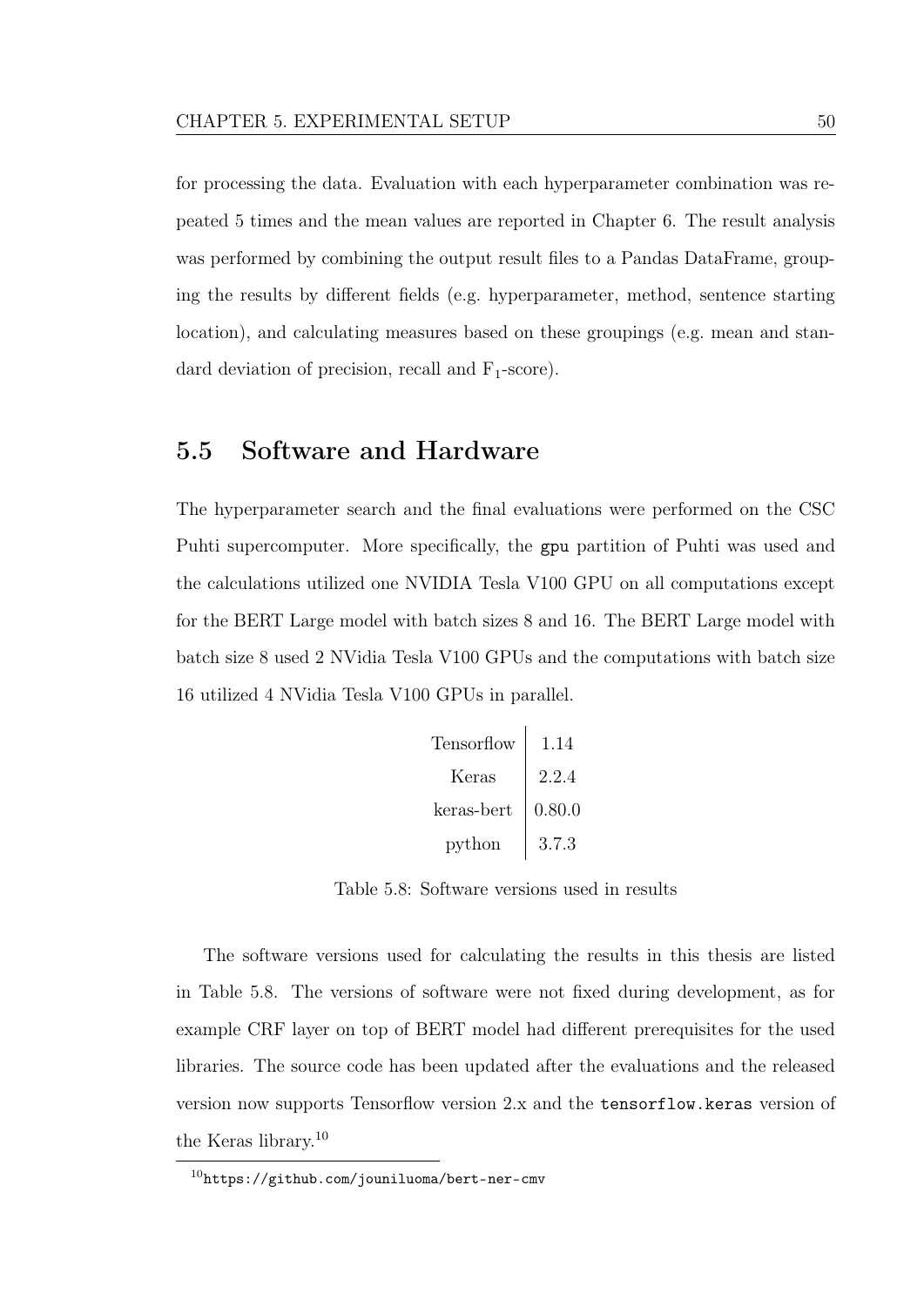# <span id="page-58-1"></span>6 Results

This chapter describes the results achieved by introducing cross-sentence contexts to NER. The main results have been published in [\[6\]](#page-81-1), and the results are described here in more detail. First, a look is taken at the results on the development data sets obtained during hyperparameter search. These include testing the performance of the Sentence in Context method on diferent locations inside BERT samples. These results are also compared to the results of the method CMV on the development set. Next, the results on the test set are evaluated for the models trained with the hyperparameters that gave the highest development set performance in the search. The results on the test data reach new state of the art level for three languages when compared to NER benchmark results reported in domain literature at the time when the study was performed. Incidental fndings that were observed during the study are also discussed. Not all of these fndings were thoroughly tested, and they should therefore be considered more as preliminary indications than as verifed results. The distinction between fully tested results and preliminary is clearly stated when presenting each.

# <span id="page-58-0"></span>6.1 Results on development sets

The results on development sets are next discussed one language at a time. Some general topics are additionally presented under the headings for relevant individual languages.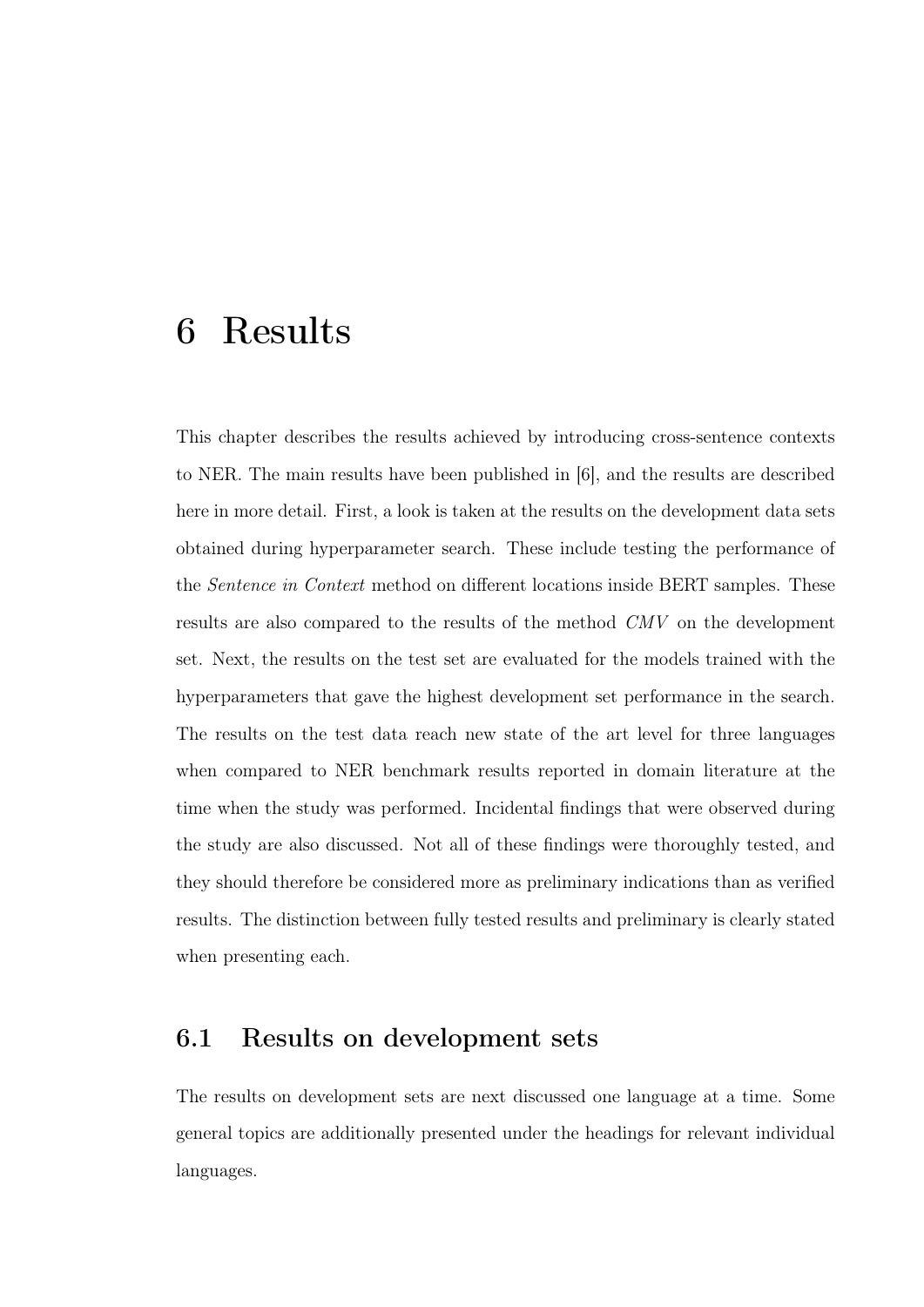## <span id="page-59-0"></span>6.1.1 English

The initial tests for English were performed using the BERT base sized pre-trained model. The initial results for sentences starting in diferent locations are shown in Figure [6.1,](#page-59-1) which shows the Sentence in context (see Chapter [4\)](#page-35-0) results, expressed as mean of all the results for each sentence starting position during hyperparameter search.

It appears that the NER classifcation performance with the English BERT base cased model drops noticeably if the sentence of interest resides in the latter part of the 512 WordPiece maximum sequence length window. The performance of the

<span id="page-59-1"></span>

Figure 6.1: English, BERT base, performance on different starting positions.  $F_1$ score presented as mean of the results over the whole hyperparameter range on the development data set.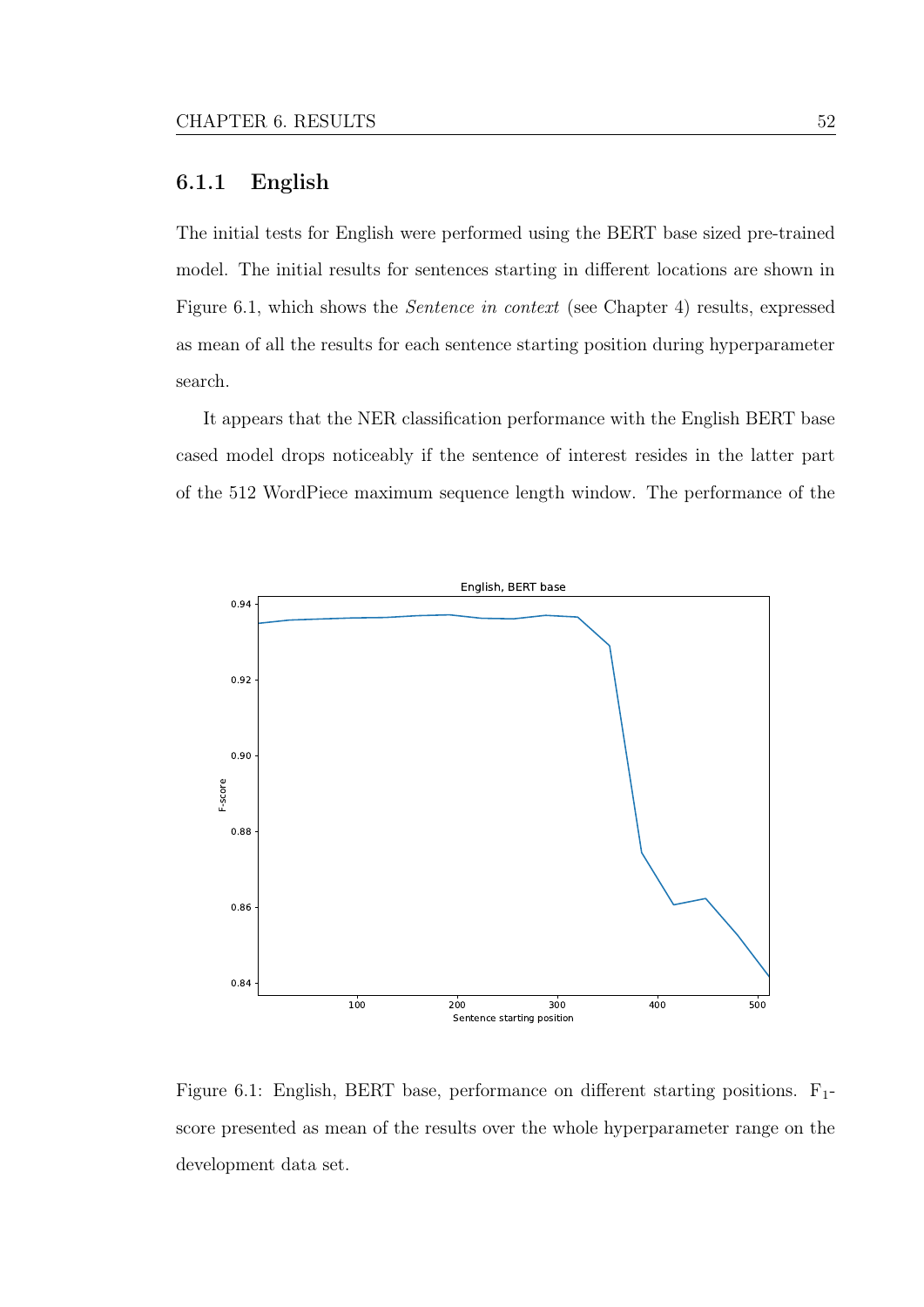model is quite stable for the sentence start locations up to approximately 300 Word-Pieces, having a development set  $F_1$ -score higher than 93% throughout this range. The performance drops after that from 93% to approximately 86%. This kind of drop was not observed for any other language. The frst thoughts were that this issue must be related either to the pre-trained model or the training data. To rule out the possibility that the performance drop happens only due to taking the mean over all hyperparameter combinations, the best achieved  $F_1$ -score (as mean of 5 repetitions) for each sentence starting position was plotted in a similar way. This approach shows a similar drop in performance, although the scale is smaller in this case, as show in Figure [6.2.](#page-60-0)

<span id="page-60-0"></span>

Figure 6.2: English, BERT base, performance on diferent starting positions, Best found performance on development data set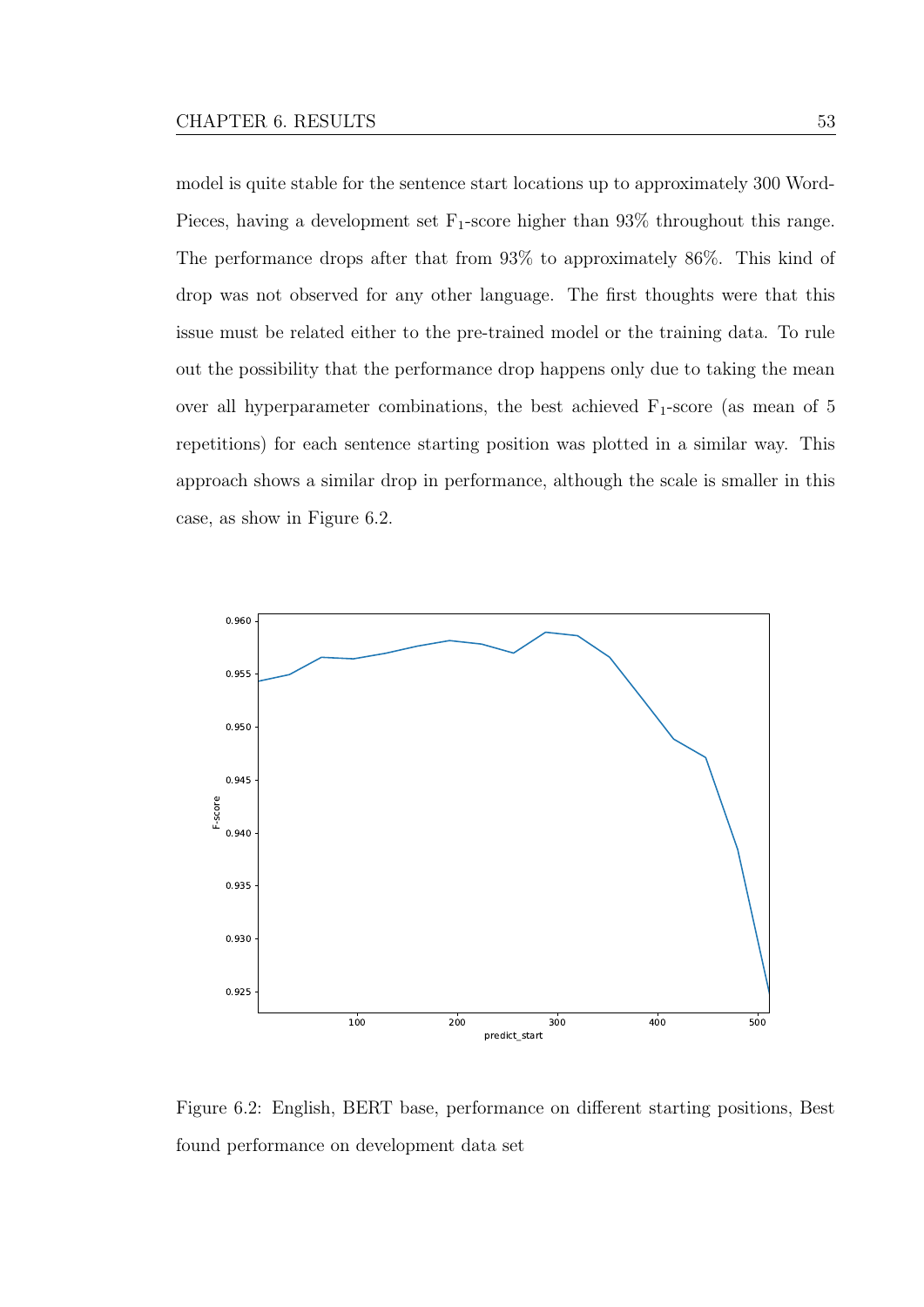At the time of this evaluation no other data set for English with comparable size and entity types was available. To assess whether the model might be causing this efect, the experiment was repeated using BERT large model for English to see if the behaviour was similar. The results looked considerably more stable with respect to the starting position with BERT Large WWM, as seen in Figure [6.3,](#page-61-0) where the vertical axis is set roughly similarly as in Figure [6.1.](#page-59-1) It was decided to continue the study using that model instead of BERT base cased. Additionally, testing on BERT large was a good way to test the *Contextual Majority Voting* method against other state-of-the-art methods, which are commonly evaluated using BERT large.

<span id="page-61-0"></span>

Figure 6.3: English, BERT Large WWM, performance on diferent starting positions, development data set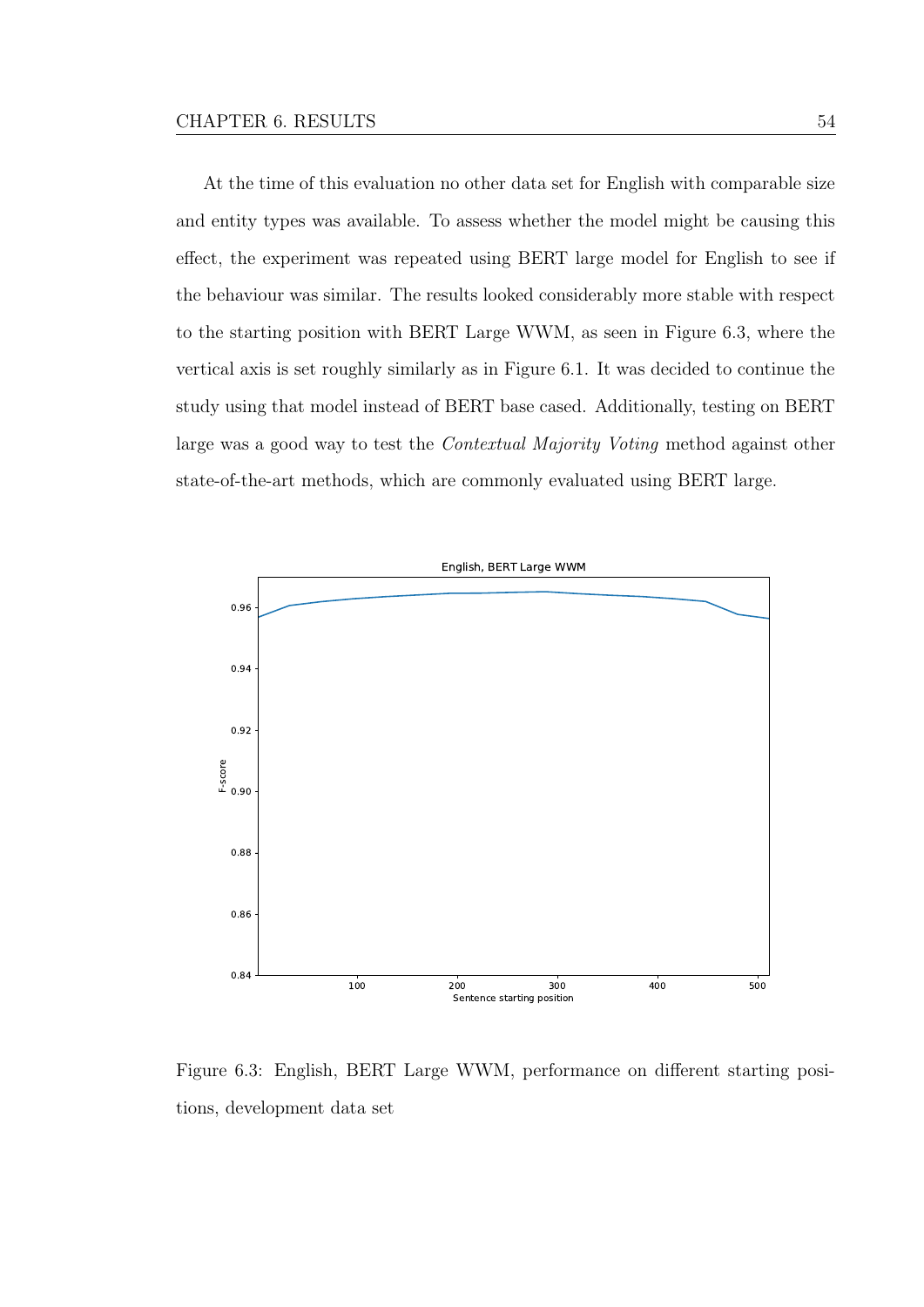The BERT Large WWM model has stable performance throughout the range of starting locations when using the same data as with the BERT base pre-trained model. This appears to confrm that the BERT base cased pre-trained model has some issues learning to perform the NER task when using WordPieces at offsets greater than approximately 350. While this is a preliminary fnding only, this suggests that careful evaluation should be performed if one is to use the BERT base model in real-world applications.

<span id="page-62-0"></span>

Figure 6.4: English, BERT Large WWM, Comparison of methods, development data set

Figure [6.4](#page-62-0) shows the performance of the BERT Large WWM model on the English development set with diferent starting positions. The curve "Context, mean" (blue colour) is the average performance at a specifed starting position (Sentence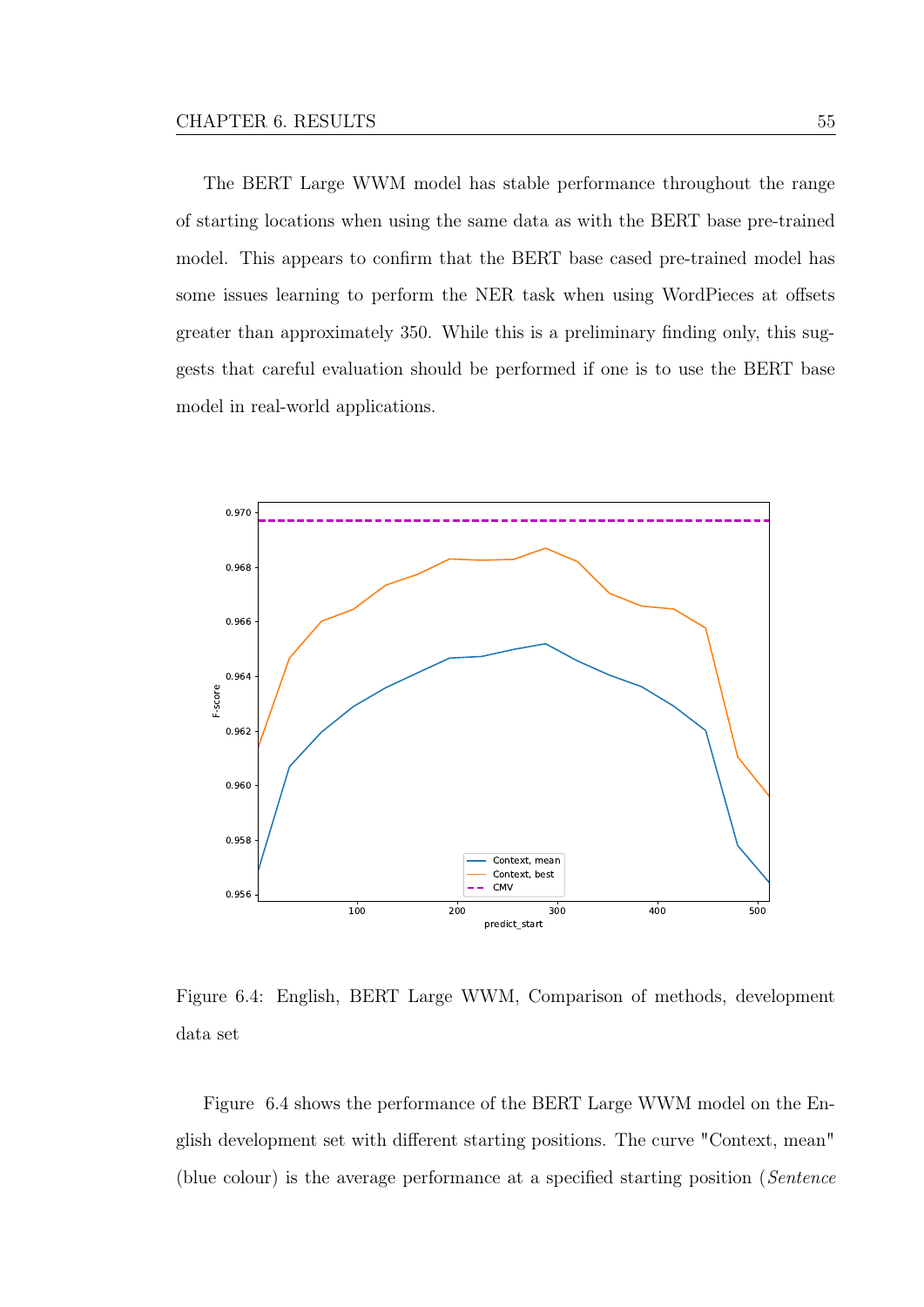in context), averaged across all the results for that position and all of the hyperparameter combinations tested. The curve "Context, best" (orange colour) is a curve which shows the best result found in hyperparameter search for each position. The best result for each position is expressed the best mean  $F_1$ -score of 5 repeated experiments with same hyperparameter combination. The result for *Contextual Majority* Voting (CMV) is the best mean of 5 repetitions with same hyperparameters. From Figure [6.4](#page-62-0) it is apparent that the Contextual Majority Voting gives a beneft over any specifc starting position when comparing the results on the development set.

#### 6.1.2 Dutch

The hyperparameter search for Dutch was performed in a similar manner as for English. Figure [6.5](#page-64-0) shows that the Sentence in Context results vary according to the starting position of the sentence, but for Dutch model the diferences are not very notable. An observation was made that both the Sentence in context and Contextual Majority Voting methods provided considerably better results than the ones presented by de Vries et al. [\[57\]](#page-89-1) where the Dutch BERTje model was introduced and achieved a development set  $F_1$ -score of 87.8% for the NER task with the same data. This is remarkably promising result, as we observe an almost 5 percentage point improvement in the results.

Before starting the experiments evaluating the efect of adding cross-sentence context to BERT training samples, the initial expectation was that placing the sentence of interest near the middle of the sequence would generally yield the best performance. However, while this efect could be clearly observed for English (Figure [6.4\)](#page-62-0), the pattern does not hold in all cases. While performance does appear to improve in most cases when moving the starting position away from either end of the context window, in some cases the problem was that the performance in the middle of the context did not appear to be stable enough to reliably pick a starting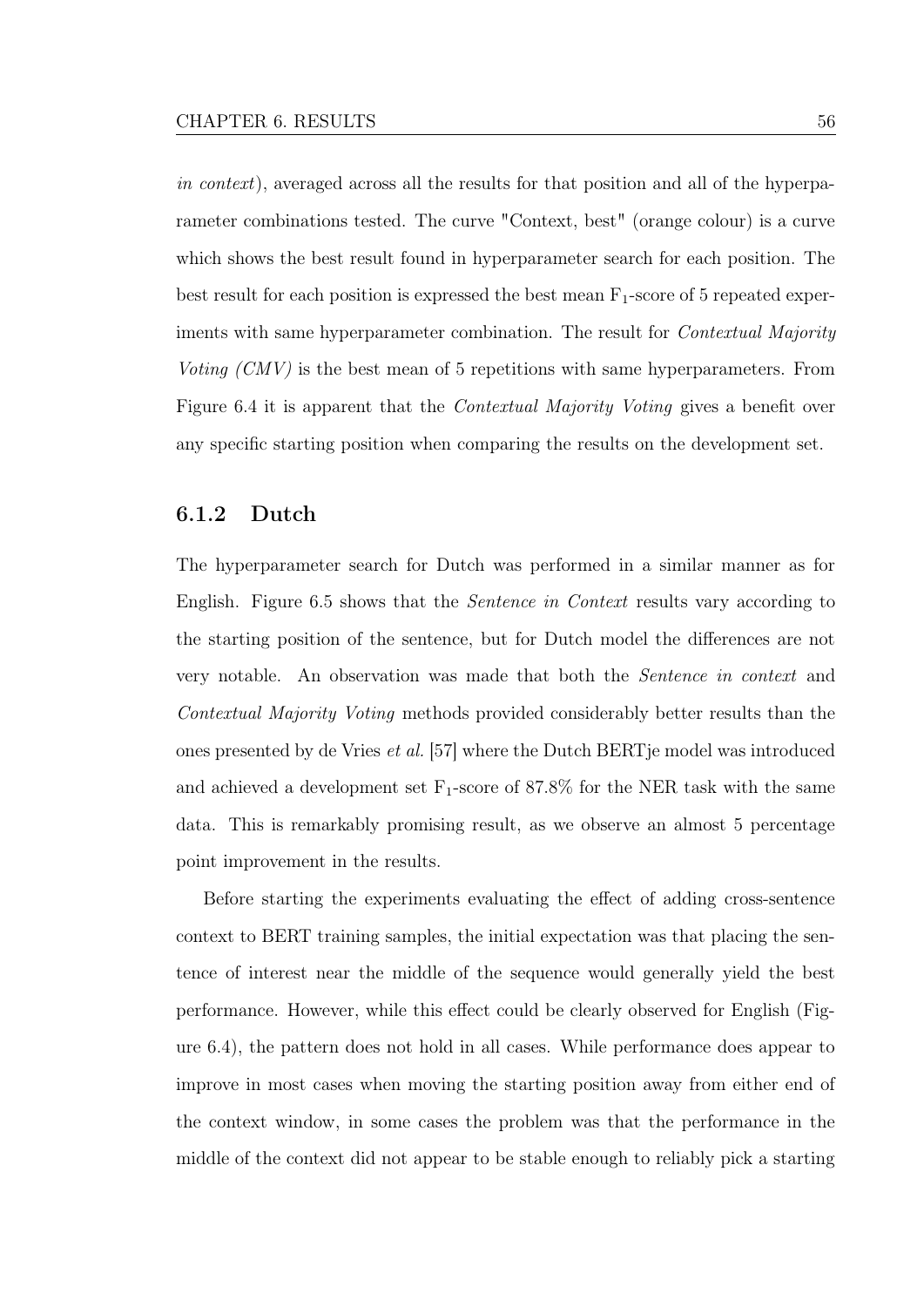<span id="page-64-0"></span>

Figure 6.5: Dutch, performance on diferent starting positions, development data set

position. The results for Dutch deviated the most from the initial expectation, and a possible reason for this was later found from the source data: the sentence order of the documents inside the original Dutch language data set has been randomized for copyright reasons. To see if randomizing the sentence order of documents has an efect on results, we tested adding such shufing to data in other languages. However, in our initial experiments randomizing sentences inside each document did not result in notable performance drop on any of the tested languages. [\[6\]](#page-81-1)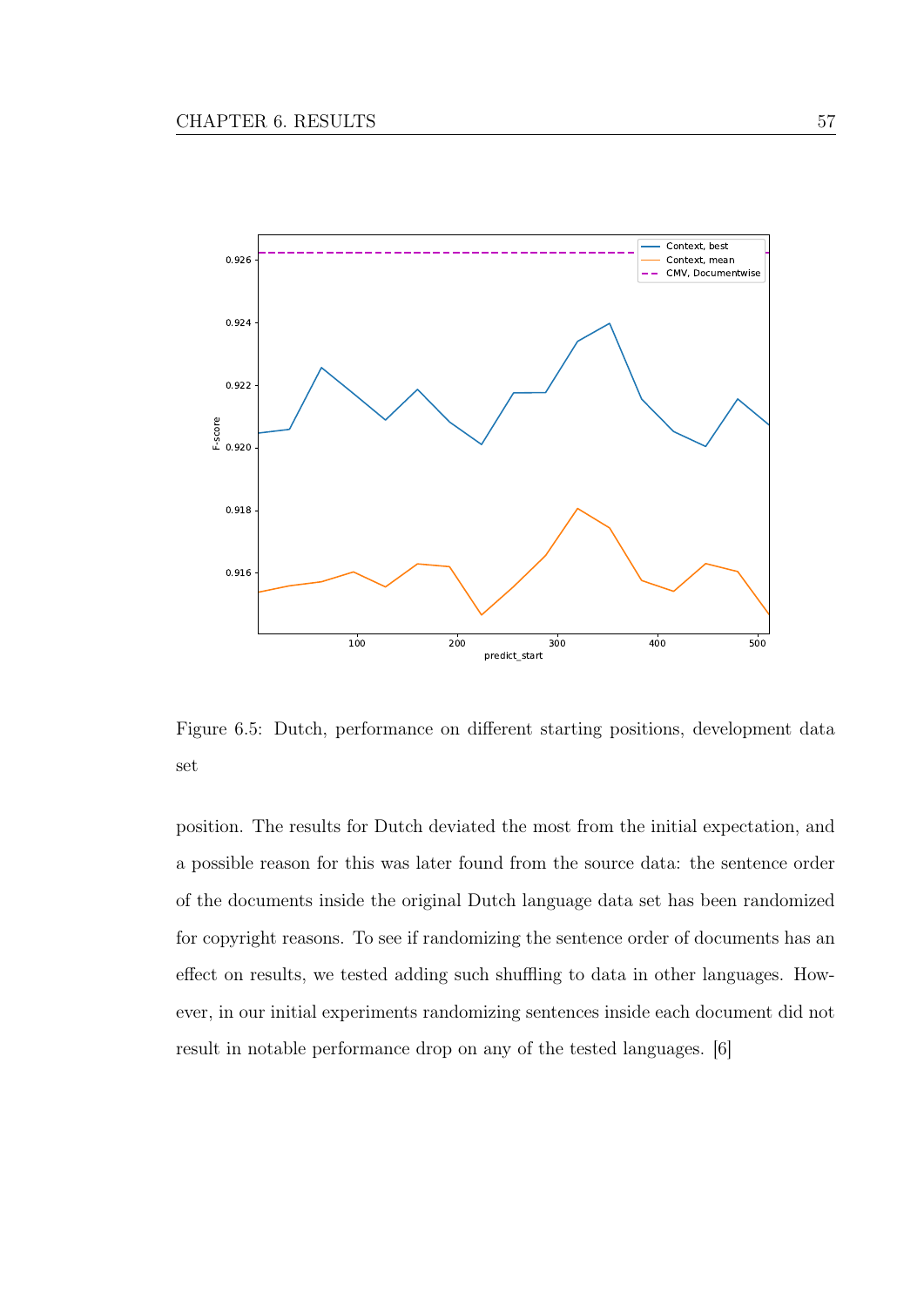## 6.1.3 Finnish

Finnish results on the development set appear to be in line with results for the other languages: prediction performance for a starting location appears to increase when moving away from either end of the maximum sequence length window (Figure [6.6\)](#page-65-0). Also in this case the Contextual Majority Voting method seems to provide an increase in performance compared to any single starting location inside the window.

<span id="page-65-0"></span>

Figure 6.6: Finnish, performance on diferent starting positions, development data set

# 6.1.4 Spanish

Spanish was added to the tested languages in comparatively late in the study as no monolingual BERT model was available for Spanish when this work was frst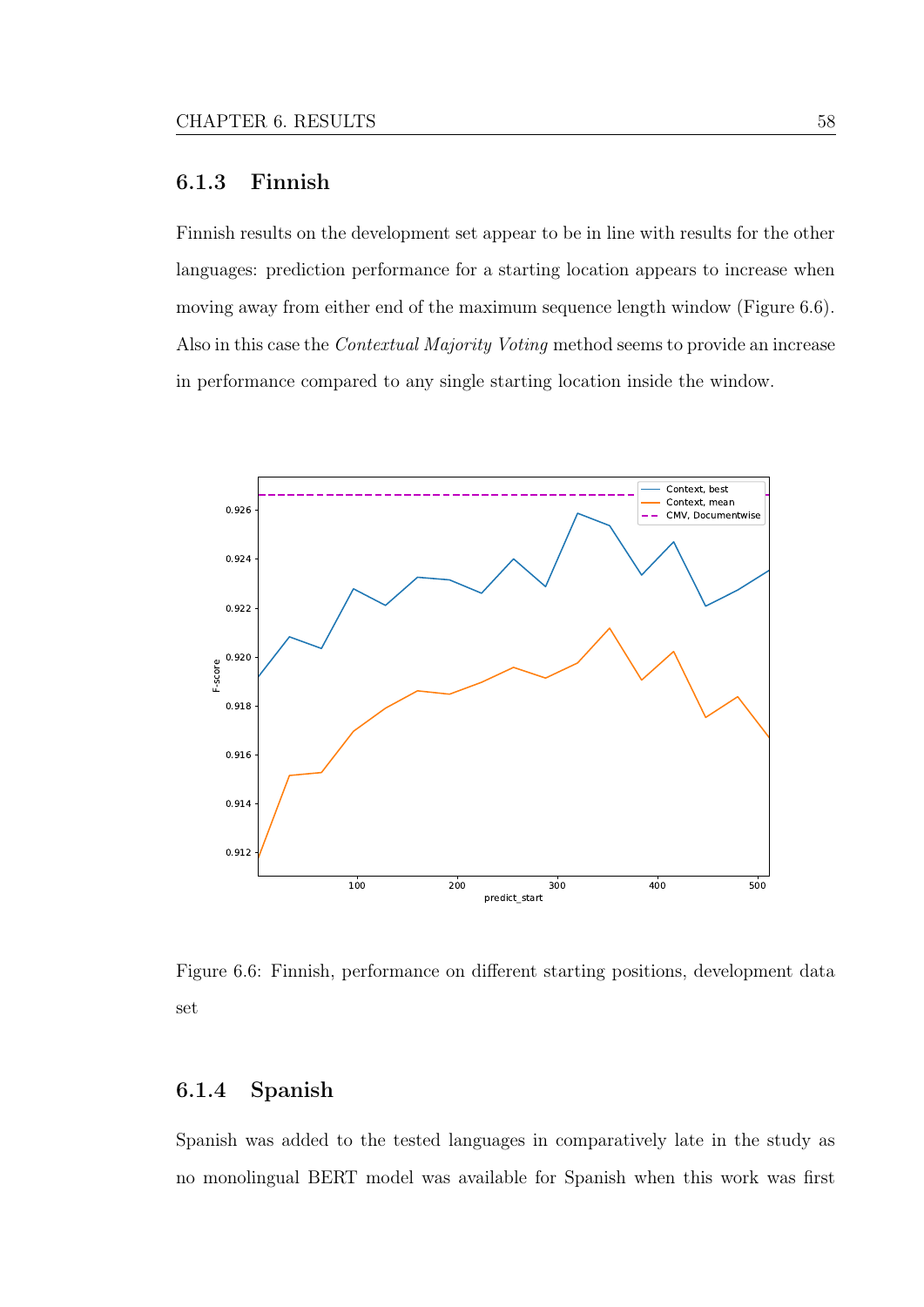started. During the study a Spanish BERT model, named BETO, was introduced to public  $[58]$ <sup>[1](#page-66-0)</sup>. In experiments using *Contextual Majority Voting*, the results on the development set appeared to be quite similar to those achieved using multilingual BERT by Wu and Dredze [\[72\]](#page-91-2) and for comparison purpose the NER evaluation was extended to also include multilingual BERT for the Spanish data. In our experiments on the development data, the Multilingual BERT model was found to produce slightly better results than the monolingual pre-trained model (Figure [6.7\)](#page-66-1).

<span id="page-66-1"></span>

Figure 6.7: Spanish, performance on diferent starting positions, Comparison of mBERT and BETO, development data set

<span id="page-66-0"></span><sup>1</sup><https://github.com/dccuchile/beto>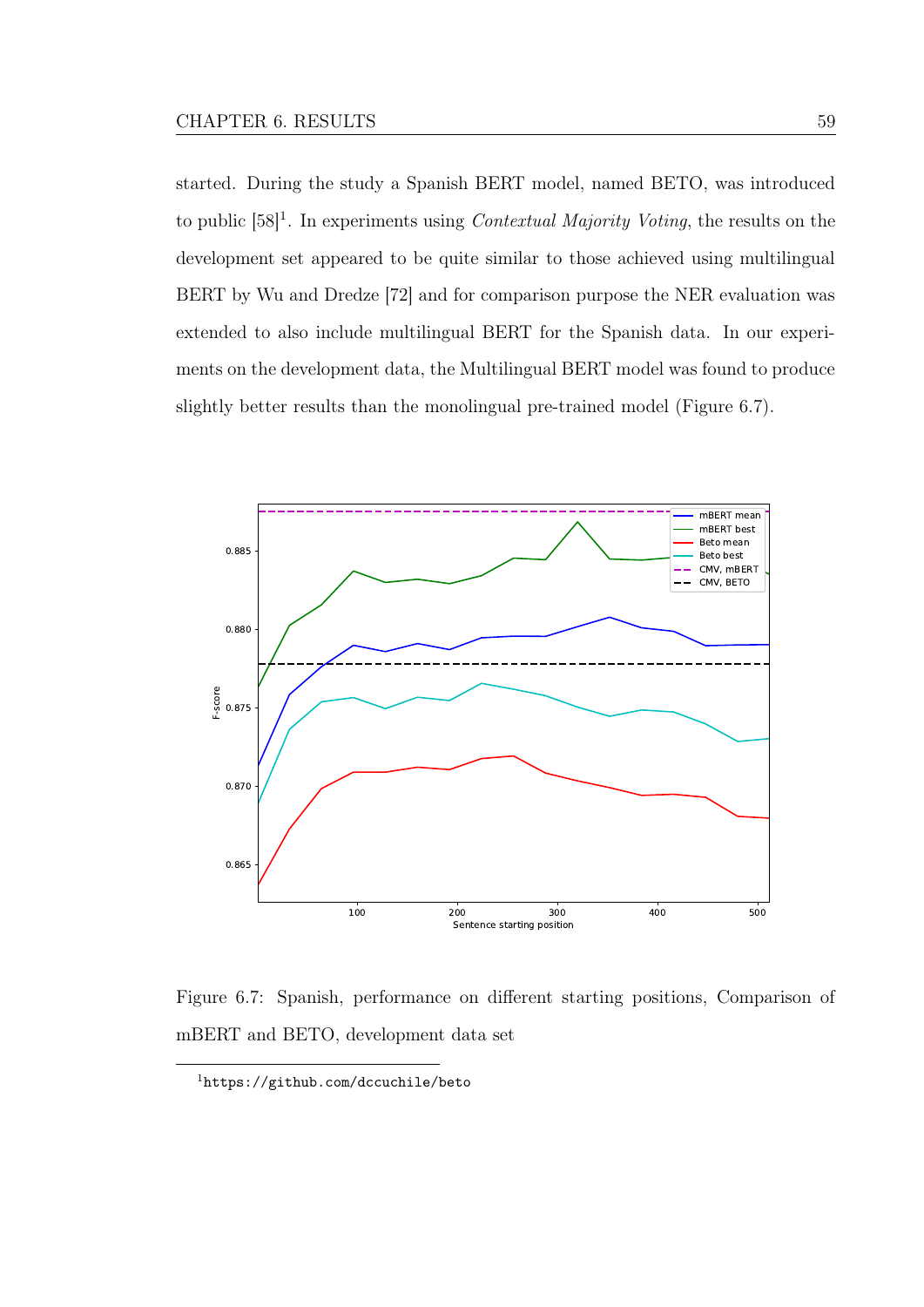## 6.1.5 German

The hyperparameter search results on German were, in absolute terms, somewhat disappointing. The results seemed underwhelming after observing some of the high levels of absolute performance  $(F_1\text{-score over }90\%)$  achieved with BERT for other languages, and performance of some other methods on German [\[54,](#page-88-1) [70\]](#page-91-0). On the other hand, comparing the results e.g. to those achieved with multilingual BERT [\[72\]](#page-91-2), things did not look that bad. Perhaps German is a challenging language for BERT models, or perhaps there are some issues with the CoNLL'03 German corpus. The results on development set for German are shown in Figure [6.8](#page-67-0)

<span id="page-67-0"></span>

Figure 6.8: German, performance on diferent starting positions, development data set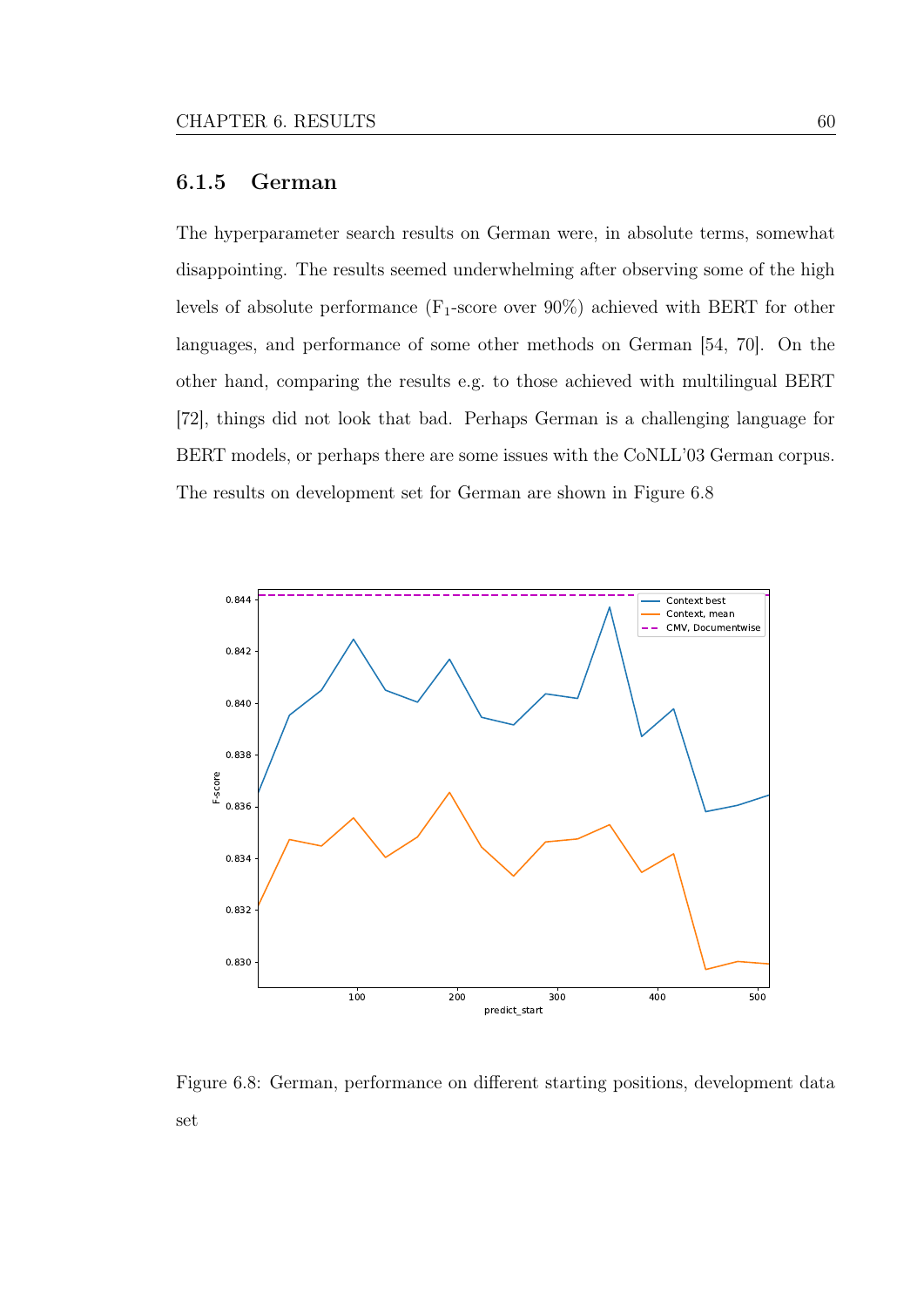It was also later learned that there exists a "revised" version of the CoNLL corpus for German and at least some other published NER results have used the revised corpus in their experiments. The problem was that it was not always clearly stated which studies have used the revised version. This study is made on the original CoNLL'03 version of the corpus. Despite the lower than expected  $F_1$ -scores, the results show a similar pattern of beneft of the CMV model seen with the other languages.

#### 6.1.6 On reporting diferent methods

As seen in the preceding language-specifc subsections, the results are shown only for Contextual Majority Voting (CMV) and the results when sentences are starting in a designated positions inside the input sample (Sentence in Context). Selecting the Contextual Majority Voting  $(CMV)$  as the method to report (over  $CMV-P$ ) was due to the fact that in hyperparameter searches both the CMV and CMV-P consistently provided nearly identical numerical results, and both methods usually had the best performance with the same hyperparameters. The diferences were too small to draw meaningful conclusions on whether one of these methods performed better than the other.

For cross-sentence context, the input samples built documentwise were preferred as the documentwise grouping appeared to work marginally better in comparison to the setting that does not use document information from input data. The exception to this was Spanish, which did not contain document information in the input data.

One challenge in assessing the impact of starting positions on NER performance is that often the results are quite similar regardless of the starting position. Averaging results over diferent hyperparameter combinations or over the whole hyperparameter range indicates some peaks and valleys in the results, but it is not guaranteed that a certain starting location would robustly improve results and gen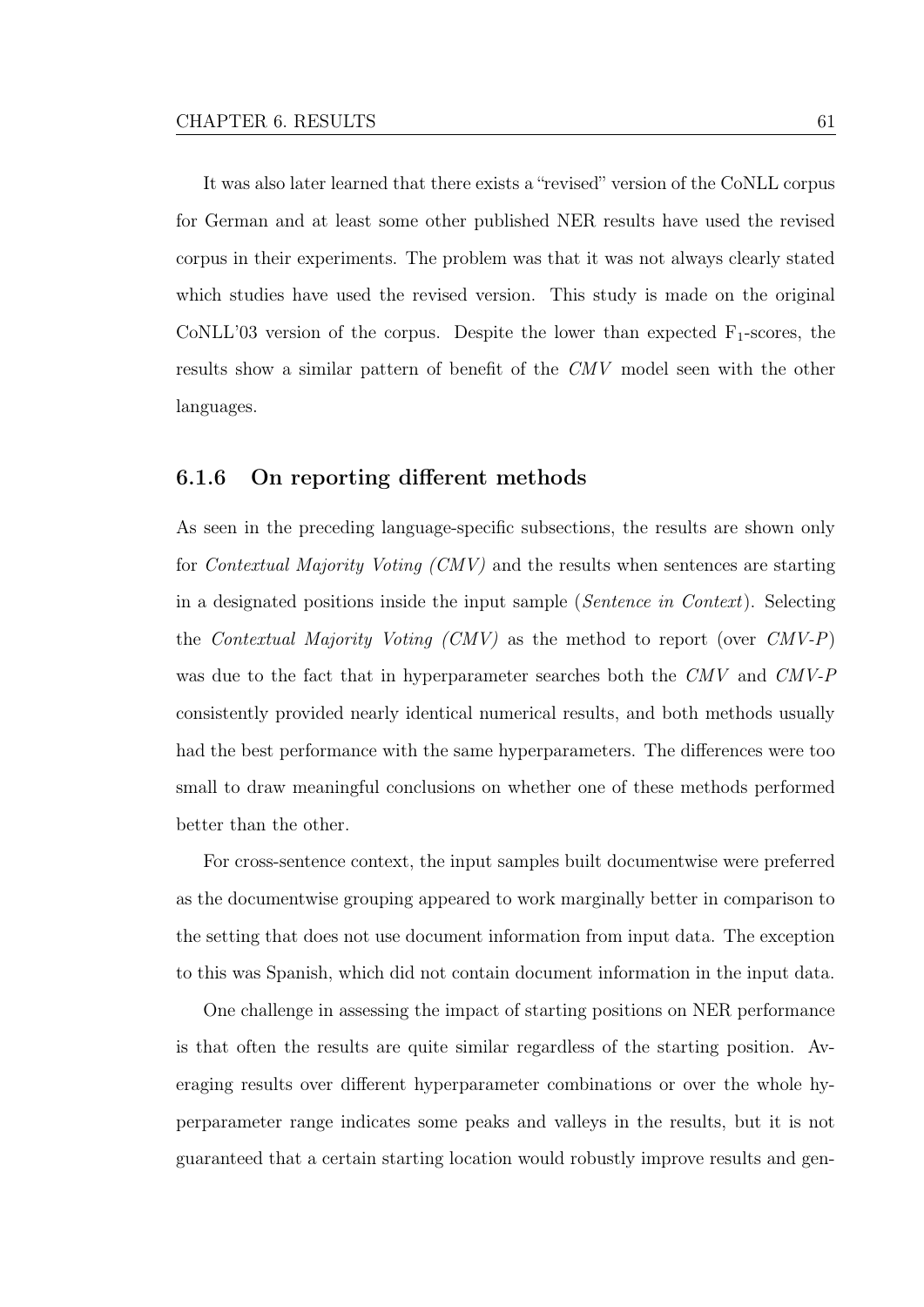eralize to good results on test set. The results between diferent repetitions of the same experiment with diferent random initializations of the NER layer weights varied in some cases more than the diference between diferent starting positions. This is one of the reasons that the Sentence in Context results on test data will be published only for the method First, meaning the sentence starting immediately after the [CLS] token in input sample. It would have been very challenging to make a reliable choice on any single location to use in fnal experiments on the test data. Another reason for selecting only the frst position is to enable more direct comparison of the results to the selected Baseline, Single sentence, where the model is fne-tuned only by using single sentences in input samples without the context on the right side as in method First.

For the above-mentioned reasons the results provided in the tables and fgures in the rest of this thesis will be for Contextual Majority Voting (CMV) on documentwise (except Spanish) built input samples, First sentence in Context (First) and Single sentence baseline (Single).

#### 6.1.7 Best hyperparameter combinations

Table [6.1](#page-70-0) presents the best  $F_1$ -scores and the corresponding hyperparameters found when evaluating the diferent methods against the development set during hyperparameter search. These hyperparameter combinations were used when fne-tuning the pre-trained models for fnal performance evaluation on test data sets.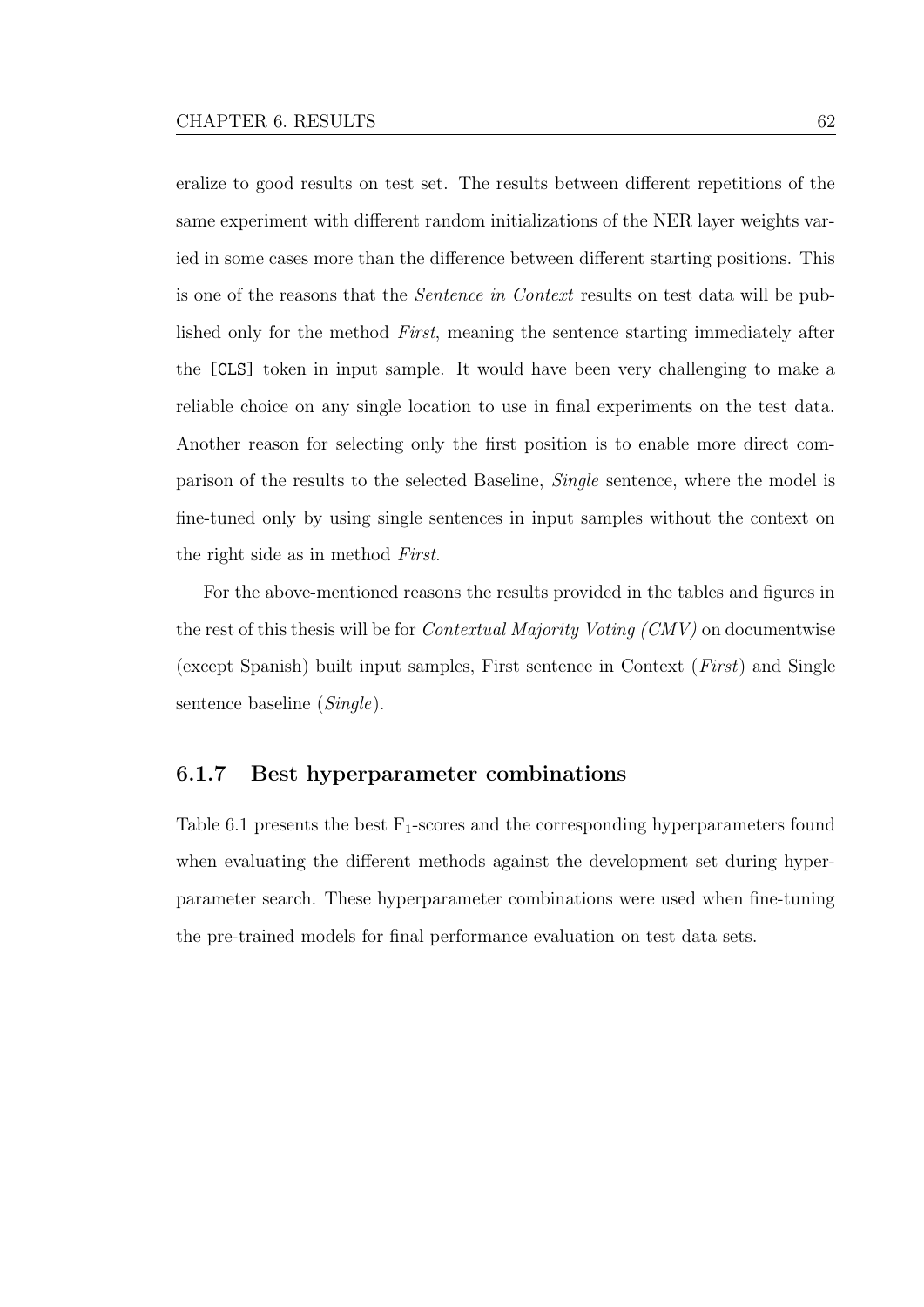<span id="page-70-0"></span>

| Model           | Epochs         | Batch size     | Learning rate | $F_1$ -score (dev) |
|-----------------|----------------|----------------|---------------|--------------------|
| Finnish, CMV    | $\overline{2}$ | $\overline{2}$ | $2e-5$        | 92.66              |
| Finnish, First  | $\overline{2}$ | $\overline{2}$ | $2e-5$        | 92.54              |
| Finnish, Single | $\overline{4}$ | $\overline{4}$ | $2e-5$        | 91.48              |
| English, CMV    | 3              | $\overline{2}$ | $3e-5$        | 96.99              |
| English, First  | 3              | $\overline{2}$ | $3e-5$        | 96.86              |
| English, Single | $\overline{4}$ | $\overline{4}$ | $2e-5$        | 96.17              |
| Dutch, CMV      | $\sqrt{2}$     | $\overline{2}$ | $3e-5$        | 92.62              |
| Dutch, First    | $\overline{2}$ | $\overline{2}$ | $2e-5$        | 92.37              |
| Dutch, Single   | $\overline{4}$ | $\overline{2}$ | $2e-5$        | 90.87              |
| German, CMV     | $\overline{4}$ | $\sqrt{2}$     | $3e-5$        | 84.43              |
| German, First   | $\overline{2}$ | $\overline{2}$ | $3e-5$        | 83.96              |
| German, Single  | 3              | $\overline{4}$ | $3e-5$        | 83.89              |
| Spanish, CMV    | 3              | 8              | $2e-5$        | 87.78              |
| Spanish, First  | 3              | $8\,$          | $2e-5$        | 86.90              |
| Spanish, Single | 3              | $\overline{2}$ | $3e-5$        | 86.56              |
| S-mBERT, CMV    | $\mathbf{1}$   | $\overline{4}$ | $3e-5$        | 88.75              |
| S-mBERT, First  | 3              | $\overline{4}$ | $3e-5$        | 87.64              |
| S-mBERT, Single | $\overline{4}$ | $\overline{4}$ | $3e-5$        | 86.91              |

Table 6.1: Hyperparameter combinations resulting in the best performance on the development sets for diferent languages and methods

From the selected hyperparameters we can clearly observe that training BERT for NER with these data sets tends to favor smaller batch sizes as well as smaller learning rates. Almost all of the best hyperparameter combinations have batch size of 2 or 4. The highest batch size of 16 or the highest learning rate of 5e-5 is not selected for any of the many combinations of languages and methods.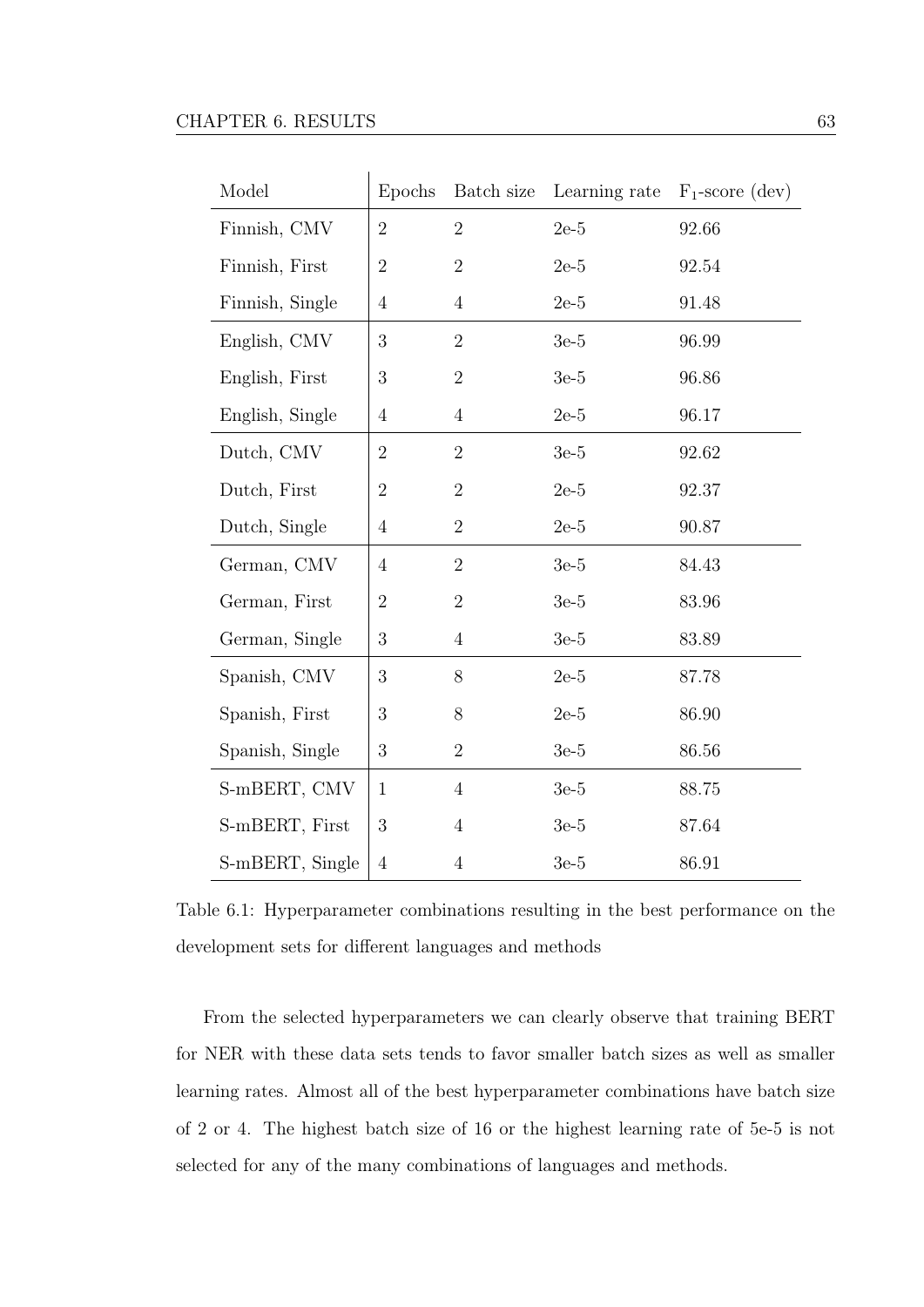## 6.1.8 CMV vs. First

In the preceding development set experiments, it was not only the best hyperparameter combinations selected for each method where the Contextual Majority Voting appeared to perform the better than method First: for most of the individual hyperparameter combinations, the best results were achieved when using CMV (or CMV-P) rather than any of the starting locations separately. The performance of CMV with diferent hyperparameters was also analyzed from the full results of the hyperparameter search and compared to the other methods. An analysis for all the languages and all of the hyperparameter combinations was performed to check if the method First provides better results than CMV for some combinations. It was found that for all of the tested languages and hyperparameter combinations besides Dutch, the method CMV provided better results on development data than method First in all cases. For Dutch there were 7 hyperparameter combinations out of the total 48 where CMV performed worse than First. The results for these 7 cases are shown in Table [6.2.](#page-72-0) These results show that the margin between the two methods with all of these parameters is quite small. Based on this information, one can quite safely recommend the usage of CMV method to improve results in almost all situations.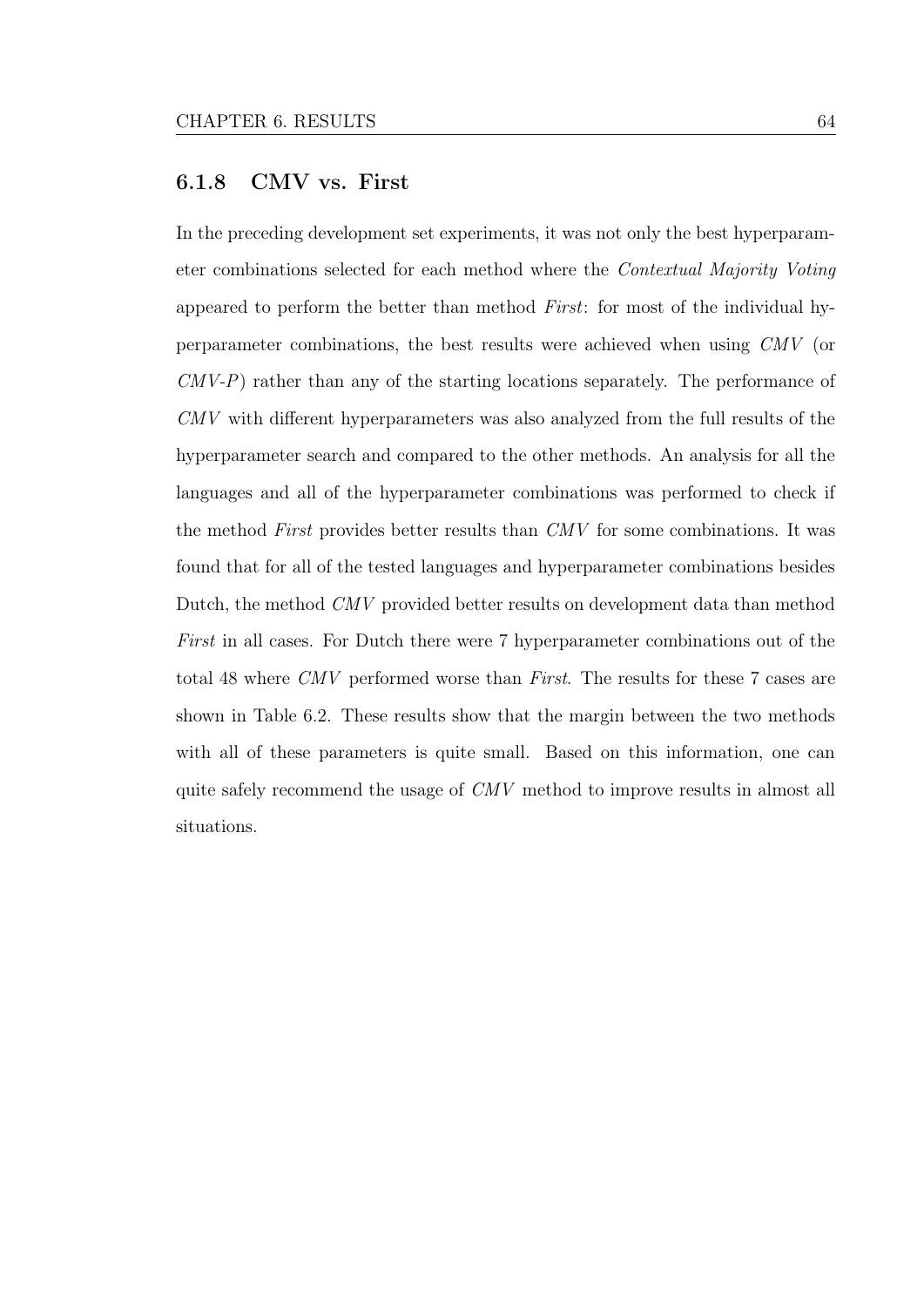|   | Epochs Learning Rate Batch Size CMV First CMV better |                |                           |       |
|---|------------------------------------------------------|----------------|---------------------------|-------|
| 2 | 0.00002                                              | $\overline{4}$ | 92.03\% 92.05\% False     |       |
|   | 0.00003                                              | 8              | 91.84\% 92.02\% False     |       |
| 3 | 0.00002                                              | $\overline{4}$ | $92.12\%$ $92.24\%$ False |       |
|   |                                                      | 8              | 91.87\% 91.89\% False     |       |
| 4 | 0.00002                                              | $\overline{4}$ | 92.02\% 92.20\% False     |       |
|   |                                                      | 16             | 91.92\% 92.00\% False     |       |
|   | 0.00005                                              | 16             | $91.93\%$ $92.17\%$       | False |

Table 6.2: Dutch, Hyperparameters for which method First outperforms CMV

## 6.2 Results on test sets

The results of experiments with the best found hyperparameter combinations are summarized in Table [6.3.](#page-73-0) From these results it is obvious that BERT predictions beneft from taking into account cross-sentence context. For all of the languages tested on the models which are fne-tuned and tested with samples containing context information outperform the models which do not use any context but rely only on single sentences. This diference is clearly signifcant for languages other than Spanish, with several percentage points separating the results for CMV from the results for Single with standard deviations generally well below half a percentage point. The ordering of the methods for Spanish is the same, but the results fall within one standard deviation of each other. It can also be observed from the results that using contextual information in both directions and using CMV aggregation tends to produce better results than the models which only use the right side context information. Exceptions to this rule seem to be English and Dutch languages.

One thing to note here is that also with English and Dutch the CMV outperforms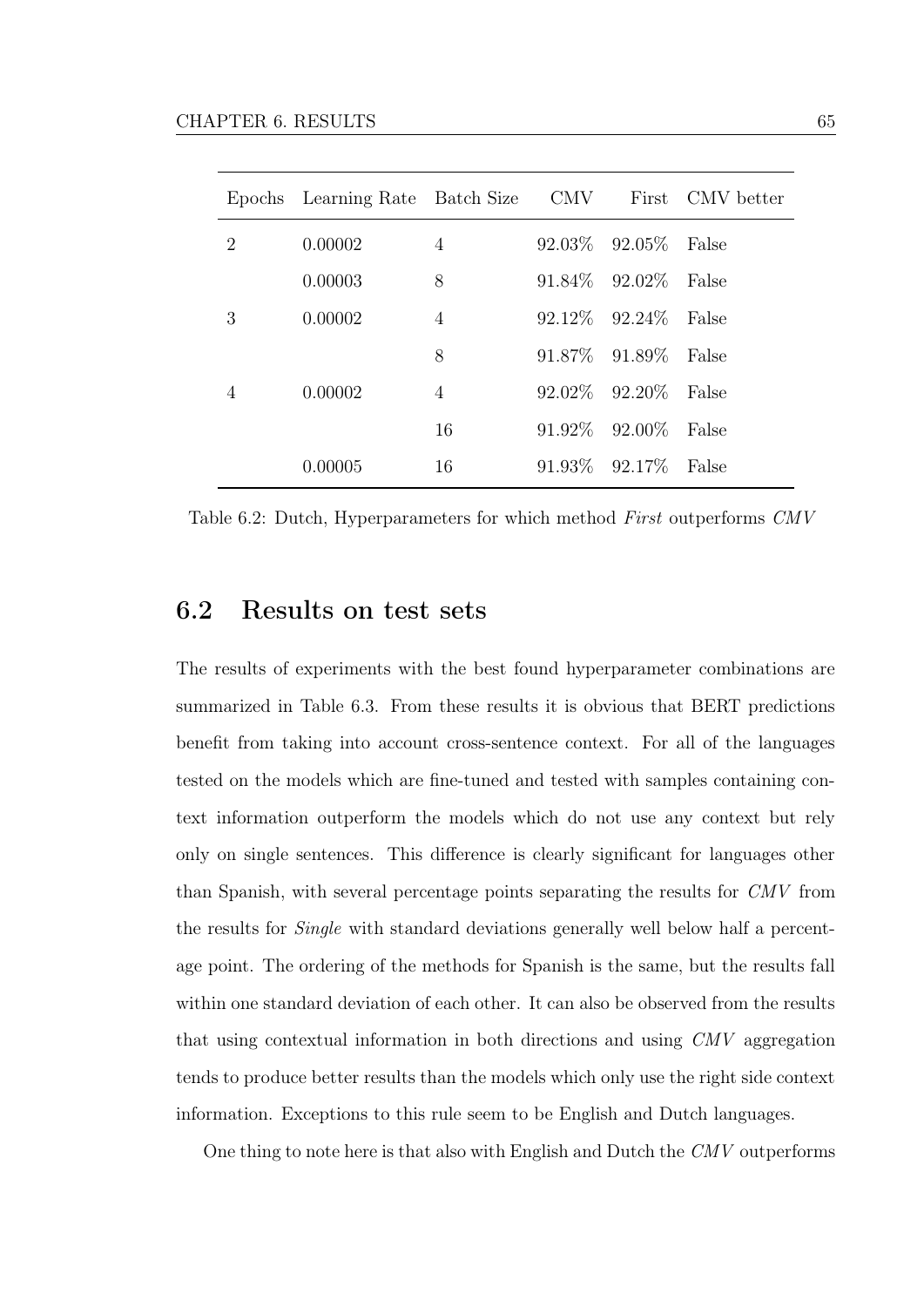<span id="page-73-0"></span>

|                 | Precision             | Recall                | F1                    | $F1 train+dev$        |
|-----------------|-----------------------|-----------------------|-----------------------|-----------------------|
| English, CMV    | (0.25)<br>93.06       | <b>93.78</b> $(0.08)$ | 93.42 (0.12)          | 93.57<br>(0.33)       |
| English, First  | <b>93.15</b> $(0.15)$ | 93.73<br>(0.04)       | <b>93.44</b> $(0.06)$ | <b>93.74</b> $(0.25)$ |
| English, Single | (0.25)<br>91.12       | 92.28<br>(0.23)       | 91.70(0.24)           | 91.94<br>(0.15)       |
| Dutch, CMV      | <b>93.12</b> $(0.26)$ | 93.26<br>(0.18)       | 93.19(0.21)           | 93.49<br>(0.23)       |
| Dutch, First    | 93.03<br>(0.65)       | <b>93.38</b> $(0.38)$ | <b>93.21</b> $(0.51)$ | 93.39<br>(0.26)       |
| Dutch, Single   | 91.57<br>(0.35)       | (0.41)<br>91.49       | 91.53<br>(0.37)       | (0.30)<br>91.92       |
| Finnish, CMV    | <b>92.91</b> $(0.18)$ | <b>94.42</b> $(0.13)$ | <b>93.66</b> $(0.13)$ | (0.26)<br>93.78       |
| Finnish, First  | 92.56<br>(0.14)       | 94.24 (0.08)          | 93.39<br>(0.10)       | 93.65<br>(0.26)       |
| Finnish, Single | (0.10)<br>90.74       | 92.11<br>(0.24)       | (0.16)<br>91.42       | 91.97<br>(0.21)       |
| German, CMV     | 86.91 $(0.31)$        | 84.38 (0.32)          | 85.63 $(0.30)$        | (0.27)<br>87.31       |
| German, First   | 86.37<br>(0.39)       | 84.07<br>(0.10)       | 85.21<br>(0.22)       | 86.91<br>(0.11)       |
| German, Single  | 85.55<br>(0.20)       | 81.81<br>(0.31)       | 83.64<br>(0.21)       | 85.67<br>(0.25)       |
| Spanish, CMV    | 87.80 (0.25)          | 87.98 (0.18)          | 87.89 $(0.21)$        | (0.21)<br>87.97       |
| Spanish, First  | 86.71<br>(0.31)       | (0.28)<br>87.41       | 87.06<br>(0.28)       | 87.27<br>(0.25)       |
| Spanish, Single | (0.53)<br>87.43       | (0.34)<br>87.90       | 87.66<br>(0.43)       | 87.52<br>(0.41)       |
| S-mBERT, CMV    | 87.25 $(0.50)$        | 88.67 (0.46)          | 87.95 (0.47)          | 88.32<br>(0.26)       |
| S-mBERT, First  | (0.40)<br>86.92       | 87.88<br>(0.44)       | 87.40<br>(0.42)       | 87.54<br>(0.25)       |
| S-mBERT, Single | $87.19\,$<br>(0.28)   | 87.81<br>(0.26)       | (0.26)<br>87.50       | 87.57<br>(0.29)       |

Table 6.3: NER results for diferent methods and languages (standard deviation in parentheses)

the method First if we compare the CMV result with the same hyperparameter combination that is used for First. It seems that with CMV the diferences between the best hyperparameter combinations are so small that the parameter combination chosen as best, even with fve repetitions, may not represent the best choice of hyperparameters for the fnal model. As noted in Section [6.1.6,](#page-68-0) to get a better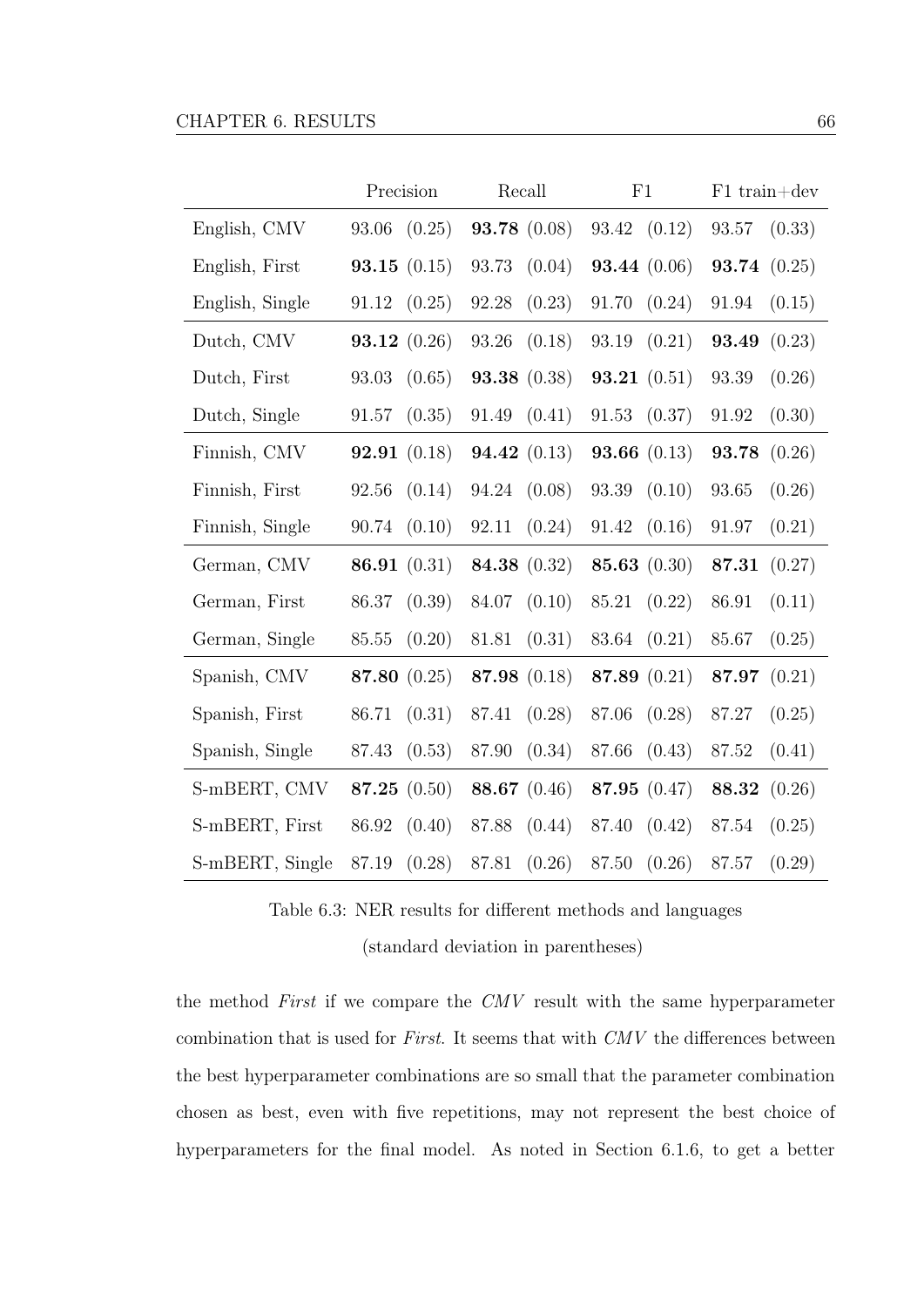understanding on the efect of CMV, a comparison between the method First and CMV on diferent hyperparameters was performed. From those results it was seen that CMV improves the results at almost all of the points throughout the evaluated hyperparameter range.

From Table [6.3](#page-73-0) it can also be seen that adding more training data seems to improve results on almost all of the languages and the methods. For testing this, the versions of fnal models were trained alternatively with the combined data of the training and development data sets. The combined data was used to fne-tune the pre-trained models with the best hyperparameter combinations selected for each method and language, and the resulting model was evaluated against the test set of the corresponding language. When using the extra data in training, the CMV model outperformed the method First also for Dutch. All of the results in Table [6.3](#page-73-0) are expressed as the mean of fve repetitions of the experiment, and their standard deviation written in parentheses. The best results for each language is shown with bold font.

### 6.2.1 Comparison with the state of the art

In this section the results of the implemented NER system are compared to the results of methods published in the literature and that represented the state of the art at the time of performing this study (May 2020). Table [6.4](#page-75-0) presents the results with added cross-sentence context, state of the art results as well as the best results achieved with BERT-based systems for all of the languages considered in this study.

### 6.2.2 English

English and perhaps Chinese are the most studied languages in NER at the moment and therefore the results achieved in English language carry particular weight. The implementation adding cross-sentence context to input sample, evaluated on the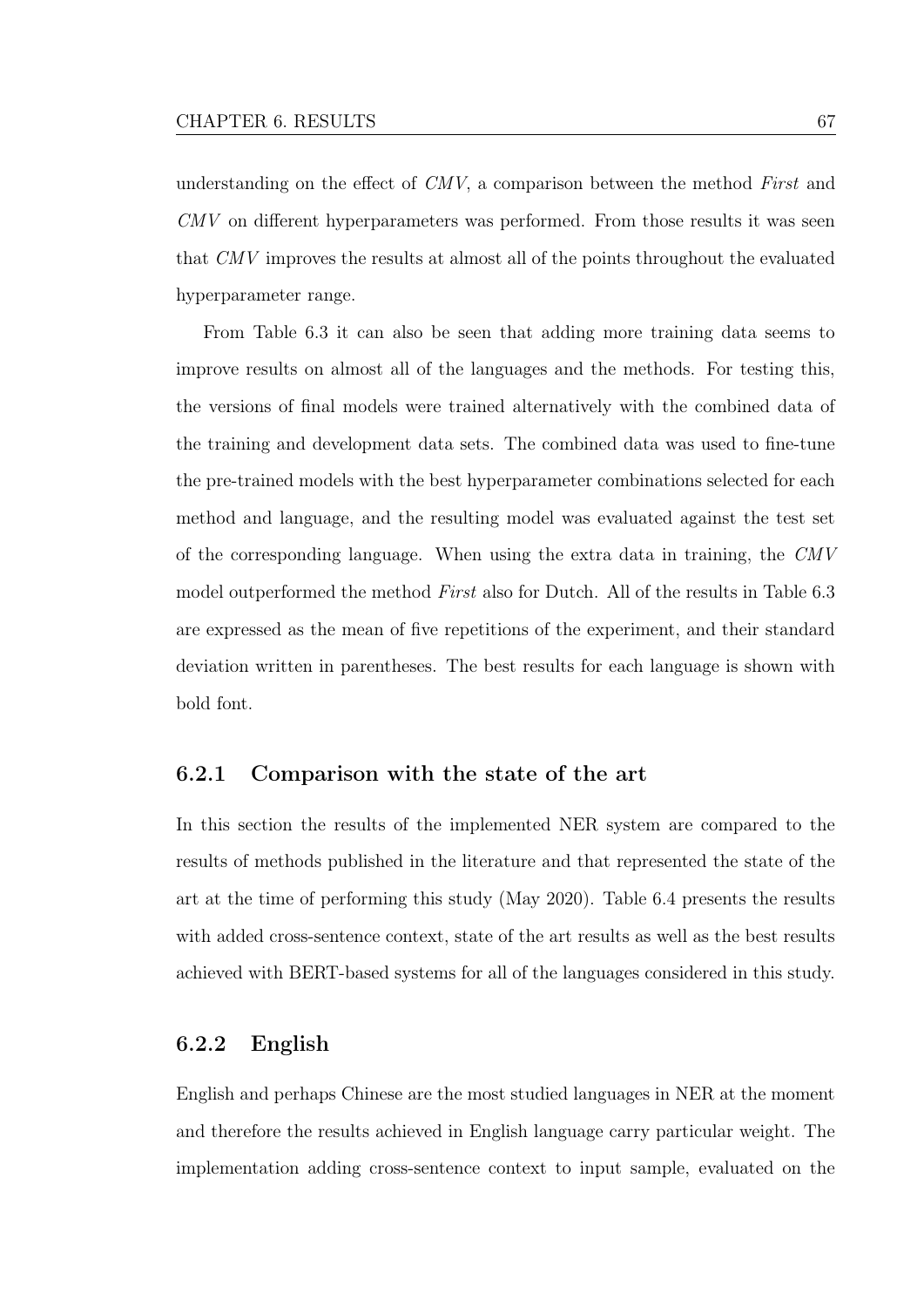<span id="page-75-0"></span>

| Model          | Our F1 | Our $F1(t+d)$ | <b>BERT</b> best | SOTA       |
|----------------|--------|---------------|------------------|------------|
| English        | 93.44  | 93.74         | 93.47 [80]       | 93.5 [56]  |
| Dutch          | 93.21  | 93.49         | 90.94 [72]       | 92.69 [81] |
| Finnish        | 93.66  | 93.78         | 93.11 [77]       | 93.11 [77] |
| German         | 84.89  | 86.97         | 82.82 [72]       | 88.32 [54] |
| Spanish        | 87.89  | 87.97         | 88.43 [58]       | 88.81 [81] |
| Spanish, mBERT | 87.95  | 88.32         | 88.43 [58]       | 88.81 [81] |

Table 6.4: NER result comparison

CoNLL'03 English test data set (testb) achieved a mention level  $F_1$ -score of 93.44% as a mean of five repetitions. This result was improved to an  $F_1$ -score of 93.74% when additional data (CoNLL'03 English development set) was used in fne-tuning the Bert Large WWM pre-trained model. The  $F_1$ -score of 93.74%, which set the new state of the art for English CoNLL'03 NER benchmark, was reached using the method First. As the method CMV outperformed the method First with every hyperparameter combination on the development set, it was a surprise to see the method First performing better. In fact, the results of method CMV with the same hyperparameters as the method First resulted in an even better  $F_1$ -score of 93.88%, this simply was not achieved with the hyperparameters that happened to be selected for the method CMV in hyperparameter selection and therefore were not in our published study [\[6\]](#page-81-0).

#### 6.2.3 Dutch

For Dutch, the CMV method achieves the state-of-the-art results with  $F_1$ -score of 93.21% using only training set to fine-tune the models and  $F_1$ -score of 93.49% when also development set data was added in training the fnal models. Both of these results surpass the previous state of the art of 92.69% presented by Straková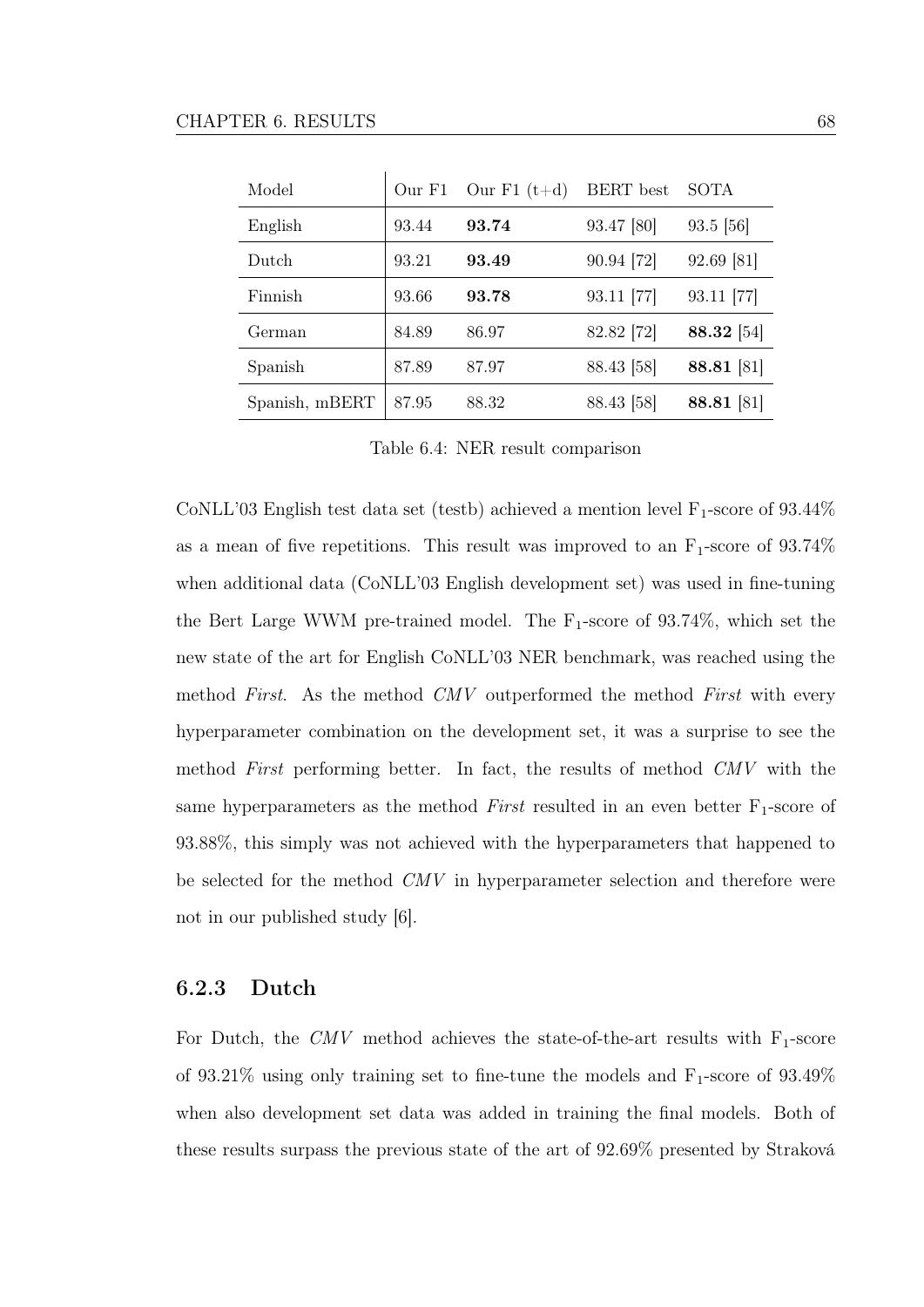et al. [\[81\]](#page-93-1). One thing of interest to note that all the methods in Dutch (CMV, First, Single) outperform the NER results presented by de Vries et al. [\[57\]](#page-89-2) clearly, and this implementation uses the pre-trained model that was introduced in their study.

#### 6.2.4 Finnish

The CMV approach manages to improve on the previous state-of-the-art NER results in Finnish achieved when introducing the Turku NER corpus [\[77\]](#page-92-0). The performance on the combined Finnish corpus was increased from  $F_1$ -score of 93.11% to  $F_1$ -score of 93.66% without extra training data and to 93.78% using the development set in training in addition to the training set. The previous state of the art was achieved with essentially the same setup as with the method First. The difference is that in this study the results for method First were obtained using input samples with documentwise built context. The method  $First$  with  $F_1$ -score of 93.39% without extra training data and 93.65% with adding the development set to training also outperforms the previous state of the art.

#### 6.2.5 Spanish

The results achieved with multilingual BERT outperform the results with the languagespecifc BERT model for Spanish. The result using multilingual BERT and the CMV method was an  $F_1$ -score of 87.95% without additional training data and 88.32% when using the development set for training in addition to the training set. Both of these results outperform the previous multilingual BERT-based results presented by Wu and Dredze [\[72\]](#page-91-0) and fall somewhat short from the state of the art for Spanish claimed by Straková et al. [\[81\]](#page-93-1). The performance of the multilingual model over a language specifc model was unexpected as monolingual BERT models have in many case reported to improve on the performance of multilingual BERT [\[5,](#page-81-1) [57,](#page-89-2) [78\]](#page-92-1).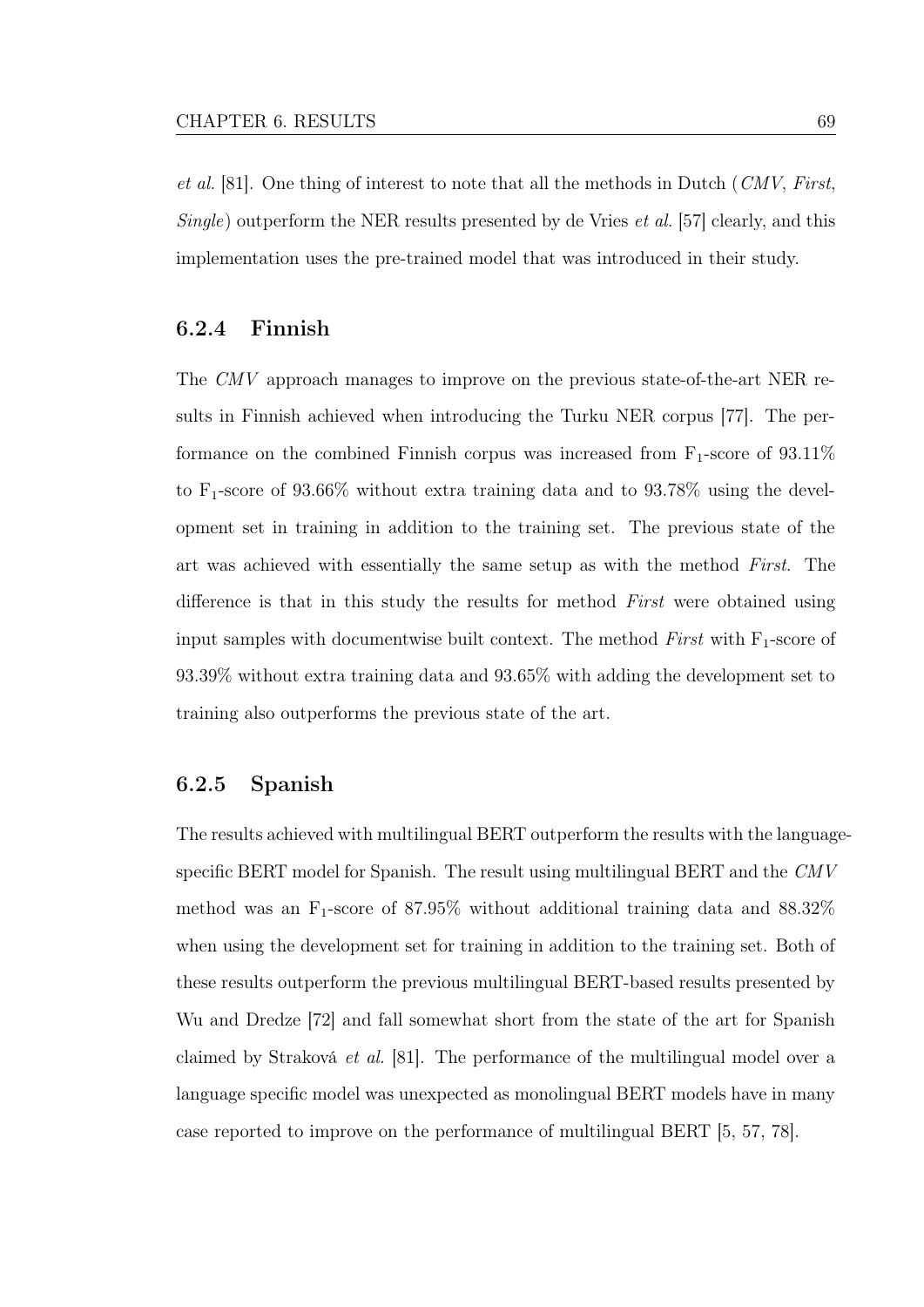#### 6.2.6 German

The results achieved by the creators of German BERT were published on the same web page with the model weights<sup>[2](#page-77-0)</sup> without providing detailed information on the test setup used to achieve those results. The CMV method, with  $F_1$ -scores of 84.89% for a model trained without extra data and  $F_1$ -score of 86.97% for a model with extra data, outperformed the NER results published (80.4% for CoNLL'03 German) on that web page quite substantially. This implementation also outperformed the best BERT-based NER result of 82.82 (multilingual) published by Wu and Dredze [\[72\]](#page-91-0) but falls behind from the state of the art on German NER of 88.81% published by Straková et al. [\[81\]](#page-93-1). The German model in particular appeared to beneft from additional training data as the performance increased by over 2 percentage points when introducing the additional data from the development set for training the fnal models.

<span id="page-77-0"></span><sup>2</sup><https://deepset.ai/german-bert>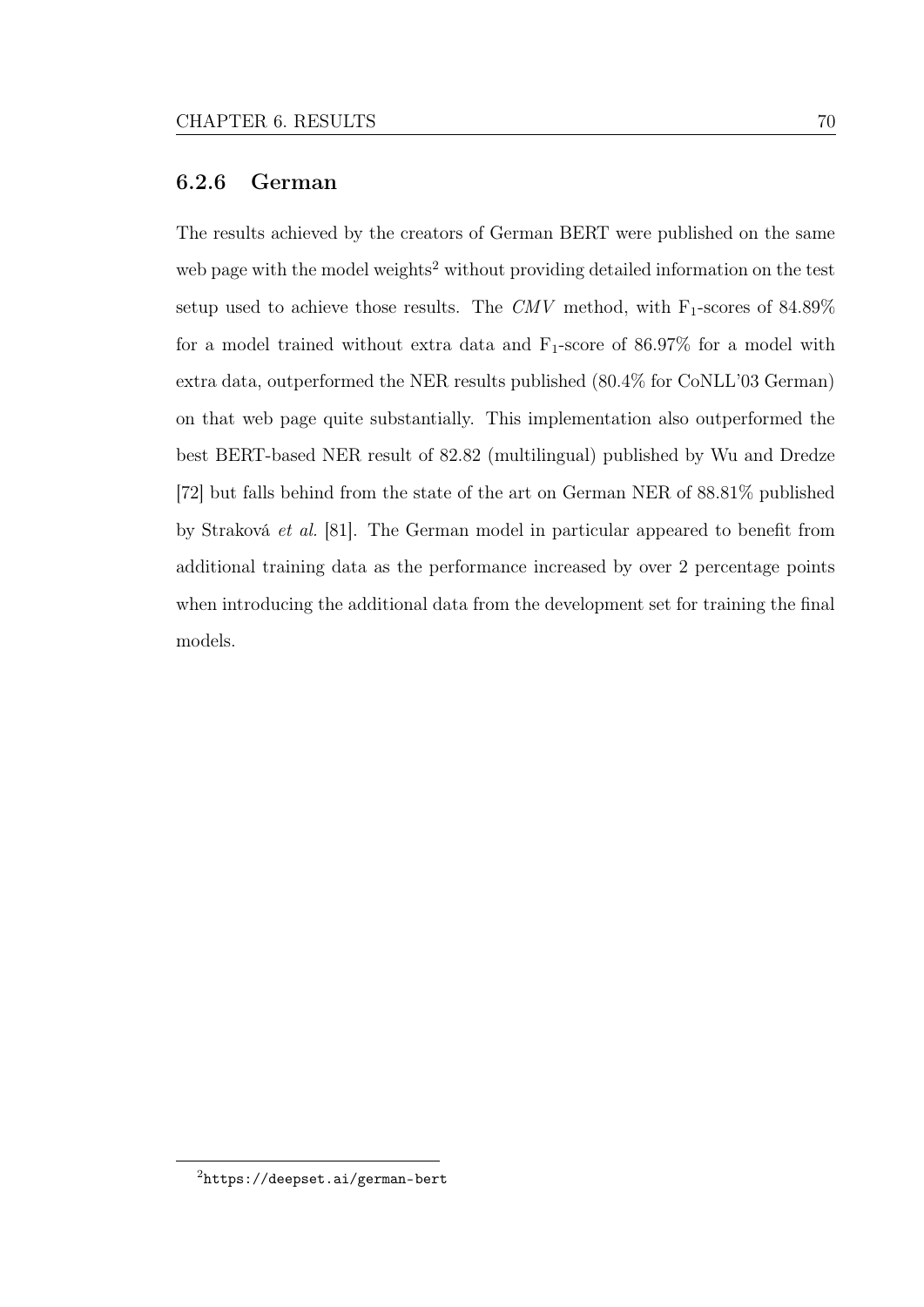# 7 Conclusion

This study has introduced methods for including cross-sentence contexts to the Named Entity Recognition task. The proposed methods are using BERT language representation models, which are based on the Transformer deep neural network architecture and the transfer learning approach. The introduced methods provide a simple and easy-to-implement approach for the NER task using only pre- and post-processing of the inputs and outputs of the BERT model, keeping the model architecture intact. This way the approaches introduced here can be easily utilised with other BERT-based implementations. The proposed methods established new state-of-the-art results in NER for three languages and were near the state of the art for two other languages, demonstrating how simple ideas can boost the performance of even very strong models.

Naturally, there exist many possible areas for further study of NER that were left out of the scope of this work. The implemented methods and the NER pipeline as whole provide a good starting point for further studies with BERT and other Transformer-based methods. Some further developments could be to analyse the errors in predictions on a detailed level and study if there is some information there that could be utilized in developing better methods. Also, an observation was made that results seemed better when more training data was used for the fnal models. This raises the question if there are methods to easily generate more training data or perhaps augment the current data in some way as is commonly done e.g. with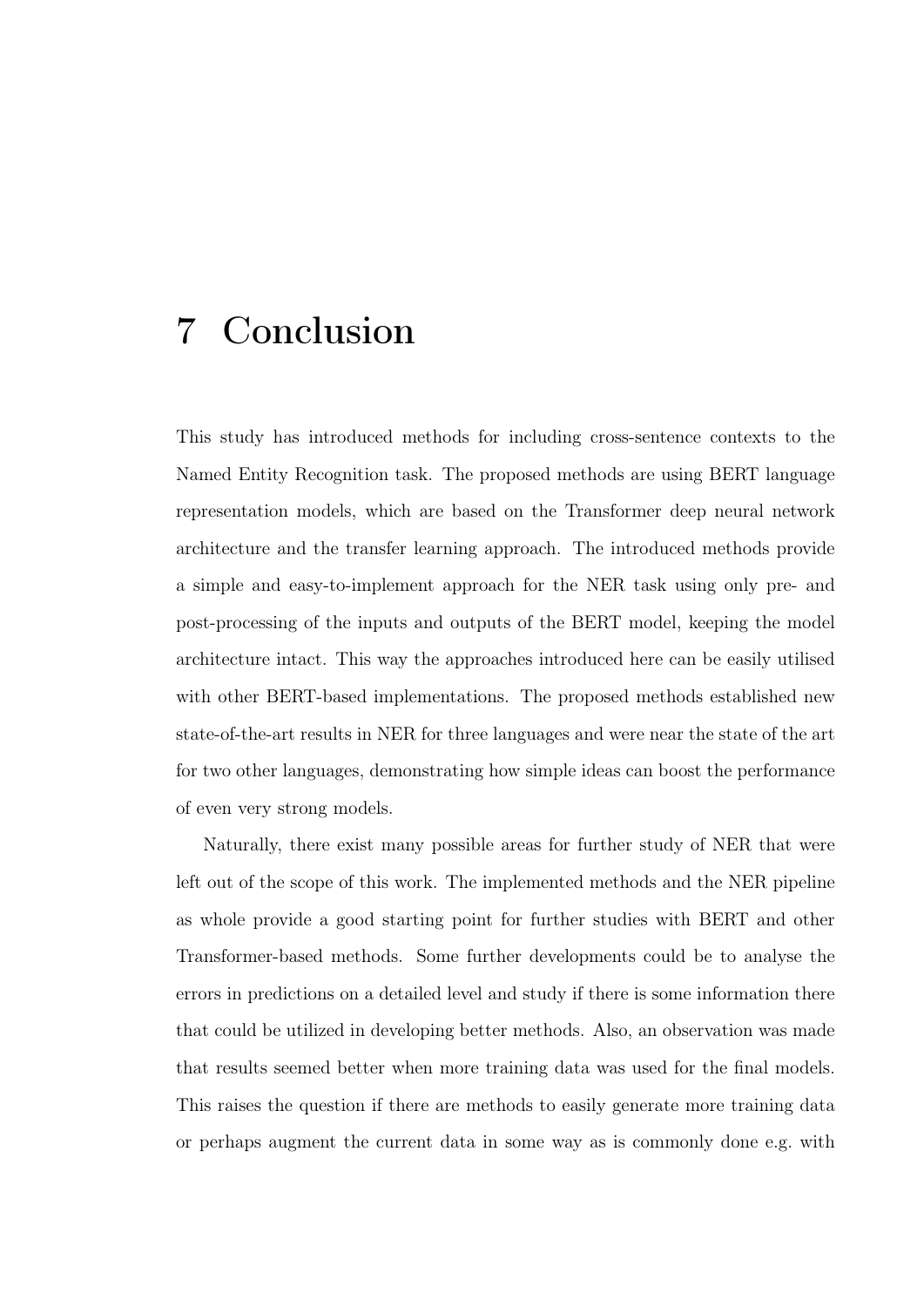image data. Another possible direction for further study could be to study how to utilize other available NER resources better. There is already a long history of study in Named Entity Recognition, diferent training data and also potent models for the task released before and after BERT. It is perhaps worthwhile sometimes to take a look at what we already have and not always rush to the newest neural network architecture. There is so much to learn, just go for it!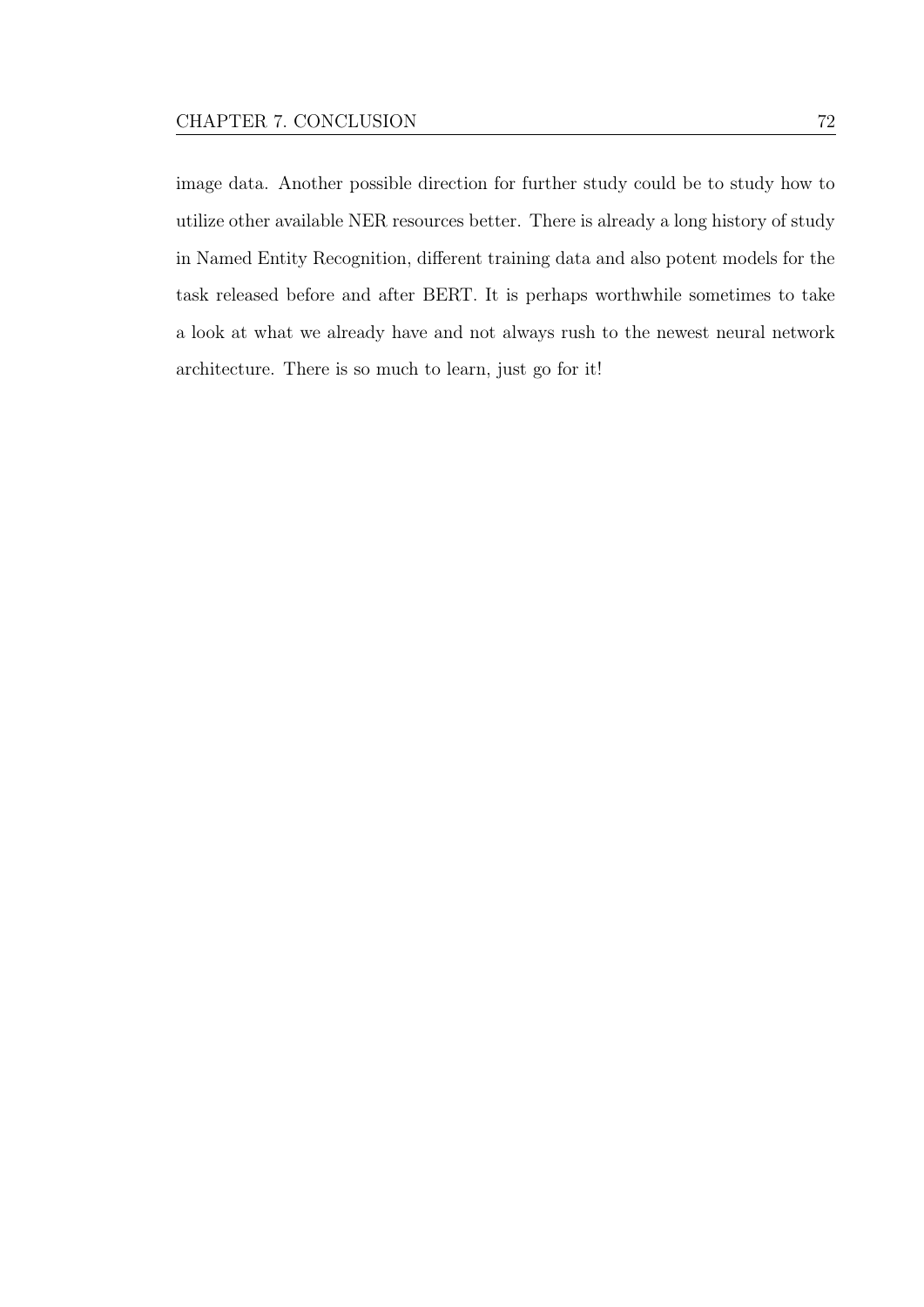# References

- [1] J. Devlin, M.-W. Chang, K. Lee, and K. Toutanova, "BERT: Pre-training of deep bidirectional transformers for language understanding", in Proceedings of the 2019 Conference of the North American Chapter of the Association for Computational Linguistics: Human Language Technologies, Volume 1 (Long and Short Papers), Minneapolis, Minnesota: Association for Computational Linguistics, Jun. 2019, pp. 4171–4186. DOI: [10.18653/v1/N19-1423](https://doi.org/10.18653/v1/N19-1423). [Online]. Available: <https://www.aclweb.org/anthology/N19-1423>.
- [2] A. Krizhevsky, I. Sutskever, and G. E. Hinton, "ImageNet Classifcation with Deep Convolutional Neural Networks", in Advances in Neural Information Processing Systems, F. Pereira, C. J. C. Burges, L. Bottou, and K. Q. Weinberger, Eds., vol. 25, Curran Associates, Inc., 2012. [Online]. Available: [https : / /](https://papers.nips.cc/paper/2012/file/c399862d3b9d6b76c8436e924a68c45b-Paper.pdf) [papers.nips.cc/paper/2012/file/c399862d3b9d6b76c8436e924a68c45b-](https://papers.nips.cc/paper/2012/file/c399862d3b9d6b76c8436e924a68c45b-Paper.pdf)[Paper.pdf](https://papers.nips.cc/paper/2012/file/c399862d3b9d6b76c8436e924a68c45b-Paper.pdf).
- [3] D. Silver, A. Huang, C. J. Maddison, A. Guez, L. Sifre, G. Van Den Driessche, J. Schrittwieser, I. Antonoglou, V. Panneershelvam, M. Lanctot, et al., "Mastering the game of Go with deep neural networks and tree search", nature, vol. 529, no. 7587, pp. 484–489, 2016.
- [4] A. Vaswani, N. Shazeer, N. Parmar, J. Uszkoreit, L. Jones, A. N. Gomez, u. Kaiser, and I. Polosukhin, "Attention is All You Need", in Proceedings of the 31st International Conference on Neural Information Processing Systems,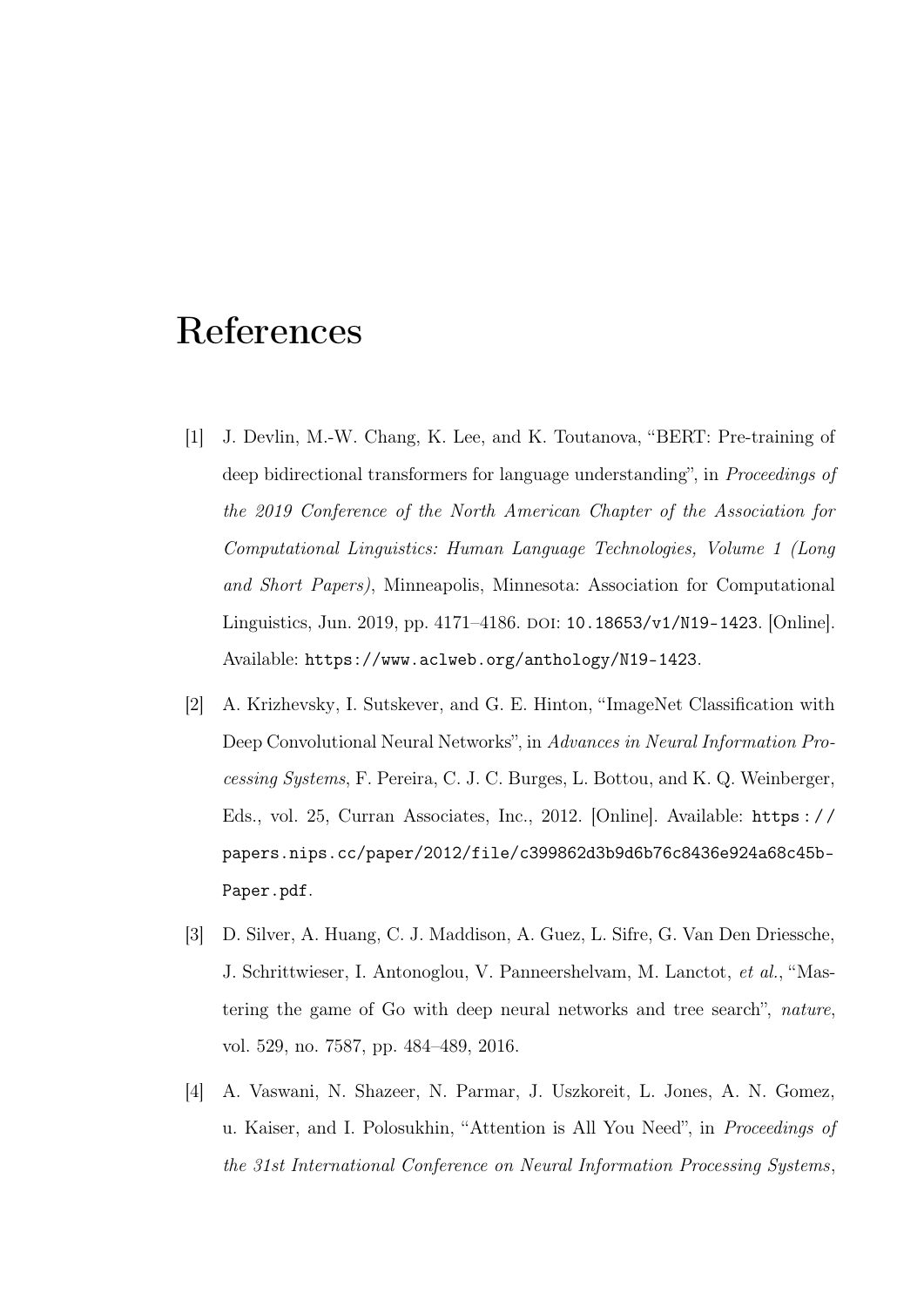ser. NIPS'17, Long Beach, California, USA: Curran Associates Inc., 2017, pp. 6000–6010, isbn: 9781510860964.

- <span id="page-81-1"></span>[5] A. Virtanen, J. Kanerva, R. Ilo, J. Luoma, J. Luotolahti, T. Salakoski, F. Ginter, and S. Pyysalo, "Multilingual is not enough: BERT for Finnish", ArXiv, vol. abs/1912.07076, 2019.
- <span id="page-81-0"></span>[6] J. Luoma and S. Pyysalo, "Exploring cross-sentence contexts for named entity recognition with BERT", in Proceedings of the 28th International Conference on Computational Linguistics, Barcelona, Spain (Online): International Com-mittee on Computational Linguistics, Dec. 2020, pp. 904–914. DOI: [10.18653/](https://doi.org/10.18653/v1/2020.coling-main.78) [v1/2020.coling-main.78](https://doi.org/10.18653/v1/2020.coling-main.78). [Online]. Available: [https://www.aclweb.org/](https://www.aclweb.org/anthology/2020.coling-main.78) [anthology/2020.coling-main.78](https://www.aclweb.org/anthology/2020.coling-main.78).
- [7] V. Yadav and S. Bethard, "A Survey on Recent Advances in Named Entity Recognition from Deep Learning models", in Proceedings of the 27th International Conference on Computational Linguistics, Santa Fe, New Mexico, USA: Association for Computational Linguistics, Aug. 2018, pp. 2145–2158. [Online]. Available: <https://www.aclweb.org/anthology/C18-1182>.
- [8] J. Li, A. Sun, J. Han, and C. Li, "A Survey on Deep Learning for Named Entity Recognition", IEEE Transactions on Knowledge and Data Engineering, pp. 1–1, 2020, issn: 2326-3865. doi: [10.1109/tkde.2020.2981314](https://doi.org/10.1109/tkde.2020.2981314). [Online]. Available: <http://dx.doi.org/10.1109/tkde.2020.2981314>.
- [9] R. Grishman and B. Sundheim, "Message understanding conference- 6: A brief history", in COLING 1996 Volume 1: The 16th International Conference on Computational Linguistics, 1996. [Online]. Available: [https://www.aclweb.](https://www.aclweb.org/anthology/C96-1079) [org/anthology/C96-1079](https://www.aclweb.org/anthology/C96-1079).
- [10] "Appendix C: Named entity task defnition (v2.1)", in Sixth Message Understanding Conference (MUC-6): Proceedings of a Conference Held in Columbia,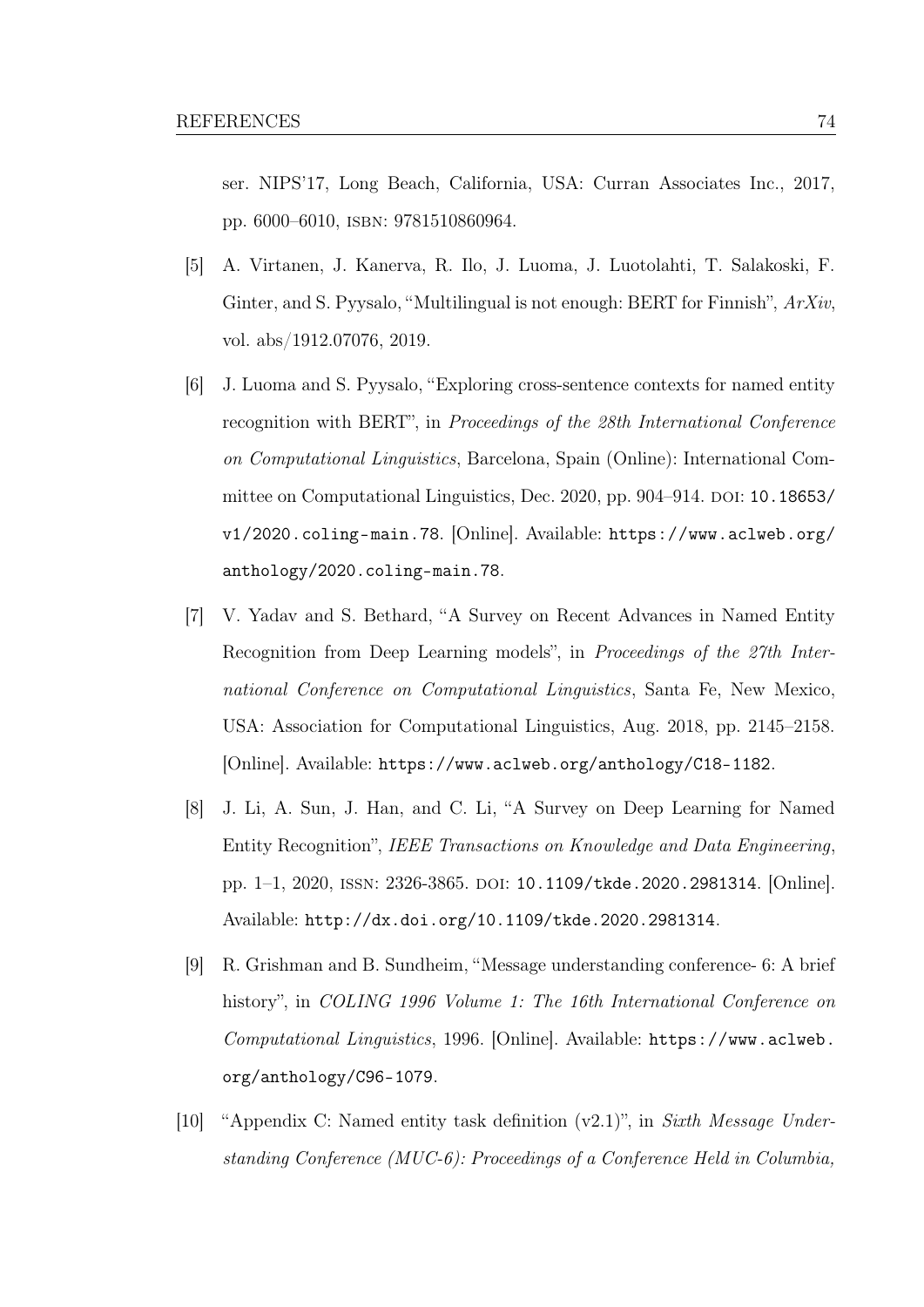Maryland, November 6-8, 1995, 1995. [Online]. Available: https://www. [aclweb.org/anthology/M95-1024](https://www.aclweb.org/anthology/M95-1024).

- [11] L. Ramshaw and M. Marcus, "Text Chunking using Transformation-Based Learning", in Third Workshop on Very Large Corpora, 1995. [Online]. Available: <https://www.aclweb.org/anthology/W95-0107>.
- [12] E. F. Tjong Kim Sang, "Introduction to the CoNLL-2002 shared task: Languageindependent named entity recognition", in COLING-02: The 6th Conference on Natural Language Learning 2002 (CoNLL-2002), 2002. [Online]. Available: <https://www.aclweb.org/anthology/W02-2024>.
- [13] E. F. Tjong Kim Sang and F. De Meulder, "Introduction to the CoNLL-2003 shared task: Language-independent named entity recognition", in *Proceedings* of the Seventh Conference on Natural Language Learning at HLT-NAACL 2003, 2003, pp. 142–147. [Online]. Available: [https : / / www . aclweb . org /](https://www.aclweb.org/anthology/W03-0419) [anthology/W03-0419](https://www.aclweb.org/anthology/W03-0419).
- [14] A. Ratnaparkhi, "Maximum entropy models for natural language ambiguity resolution", Ph.D. dissertation, University of Pennsylvania, 1998.
- [15] E. F. Tjong Kim Sang and S. Buchholz, "Introduction to the CoNLL-2000 shared task chunking", in Fourth Conference on Computational Natural Language Learning and the Second Learning Language in Logic Workshop, 2000. [Online]. Available: <https://www.aclweb.org/anthology/W00-0726>.
- [16] D. Nadeau and S. Sekine, "A survey of named entity recognition and classifcation", Lingvisticae Investigationes, vol. 30, no. 1, pp. 3–26, 2007.
- [17] L. Rau, "Extracting company names from text", in [1991] Proceedings. The Seventh IEEE Conference on Artifcial Intelligence Application, vol. i, 1991, pp. 29-32. DOI: [10.1109/CAIA.1991.120841](https://doi.org/10.1109/CAIA.1991.120841).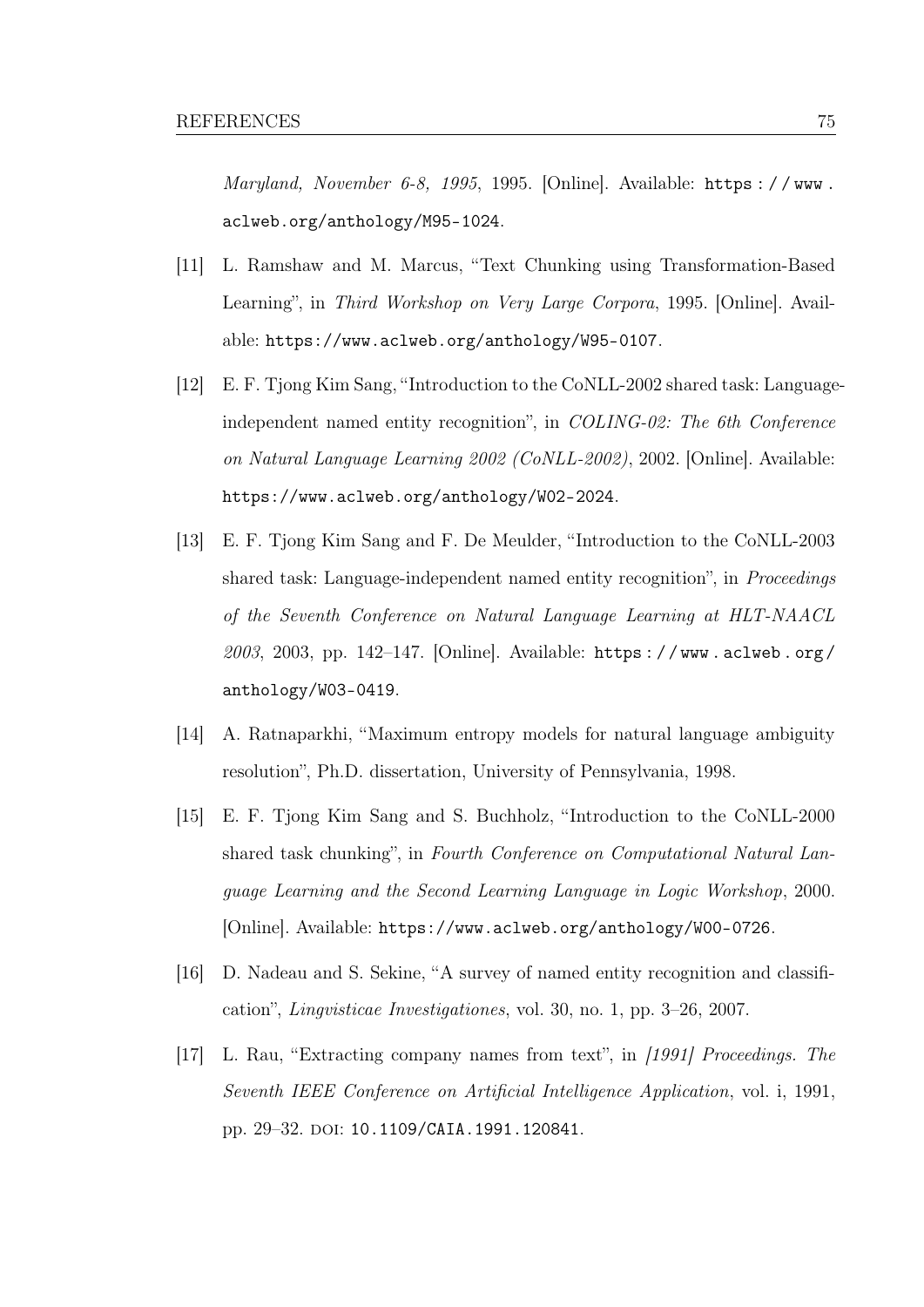- [18] A. E. Borthwick, "A Maximum Entropy Approach to Named Entity Recognition", AAI9945252, Ph.D. dissertation, USA, 1999, isbn: 0599472324.
- [19] Third Message Uunderstanding Conference (MUC-3): Proceedings of a Conference Held in San Diego, California, May 21-23, 1991, 1991. [Online]. Available: <https://www.aclweb.org/anthology/M91-1000>.
- [20] Fourth Message Uunderstanding Conference (MUC-4): Proceedings of a Conference Held in McLean, Virginia, June 16-18, 1992, 1992. [Online]. Available: <https://www.aclweb.org/anthology/M92-1000>.
- [21] Fifth Message Understanding Conference (MUC-5): Proceedings of a Conference Held in Baltimore, Maryland, August 25-27, 1993, 1993. [Online]. Available: <https://www.aclweb.org/anthology/M93-1000>.
- [22] Sixth Message Understanding Conference (MUC-6): Proceedings of a Conference Held in Columbia, Maryland, November 6-8, 1995, 1995. [Online]. Available: <https://www.aclweb.org/anthology/M95-1000>.
- [23] Seventh Message Understanding Conference (MUC-7): Proceedings of a Conference Held in Fairfax, Virginia, April 29 - May 1, 1998, 1998. [Online]. Available: <https://www.aclweb.org/anthology/M98-1000>.
- [24] A. Mikheev, C. Grover, and M. Moens, "Description of the LTG system used for MUC-7", in Seventh Message Understanding Conference (MUC-7): Proceedings of a Conference Held in Fairfax, Virginia, April 29 - May 1, 1998, 1998. [Online]. Available: <https://www.aclweb.org/anthology/M98-1021>.
- [25] M. Collins and Y. Singer, "Unsupervised Models for Named Entity Classifcation", in 1999 Joint SIGDAT Conference on Empirical Methods in Natural Language Processing and Very Large Corpora, 1999. [Online]. Available: <https://www.aclweb.org/anthology/W99-0613>.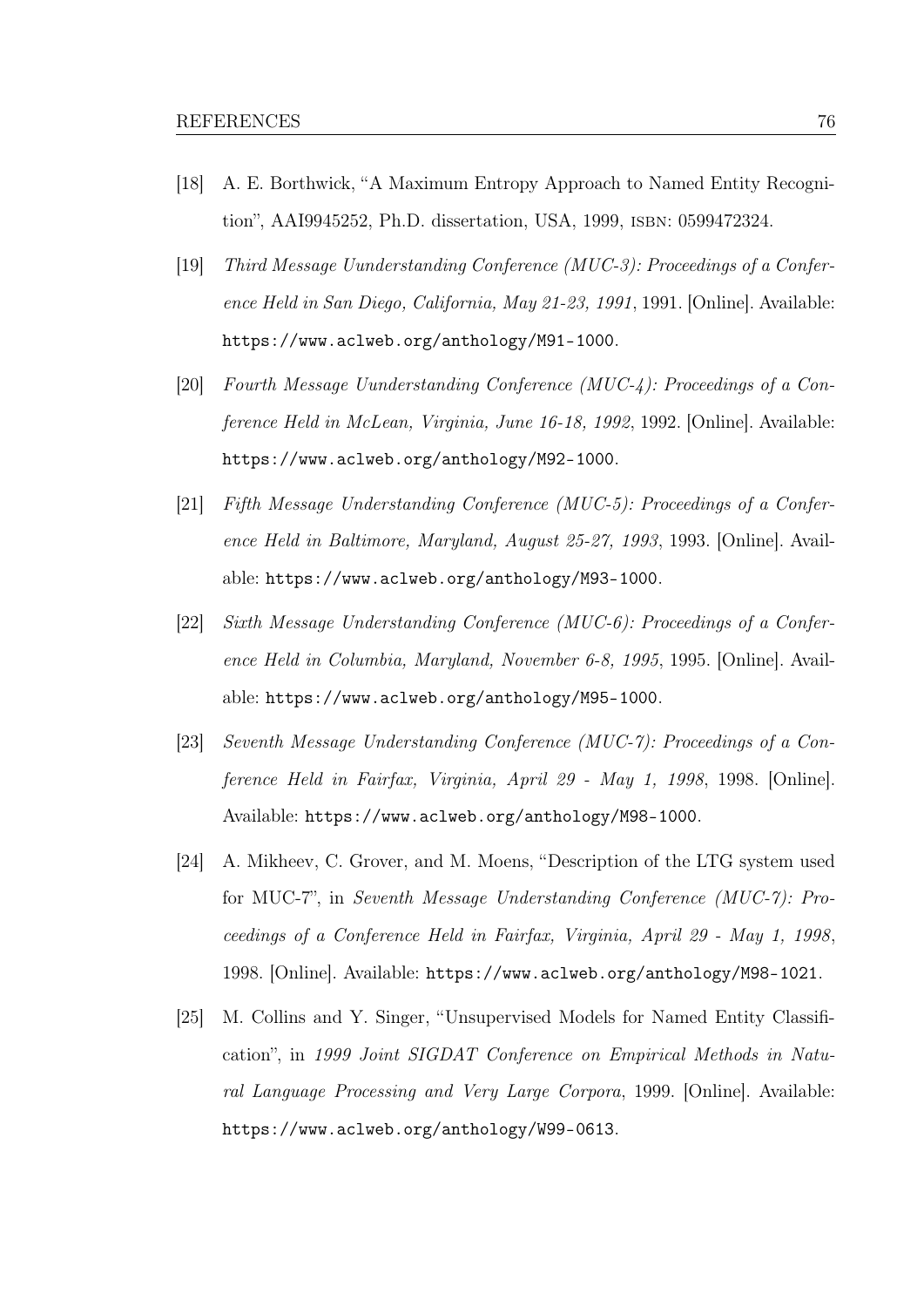- [26] D. Nadeau, P. D. Turney, and S. Matwin, "Unsupervised named-entity recognition: Generating gazetteers and resolving ambiguity", in Conference of the Canadian society for computational studies of intelligence, Springer, 2006, pp. 266–277.
- [27] O. Etzioni, M. Cafarella, D. Downey, A.-M. Popescu, T. Shaked, S. Soderland, D. S. Weld, and A. Yates, "Unsupervised Named-Entity Extraction from the Web: An Experimental Study", *Artif. Intell.*, vol. 165, no. 1, pp. 91–134, Jun. 2005, issn: 0004-3702.
- [28] L. Ratinov and D. Roth, "Design Challenges and Misconceptions in Named Entity Recognition", in Proceedings of the Thirteenth Conference on Computational Natural Language Learning (CoNLL-2009), Boulder, Colorado: Association for Computational Linguistics, Jun. 2009, pp. 147–155. [Online]. Available: <https://www.aclweb.org/anthology/W09-1119>.
- [29] R. Ando and T. Zhang, "A High-Performance Semi-Supervised Learning Method for Text Chunking", in Proceedings of the 43rd Annual Meeting of the Association for Computational Linguistics (ACL'05), Ann Arbor, Michigan: Association for Computational Linguistics, Jun. 2005, pp.  $1-9$ . DOI:  $10.3115/$ [1219840.1219841](https://doi.org/10.3115/1219840.1219841). [Online]. Available: [https://www.aclweb.org/anthology/](https://www.aclweb.org/anthology/P05-1001) [P05-1001](https://www.aclweb.org/anthology/P05-1001).
- [30] O. Bender, F. J. Och, and H. Ney, "Maximum Entropy Models for Named Entity Recognition", in Proceedings of the Seventh Conference on Natural Language Learning at HLT-NAACL 2003, 2003, pp. 148–151. [Online]. Available: <https://www.aclweb.org/anthology/W03-0420>.
- [31] H. L. Chieu and H. T. Ng, "Named Entity Recognition with a Maximum Entropy Approach", in Proceedings of the Seventh Conference on Natural Lan-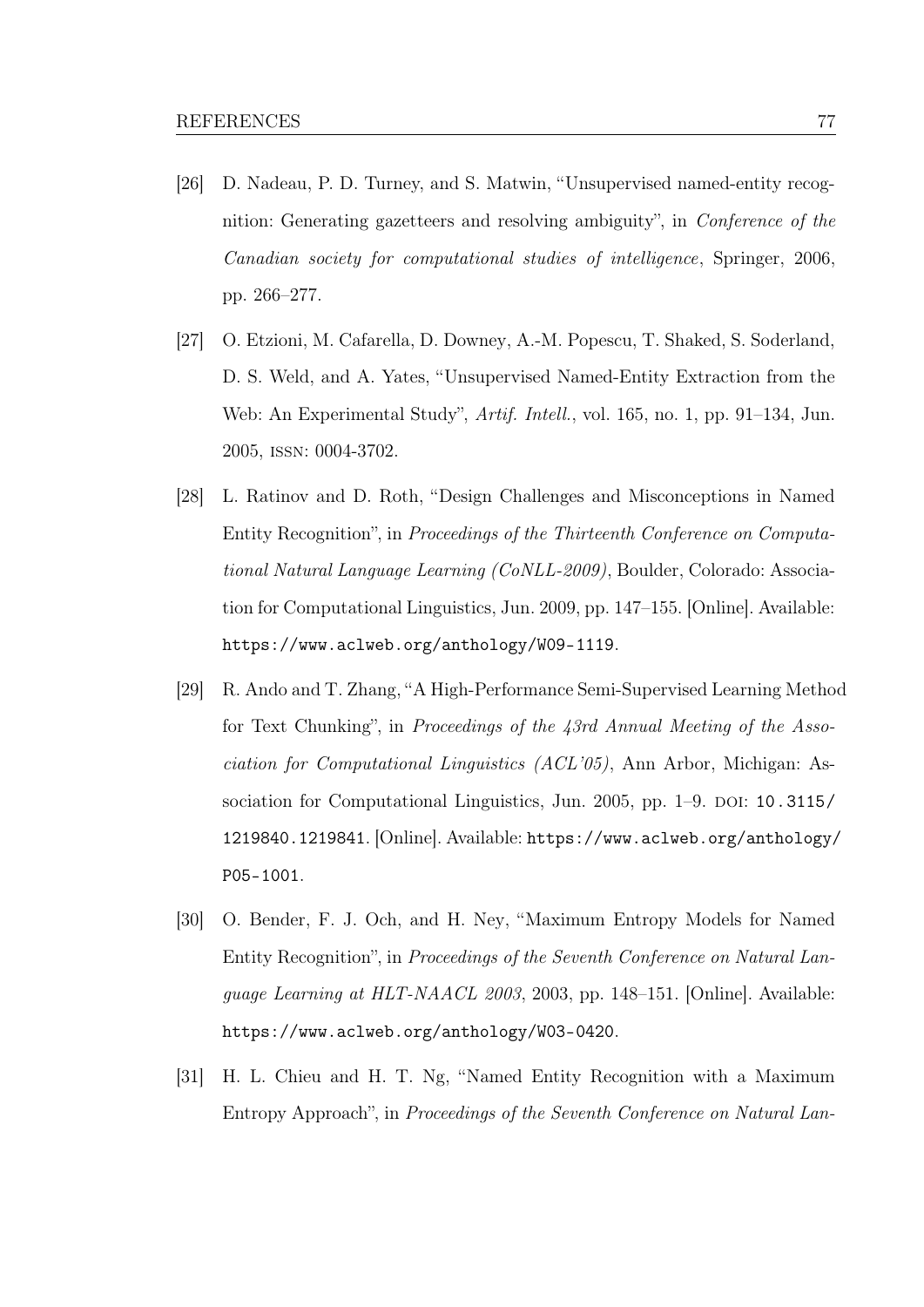guage Learning at HLT-NAACL 2003, 2003, pp. 160–163. [Online]. Available: <https://www.aclweb.org/anthology/W03-0423>.

- [32] J. Curran and S. Clark, "Language independent NER using a maximum entropy tagger", in Proceedings of the Seventh Conference on Natural Language Learning at HLT-NAACL 2003, 2003, pp. 164–167. [Online]. Available: [https:](https://www.aclweb.org/anthology/W03-0424) [//www.aclweb.org/anthology/W03-0424](https://www.aclweb.org/anthology/W03-0424).
- [33] R. Florian, A. Ittycheriah, H. Jing, and T. Zhang, "Named Entity Recognition through Classifer Combination", in Proceedings of the Seventh Conference on Natural Language Learning at HLT-NAACL 2003, 2003, pp. 168–171. [Online]. Available: <https://www.aclweb.org/anthology/W03-0425>.
- [34] D. Klein, J. Smarr, H. Nguyen, and C. D. Manning, "Named Entity Recognition with Character-Level Models", in Proceedings of the Seventh Conference on Natural Language Learning at HLT-NAACL 2003, 2003, pp. 180–183. [Online]. Available: <https://www.aclweb.org/anthology/W03-0428>.
- [35] J. Mayfeld, P. McNamee, and C. Piatko, "Named Entity Recognition using Hundreds of Thousands of Features", in Proceedings of the Seventh Conference on Natural Language Learning at HLT-NAACL 2003, 2003, pp. 184–187. [Online]. Available: <https://www.aclweb.org/anthology/W03-0429>.
- [36] C. Whitelaw and J. Patrick, "Named Entity Recognition Using a Characterbased Probabilistic Approach", in Proceedings of the Seventh Conference on Natural Language Learning at HLT-NAACL 2003, 2003, pp. 196–199. [Online]. Available: <https://www.aclweb.org/anthology/W03-0432>.
- [37] T. Zhang and D. Johnson, "A Robust Risk Minimization based Named Entity Recognition System", in Proceedings of the Seventh Conference on Natural Language Learning at HLT-NAACL 2003, 2003, pp. 204–207. [Online]. Available: <https://www.aclweb.org/anthology/W03-0434>.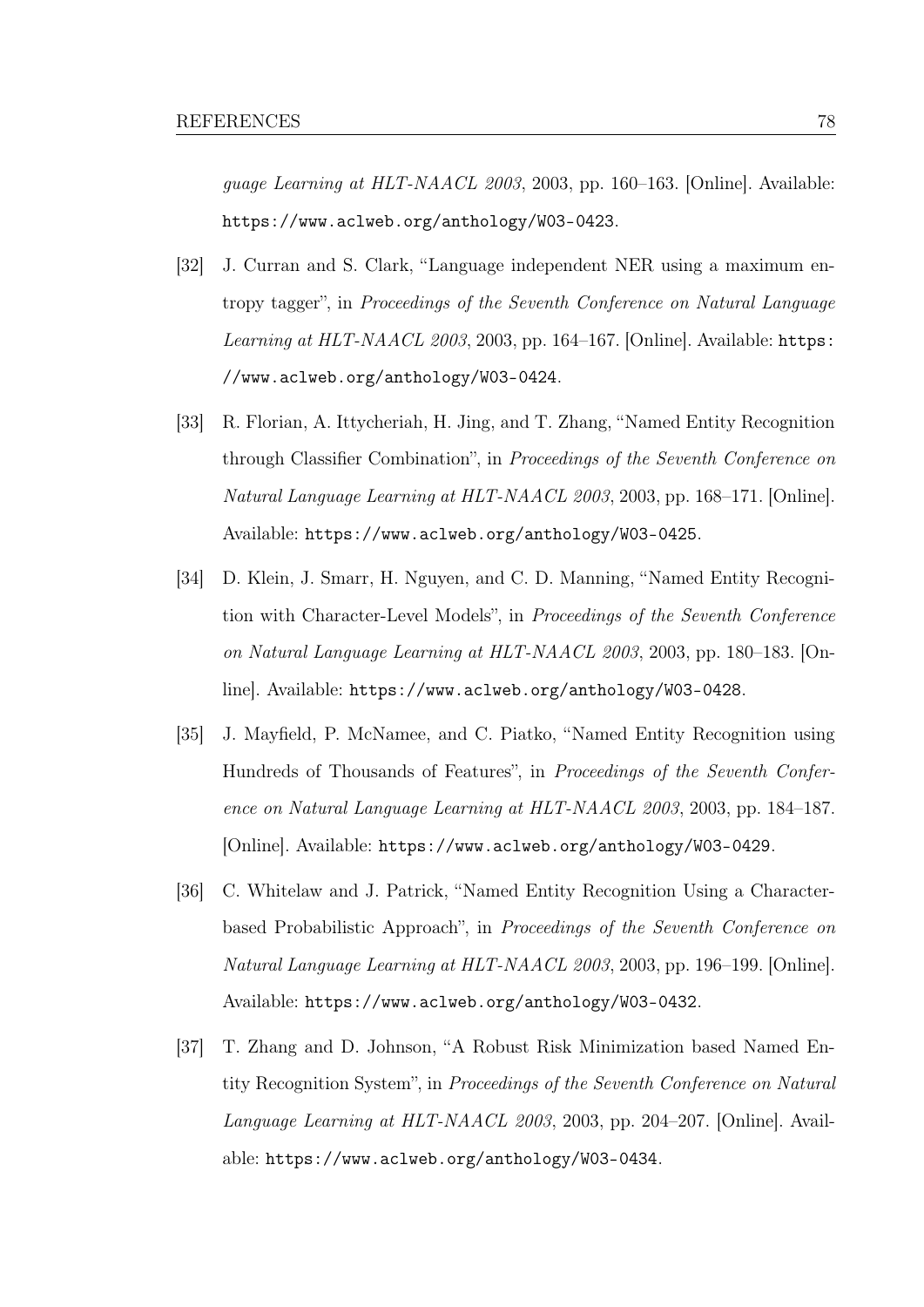- [38] X. Carreras, L. Màrquez, and L. Padró, "Learning a Perceptron-Based Named Entity Chunker via Online Recognition Feedback", in Proceedings of the Seventh Conference on Natural Language Learning at HLT-NAACL 2003, 2003, pp. 156–159. [Online]. Available: [https://www.aclweb.org/anthology/W03-](https://www.aclweb.org/anthology/W03-0422) [0422](https://www.aclweb.org/anthology/W03-0422).
- [39] S. Hochreiter and J. Schmidhuber, "Long Short-term Memory", Neural com-putation, vol. 9, pp. 1735–80, Dec. 1997. DOI: [10.1162/neco.1997.9.8.1735](https://doi.org/10.1162/neco.1997.9.8.1735).
- [40] J. Hammerton, "Named Entity Recognition with Long Short-Term Memory", in Proceedings of the Seventh Conference on Natural Language Learning at HLT-NAACL 2003, 2003, pp. 172–175. [Online]. Available: [https : / / www .](https://www.aclweb.org/anthology/W03-0426) [aclweb.org/anthology/W03-0426](https://www.aclweb.org/anthology/W03-0426).
- [41] X. Carreras, L. Màrquez, and L. Padró, "A simple named entity extractor using AdaBoost", in Proceedings of the Seventh Conference on Natural Language Learning at HLT-NAACL 2003, 2003, pp. 152-155. [Online]. Available: [https:](https://www.aclweb.org/anthology/W03-0421) [//www.aclweb.org/anthology/W03-0421](https://www.aclweb.org/anthology/W03-0421).
- [42] D. Wu, G. Ngai, and M. Carpuat, "A Stacked, Voted, Stacked Model for Named Entity Recognition", in Proceedings of the Seventh Conference on Natural Language Learning at HLT-NAACL 2003, 2003, pp. 200–203. [Online]. Available: <https://www.aclweb.org/anthology/W03-0433>.
- [43] F. De Meulder and W. Daelemans, "Memory-Based Named Entity Recognition using Unannotated Data", in Proceedings of the Seventh Conference on Natural Language Learning at HLT-NAACL 2003, 2003, pp. 208–211. [Online]. Available: <https://www.aclweb.org/anthology/W03-0435>.
- [44] I. Hendrickx and A. van den Bosch, "Memory-based one-step named-entity recognition: Efects of seed list features, classifer stacking, and unannotated data", in Proceedings of the Seventh Conference on Natural Language Learning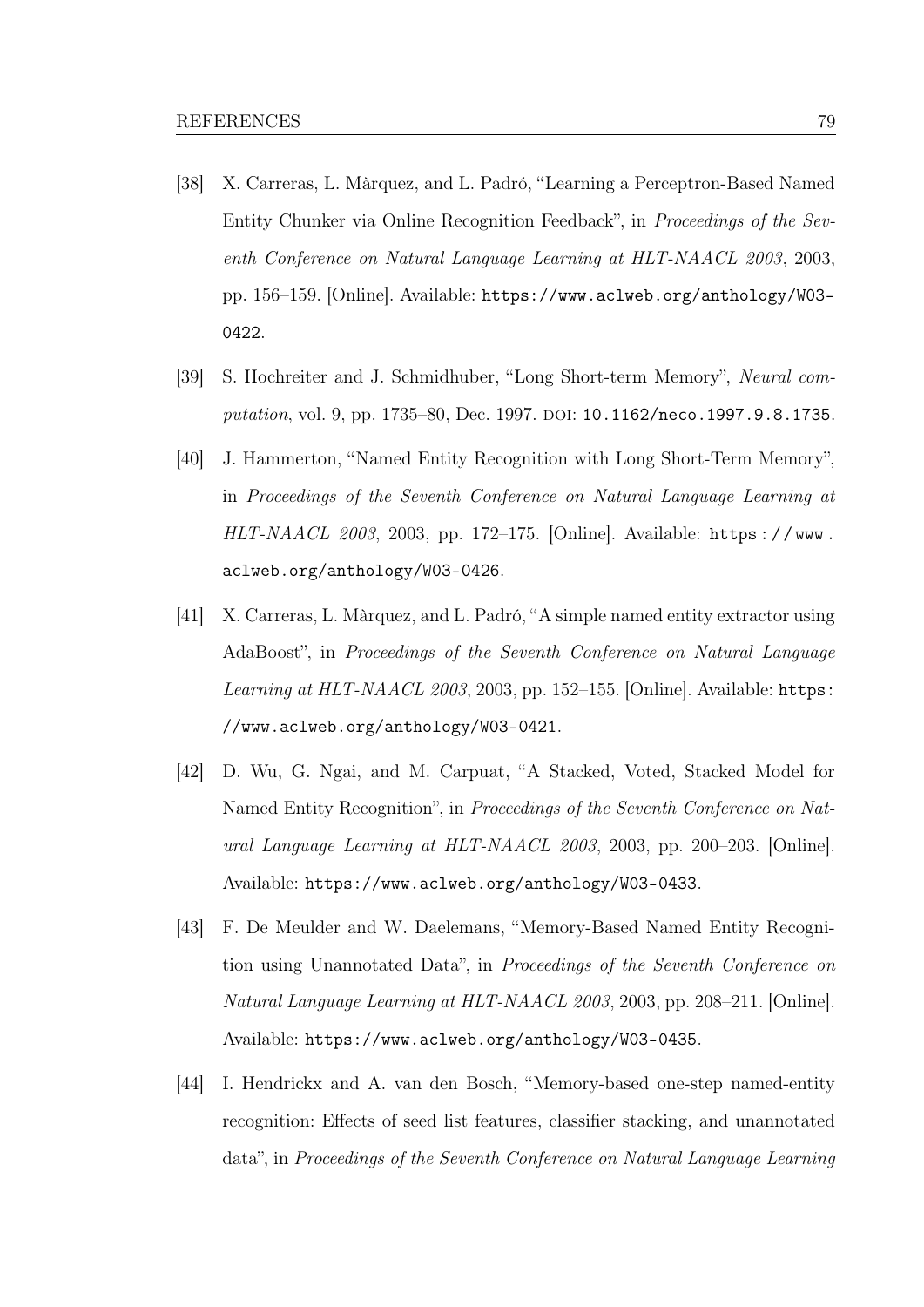at HLT-NAACL 2003, 2003, pp. 176–179. [Online]. Available: [https://www.](https://www.aclweb.org/anthology/W03-0427) [aclweb.org/anthology/W03-0427](https://www.aclweb.org/anthology/W03-0427).

- [45] J. D. Laferty, A. McCallum, and F. C. N. Pereira, "Conditional Random Fields: Probabilistic Models for Segmenting and Labeling Sequence Data", in Proceedings of the Eighteenth International Conference on Machine Learning, ser. ICML '01, San Francisco, CA, USA: Morgan Kaufmann Publishers Inc., 2001, pp. 282–289, isbn: 1558607781.
- [46] A. McCallum and W. Li, "Early results for Named Entity Recognition with Conditional Random Fields, Feature Induction and Web-Enhanced Lexicons", in Proceedings of the Seventh Conference on Natural Language Learning at HLT-NAACL 2003, 2003, pp. 188–191. [Online]. Available: [https : / / www .](https://www.aclweb.org/anthology/W03-0430) [aclweb.org/anthology/W03-0430](https://www.aclweb.org/anthology/W03-0430).
- [47] T. Mikolov, K. Chen, G. Corrado, and J. Dean, *Efficient Estimation of Word* Representations in Vector Space, 2013. arXiv: [1301.3781 \[cs.CL\]](https://arxiv.org/abs/1301.3781).
- [48] T. Mikolov, I. Sutskever, K. Chen, G. S. Corrado, and J. Dean, "Distributed Representations of Words and Phrases and their Compositionality", in Advances in Neural Information Processing Systems 26, C. J. C. Burges, L. Bottou, M. Welling, Z. Ghahramani, and K. Q. Weinberger, Eds., Curran Associates, Inc., 2013, pp. 3111–3119. [Online]. Available: [http://papers.nips.](http://papers.nips.cc/paper/5021-distributed-representations-of-words-and-phrases-and-their-compositionality.pdf) [cc/paper/5021-distributed-representations-of-words-and-phrases](http://papers.nips.cc/paper/5021-distributed-representations-of-words-and-phrases-and-their-compositionality.pdf)[and-their-compositionality.pdf](http://papers.nips.cc/paper/5021-distributed-representations-of-words-and-phrases-and-their-compositionality.pdf).
- [49] Jefrey Pennington and Richard Socher and Christopher D. Manning, "Glove: Global vectors for word representation", in Empirical Methods in Natural Language Processing (EMNLP), 2014, pp. 1532–1543. [Online]. Available: [http:](http://www.aclweb.org/anthology/D14-1162) [//www.aclweb.org/anthology/D14-1162](http://www.aclweb.org/anthology/D14-1162).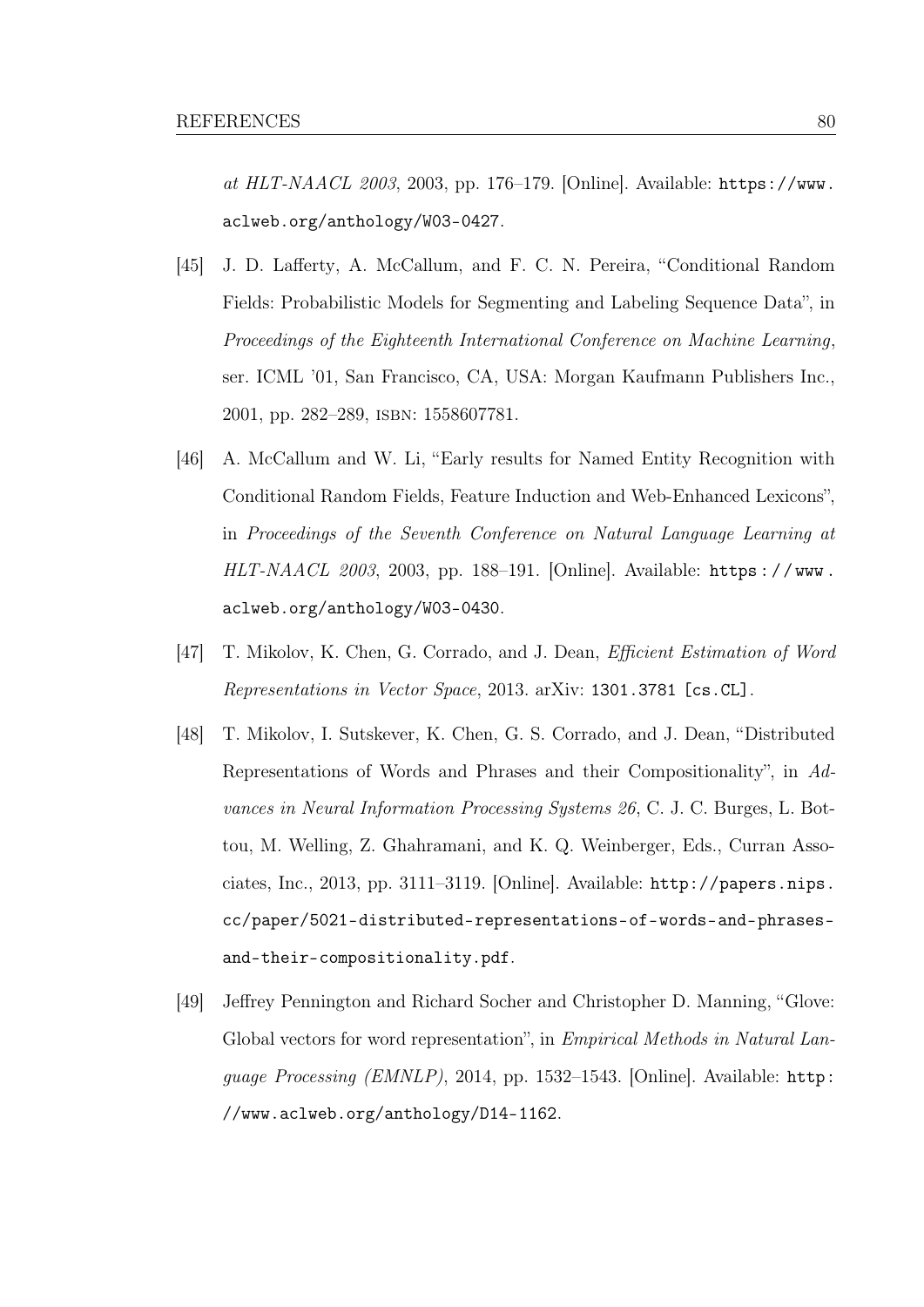- [50] P. Bojanowski, E. Grave, A. Joulin, and T. Mikolov, "Enriching Word Vectors with Subword Information", Transactions of the Association for Computational Linguistics, vol. 5, pp.  $135-146$ , Dec.  $2017$ , ISSN:  $2307-387X$ . DOI: [10.1162/tacl\\_a\\_00051](https://doi.org/10.1162/tacl_a_00051). [Online]. Available: [http://dx.doi.org/10.1162/](http://dx.doi.org/10.1162/tacl_a_00051) [tacl\\_a\\_00051](http://dx.doi.org/10.1162/tacl_a_00051).
- [51] R. Collobert, J. Weston, L. Bottou, M. Karlen, K. Kavukcuoglu, and P. Kuksa, "Natural Language Processing (Almost) from Scratch", J. Mach. Learn. Res., vol. 12, no. null, pp. 2493–2537, Nov. 2011, issn: 1532-4435.
- [52] D. D. Lewis, Y. Yang, T. G. Rose, and F. Li, "RCV1: A New Benchmark Collection for Text Categorization Research", J. Mach. Learn. Res., vol. 5, pp. 361–397, Dec. 2004, issn: 1532-4435.
- [53] K. Cho, B. van Merriënboer, C. Gulcehre, D. Bahdanau, F. Bougares, H. Schwenk, and Y. Bengio, "Learning phrase representations using RNN encoder– decoder for statistical machine translation", in Proceedings of the 2014 Conference on Empirical Methods in Natural Language Processing (EMNLP), Doha, Qatar: Association for Computational Linguistics, Oct. 2014, pp. 1724–1734. doi: [10.3115/v1/D14-1179](https://doi.org/10.3115/v1/D14-1179). [Online]. Available: [https://www.aclweb.org/](https://www.aclweb.org/anthology/D14-1179) [anthology/D14-1179](https://www.aclweb.org/anthology/D14-1179).
- <span id="page-88-0"></span>[54] A. Akbik, D. Blythe, and R. Vollgraf, "Contextual String Embeddings for Sequence Labeling", in Proceedings of the 27th International Conference on Computational Linguistics, Santa Fe, New Mexico, USA: Association for Computational Linguistics, Aug. 2018, pp. 1638–1649. [Online]. Available: [https:](https://www.aclweb.org/anthology/C18-1139) [//www.aclweb.org/anthology/C18-1139](https://www.aclweb.org/anthology/C18-1139).
- [55] M. Peters, M. Neumann, M. Iyyer, M. Gardner, C. Clark, K. Lee, and L. Zettlemoyer, "Deep Contextualized Word Representations", in Proceedings of the 2018 Conference of the North American Chapter of the Association for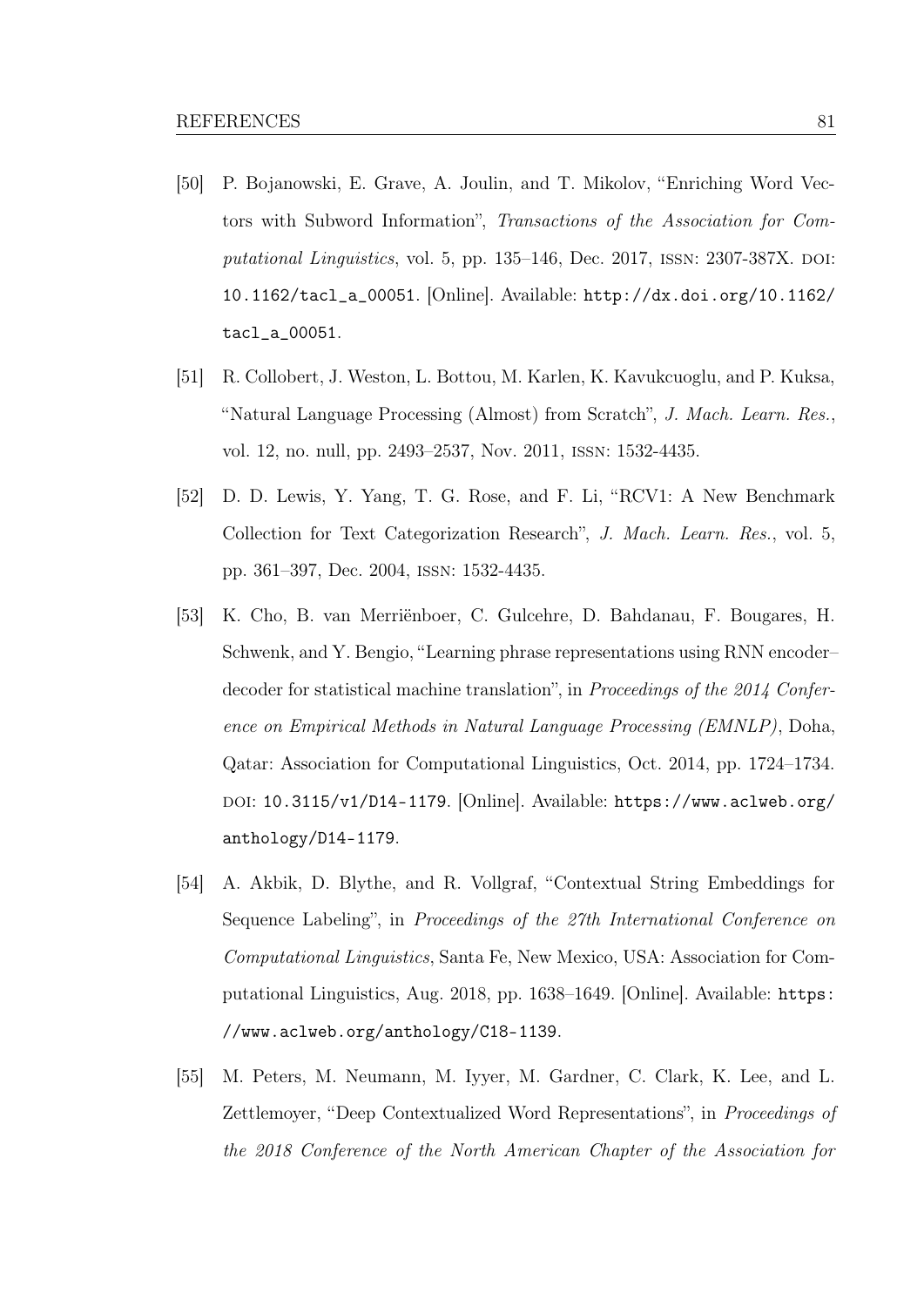Computational Linguistics: Human Language Technologies, Volume 1 (Long Papers), New Orleans, Louisiana: Association for Computational Linguistics, Jun. 2018, pp. 2227–2237. DOI: [10.18653/v1/N18-1202](https://doi.org/10.18653/v1/N18-1202). [Online]. Available: <https://www.aclweb.org/anthology/N18-1202>.

- <span id="page-89-0"></span>[56] A. Baevski, S. Edunov, Y. Liu, L. Zettlemoyer, and M. Auli, "Cloze-driven Pretraining of Self-attention Networks", in Proceedings of the 2019 Conference on Empirical Methods in Natural Language Processing and the 9th International Joint Conference on Natural Language Processing (EMNLP-IJCNLP), Hong Kong, China: Association for Computational Linguistics, Nov. 2019, pp. 5360–5369. doi: [10 . 18653 / v1 / D19 - 1539](https://doi.org/10.18653/v1/D19-1539). [Online]. Available: [https :](https://www.aclweb.org/anthology/D19-1539) [//www.aclweb.org/anthology/D19-1539](https://www.aclweb.org/anthology/D19-1539).
- <span id="page-89-2"></span>[57] W. de Vries, A. van Cranenburgh, A. Bisazza, T. Caselli, G. v. Noord, and M. Nissim, BERTje: A Dutch BERT Model, arXiv:1912.09582, Dec. 2019. [Online]. Available: <http://arxiv.org/abs/1912.09582>.
- <span id="page-89-1"></span>[58] J. Cañete, G. Chaperon, R. Fuentes, and J. Pérez, "Spanish Pre-Trained BERT Model and Evaluation Data", in PML4DC at ICLR 2020, 2020.
- [59] K. He, X. Zhang, S. Ren, and J. Sun, "Deep residual learning for image recognition", in Proceedings of the IEEE conference on computer vision and pattern recognition, 2016, pp. 770–778.
- [60] J. L. Ba, J. R. Kiros, and G. E. Hinton, "Layer normalization", arXiv preprint arXiv:1607.06450, 2016.
- [61] M. Schuster and K. Nakajima, "Japanese and korean voice search", in 2012 IEEE International Conference on Acoustics, Speech and Signal Processing (ICASSP), IEEE, 2012, pp. 5149–5152.
- [62] Y. Wu, M. Schuster, Z. Chen, Q. V. Le, M. Norouzi, W. Macherey, M. Krikun, Y. Cao, Q. Gao, K. Macherey, et al., "Google's neural machine translation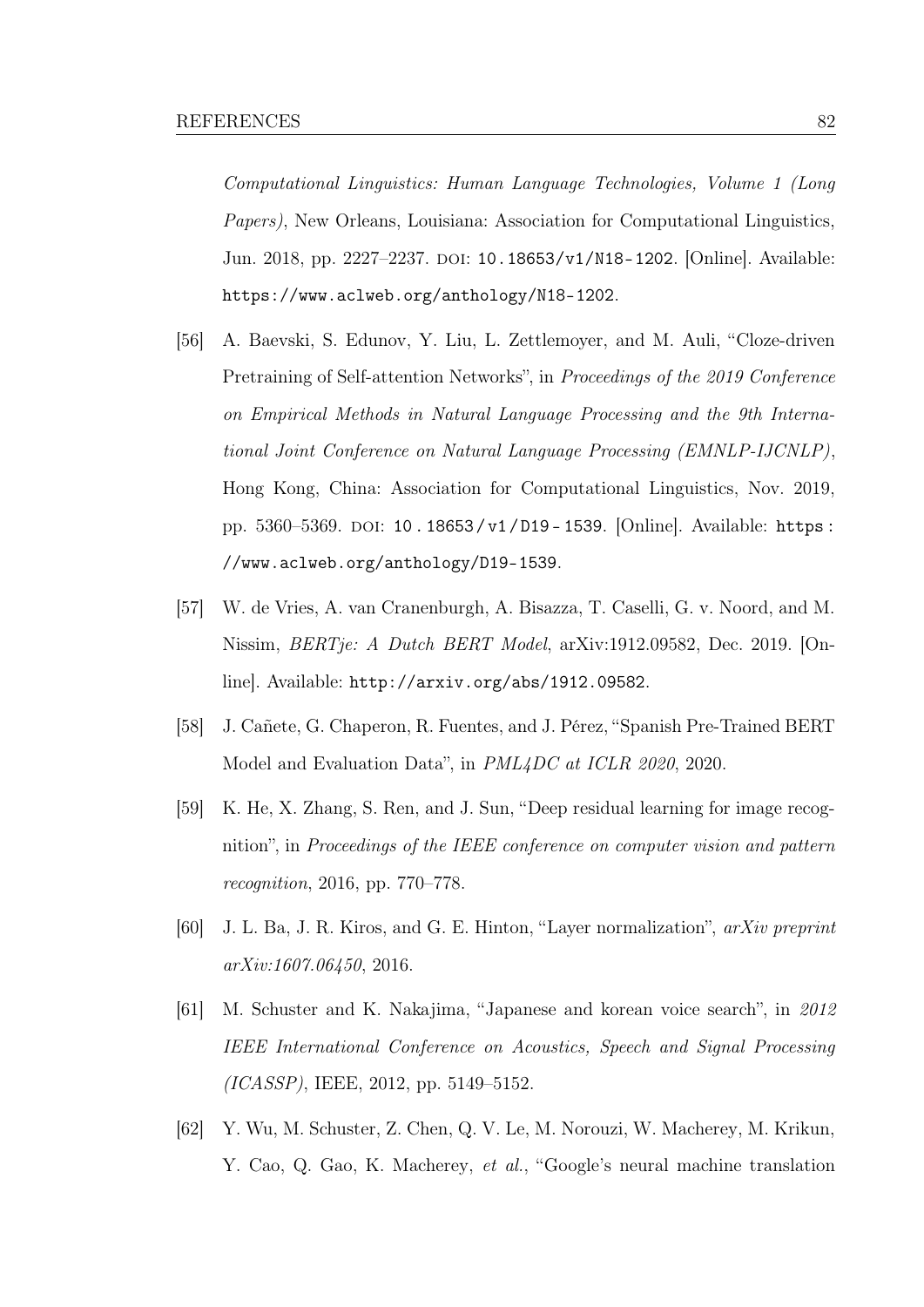system: Bridging the gap between human and machine translation",  $arXiv$ preprint arXiv:1609.08144, 2016.

- [63] P. Gage, "A new algorithm for data compression", C Users Journal, vol. 12, no. 2, pp. 23–38, 1994.
- [64] T. Kudo and J. Richardson, "SentencePiece: A simple and language independent subword tokenizer and detokenizer for neural text processing", in Proceedings of the 2018 Conference on Empirical Methods in Natural Language Processing: System Demonstrations, Brussels, Belgium: Association for Com-putational Linguistics, Nov. 2018, pp. 66–71. DOI: [10.18653/v1/D18-2012](https://doi.org/10.18653/v1/D18-2012). [Online]. Available: <https://www.aclweb.org/anthology/D18-2012>.
- [65] W. L. Taylor, "Cloze procedure: A new tool for measuring readability", Journalism quarterly, vol. 30, no. 4, pp. 415–433, 1953.
- [66] J. S. Bridle, "Probabilistic interpretation of feedforward classifcation network outputs, with relationships to statistical pattern recognition", in Neurocomputing, Springer, 1990, pp. 227–236.
- [67] Z. Huang, W. Xu, and K. Yu, "Bidirectional LSTM-CRF models for sequence tagging", arXiv preprint arXiv:1508.01991, 2015.
- [68] A. Passos, V. Kumar, and A. McCallum, "Lexicon infused phrase embeddings for named entity resolution", in Proceedings of the Eighteenth Conference on Computational Natural Language Learning, Ann Arbor, Michigan: Association for Computational Linguistics, Jun. 2014, pp.  $78-86$ . DOI:  $10.3115/v1/W14-$ [1609](https://doi.org/10.3115/v1/W14-1609). [Online]. Available: <https://www.aclweb.org/anthology/W14-1609>.
- [69] V. Krishnan and C. D. Manning, "An efective two-stage model for exploiting non-local dependencies in named entity recognition", in Proceedings of the 21st International Conference on Computational Linguistics and 44th Annual Meeting of the Association for Computational Linguistics, Sydney, Australia: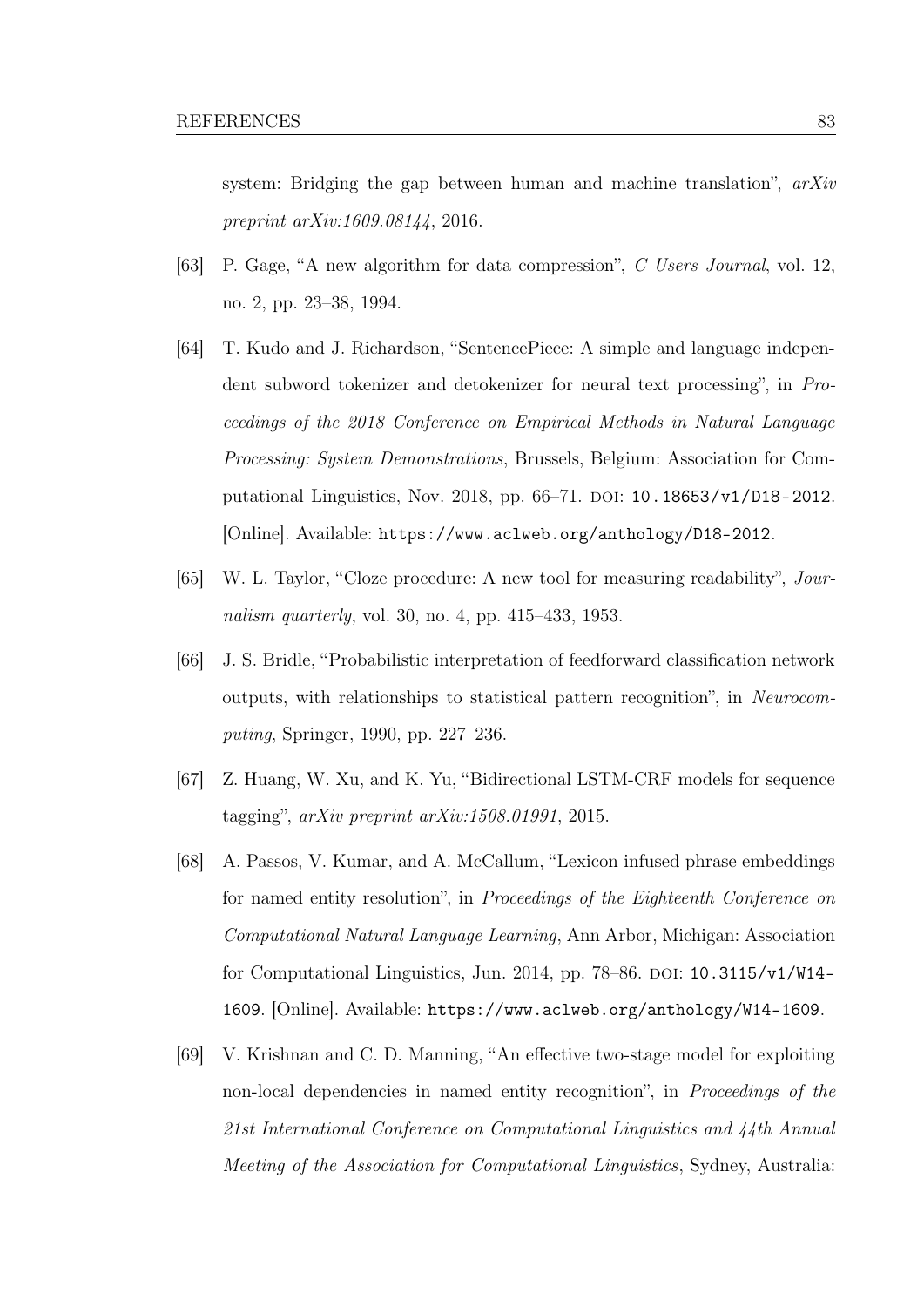Association for Computational Linguistics, Jul. 2006, pp. 1121–1128. DOI: [10.](https://doi.org/10.3115/1220175.1220316) [3115 / 1220175 . 1220316](https://doi.org/10.3115/1220175.1220316). [Online]. Available: [https : / / www . aclweb . org /](https://www.aclweb.org/anthology/P06-1141) [anthology/P06-1141](https://www.aclweb.org/anthology/P06-1141).

- [70] A. Akbik, T. Bergmann, and R. Vollgraf, "Pooled Contextualized Embeddings for Named Entity Recognition", in Proceedings of the 2019 Conference of the North American Chapter of the Association for Computational Linguistics: Human Language Technologies, Volume 1 (Long and Short Papers), Minneapolis, Minnesota: Association for Computational Linguistics, Jun. 2019, pp. 724– 728. doi: [10.18653/v1/N19-1078](https://doi.org/10.18653/v1/N19-1078). [Online]. Available: [https://www.aclweb.](https://www.aclweb.org/anthology/N19-1078) [org/anthology/N19-1078](https://www.aclweb.org/anthology/N19-1078).
- [71] Y. Luo, F. Xiao, and H. Zhao, "Hierarchical Contextualized Representation for Named Entity Recognition", in The Thirty-Fourth AAAI Conference on Artifcial Intelligence, AAAI 2020, The Thirty-Second Innovative Applications of Artifcial Intelligence Conference, IAAI 2020, The Tenth AAAI Symposium on Educational Advances in Artifcial Intelligence, EAAI 2020, New York, NY, USA, February 7-12, 2020, AAAI Press, 2020, pp. 8441–8448. [Online]. Available: <https://aaai.org/ojs/index.php/AAAI/article/view/6363>.
- <span id="page-91-0"></span>[72] S. Wu and M. Dredze, "Beto, Bentz, Becas: The Surprising Cross-Lingual Efectiveness of BERT", in Proceedings of the 2019 Conference on Empirical Methods in Natural Language Processing and the 9th International Joint Conference on Natural Language Processing (EMNLP-IJCNLP), Hong Kong, China: Association for Computational Linguistics, Nov. 2019, pp. 833–844. doi: [10.18653/v1/D19- 1077](https://doi.org/10.18653/v1/D19-1077). [Online]. Available: [https://www.aclweb.](https://www.aclweb.org/anthology/D19-1077) [org/anthology/D19-1077](https://www.aclweb.org/anthology/D19-1077).
- [73] T. Liu, J.-G. Yao, and C.-Y. Lin, "Towards improving neural named entity recognition with gazetteers", in Proceedings of the 57th Annual Meeting of the Association for Computational Linguistics, Florence, Italy: Association for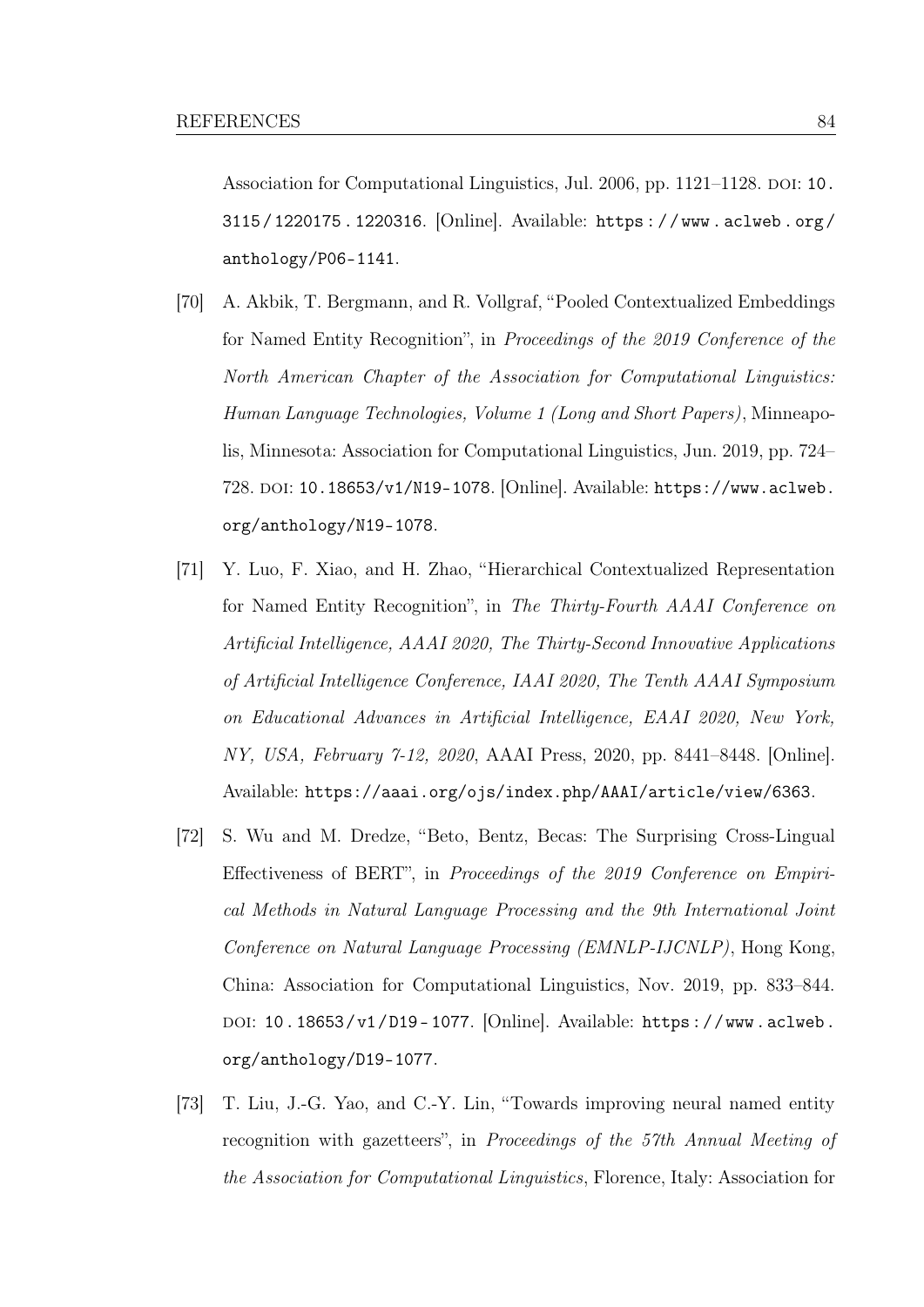Computational Linguistics, Jul. 2019, pp.  $5301-5307$ . DOI: [10.18653/v1/P19-](https://doi.org/10.18653/v1/P19-1524) [1524](https://doi.org/10.18653/v1/P19-1524). [Online]. Available: <https://www.aclweb.org/anthology/P19-1524>.

- [74] P. Banerjee, K. K. Pal, M. Devarakonda, and C. Baral, Knowledge Guided Named Entity Recognition for BioMedical Text, 2019. arXiv: [1911 . 03869](https://arxiv.org/abs/1911.03869) [\[cs.CL\]](https://arxiv.org/abs/1911.03869).
- [75] X. Li, J. Feng, Y. Meng, Q. Han, F. Wu, and J. Li, "A unifed MRC framework for named entity recognition", in Proceedings of the 58th Annual Meeting of the Association for Computational Linguistics, Online: Association for Computa-tional Linguistics, Jul. 2020, pp. 5849-5859. DOI: [10.18653/v1/2020.acl](https://doi.org/10.18653/v1/2020.acl-main.519)[main.519](https://doi.org/10.18653/v1/2020.acl-main.519). [Online]. Available: [https://www.aclweb.org/anthology/2020.](https://www.aclweb.org/anthology/2020.acl-main.519) [acl-main.519](https://www.aclweb.org/anthology/2020.acl-main.519).
- [76] T. Ruokolainen, P. Kauppinen, M. Silfverberg, and K. Lindén, "A Finnish news corpus for named entity recognition", Language Resources and Evaluation, pp. 1–26, 2019.
- <span id="page-92-0"></span>[77] J. Luoma, M. Oinonen, M. Pyykönen, V. Laippala, and S. Pyysalo, "A Broadcoverage Corpus for Finnish Named Entity Recognition", in Proceedings of The 12th Language Resources and Evaluation Conference, Marseille, France: European Language Resources Association, May 2020, pp. 4615–4624. [Online]. Available: <https://www.aclweb.org/anthology/2020.lrec-1.567>.
- <span id="page-92-1"></span>[78] H. Le, L. Vial, J. Frej, V. Segonne, M. Coavoux, B. Lecouteux, A. Allauzen, B. Crabbé, L. Besacier, and D. Schwab, "FlauBERT: Unsupervised Language Model Pre-training for French", in Proceedings of The 12th Language Resources and Evaluation Conference, Marseille, France: European Language Resources Association, May 2020, pp. 2479–2490. [Online]. Available: [https : / / www .](https://www.aclweb.org/anthology/2020.lrec-1.302) [aclweb.org/anthology/2020.lrec-1.302](https://www.aclweb.org/anthology/2020.lrec-1.302).